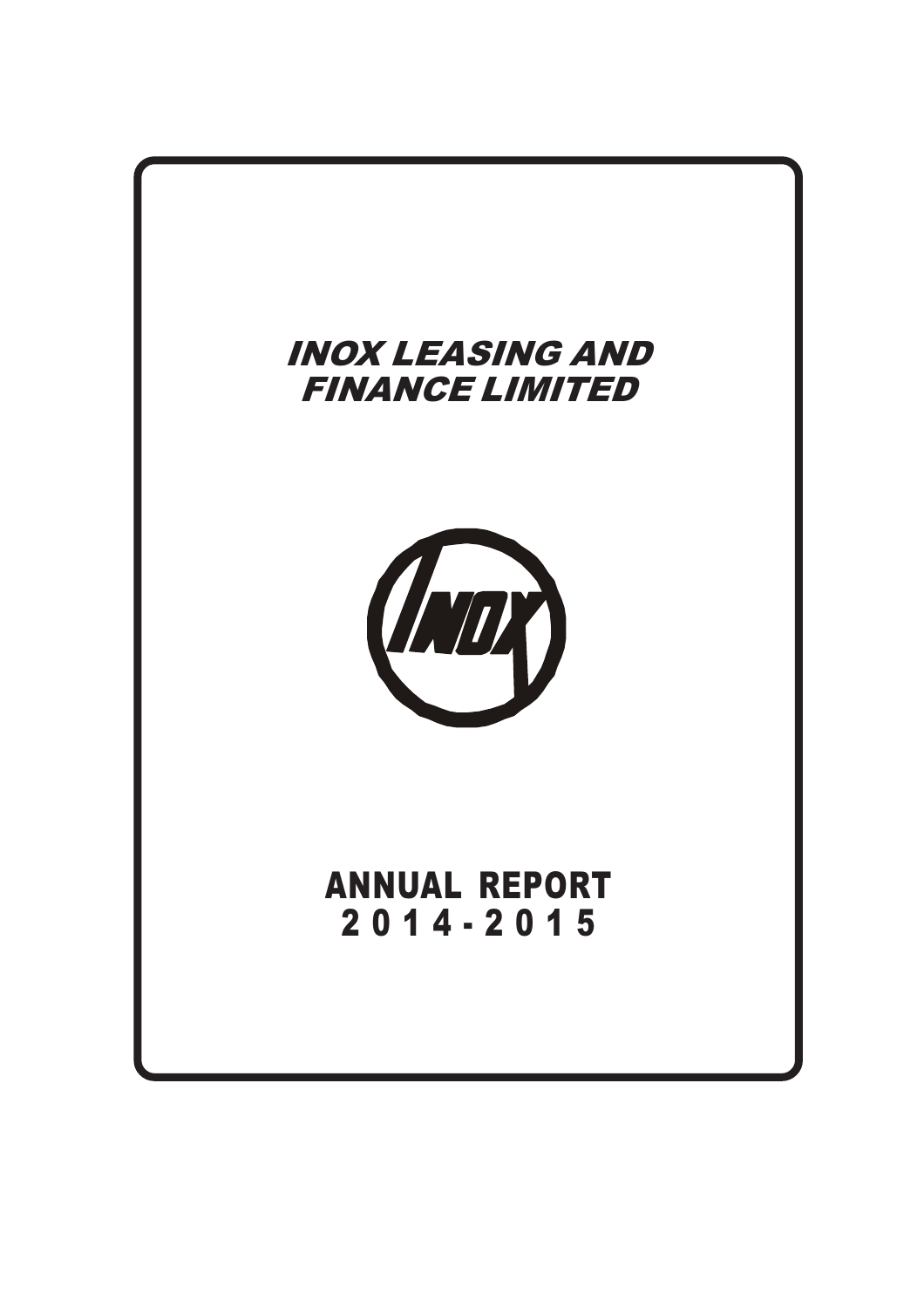

## ANNUAL REPORT 2014 – 2015

#### BOARD OF DIRECTORS

| D.K. Jain      | Chairman                 |
|----------------|--------------------------|
| P.K. Jain      | <b>Managing Director</b> |
| V.K. Jain      | Director                 |
| Siddharth Jain | Director                 |

#### 20TH ANNUAL GENERAL MEETING

Monday, 28th September, 2015 at 10.00 a.m. at Ceejay House, 7<sup>th</sup> Floor, Dr. Annie Besant Road, Worli, Mumbai - 400018.

CIN : U65910MH1995PLC085703

Web site: www.ilfl.co.in

#### AUDIT COMMITTEE

P.K. Jain V.K. Jain Siddharth Jain

#### COMPANY SECRETARY

Vijay Saxena

#### AUDITORS

M/s. S. C. Bandi & Co. Chartered Accountants

#### BANKERS

HDFC Bank Limited Axis Bank Limited

#### REGISTERED OFFICE

69, Jolly Maker Chambers II, Nariman Point, Mumbai – 400021.

#### **CONTENTS**

E Mail : ilfl.co.in

| Independent Auditors' Report 19   |  |
|-----------------------------------|--|
|                                   |  |
| Statement of Profit and Loss  23  |  |
|                                   |  |
| Notes to Financial Statements  25 |  |
|                                   |  |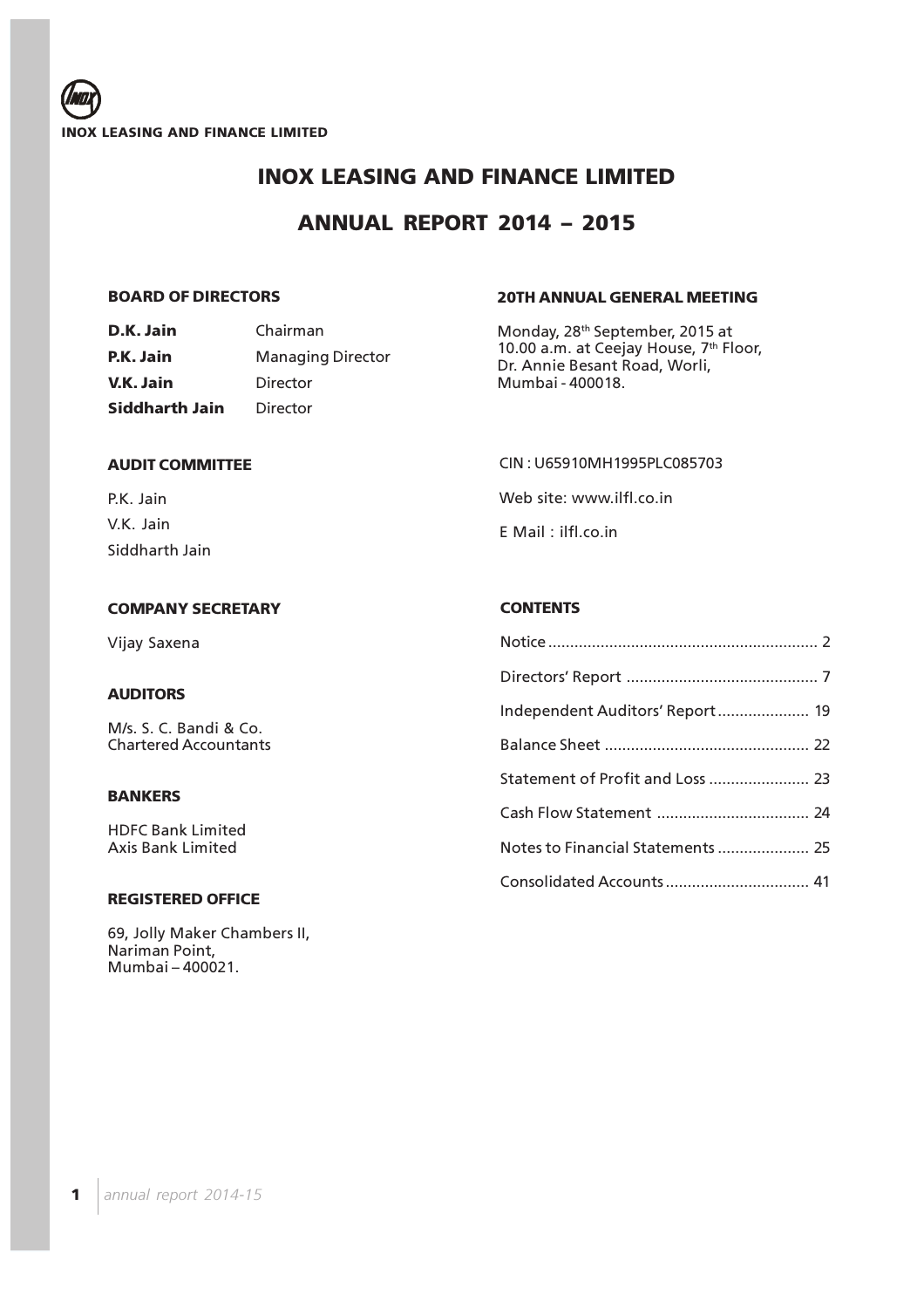

Regd. Office: 69, Jolly Maker Chambers 2, Nariman Point, Mumbai – 400021. CIN: U65910MH1995PLC085703 . Web site: www.ilfl.co.in. E-mail: info@ilfl.co.in.

## **NOTICE**

NOTICE is hereby given that the Twentieth Annual General Meeting of the Members of INOX LEASING AND FINANCE LIMITED will be held on Monday the 28<sup>th</sup> day of September, 2015 at 10.00 a.m. at Ceejay House, 7th Floor, Dr. Annie Besant Road, Worli, Mumbai - 400 018 to transact the following business:

#### ORDINARY BUSINESS:

- 1. To consider and adopt
	- a. the Audited Standalone Financial Statements of the Company for the Financial Year ended 31<sup>st</sup> March, 2015, the reports of the Board of Directors and Auditors thereon; and
	- b. the Audited Consolidated Financial Statements of the Company for the Financial Year ended 31<sup>st</sup> March, 2015 and the report of the Auditors thereon.
- 2. To take note of payment of interim dividend and declare final dividend on equity shares for the year ended 31<sup>st</sup> March, 2015.
- 3. To appoint a Director in place of Shri D.K. Jain (DIN: 00029782) who retires by rotation and being eligible offers himself for reappointment.
- 4. To appoint Statutory Auditors to hold office from the conclusion of this meeting up to the conclusion of the Twenty-Second Annual General Meeting and to fix their remuneration.

#### SPECIAL BUSINESS

5. To consider and if thought fit, to amend the Articles of Association of the Company by inserting Article 16A after the existing Article 16 and pass the following resolution as a Special Resolution:

"RESOLVED THAT pursuant to Sections 14, 114 and 117 of the Companies Act, 2013 read with the Companies (Management and Administration ) Rules, 2014, and other applicable provisions of the Companies Act, 2013, Articles of Association of the Company be amended by inserting the following Article as Article 16A:

#### Article 16A - Buyback of securities

Notwithstanding anything contained in these Articles, the Company shall have power, subject to and in accordance with all applicable provisions of the Act and Rules made thereunder, to purchase any of its own fully paid up shares whether or not they are redeemable, and may make payment out of capital in respect of such purchase and that , the Board of Directors may, if thought fit, buy back such of the Company's own shares or securities as it may think necessary, subject to such limits, upon such terms and conditions and subject to such approvals, as may be required by the Act.

Subject to confirmation by the Court, the Company may, by Special Resolution reduce its share capital in any way; and in particular and without prejudice to the generality of the foregoing power may:

- (a) Buy-back its shares in the manner as specified in Section 68 or other relevant provisions of the Companies Act, 2013.
- (b) Reduce its share premium account, if any, in the manner as specified in the Act;
- (c) extinguish or reduce the liability of any of its shares in respect of share capital not paid up;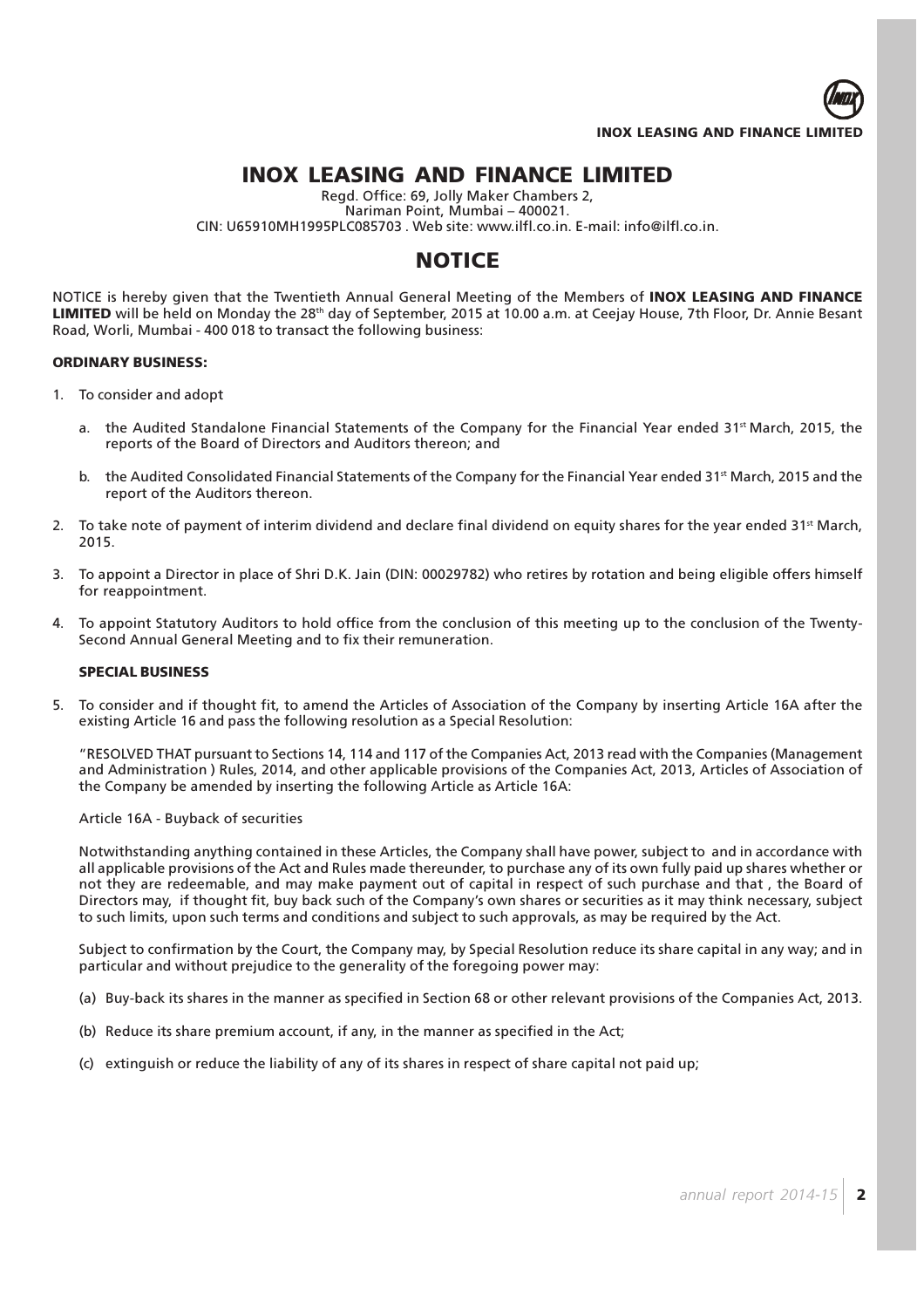- (d) either with or without extinguishing or reducing liability on any of its shares, cancel any paid up share capital which is lost or un-represented by any assets or,
- (e) either with or without extinguishing or reducing liability on any of its shares, pay off any paid up share capital which is in excess of the requirements of the Company.

and may if and when necessary, alter its Memorandum by reducing the amount of its Share Capital and of its shares accordingly.

By Order of the Board of Directors

**D.K. JAIN P.K. JAIN**<br>Chairman Managing Director **Managing Director** 

Mumbai, 13<sup>th</sup> August, 2015

#### REGISTERED OFFICE: 69, Jolly Maker Chambers II,

Nariman Point, Mumbai – 400 021.

#### NOTES:

- 1) A MEMBER ENTITLED TO ATTEND AND VOTE AT THE ANNUAL GENERAL MEETING ("MEETING") IS ENTITLED TO APPOINT ONE OR MORE PROXIES TO ATTEND AND VOTE ON A POLL ONLY INSTEAD OF HIMSELF/HERSELF AND A PROXY NEED NOT BE A MEMBER. Proxies, in order to be effective, must be received at the Registered Office of the Company not less than 48 hours before the commencement of the Meeting.
- 2) A PERSON CAN ACT AS A PROXY ON BEHALF OF MEMBERS NOT EXCEEDING FIFTY (50) AND HOLDING IN THE AGGREGATE NOT MORE THAN TEN PERCENT (10%) OF THE TOTAL SHARE CAPITAL OF THE COMPANY. HOWEVER, A MEMBER HOLDING MORE THAN TEN PERCENT (10%), OF THE TOTAL SHARE CAPITAL OF THE COMPANY CARRYING VOTING RIGHTS MAY APPOINT A SINGLE PERSON AS PROXY AND SUCH PERSON SHALL NOT ACT AS PROXY FOR ANY OTHER PERSON OR MEMBER.
- 3) The Statement pursuant to Section 102 of the Companies Act, 2013 in respect of the Special Business as set out above is annexed hereto.
- 4) The Register of Members and Share Transfer Books of the Company will remain closed from 22<sup>nd</sup> September, 2015 to 28<sup>th</sup> September, 2015 (both days inclusive).
- 5) Members who have not received /encashed interim dividend and / or final dividend from 2009-10 or any of the subsequent years , are requested to make their claim to the company for issue of duplicate dividend warrants.
- 6) In compliance with provisions of Section 108 of the Companies Act, 2013 read with rule 20 of the Companies (Management and Administration) Rules 2014, the Company is pleased to provide e-voting facility to all members through the e-voting platform of CDSL. In this regard, your demat account/folio number has been enrolled by the Company for your participation in e-voting on the resolutions placed by the Company on the e-voting system. Instructions and manner of e-voting process can be downloaded from the link https://www.evotingindia.com. E-voting is optional. The e-voting rights of the shareholders/beneficial owners shall be reckoned on the equity shares held by them as on 21<sup>st</sup> September, 2015.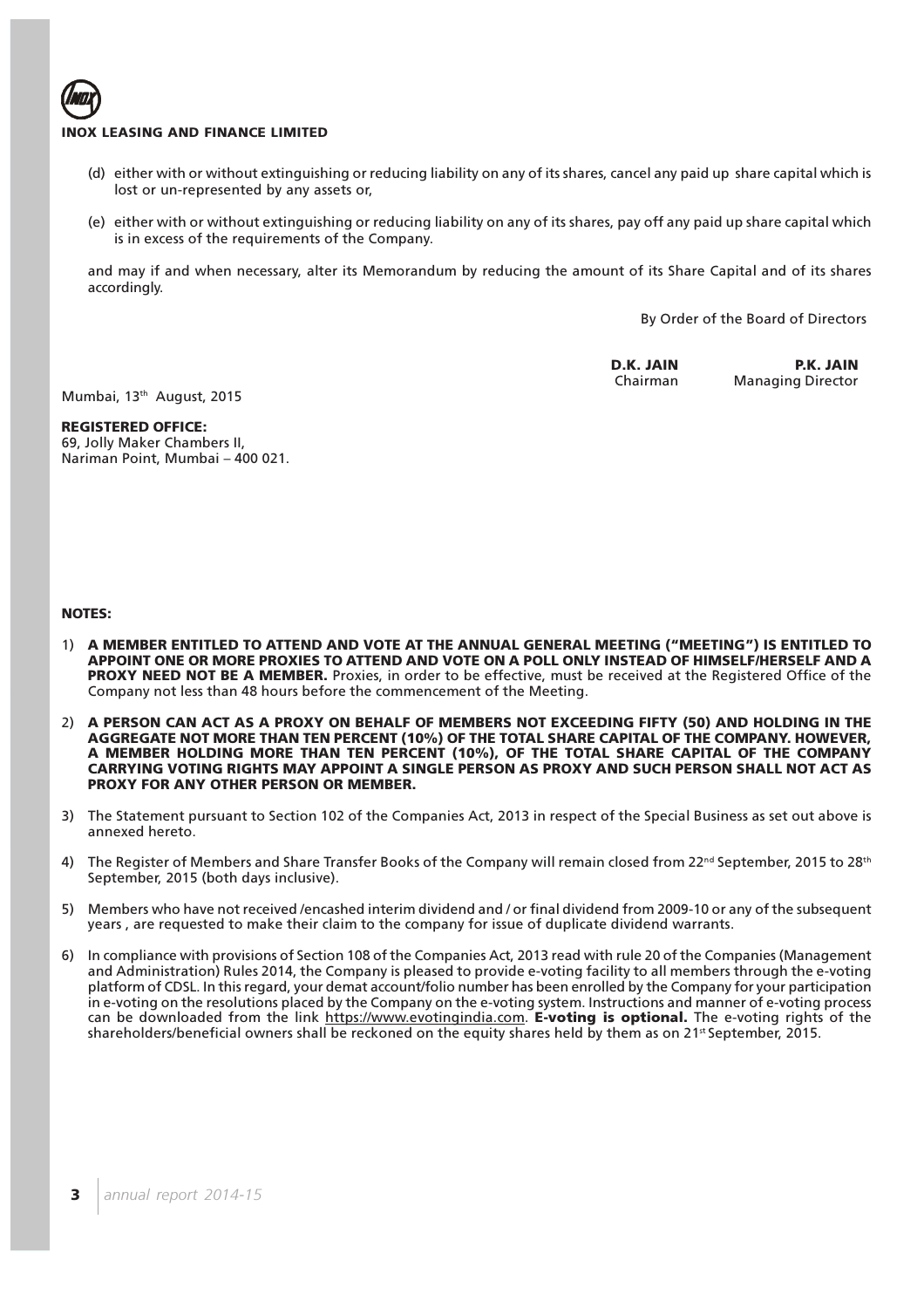

#### The process and instructions for e-voting are as under:

#### In case of Members receiving e-mail:

- (i) The voting period begins on 25<sup>th</sup> September, 2015 at 9.00 am and ends on 27<sup>th</sup> September, 2015 at 5.00 p.m. During this period shareholders' of the Company, holding shares either in physical form or in dematerialized form, as on the cut-off date (21st September, 2015), may cast their vote electronically. The e-voting module shall be disabled by CDSL for voting thereafter.
- (ii) The Shareholders should log on to the e-voting website www.evotingindia.com
- (iii) Click on "Shareholders" tab.
- (iv) Now Enter your User ID
	- a. For CDSL: 16 digits beneficiary ID,
	- b. For NSDL: 8 Character DP ID followed by 8 Digits Client ID,
	- c. Members holding shares in Physical Form should enter Folio Number registered with the Company.
- (v) Next enter the Image Verification as displayed and Click on Login.
- (vi) If you are holding shares in demat form and had logged on to www.evotingindia.com and voted on an earlier voting of any company, then your existing password is to be used.
- (vii) If you are a first time user follow the steps given below:

|                                                       | For Members holding shares in Demat Form and Physical Form                                                                                                                                                                                                                  |
|-------------------------------------------------------|-----------------------------------------------------------------------------------------------------------------------------------------------------------------------------------------------------------------------------------------------------------------------------|
| <b>PAN</b>                                            | Enter your 10 digit alpha-numeric *PAN issued by Income Tax Department (Applicable for both demat<br>shareholders as well as physical shareholders)                                                                                                                         |
|                                                       | Members who have not updated their PAN with the Company/Depository Participant are requested<br>to use the first two letters of their name and the 8 digits of the sequence number (refer serial no.<br>printed on the name and address sticker) in the PAN field.          |
|                                                       | In case the sequence number is less than 8 digits enter the applicable number of 0's before the<br>number after the first two characters of the name in CAPITAL letters. Eq. If your name is Ramesh<br>Kumar with sequence number 1 then enter RA00000001 in the PAN field. |
| <b>Dividend</b><br>Bank                               | Enter the Dividend Bank Details or Date of Birth (in dd/mm/yyyy format) as recorded in your demat<br>account or in the company records in order to login.                                                                                                                   |
| <b>Details</b><br><b>OR</b> Date<br>of Birth<br>(DOB) | If both the details are not recorded with the depository or company please enter the member id /<br>folio number in the Dividend Bank details field as mentioned in instruction (v).                                                                                        |

- (viii) After entering these details appropriately, click on "SUBMIT" tab.
- (ix) Members holding shares in physical form will then directly reach the Company selection screen. However, Members holding shares in demat form will now reach 'Password Creation' menu wherein they are required to mandatorily enter their login password in the new password field. Kindly note that this password is to be also used by the demat holders for voting for resolutions of any other company on which they are eligible to vote, provided that company opts for e-voting through CDSL platform. It is strongly recommended not to share your password with any other person and take utmost care to keep your password confidential.
- (x) For Members holding shares in physical form, the details can be used only for e-voting on the Resolutions contained in this Notice.
- (xi) Click on the EVSN for Inox Leasing and Finance Limited.
- (xii) On the voting page, you will see "RESOLUTION DESCRIPTION" and against the same the option "YES/NO" for voting. Select the option YES or NO as desired. The option YES implies that you assent to the Resolution and option NO implies that you dissent to the Resolution.
- (xiii) Click on the "RESOLUTIONS FILE LINK" if you wish to view the entire Resolution details.
- (xiv) After selecting the resolution you have decided to vote on, click on "SUBMIT". A confirmation box will be displayed. If you wish to confirm your vote, click on "OK", else to change your vote, click on "CANCEL" and accordingly modify your vote.
- (xv) Once you "CONFIRM" your vote on the resolution, you will not be allowed to modify your vote.
- (xvi) You can also take out print of the voting done by you by clicking on "Click here to print" option on the Voting page.
- (xvii) If Demat account holder has forgotten the same password then Enter the User ID and the image verification code and click on Forgot Password & enter the details as prompted by the system.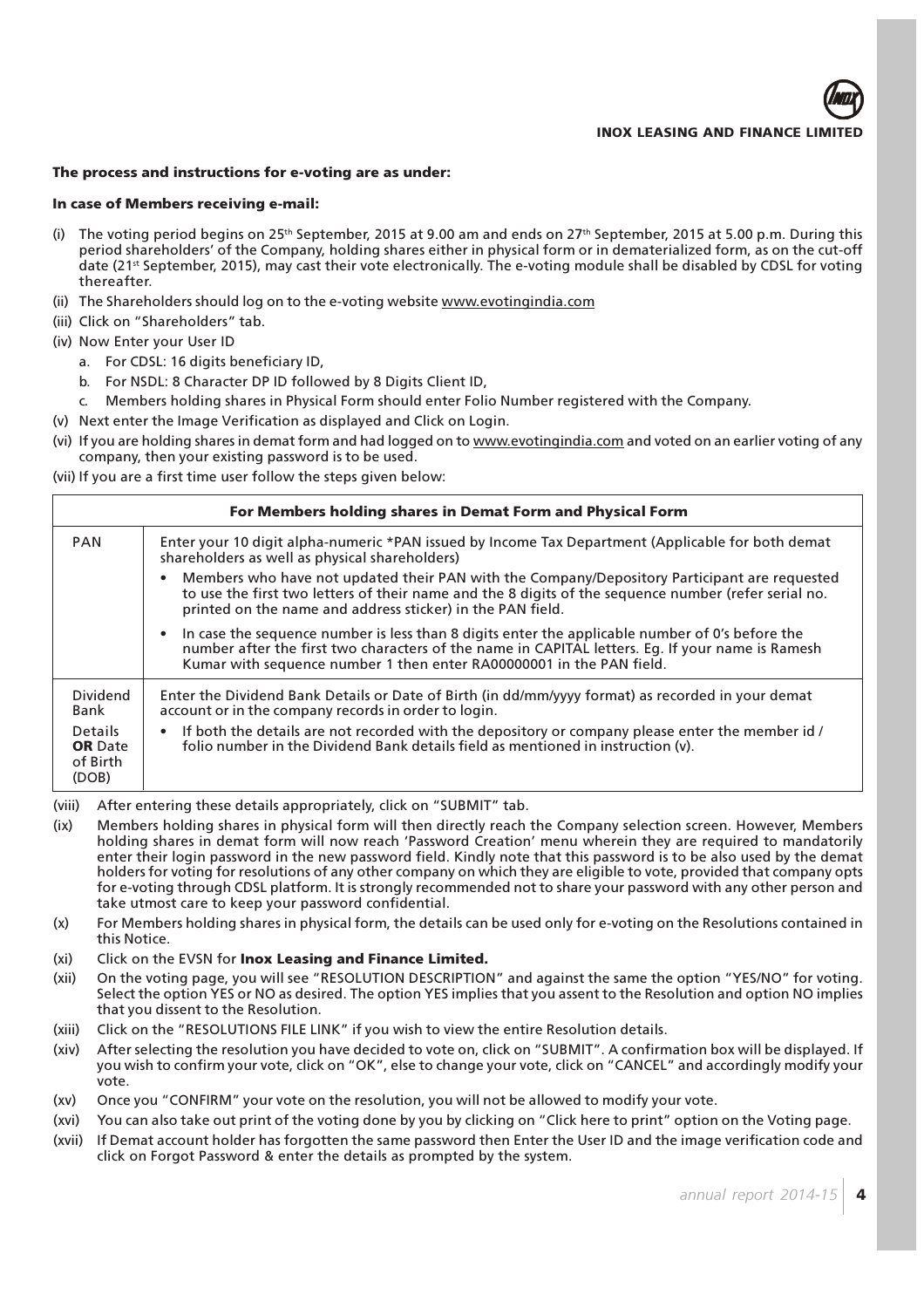#### (xviii) Note for Non – Individual Shareholders and Custodians

- Non-Individual Shareholders (i.e. other than Individuals, HUF, NRI etc.) and Custodian are required to log on to www.evotingindia.com and register themselves as Corporates.
- A scanned copy of the Registration Form bearing the stamp and sign of the entity should be emailed to helpdesk.evoting@cdslindia.com.
- After receiving the login details a compliance user should be created using the admin login and password. The Compliance user would be able to link the account(s) for which they wish to vote on.
- The list of accounts should be mailed to helpdesk.evoting@cdslindia.com and on approval of the accounts they would be able to cast their vote.
- A scanned copy of the Board Resolution and Power of Attorney (POA) which they have issued in favour of the Custodian, if any, should be uploaded in PDF format in the system for the scrutinizer to verify the same.
- In case you have any queries or issues regarding e-voting, you may refer the Frequently Asked Questions ("FAQs") and e-voting manual available at www.evotingindia.com, under help section or write an email to helpdesk.evoting@cdslindia.com.
- I. The voting period begins on 25<sup>th</sup> September, 2015 at 9:00 am and ends on 27<sup>th</sup> September, 2015 at 5:00 pm. During this period shareholders' of the Company, holding shares either in physical form or in dematerialized form, as on the cut-off date of 21<sup>st</sup> September, 2015, may cast their vote electronically. The e-voting module shall be disabled by CDSL for voting thereafter.
- II. The voting rights of Shareholders shall be in proportion to their shares of the Paid Up Equity Share Capital of the Company as on the cut-off date of 21<sup>st</sup> September, 2015.
- III. A copy of this Notice has been placed on the website of the Company and the website of CDSL.
- IV. M/s P. Naithani & Associates, Practicing Company Secretary (Certificate of Practice Number 3389) has been appointed as the Scrutinizer for conducting the e-voting process in a fair and transparent manner.
- V. The Scrutinizer shall, immediately after the conclusion of voting at the general meeting, first count the votes cast at the meeting, thereafter unblock the votes cast through remote e-voting in the presence of at least two witnesses not in the employment of the company and make' not later than three days of conclusion of the meeting, a consolidated scrutinizer's report of the total votes cast ln favour or against, if any, to the Chairman or a person authorised by him in writing who shall countersign the samewithin a period not exceeding three (3) working days from the conclusion of the e-voting period unblock the votes in the presence of at least two (2) witnesses not in the employment of the Company and make a Scrutinizer's Report of the votes cast in favour or against, if any, forthwith to the Chairman. The Chairman or a person authorised by him in writing shall declare the result of the voting forthwith.
- VI. The Results declared along with the Scrutinizer's Report shall be placed on the Company's website www.ilfl.co.in and on the website of CDSL.
- 7. Members holding shares in physical form are requested to intimate to the company changes, if any, in their Bank details, registered address, Email ID, etc. along with their Pin Code. Members holding shares in electronic form may update such details with their respective Depository Participant.
- 8. Members / Proxies are requested to bring their filled in Attendance Slip and their copy of Annual Report to the Meeting.
- 9. Corporate Members intending to send their Authorised Representative(s) to attend the Annual General Meeting are requested to send duly certified copy of the Board Resolution authorizing such representative(s) to attend and vote at the Annual General Meeting.
- 10. Members holding shares in single name and in Physical form are advised to make nomination in respect of their shareholding in the Company.
- 11. The relevant documents referred to in the accompanying Notice of Meeting and in the Explanatory Statement are open for inspection by the Members of the Company at the Registered Office's on all working days (except Saturdays, Sundays and Public Holidays) between 11.00 a.m. to 01.00 p.m. upto the date of this Meeting and copies thereof shall also be available for inspection in physical form at the Registered Office of the Company situated at 69, Jolly Maker Chambers 2, Nariman Point, Mumbai - 400021.
- 12. The Chairman shall, at the Meeting, at the end of discussions on the resolutions on which voting is to be held, allow voting with the assistance of Scrutinizer, by use of "Ballot Paper" for all those members who are present at the Meeting but have not cast their votes by availing the remote e-voting facility.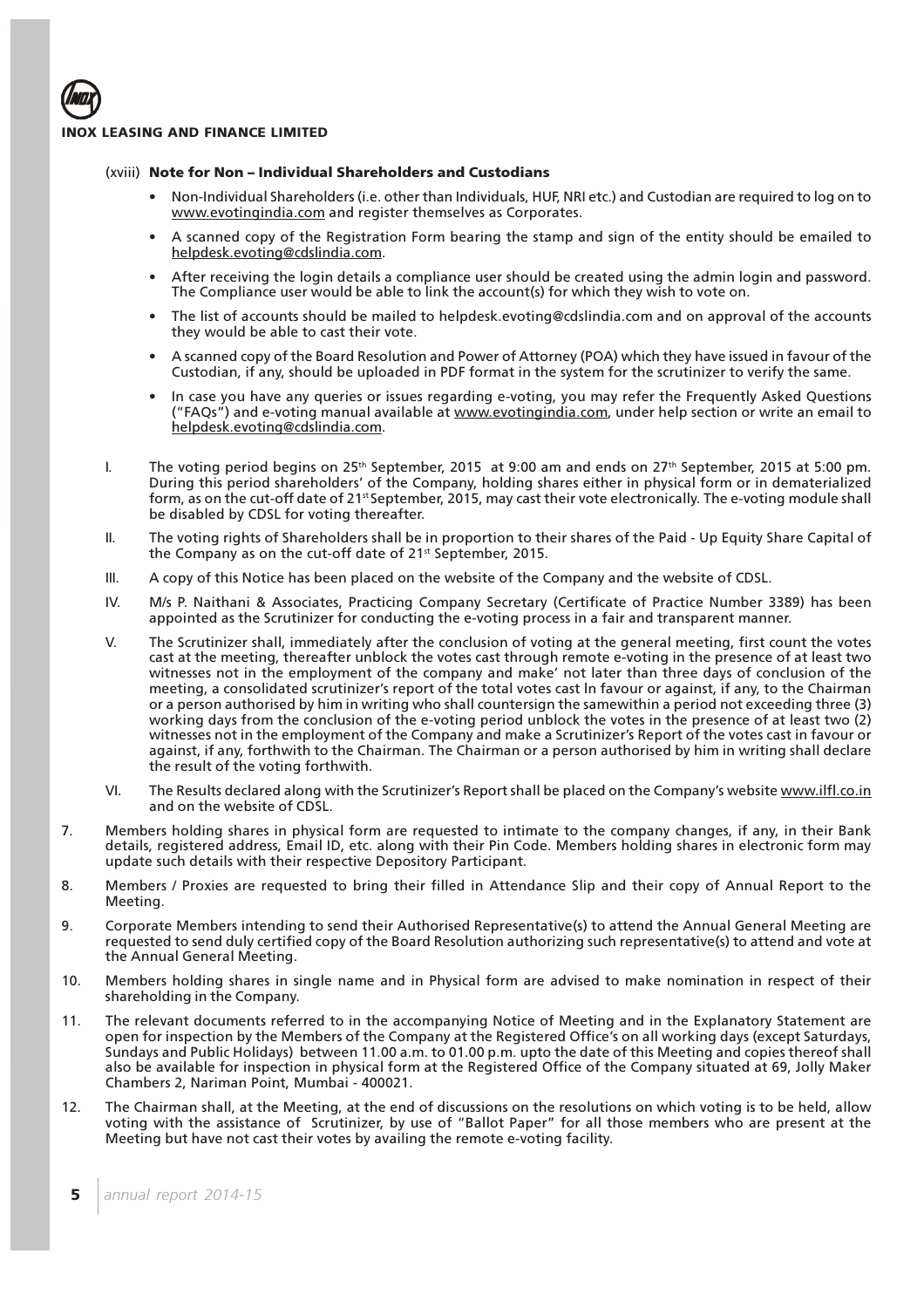

#### ANNEXURE TO THE NOTICE

#### STATEMENT UNDER SECTION 102 (1) OF THE COMPANIES ACT, 2013

Item No. 6.

#### STATEMENT UNDER SECTION 102 (1) OF THE COMPANIES ACT, 2013

Section 68 of the Companies Act, 2013 (Act) read with Rule 17 of The Companies (Share Capital and Debentures) Rules, 2014 authorises a company may purchase its own Shares or other specified Securities (hereinafter referred to as buy-back) out of its free reserves; the securities premium account ; or out of the issue of any shares or other specified securities subject to the compliance of provisions of the Act and Rules made thereunder. Considering the above, it is proposed to insert an enabling Article no 16A in the Articles of Association of the Company authorizing the Company and its Board of Directors to Buy back its Securities, as and when they may deem fit.

All the Directors of the Company either themselves or through their relatives may be deemed to be concerned or interested in the proposed Resolution to the extent of their Shareholding in the Company.. None of the Key Managerial Personnel of the Company / their relatives are, in any way, concerned or interested, financially or otherwise, in the proposed Resolution.

By Order of the Board of Directors

**D.K. JAIN P.K. JAIN**<br>Chairman Managing Director **Managing Director** 

Mumbai, 13<sup>th</sup> August, 2015

#### Registered Office:

69, Jolly Maker Chambers II, Nariman Point, Mumbai – 400 021.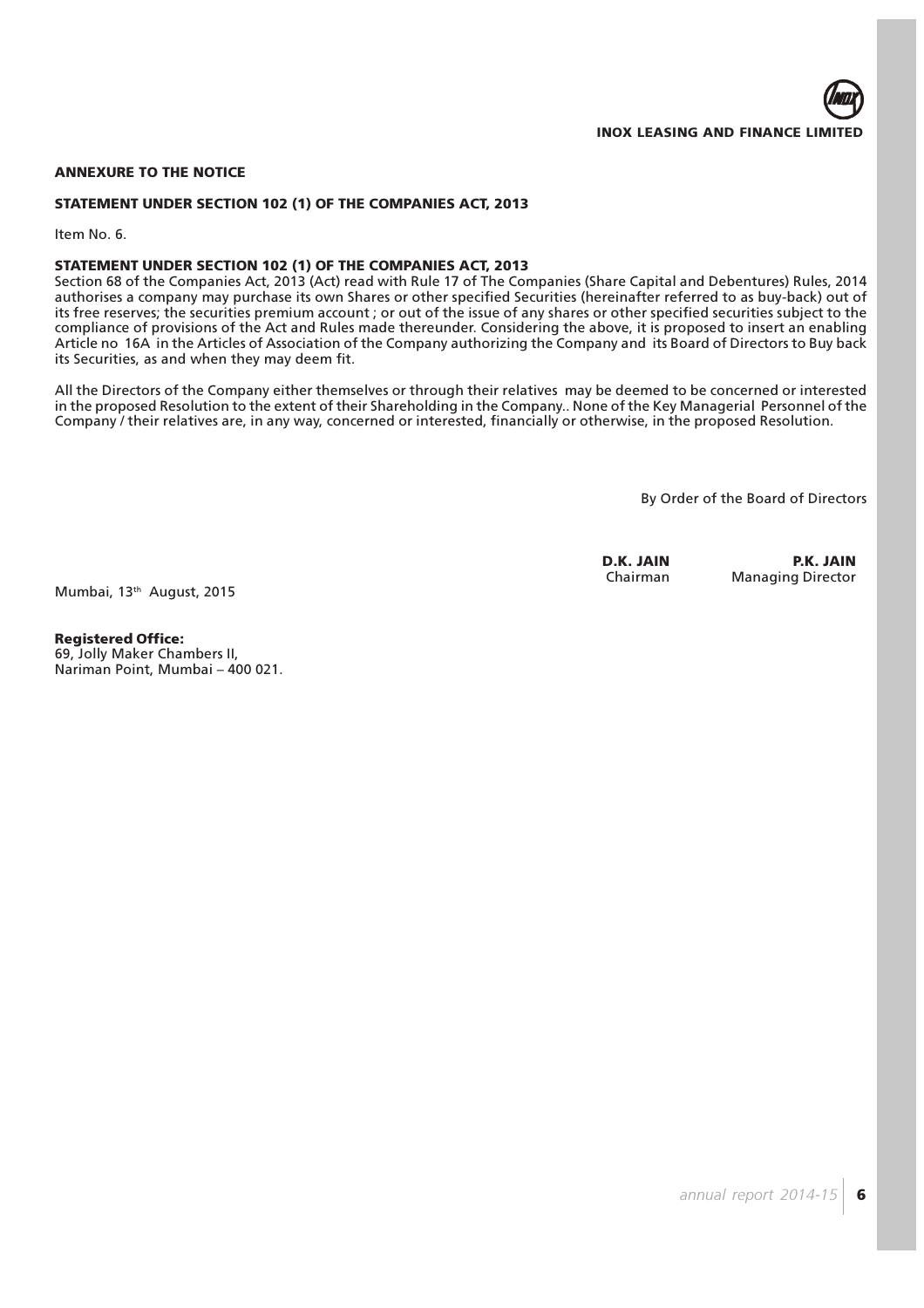## BOARDS' REPORT

To

The Members of Inox Leasing and Finance Limited

Dear Member,

Your Directors have pleasure in presenting to you their Twentieth Annual Report together with the Audited Accounts of the Company for the year ended 31st March, 2015.

#### 1. FINANCIAL RESULTS

Given below is the financial performance as reflected in the Audited Accounts for the year ended 31<sup>st</sup> March 2015.

|                                                |           | (Rs. in lacs) |
|------------------------------------------------|-----------|---------------|
|                                                | (Rupees)  | (Rupees)      |
|                                                | 2014-2015 | 2013-2014     |
| <b>Total Income</b>                            | 2819.23   | 2027.38       |
| Profit before Interest & Depreciation          | 2635.70   | 1878.74       |
| Less: Interest                                 |           |               |
| <b>Profit before Depreciation</b>              | 2635.70   | 1878.74       |
| Less: Depreciation                             | 53.74     | 47.29         |
| Profit before Tax                              | 2581.96   | 1831.45       |
| Less: Provision for Taxation                   | 178.31    | 100.47        |
| Profit for the year                            | 2403.65   | 1730.98       |
| Add: Profit brought forward from previous year | 4970.57   | 4826.44       |
| Profit available for appropriations            | 7374.22   | 6557.42       |
|                                                |           |               |
| <b>Appropriations</b>                          |           |               |
| Transferred to Statutory Reserve Fund          | 485.00    | 350.00        |
| Transferred to General Reserve                 | 250.00    | 175.00        |
| Interim Dividend                               | 1061.85   | 530.92        |
| <b>Proposed Dividend</b>                       | 955.66    | 530.92        |
| <b>Balance carried to Balance Sheet</b>        | 4621.71   | 4970.58       |
|                                                | 7374.22   | 6557.42       |
|                                                |           |               |

#### 2. CONSOLIDATED FINANCIAL STATEMENTS

In accordance with the Companies Act, 2013 ("the Act") and Accounting Standard (AS) - 21 on Consolidated Financial Statements read with AS - 23 on Accounting for Investments in Associates and AS - 27 on Financial Reporting of Interests in Joint Ventures, the Audited Consolidated Financial Statement for the Financial Year 2014-15 is provided in the Annual Report.

#### 3. DIVIDEND

Your Company has paid an Interim Dividend of Rs. 10.00 per share (100%) and now recommend a final dividend of Rs. 9/- per share (90%) for the year ended 31<sup>st</sup> March, 2015 subject to approval of the shareholders. The total dividend pay out for the year will be Rs. 2017.51 lacs.

#### 4. TRANSFER TO RESERVES

During the year under review, your Company has transferred Rs. 250.00 lacs to reserves.

#### 5. DIRECTORS

Mr. D.K. Jain (DIN:00029782) Director retires by rotation and being eligible offers himself for re-appointment.

Your Directors have no statement to be made under Section 134(3)(d) of the Companies Act, 2013.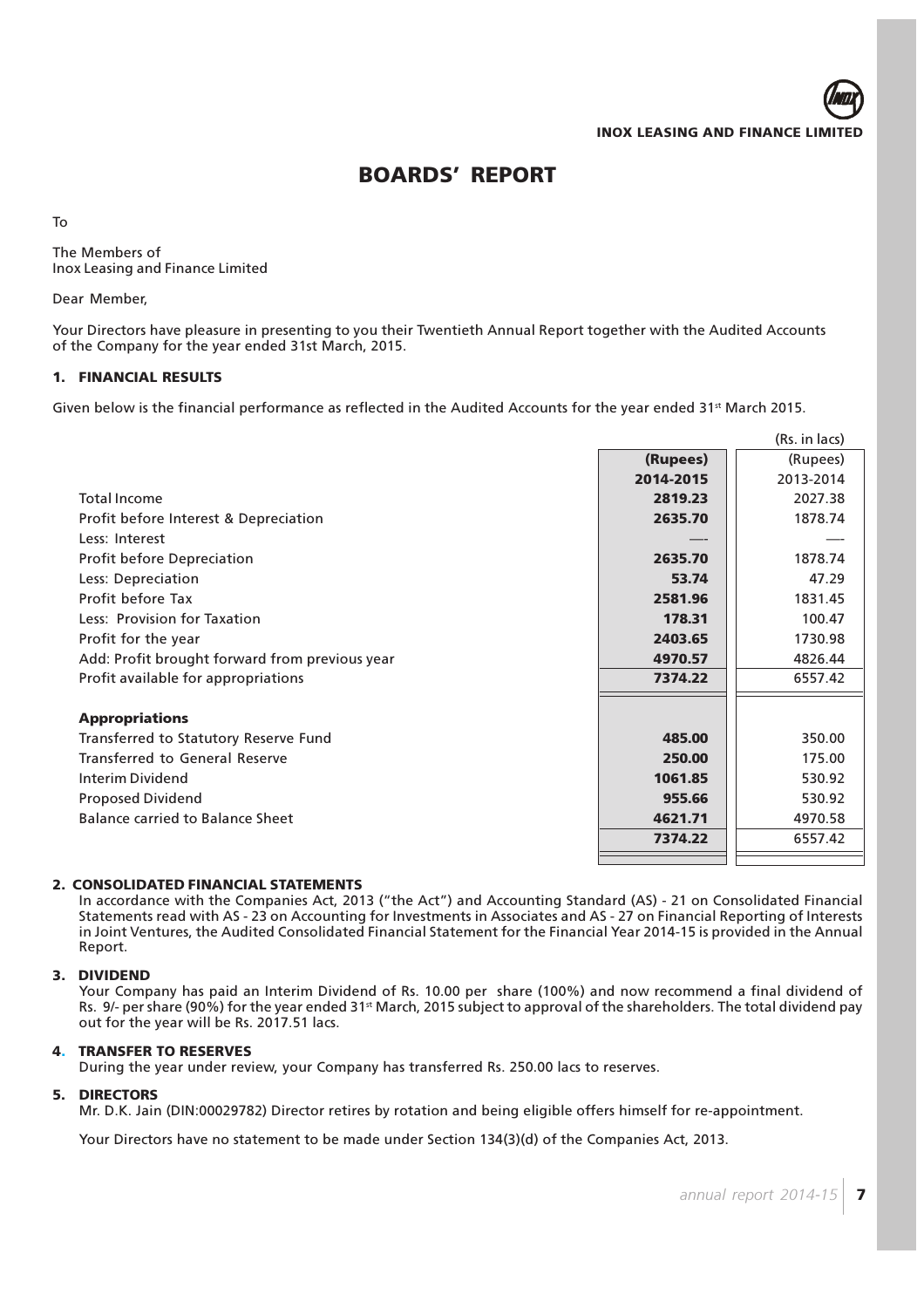

#### 6. BOARD MEETINGS AND ANNUAL GENERAL MEETINGS

During the year under review, six meetings of the Board were convened and held on 17th May, 2014, 18<sup>th</sup> August, 2014, 30<sup>th</sup> September, 2014, 21<sup>st</sup> October, 2014, 19<sup>th</sup> January, 2015 and 30<sup>th</sup> March, 2015. The intervening gap between the two Meetings was within the time limit prescribed under Section 173 of the Companies Act, 2013.

The 19<sup>th</sup> Annual General Meeting of the company was held on 26<sup>th</sup> September, 2014.

#### 7. DIRECTOR'S RESPONSIBILITY STATEMENT

Pursuant to Section 134 (3)(c) of the Companies Act, 2013 your Directors would like to state that:

- i. in the preparation of the Annual Accounts, the applicable Accounting Standards have been followed along with proper explanation relating to material departures;
- ii. the Directors have selected such Accounting Policies and applied them consistently and made judgments and estimates that are reasonable and prudent so as to give a true and fair view of the state of affairs of the company as at March 31, 2015 and of the profit of the Company for that period;
- iii. the Directors have taken proper and sufficient care for the maintenance of adequate accounting records, in accordance with the provisions of this Act for safeguarding the assets of the company and for preventing and detecting fraud and other irregularities;
- iv. the Directors have prepared the Annual Accounts on a going concern basis;
- v. the Directors have laid down Internal Financial Controls to be followed by the company and that such Internal Financial Controls are adequate and are operating effectively; and
- vi. the Directors have devised proper systems to ensure compliance with the provisions of all applicable laws and that such systems are adequate and operating effectively.

#### 8. KEY MANAGERIAL PERSONNEL

In terms of Section 203 of the Companies Act, 2013, the Company has designated Mr. Pavan Kumar Jain, Managing Director, Mr. Balkrishan Das Maheshwari, Chief Financial Officer and Mr. Vijay Saxena, Company Secretary as Key Managerial Personnel of the Company.

#### 9. LOANS, GUARANTEES AND INVESTMENTS

Details of loans given, investments made, guarantees given and securities provided along with the purpose for which the loan or guarantee or security is proposed to be utilized by the recipient are provided in the Standalone Financial Statement of the Company. Please refer to Note 12, 13, 15, 27 & 28 to the Standalone Financial Statement of the Company.

#### 10. CONTRACTS AND ARRANGEMENTS WITH RELATED PARTIES

During the year under review, the Company had not entered into any contract / arrangement / transaction with Related Parties which could be considered material in accordance with the Policy of the Company on materiality of Related Party Transactions.

Pursuant to the provisions of Section 134 (3) (h) of the Companies Act, 2013, a statement giving particulars of contracts or arrangements in form no AOC 2 with regard to Related Parties referred to under Section 188 (1) of The Companies Act, 2013 to the rule 8 of the Companies (Accounts) Rules, 2014 is annexed to this report.

Your Directors draw attention of the members to Note no 35 to the Standalone Financial Statement which sets out related party disclosures.

#### 11. DEPOSITS

The Company has neither invited nor accepted any deposits from the public.

#### 12. SUBSIDIARY COMPANIES INCLUDING JOINT VENTURE AND ASSOCIATE COMPANIES

The Company has 1 subsidiary company and 13 step-down subsidiaries. In accordance with Section 129(3) of the Companies Act, 2013 the Company has prepared consolidated financial statements of the company and its subsidiaries, which form part of the Annual Report.

The Report on the performance and financial position of each of the Subsidiaries, Associates and Joint Venture Companies of the Company is annexed to this report in Form AOC-1 pursuant to first proviso to sub-section (3) of Section 129 of the Companies Act, 2013 and Rule 5 of Companies (Accounts) Rules, 2014 is annexed to this Report.

The Audited Financial Statements of the subsidiaries of the Company are placed on the website of the company and a copy will be provided to the share holder/s on request as per the provisions of the Companies Act, 2013.

#### 13. INTERNAL FINANCIAL CONTROLS

The Company has adequate internal controls commensurate with its size and nature of its business. The Board has reviewed internal financial controls of the Company and the Audit Committee monitors the same in consultation with Internal Auditors of the Company.

#### 14. INDEPENDENT AUDITORS' REPORT

There are no reservations, qualifications or adverse remarks in the Independent Auditor's Report. The notes forming part of the accounts are self-explanatory and do not call for any further clarifications under Section 134 (3) (f) of the Companies Act, 2013.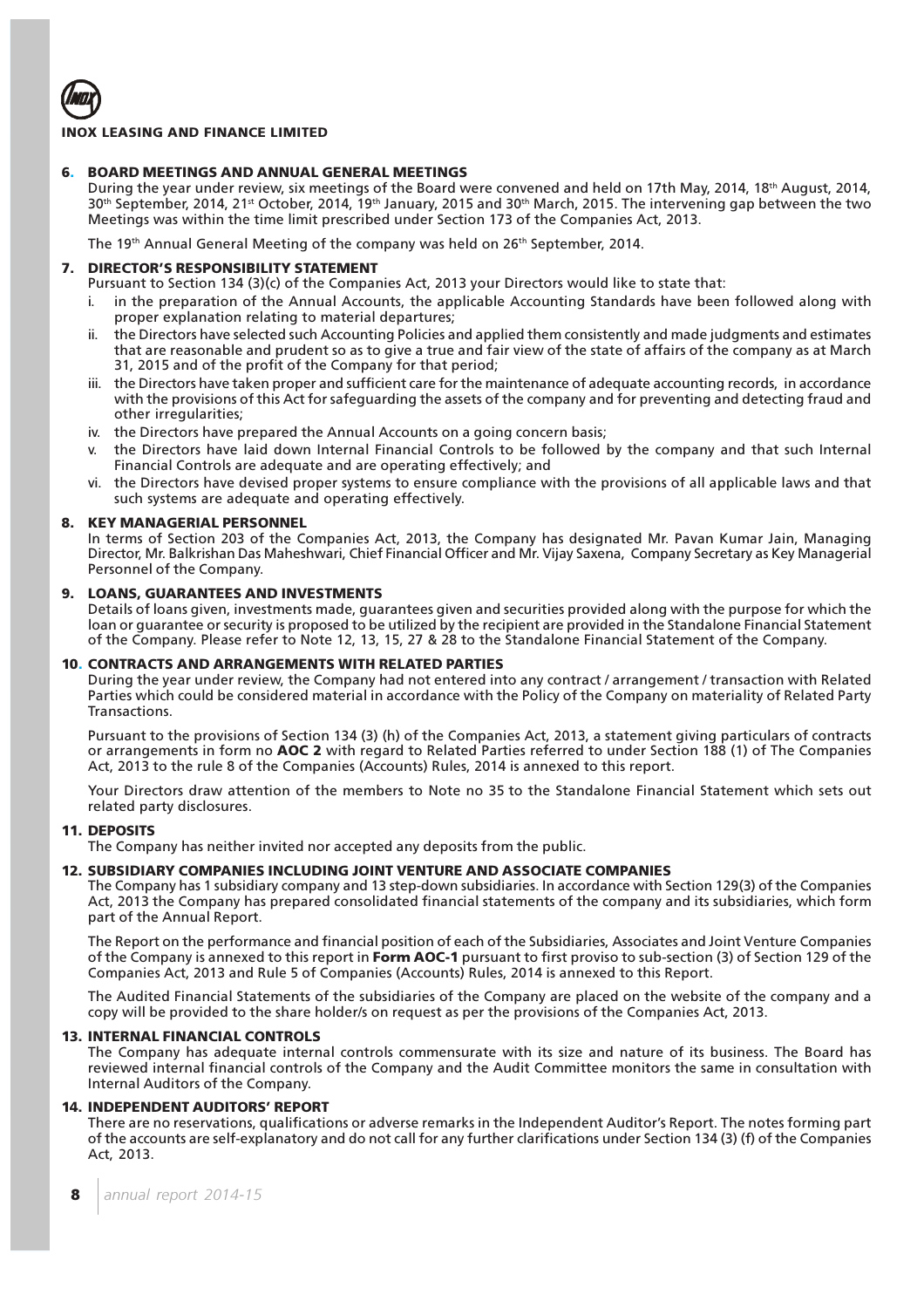

#### 15. STATUTORY AUDITORS

The Auditors, M/s. S.C. Bandi & Co. , retire and offer themselves for re-appointment. They have confirmed that their appointment, if made, will be in accordance with Section 139 of the Companies Act, 2013 read with Rule 4 of The Companies (Audit and Auditors) Rules, 2014 and they satisfy criteria laid down in Section 141 of the Companies Act, 2013. Members are requested to appoint Auditors and to fix, or authorise the Board to fix their remuneration.

#### 16. EXTRACT OF ANNUAL RETURN

Pursuant to the provisions of Section 92 (3) of the Companies Act, 2013 read with Rule 12 of the Companies (Management & Administration) Rules, 2013, the extract of Annual Return as provided in form no MGT -9 is annexed to this report.

#### 17. CONSERVATION OF ENERGY, TECHNOLOGY ABSORPTION AND FOREIGN EXCHANGE EARNINGS AND OUTGO

As the company is not a manufacturing company information in respect of conservation of energy, technology absorption, pursuant to Section 134 of the Companies Act, 2013, read with Rule 8 of the Companies (Accounts) Rules , 2014, is not applicable.

For details of foreign exchange earnings and outgo please refer to Note 31 to the Standalone Financial Statement of the Company.

#### 18. PARTICULARS OF EMPLOYEES

There was no employee drawing remuneration in excess of the limits prescribed under provisions of Section 197 (12) of the Companies Act, 2013 read with Rules 5 (2) and 5 (3) of The Companies (Appointment and Remuneration of Managerial Personnel) Rules, 2014.

#### 19. CORPORATE SOCIAL RESPONSIBILITIES ACTIVITIES

Detailed information report on Corporate Social Responsibility Policy developed and implemented by the Company on CSR initiatives taken during the year pursuant to section 135 of the Companies Act, 2013 is given in the annexed Annual Report on CSR activities.

#### 20. INSURANCE

The Company's property and assets have been adequately insured.

21. INFORMATION UNDER THE SEXUAL HARRASSMENT OF WOMEN AT WORKPLACE (PREVENTION, PROHIBITION AND REDRESSAL) ACT, 2013

The Company has in place an Anti-Sexual Harassment Policy in line with the requirements of The Sexual Harassment of Women at Workplace (Prevention, Prohibition and Redressal) Act, 2013.

There was no case of sexual harassment reported during the year under review.

#### 22. RISK MANAGEMENT

The Company has in place a mechanism to inform the Board about Risk Assesment and Minimisation Procedures to review key elements of risks viz Regulatory and Legal, Competition and Financial involved and measures taken to ensure that risk is controlled by means of a properly defined framework. In the Boards' view, there are no material risks, which may threaten the existence of the Company.

23. MATERIAL CHANGES AND COMMITMENTS, IF ANY, AFFECTING THE FINANCIAL POSITION OF THE COMPANY WHICH HAVE OCCURRED BETWEEN THE END OF THE FINANCIAL YEAR OF THE COMPANY TO WHICH THE FINANCIAL STATEMENTS RELATE AND THE DATE OF THE REPORT

There are no material changes and commitments affecting the financial position of the Company which have occurred between the end of the Financial Year of the Company to which the Financial Statements relate and the date of this report.

#### 24. SIGNIFICANT AND MATERIAL ORDERS PASSED BY THE REGULATORS OR COURTS OR TRIBUNALS IMPACTING THE GOING CONCERN STATUS AND COMPANY'S OPERATIONS IN FUTURE

 There are no significant and material orders passed by the regulators or courts or tribunals impacting the going concern status and Company's operations in future

#### 25. ACKNOWLEDGEMENT

Your Directors express their gratitude to all other external agencies for the assistance, co-operation and guidance received. Your Directors place on record their deep sense of appreciation for the dedicated services rendered by the workforce of the Company.

By Order of the Board of Directors

| P.K. JAIN                | <b>D.K.JAIN</b> |
|--------------------------|-----------------|
| <b>Managing Director</b> | Chairman        |

Mumbai, 13th August, 2015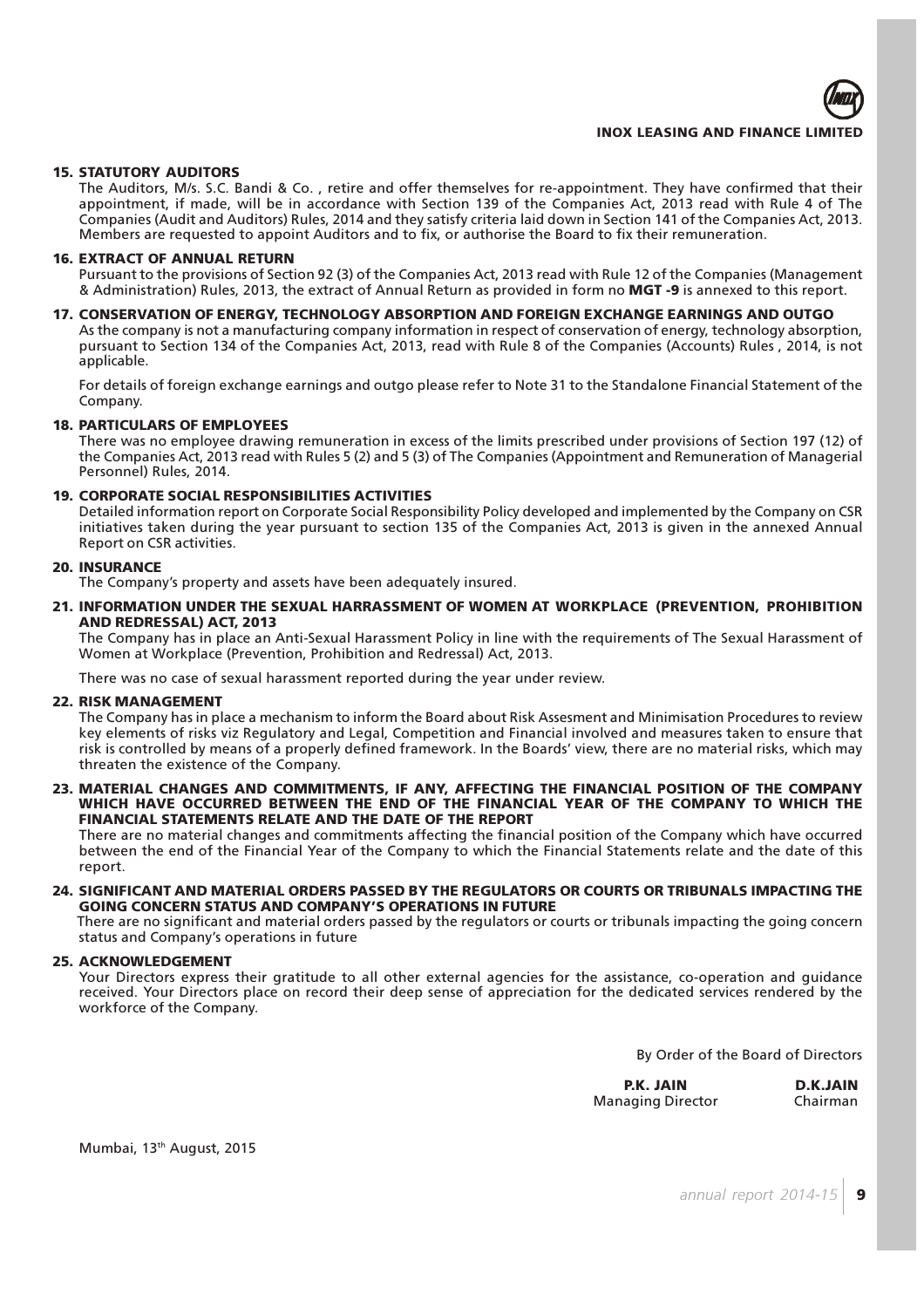

#### AOC 1 Part A – Subsidiaries

Statement containing salient features of the financial statement of subsidiaries / associate companies/ joint venture (Rupees in Lacs)

| Name of Subsidiaries                                    |                                         |                            |                         |                               |                                              |                                                            |                                                |                                        |                                                    |                                                                |                                |                                         |                                        |                                            |
|---------------------------------------------------------|-----------------------------------------|----------------------------|-------------------------|-------------------------------|----------------------------------------------|------------------------------------------------------------|------------------------------------------------|----------------------------------------|----------------------------------------------------|----------------------------------------------------------------|--------------------------------|-----------------------------------------|----------------------------------------|--------------------------------------------|
|                                                         | Gujarat<br>Fluoro-<br>chemicals<br>Ltd. | Inox<br>Leisure<br>Limited | Inox<br>Wind<br>Limited | Inox<br>Renewables<br>Limited | Inox<br>Renewables<br>(Jaisalmer)<br>Limited | Inox<br>Wind<br>Infra-<br>structure<br>Services<br>Limited | Marut-<br>Shakti<br>Energy<br>India<br>Limited | Inox<br>Infra-<br>structure<br>Limited | Gujarat<br>Fluoro-<br>chemicals<br>Americas<br>LLC | Gujarat<br>Fluoro-<br>chemicals<br>Singapore<br>Pte<br>Limited | Gfl<br>Gm<br>Fluorspar<br>(SA) | Gujarat<br>Fluoro-<br>Chemicals<br>GmbH | Satyam<br>Cine-<br>plexes<br>Limited   | Shouri<br>Properties<br>Private<br>Limited |
| Reporting currency                                      | <b>INR</b>                              | <b>INR</b>                 | <b>INR</b>              | <b>INR</b>                    | <b>INR</b>                                   | <b>INR</b>                                                 | <b>INR</b>                                     | <b>INR</b>                             | <b>USD</b><br>@Rs. 62.50                           | USD<br>@Rs. 62.50                                              | <b>USD</b><br>@Rs. 62.50       | <b>EURO</b><br>@Rs. 67.15               | <b>INR</b>                             | <b>INR</b>                                 |
| Share Capital                                           | 1098.50                                 | 9616.28                    | 22191.82                | 337.50                        | 10605.00                                     | 5.00                                                       | 61.11                                          | 5000.00                                | 1012.28                                            | 1456.85                                                        | 1349.96                        | 21.82                                   | 459.55                                 | 16.00                                      |
| Reserves and Surplus                                    | 284460.39                               | 58474.77                   | 121504.69               | 51951.35                      | 2237.34                                      | (4534.27)                                                  | (5.57)                                         | 428.38                                 | 120.38                                             | 252.91                                                         | (1054.46)                      | 573.24                                  | 1408.84                                | (56.93)                                    |
| <b>Total Assets</b>                                     | 406980.61                               | 110806.77                  | 307412.03 141543.53     |                               | 38003.60                                     | 53315.50                                                   | 1038.40                                        | 5460.86                                | 5985.99                                            | 1716.52                                                        | 2167.89                        | 6330.54                                 | 8093.63                                | 191.14                                     |
| <b>Total Liabilities</b>                                | 121421.72                               | 42715.72                   | 163715.52               | 89254.68                      | 25161.26                                     | 57844.77                                                   | 982.86                                         | 32.48                                  | 4853.33                                            | 6.76                                                           | 1872.38                        | 5735.47                                 | 6225.23                                | 232.08                                     |
| Investments<br>(Other than investment<br>in subsidiary) | 14514.55                                | 710.77                     |                         |                               |                                              | 0.20                                                       |                                                | 5450.45                                |                                                    |                                                                | -                              |                                         |                                        |                                            |
| Turnover                                                | 132097.08                               | 95368.59                   | 248430.00               | 13359.81                      | 6239.58                                      | 22171.21                                                   | 392.23                                         |                                        | 6756.82                                            | 19.08                                                          | $\overline{\phantom{0}}$       |                                         | 7457.54 10143.55                       | 405.02                                     |
| Profit/(Loss) before<br>taxation                        | 43753.87                                | 2135.52                    | 44045.74                | 314.48                        |                                              | 1598.78 (5176.48)                                          | 44.41                                          | 129.17                                 | (163.39)                                           | 10.94                                                          | (315.62)                       |                                         | $(114.44)$ (2234.09)                   | (21.88)                                    |
| Provision for taxation                                  | (5517.65)                               | (340.94)                   | 10889.06                | 869.90                        | 595.17                                       | (1632.55)                                                  | 14.35                                          | 24.12                                  | (21.40)                                            | 3.89                                                           |                                | (3.33)                                  | (281.37)                               |                                            |
| Profit/(Loss) after taxation                            | 38236.22                                | 2476.46                    | 33156.68                | (555.42)                      | 1003.61                                      | (3543.93)                                                  | 30.06                                          | 105.05                                 | (141.99)                                           | 7.05                                                           | (315.62)                       |                                         | $(111.11)$ (1952.72)                   | (21.88)                                    |
| Proposed Dividend                                       | 3844.75                                 | Nil                        | Nil                     | Nil                           | Nil                                          | Nil                                                        | Nil                                            | Nil                                    | Nil                                                | Nil                                                            | Nil                            | Nil                                     | Nil                                    | Nil                                        |
| % of Shareholding                                       | 52.54                                   | 48.09                      | 63.09                   | 99.98                         | 100.00<br>by Inox<br>Renewables<br>Limited   | 100.00<br>by Inox<br>Wind<br>Limited                       | 100.00<br>by Inox<br>Wind<br>Limited           | 100.00                                 | 100.00                                             | 100.00                                                         | 74.00                          | 100.00                                  | 99.99<br>by Inox<br>Leisure<br>Limited | 93.75<br>by Inox<br>Leisure<br>Limited     |

Note: Gujarat Fluorochemicals Limited is the subsidiary of Inox Leasing and Finance Limited.The others are step down subsidiaries.

#### Part B – Associates and Joint Ventures

Statement related to Associate Companies and Joint Ventures

 Rupees in lakhs Sr. Particulars **Sr. Particulars St. Particulars** Swarnim Gujarat Chemical Technology **Swarnim Gujarat** Chemical Technology **Swarnim Gujarat** Chemical Technology **Swarnim Gujarat** Chemical Technology<br>
Company Limited Private Limited Company Limited 1 Latest Audited Balance Sheet date 31/12/2014 31/03/2015 2 Shares of Associates/Joint Ventures held by the Company on the year end Number - 10,82,500 - 10,82,500 - 10,82,500 - 10,82,500 - 10,82,500 - 10,82,500 - 10,82,500 - 10,82,500 - 10,82 Amount of investment in Associates/ Joint Venture 1263.89 108.25 Extended holding % 33.77 49.93\* 3 Description of how there is significant influence 4 Reason why the associate/joint venture is not consolidated NA NA NA NA NA NA NA 5 Net worth attributable to Shareholding as per latest balance sheet 809.57 809.57 87.74 6 Profit/Loss for the year considered in consolidation (2.36) (2.36) Not considered in consolidation

\*As per JV agreement, GFL to hold 25% of the total equity capital of SGFPL. In view the fact that GMDC yet to contribute its equity participation by way of its assets value which is under review, GFL equity contribution has gone up temporarily due to their subscribing to the additional equity in SGFPL.

Name of associates or joint ventures which are yet to commence operations:

1) Swarnim Gujarat Fluorspar Private Limited

Names of associates or joint ventures which have been liquidated or sold during the year: Nil

> By Order of the Board of Directors **D.K. JAIN P.K. JAIN**<br>Chairman Managing Director **Managing Director**

Mumbai 13th August, 2015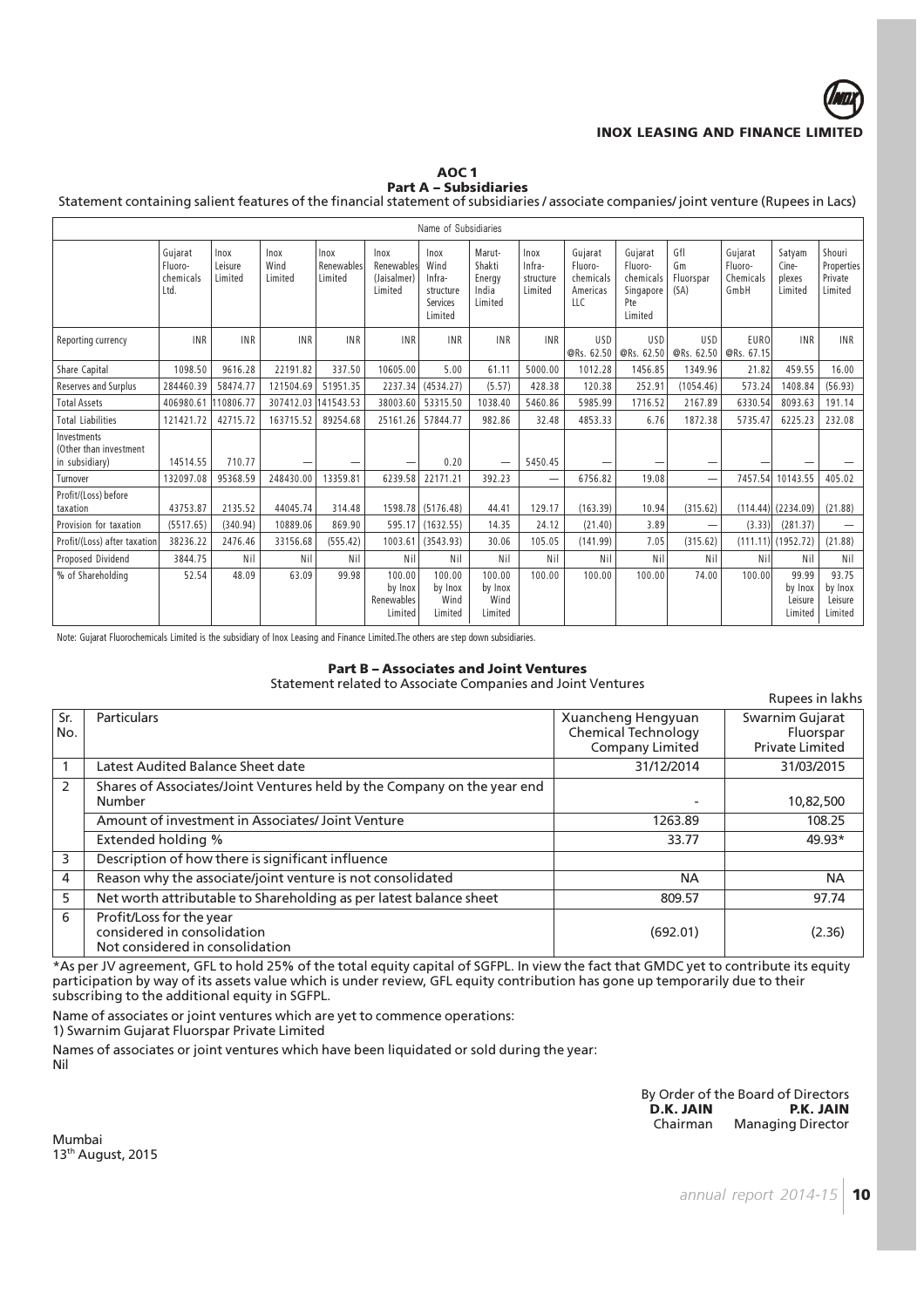#### Form No AOC – 2

#### (Pursuant to clause (h) of sub-section (3) of section 134 of the Act and Rule 8(2) of the Companies (Accounts) Rules, 2014

Form for disclosure of particulars of contracts/arrangements entered into by the Company with related parties referred to in sub-section (1) of Section 188 of the Companies Act, 2013 including certain arm's length transactions under third proviso thereto

Details of contracts or arrangements or transactions not at arm's length basis

| Name of related<br>party and nature<br>of relationship                                           | Nature of<br>contracts/<br>arrangements/<br>transactions | Duration of<br>contracts/<br>arrangements/<br>transactions                                  | Salient terms<br>of contracts/<br>arrangements/<br>transactions<br>including the<br>value, if any | Justification<br>for entering<br>into such<br>contracts or<br>arrangements<br>or transactions | Date(s) of<br>approval<br>by the<br>Board | Amount paid<br>as advances.<br>if any | Date on which<br>the special<br>resolution was<br>passed in<br>general meeting<br>as required under<br>Section 188 (1) |
|--------------------------------------------------------------------------------------------------|----------------------------------------------------------|---------------------------------------------------------------------------------------------|---------------------------------------------------------------------------------------------------|-----------------------------------------------------------------------------------------------|-------------------------------------------|---------------------------------------|------------------------------------------------------------------------------------------------------------------------|
| Rajni Farms<br>Private Limited,<br><b>Common Directors</b><br>who are members<br>of this company | Sharing of<br>office premises<br>facilities              | For a initial<br>period of 11<br>months and<br>renewal<br>thereafter<br>every 11<br>months. | Rs. 12.00 lakhs<br>per annum                                                                      | <b>Office Premises</b><br>facilities<br>shared by<br>Promoter<br>Group<br>Company.            | 17th May,<br>2014                         | Rs. 60 Lacs<br>paid as<br>Deposit.    | 26 <sup>th</sup> September,<br>2014                                                                                    |

2. Details of material contracts or arrangement or transactions at arm's length basis

| Name of related<br>party and nature<br>of relationship | Nature of<br>contracts/<br>arrangements/<br>transactions | Duration of<br>contracts/<br>arrangements/<br>transactions | Salient terms<br>of contracts/<br>arrangements/<br>transactions<br>including the<br>value, if any<br>Rs. in lakhs | Date(s) of<br>approval<br>by the<br>Board | Amount paid<br>as advances,<br>if any |  |  |  |
|--------------------------------------------------------|----------------------------------------------------------|------------------------------------------------------------|-------------------------------------------------------------------------------------------------------------------|-------------------------------------------|---------------------------------------|--|--|--|
| Nil                                                    |                                                          |                                                            |                                                                                                                   |                                           |                                       |  |  |  |

### ANNEXURE D TO THE DIRECTORS REPORT MGT -9

#### Extract of Annual Return as on the financial year ended on 31st March, 2015

(Pursuant to Section 92 (3) of the Companies Act, 2013 and rule 12 (1) of the Companies (Management and Administration) Rules, 2014

#### I. REGISTRATION AND OTHER DETAILS

| 3              | <b>Corporate Identification Number</b><br><b>Registration Date</b><br>Name of the Company | ٠.<br>٠<br>٠<br>٠             | U65910MH1995PLC085703<br>17 <sup>th</sup> February, 1995<br>Inox Leasing and Finance Limited                                                                           |
|----------------|-------------------------------------------------------------------------------------------|-------------------------------|------------------------------------------------------------------------------------------------------------------------------------------------------------------------|
| 4              | Category/Sub-Category of the Company                                                      | ٠<br>$\overline{\phantom{a}}$ | <b>Public Company/Limited by Shares</b>                                                                                                                                |
| 5              | Address of the Registered Office and<br><b>Contact Details</b>                            | $\overline{\phantom{a}}$      | 69, Jolly Maker Chambers 2,<br>Nariman Point,<br>Mumbai - 400021<br>Tel: +91 22026314, Fax: +91 22025588<br>E-mail address: info@ilfl.co.in<br>Website: www.ilfl.co.in |
| 6.             | Whether listed company                                                                    |                               | No.                                                                                                                                                                    |
| 7 <sub>1</sub> | Name, Address and Contact Details of<br>Registrar and Share Transfer Agents, if any       | $\mathbf{r}$                  | Share transfer related activities are<br>carried out In-house by the Company.                                                                                          |

#### II. PRINCIPAL BUSIENSS ACITIVITES OF THE COMPANY

All the business activities contributing 10% or more the total turnover of the company shall be stated:

| Sr. No. | Name and Description of main | NIC Code of the          | % to total turnover |
|---------|------------------------------|--------------------------|---------------------|
|         | products/services            | <b>Product / Service</b> | of the company      |
|         | Investment activities        | 6430                     | 98.17               |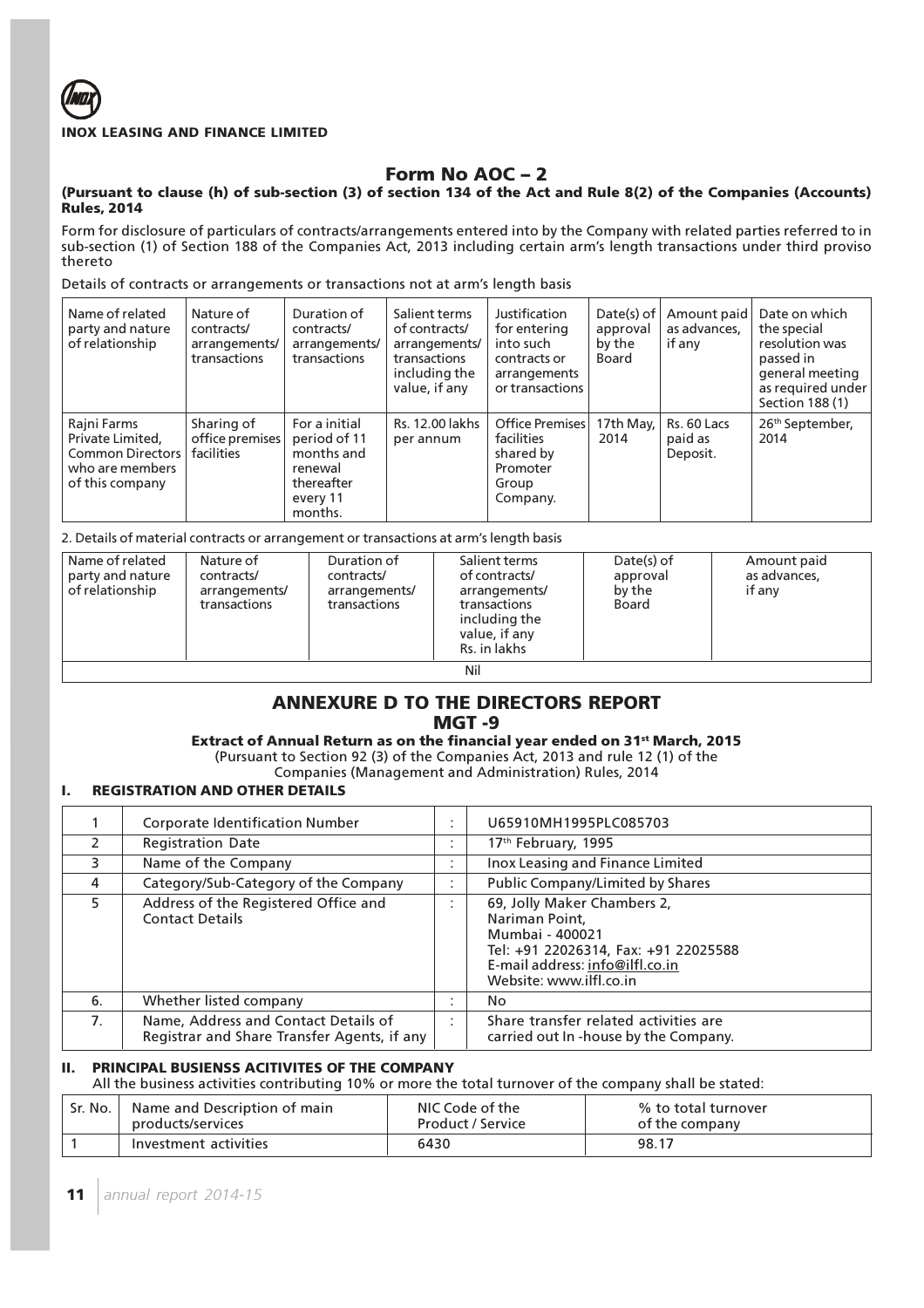

## III. PARTICULARS OF HOLDING, SUBSIDIARY AND ASSOCIATE COMPANIES  $\sqrt{\frac{S_r}{S_r}}$  Name of company and CIN/GLN Holding/subsidiary/  $\frac{96}{6}$  of shares held Applicable

| . اد<br>No.    | <b>Native Of Company and Chivally</b>                                | <u>HUIUHIYOUUSIUIAHY</u><br>associate            | ווסווכסוומוני וט                                      | Applicable<br>Section |
|----------------|----------------------------------------------------------------------|--------------------------------------------------|-------------------------------------------------------|-----------------------|
| 1              | L24110GJ1987PLC009362<br>(Gujarat Fluorochemicals Limited)           | Subsidiary                                       | 52.54                                                 | 2(87)                 |
| $\overline{2}$ | L92199GJ1999PLC044045<br>(Inox Leisure Limited)                      | Step-down Subsidiary                             | 0.61                                                  | 2(87)                 |
| 3              | U31901HP2009PLC031083<br>(Inox Wind Limited)                         | <b>Step-down Subsidiary</b>                      | 63.09 held by Gujarat<br>Fluorochemicals Ltd.         | 2(87)                 |
| 4              | U40100GJ2010PLC062869<br>(Inox Renewables Limited)                   | Step-down Subsidiary                             | 99.98 held by Gujarat<br><b>Fluorochemicals Ltd.</b>  | 2(87)                 |
| 5              | U45201GJ2012PLC071264<br>Inox Renewables (Jaisalmer) Limited         | Step-down Subsidiary                             | 100.00 held by Inox<br>Renewables Limited             | 2(87)                 |
| 6              | U45207GJ2012PLC070279<br>(Inox Wind Infrastructure Services Limited) | <b>Step-down Subsidiary</b>                      | 100.00 held by Inox<br><b>Wind Limited</b>            | 2(87)                 |
| $\overline{7}$ | U45200DL2007PLC159796<br>Inox Infrastructure Limited                 | <b>Step-down Subsidiary</b>                      | 100.00 held by Gujarat<br>Fluorochemicals Ltd.        | 2(87)                 |
| 8              | Swarnim Gujarat Fluorspar Private Limited                            | Joint Venture Company<br>of Step-down subsidiary | 49.93 held by Gujarat<br>Fluorochemicals Ltd.         | 2(6)                  |
| 9              | <b>Gujarat Fluorochemicals Singapore</b><br>Pte Limited              | Foreign Step down<br>Subsidiary                  | 100.00 held by Gujarat<br>Fluorochemicals Ltd.        | 2(87)                 |
| 10             | Gujarat Fluorochemicals LLC, USA                                     | Foreign Step down<br>Subsidiary                  | 100.00 held by Gujarat<br><b>Fluorochemicals Ltd.</b> | 2(87)                 |
| 11             | Gujarat Fluorochemicals, GmbH                                        | Foreign Step down<br>Subsidiary                  | 100.00 held by Gujarat<br>Fluorochemicals Ltd.        | 2(87)                 |
| 12             | <b>GFL GM Fluorspar SA</b>                                           | <b>Step-down Subsidiary</b>                      | 74.00 held by GFL<br><b>Singapore Pte Limited</b>     | 2(6)                  |
| 13             | <b>XHCT Limited</b>                                                  | Joint Venture Company<br>of Step-down subsidiary | 33.77 held by Gujarat<br>Fluorochemicals Ltd.         | 2(6)                  |

#### IV. Shareholding Pattern (Equity Share Capital Break up as a percentage of Total Equity) i. Category-wise Shareholding

| Category of<br>Shareholders               | No of shares held at the beginning of the year |              |          |                             | No of shares held at the end of the year |          |                   |                      | % change<br>during<br>the year |
|-------------------------------------------|------------------------------------------------|--------------|----------|-----------------------------|------------------------------------------|----------|-------------------|----------------------|--------------------------------|
|                                           | Demat                                          | Physical     | Total    | % of Total<br><b>Shares</b> | Demat                                    | Physical | Totall            | % of Total<br>Shares |                                |
| (A) Promoter                              |                                                |              |          |                             |                                          |          |                   |                      |                                |
| $(1)$ Indian<br>Individual /HUF           | 17348                                          | 10204530     | 10221878 | 96.27                       | 17548                                    | 10208030 | 10225578          | 96.30                | 0.03                           |
| Central Govt.                             |                                                |              |          |                             |                                          |          |                   |                      |                                |
| State Govt.                               |                                                |              |          | ٠                           |                                          |          |                   |                      |                                |
| Bodies Corp.                              | $\overline{\phantom{0}}$                       | 142567       | 142567   | 1.34                        | ۰                                        | 142567   | 142567            | 1.34                 | 0                              |
| Banks / FI                                |                                                |              |          | ٠                           |                                          |          |                   |                      |                                |
| Any Other                                 |                                                |              |          |                             |                                          |          |                   |                      |                                |
| Sub Total (A) 1                           | 17348                                          | 10347097     | 10364445 | 97.61                       | 17548                                    | 10350597 | 10368145          | 97.64                | 0.03                           |
| Foreign<br>NRIs - Individuals             | ٠                                              |              |          | ٠                           |                                          |          |                   |                      |                                |
| <b>Bodies Corporate</b>                   |                                                |              | ٠        | ۰                           |                                          |          |                   |                      |                                |
| Banks/FI                                  | $\overline{\phantom{0}}$                       |              | ٠        | ٠                           | ۰                                        |          |                   |                      |                                |
| Any Other                                 |                                                |              |          | ۰                           |                                          |          |                   |                      |                                |
| Sub Total (A) 2                           | 0                                              | $\mathbf{0}$ | 0        | 0                           | $\mathbf{0}$                             | $\Omega$ | 0                 | 0                    | 0                              |
| <b>Total Share holding</b><br>of Promoter | 17348                                          | 10347097     | 10364445 | 97.61                       | 17548                                    |          | 10350597 10368145 | 97.64                | 0.03                           |
| $(A)=A1+A2$                               |                                                |              |          |                             |                                          |          |                   |                      |                                |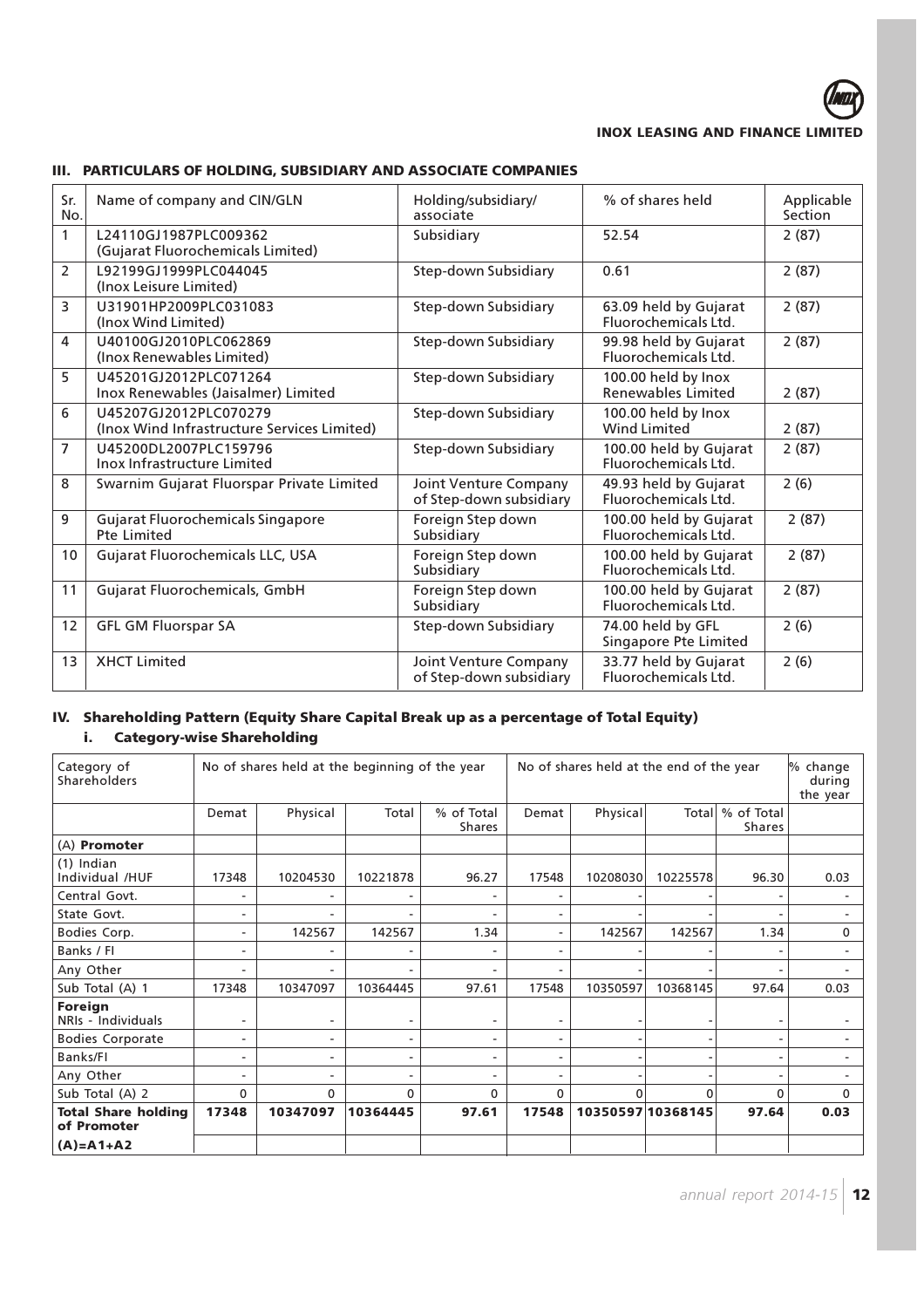| Category of<br>Shareholders                                                                  |                          | No of shares held at the beginning of the year |                              |                             | No of shares held at the end of the year |                          |                              | $%$ change<br>during<br>the year |              |  |
|----------------------------------------------------------------------------------------------|--------------------------|------------------------------------------------|------------------------------|-----------------------------|------------------------------------------|--------------------------|------------------------------|----------------------------------|--------------|--|
|                                                                                              | Demat                    | Physical                                       | Total                        | % of Total<br><b>Shares</b> | Demat                                    | Physical                 | Total                        | % of Total<br>Shares             |              |  |
| (B) Public Share                                                                             |                          |                                                |                              |                             |                                          |                          |                              |                                  |              |  |
| Holding                                                                                      |                          |                                                |                              |                             |                                          |                          |                              |                                  |              |  |
| <b>Institutions</b>                                                                          |                          |                                                |                              |                             |                                          |                          |                              |                                  |              |  |
| Mutual Funds                                                                                 | ٠                        | 4500                                           | 4500                         | 0.04                        |                                          | 4500                     | 4500                         | 0.04                             | 0            |  |
| Banks / Fl                                                                                   | ٠                        | 500                                            | 500                          | 0                           |                                          | 500                      | 500                          | 0                                | $\mathsf{O}$ |  |
| Central Govt.                                                                                | ٠                        |                                                |                              | $\sim$                      |                                          |                          |                              |                                  |              |  |
| State Govt.                                                                                  | $\overline{\phantom{a}}$ | $\overline{\phantom{a}}$                       | $\overline{\phantom{a}}$     | $\overline{\phantom{a}}$    | $\sim$                                   |                          | $\overline{\phantom{a}}$     |                                  |              |  |
| Venture Capital Fund                                                                         | $\overline{\phantom{a}}$ | $\overline{\phantom{a}}$                       | $\overline{\phantom{a}}$     | $\overline{\phantom{a}}$    | $\overline{a}$                           | $\overline{\phantom{a}}$ | $\overline{\phantom{a}}$     |                                  |              |  |
| <b>Insurance Companies</b>                                                                   | $\overline{\phantom{a}}$ | $\overline{\phantom{a}}$                       | $\overline{a}$               | $\overline{\phantom{a}}$    | $\sim$                                   | $\overline{\phantom{a}}$ | $\overline{\phantom{a}}$     |                                  |              |  |
| FIIS                                                                                         | -                        | $\overline{\phantom{a}}$                       | $\overline{a}$               | $\overline{\phantom{a}}$    | $\overline{\phantom{m}}$                 |                          | $\qquad \qquad \blacksquare$ |                                  |              |  |
| Foreign Venture                                                                              |                          |                                                |                              |                             |                                          |                          |                              |                                  |              |  |
| Capital Funds                                                                                | $\overline{\phantom{a}}$ | $\overline{\phantom{a}}$                       |                              | $\overline{\phantom{a}}$    | $\overline{\phantom{m}}$                 |                          | $\overline{\phantom{a}}$     |                                  |              |  |
| Others (Foreign Co.)                                                                         | $\overline{\phantom{a}}$ |                                                |                              |                             | $\overline{\phantom{a}}$                 |                          |                              |                                  |              |  |
| Sub Total B 1                                                                                | ÷,                       | 5000                                           | 5000                         | 0.04                        | $\blacksquare$                           | 5000                     | 5000                         | 0.04                             | 0            |  |
|                                                                                              |                          |                                                |                              |                             |                                          |                          |                              |                                  |              |  |
| (2) Non Institutions                                                                         |                          |                                                |                              |                             |                                          |                          |                              |                                  |              |  |
| (a) Bodies Corporate<br>(Indian)                                                             | 5800                     | 2400                                           | 8200                         | 0.08                        | 8100                                     | 2400                     | 10500                        | 0.11                             | 0.03         |  |
| (b) Individuals                                                                              |                          |                                                |                              |                             |                                          |                          |                              |                                  |              |  |
| i) Individual<br>shareholders<br>holding nominal<br>share capital<br>upto Rs 1 Lakh          | 31253                    | 209569                                         | 240822                       | 2.27                        | 32353                                    | 202469                   | 234822                       | 2.21                             | -0.06        |  |
| ii) Individual<br>shareholders<br>holding nominal<br>share capital in<br>excess of Rs 1 Lakh | $\overline{\phantom{a}}$ | $\overline{\phantom{a}}$                       |                              | $\overline{\phantom{a}}$    | $\overline{a}$                           |                          |                              |                                  |              |  |
| Other                                                                                        | $\blacksquare$           | ÷                                              |                              | $\sim$                      | $\blacksquare$                           |                          |                              |                                  |              |  |
| <b>Clearing Members</b>                                                                      | $\blacksquare$           | $\overline{a}$                                 |                              | $\blacksquare$              | $\overline{a}$                           |                          |                              |                                  |              |  |
| Non Resident Indian<br>(REPAT)                                                               | ٠                        | ٠                                              | $\qquad \qquad \blacksquare$ | ٠                           | $\blacksquare$                           |                          |                              |                                  |              |  |
| Non Resident Indian<br>(NON REPAT)                                                           | $\blacksquare$           | ٠                                              |                              | $\overline{\phantom{a}}$    | $\overline{\phantom{a}}$                 |                          | ÷                            |                                  |              |  |
| Trust                                                                                        | $\overline{\phantom{a}}$ | $\blacksquare$                                 |                              | $\overline{\phantom{a}}$    | $\blacksquare$                           |                          |                              |                                  | $\sim$       |  |
| Sub Total B2                                                                                 | 37053                    | 211969                                         | 249022                       | 2.35                        | 40453                                    | 204869                   | 245322                       | 2.32                             | $-0.03$      |  |
| <b>Total Public</b>                                                                          |                          |                                                |                              |                             |                                          |                          |                              |                                  |              |  |
| Shareholding<br>$B=B1 + B2$                                                                  | 37053                    | 216969                                         | 249022                       | 2.39                        | 40453                                    | 209869                   | 250322                       | 2.36                             | $-0.03$      |  |
| Total $(A)+(B)$                                                                              | 54401                    | 10564066                                       | 10618467                     | 100                         | 58001                                    | 10560466                 | 10618467                     | 100                              |              |  |
| C. Shares held by<br>Custodian for<br>GDRs & ADRs                                            | 0                        | 0                                              | 0                            | 0                           | 0                                        | 0                        | 0                            | 0                                | 0            |  |
| <b>Grand Total</b>                                                                           |                          |                                                |                              |                             |                                          |                          |                              |                                  |              |  |
| $(A)+(B)+(C)$                                                                                | 54401                    | 10564066                                       | 10618467                     | 100                         | 58001                                    |                          | 10560466 10618467            | 100.00                           | 0.00         |  |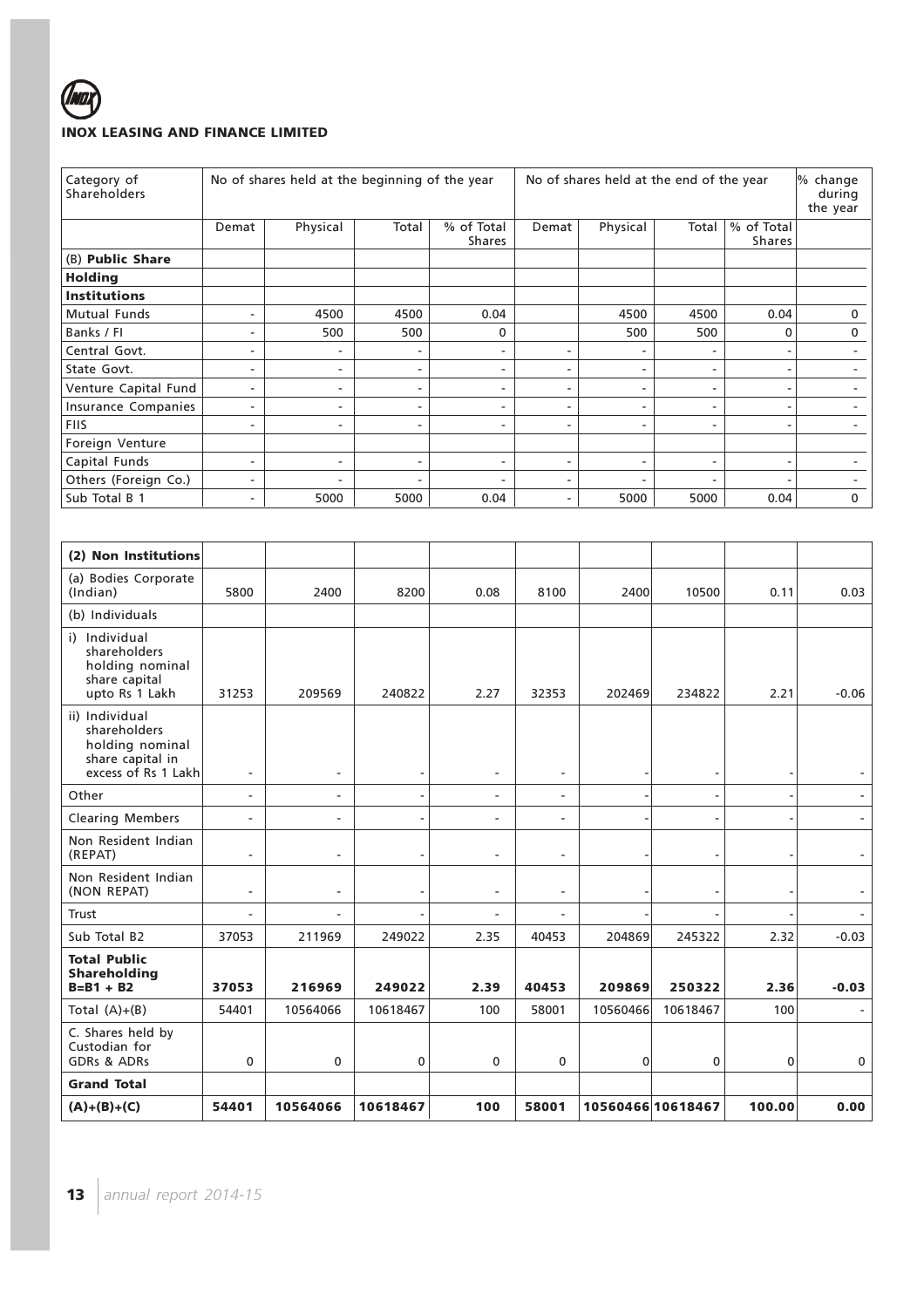

#### (ii) Shareholding of Promoters

| SI.<br>No. | Shareholder's Name              | Shareholding at the beginning<br>Shareholding at the end<br>of the year<br>of the year |                                           |                                                               |                         |                                                  |                                                                              |                                                       |
|------------|---------------------------------|----------------------------------------------------------------------------------------|-------------------------------------------|---------------------------------------------------------------|-------------------------|--------------------------------------------------|------------------------------------------------------------------------------|-------------------------------------------------------|
|            |                                 | No. of<br><b>Shares</b>                                                                | % of total<br>Shares<br>of the<br>company | % of Shares<br>Pledged/<br>encum-<br>bered to<br>total shares | No. of<br><b>Shares</b> | % of total<br><b>Shares</b><br>of the<br>company | $%$ of<br><b>Shares</b><br>Pledged/<br>encum-<br>bered to<br>total<br>shares | % change<br>in share<br>holding<br>during<br>the year |
| 1          | Devendra Kumar Jain             | 517717                                                                                 | 4.88                                      | 0                                                             | 69896                   | 0.66                                             | $\mathbf{0}$                                                                 | $-4.22$                                               |
| 2          | Pavan Kumar Jain                | 1276378                                                                                | 12.02                                     | 0                                                             | 1279878                 | 12.05                                            | $\mathbf{0}$                                                                 | 0.03                                                  |
| 3          | Nayantara Jain                  | 1172832                                                                                | 11.05                                     | 0                                                             | 1172832                 | 11.05                                            | 0                                                                            | $\mathbf{0}$                                          |
| 4          | Siddharth Jain                  | 2218292                                                                                | 20.89                                     | 0                                                             | 2666113                 | 25.11                                            | 0                                                                            | 4.22                                                  |
| 5          | Ishita Jain                     | 125000                                                                                 | 1.18                                      | $\mathbf{0}$                                                  | 125000                  | 1.18                                             | $\mathbf 0$                                                                  | 0                                                     |
| 6          | Shreyasi Goenka                 | 42247                                                                                  | 0.40                                      | $\Omega$                                                      | 42247                   | 0.40                                             | $\mathbf 0$                                                                  | $\mathbf 0$                                           |
| 7          | Vivek Kumar Jain                | 1379305                                                                                | 12.99                                     | 0                                                             | 1379505                 | 12.99                                            | 0                                                                            | $\mathbf 0$                                           |
| 8          | Nandita Jain                    | 1031644                                                                                | 9.72                                      | 0                                                             | 1031644                 | 9.72                                             | 0                                                                            | 0                                                     |
| 9          | Devansh Jain                    | 2303218                                                                                | 21.69                                     | $\mathbf{0}$                                                  | 2303218                 | 21.69                                            | $\Omega$                                                                     | $\mathbf 0$                                           |
| 10         | Avarna Jain                     | 50000                                                                                  | 0.47                                      | 0                                                             | 50000                   | 0.47                                             | 0                                                                            | 0                                                     |
| 11         | Devika Chaturvedi               | 35080                                                                                  | 0.33                                      | 0                                                             | 35080                   | 0.33                                             | $\mathbf 0$                                                                  | $\mathbf 0$                                           |
| 12         | Kapoorchand Jain                | 36672                                                                                  | 0.35                                      | 0                                                             | 36672                   | 0.35                                             | $\mathbf 0$                                                                  | $\mathbf 0$                                           |
| 13         | Hemkumari Jain                  | 12160                                                                                  | 0.11                                      | 0                                                             | 12160                   | 0.11                                             | $\mathbf 0$                                                                  | $\mathbf 0$                                           |
| 14         | Sulakshana Jain                 | 10666                                                                                  | 0.10                                      | 0                                                             | 10666                   | 0.10                                             | $\mathbf{0}$                                                                 | $\mathbf 0$                                           |
| 15         | Manju Jain                      | 10667                                                                                  | 0.10                                      | $\mathbf{0}$                                                  | 10667                   | 0.10                                             | $\mathbf{0}$                                                                 | $\mathbf 0$                                           |
| 16         | Inox Chemicals Pvt. Ltd.        | 46650                                                                                  | 0.44                                      | $\mathbf 0$                                                   | 46650                   | 0.44                                             | $\mathbf{0}$                                                                 | $\mathbf 0$                                           |
| 17         | Siddhomal Investments Pyt. Ltd. | 46667                                                                                  | 0.44                                      | $\mathbf{0}$                                                  | 46667                   | 0.44                                             | $\mathbf 0$                                                                  | $\mathbf 0$                                           |
| 18         | Siddhapavan Trading and         |                                                                                        |                                           |                                                               |                         |                                                  |                                                                              |                                                       |
|            | Finance Pvt. Ltd.               | 24750                                                                                  | 0.23                                      | 0                                                             | 24750                   | 0.23                                             | 0                                                                            | $\mathbf 0$                                           |
| 19         | Devansh Trading and             |                                                                                        |                                           |                                                               |                         |                                                  |                                                                              |                                                       |
|            | Finance Pvt. Ltd.               | 24500                                                                                  | 0.23                                      | $\mathbf 0$                                                   | 24500                   | 0.23                                             | $\mathbf 0$                                                                  | $\mathbf 0$                                           |
|            | <b>TOTAL</b>                    | 10364445                                                                               | 97.61                                     | 0                                                             | 10368145                | 97.64                                            | 0                                                                            | 0.03                                                  |

#### (iii) Change in Promoters' Shareholding (please specify, if there is no change)

| Sr.<br>No. | Name                |                    | Shareholding at the<br>beginning of the year |                                                          |                                     |                                                                 |                                                                | Cumulative<br>shareholding<br>during the year      |
|------------|---------------------|--------------------|----------------------------------------------|----------------------------------------------------------|-------------------------------------|-----------------------------------------------------------------|----------------------------------------------------------------|----------------------------------------------------|
|            |                     | No. Of<br>shares   | % of total<br>shares of<br>the<br>company    | Date                                                     | Increase/<br>Decrease in<br>holding | Reason                                                          | No. Of<br>shares                                               | % of total<br>shares of<br>the<br>company          |
| 1          | Devendra Kumar Jain | 517717<br>69896    | 4.88<br>0.66                                 | 17.01.2015                                               | 447821                              | Transfer                                                        | 517717<br>69896                                                | 4.88<br>0.66                                       |
| 2          | Siddharth Jain      | 2218292<br>2666113 | 20.89<br>25.11                               | 17.01.2015                                               | 447821                              | Transfer                                                        | 2218292<br>2666113                                             | 20.89<br>25.11                                     |
| 3          | Pavan Kumar Jain    | 1276378            | 12.03                                        | 28.04.14<br>20.05.14<br>18.09.14<br>17.01.15<br>20.02.15 | 1000<br>200<br>1800<br>300<br>200   | Transfer<br>Transfer<br>Transfer<br>Transfer<br><b>Transfer</b> | 1276378<br>1277378<br>1277578<br>1279378<br>1279678<br>1279878 | 12.02<br>12.03<br>12.04<br>12.05<br>12.05<br>12.05 |
|            | Total               | 1279878            | 12.05                                        |                                                          |                                     |                                                                 |                                                                |                                                    |
| 4          | Vivek Kumar Jain    | 1379305            | 12.99                                        | 27.03.15                                                 | 200                                 | Transfer                                                        | 1379305<br>1379505                                             | 12.99<br>12.99                                     |
|            | Total               | 1379505            | 12.99                                        |                                                          |                                     |                                                                 |                                                                |                                                    |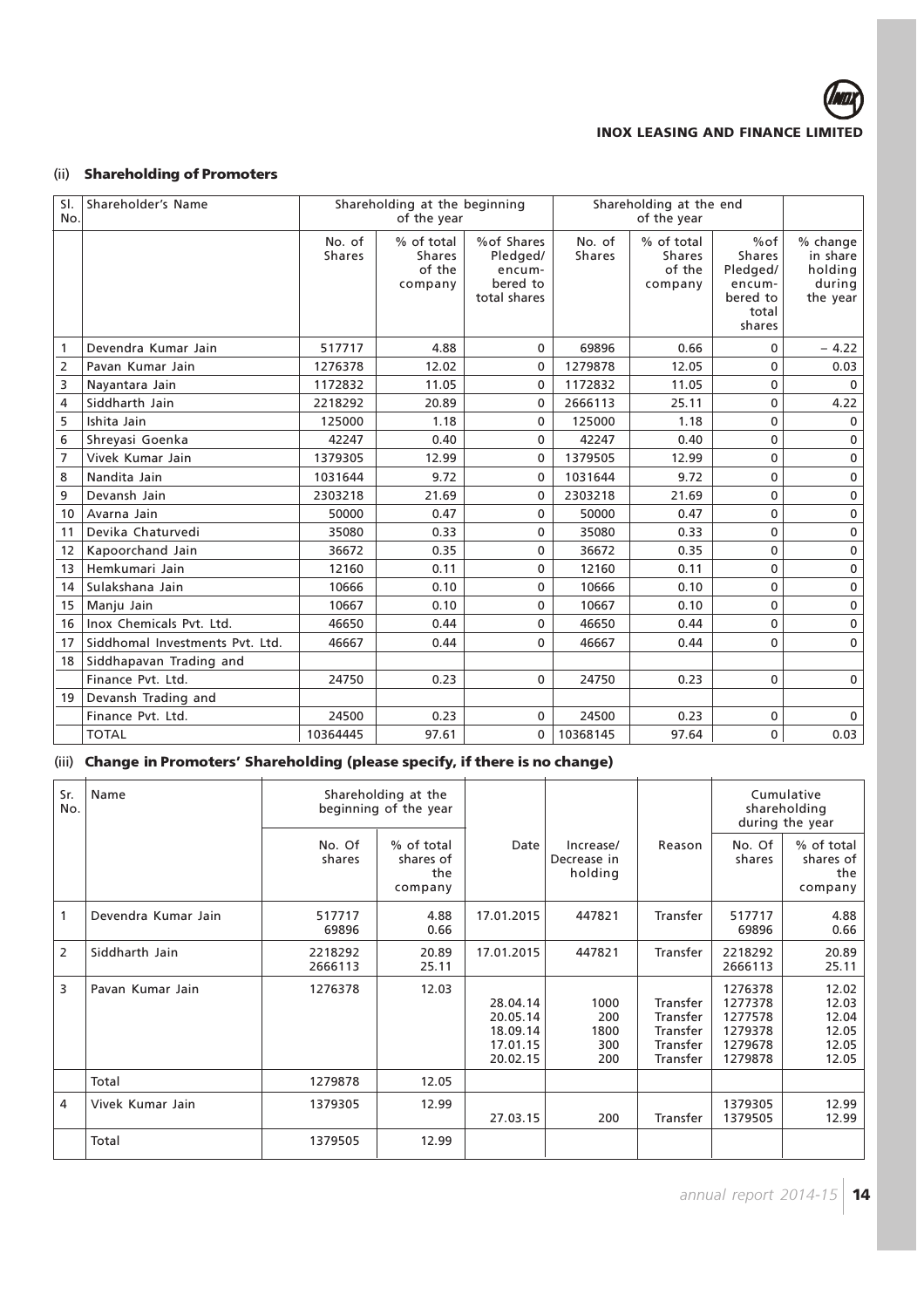

#### (iv) Shareholding Pattern of top ten Shareholders (other than Directors, Promoters and Holders of GDRs and ADRs):

| Sr.<br>No.     | Name                                   | Shareholding                                                  |                                                | Date                                                     | Increase/<br>Decrease<br>in holding | Reason                                                   |                                              | Cumulative<br>shareholding<br>during the year  |
|----------------|----------------------------------------|---------------------------------------------------------------|------------------------------------------------|----------------------------------------------------------|-------------------------------------|----------------------------------------------------------|----------------------------------------------|------------------------------------------------|
|                |                                        | No. Of<br>shares at<br>the<br>begining/<br>end of<br>the year | $%$ of<br>total<br>shares of<br>the<br>company |                                                          |                                     |                                                          | No. Of<br>shares                             | $%$ of<br>total<br>shares of<br>the<br>company |
| $\mathbf{1}$   | Hitesh Ramji Jhaveri                   | 7836<br>7836                                                  | 0.07<br>0.07                                   |                                                          |                                     | Nil movement<br>during the year                          | 7836<br>7836                                 | 0.07<br>0.07                                   |
| $\overline{2}$ | Arms Securities Pvt. Ltd.              | 3600                                                          | 0.03                                           | 25.04.14<br>20.06.14<br>13.10.14<br>17.11.14<br>19.01.15 | 700<br>500<br>200<br>100<br>600     | Transfer<br>Transfer<br>Transfer<br>Transfer<br>Transfer | 3600<br>4300<br>4800<br>5000<br>5100<br>5700 | 0.03<br>0.04<br>0.04<br>0.05<br>0.05<br>0.05   |
|                | Total                                  | 5700                                                          | 0.05                                           |                                                          |                                     |                                                          |                                              |                                                |
| 3              | Suman Aimera                           | 5500<br>5500                                                  | 0.05<br>0.05                                   |                                                          |                                     | Nil movement<br>during the year                          | 5500<br>5500                                 | 0.05<br>0.05                                   |
| 4              | IDBI as Principle Trustee A/c. IDBI MF | 4300<br>4300                                                  | 0.04<br>0.04                                   |                                                          |                                     | Nil movement<br>during the year                          | 4300<br>4300                                 | 0.04<br>0.04                                   |
| 5              | Ravindra Jagjivan Gokal                | 1900<br>1900                                                  | 0.02<br>0.02                                   |                                                          |                                     | Nil movement<br>during the year                          | 1900<br>1900                                 | 0.02<br>0.02                                   |
| 6              | Dhoot Industrial Finance Ltd.          | 1900<br>1900                                                  | 0.02<br>0.02                                   |                                                          |                                     | Nil movement<br>during the year                          | 1900<br>1900                                 | 0.02<br>0.02                                   |
| $\overline{7}$ | <b>Kirit Vassa</b>                     | 1500<br>1500                                                  | 0.02<br>0.02                                   |                                                          |                                     | Nil movement<br>during the year                          | 1500<br>1500                                 | 0.02<br>0.02                                   |
| 8              | Sucharitra R Bhatia                    | 1067<br>1067                                                  | 0.01<br>0.01                                   |                                                          |                                     | Nil movement<br>during the year                          | 1067<br>1067                                 | 0.01<br>0.01                                   |
| 9              | Kiran Mehta                            | 1000<br>1000                                                  | 0.01<br>0.01                                   |                                                          |                                     | Nil movement<br>during the year                          | 1000<br>1000                                 | 0.01<br>0.01                                   |
| 10             | Sangita Jain                           | 900<br>900                                                    | 0.01<br>0.01                                   |                                                          |                                     | Nil movement<br>during the year                          | 900<br>900                                   | 0.01<br>0.01                                   |

#### (v) Shareholding of Directors and Key Managerial Personnel:

| Sr.<br>No.     | Name                                  | Shareholding |              | Date     | Increase/<br>Decrease<br>in holding | Reason          |         | Cumulative<br>shareholding<br>during the year |
|----------------|---------------------------------------|--------------|--------------|----------|-------------------------------------|-----------------|---------|-----------------------------------------------|
|                |                                       | No. Of       | $%$ of       |          |                                     |                 | No. Of  | $%$ of                                        |
|                |                                       | shares at    | total        |          |                                     |                 | shares  | total                                         |
|                |                                       | the          | shares of    |          |                                     |                 |         | shares of                                     |
|                |                                       | begining/    | the          |          |                                     |                 |         | the                                           |
|                |                                       | end of $ $   | company      |          |                                     |                 |         | company                                       |
|                |                                       | the year     |              |          |                                     |                 |         |                                               |
|                | <b>Directors</b>                      |              |              |          |                                     |                 |         |                                               |
| 1              | Devendra Kumar Jain                   | 517717       | 4.88         | 17.01.15 | 447821                              | <b>Transfer</b> | 517717  | 4.88                                          |
|                |                                       | 69896        | 0.66         |          |                                     |                 | 69896   | 0.66                                          |
| $\overline{2}$ | Pavan Kumar Jain                      | 1276378      | 12.03        |          |                                     |                 | 1276378 | 12.02                                         |
|                |                                       |              |              | 28.04.14 | 1000                                | Transfer        | 1277378 | 12.03                                         |
|                |                                       |              |              | 20.05.14 | 200                                 | <b>Transfer</b> | 1277578 | 12.04                                         |
|                |                                       |              |              | 18.09.14 | 1800                                | <b>Transfer</b> | 1279378 | 12.05                                         |
|                |                                       |              |              | 17.01.15 | 300                                 | Transfer        | 1279678 | 12.05                                         |
|                |                                       |              |              | 20.02.15 | 200                                 | Transfer        | 1279878 | 12.05                                         |
| 3              | Vivek Kumar Jain                      | 1379305      | 12.99        |          |                                     |                 | 1379305 | 12.99                                         |
|                |                                       |              |              | 27.03.15 | 200                                 | Transfer        | 1379505 | 12.99                                         |
| 4              | Siddharth Jain                        | 2218292      | 20.89        | 17.01.15 | 447821                              | Transfer        | 2218292 | 20.89                                         |
|                |                                       | 2666113      | 25.11        |          |                                     |                 | 2666113 | 25.11                                         |
|                | <b>Key Managerial Personnel (KMP)</b> |              |              |          |                                     |                 |         |                                               |
| 1              | Vijay Saxena                          | $\mathbf{0}$ | $\mathbf{0}$ |          | 0                                   |                 | 0       | 0                                             |
| 2              | B.D. Maheshwari                       | $\mathbf{0}$ | $\mathbf{0}$ |          | 0                                   |                 | 0       | 0                                             |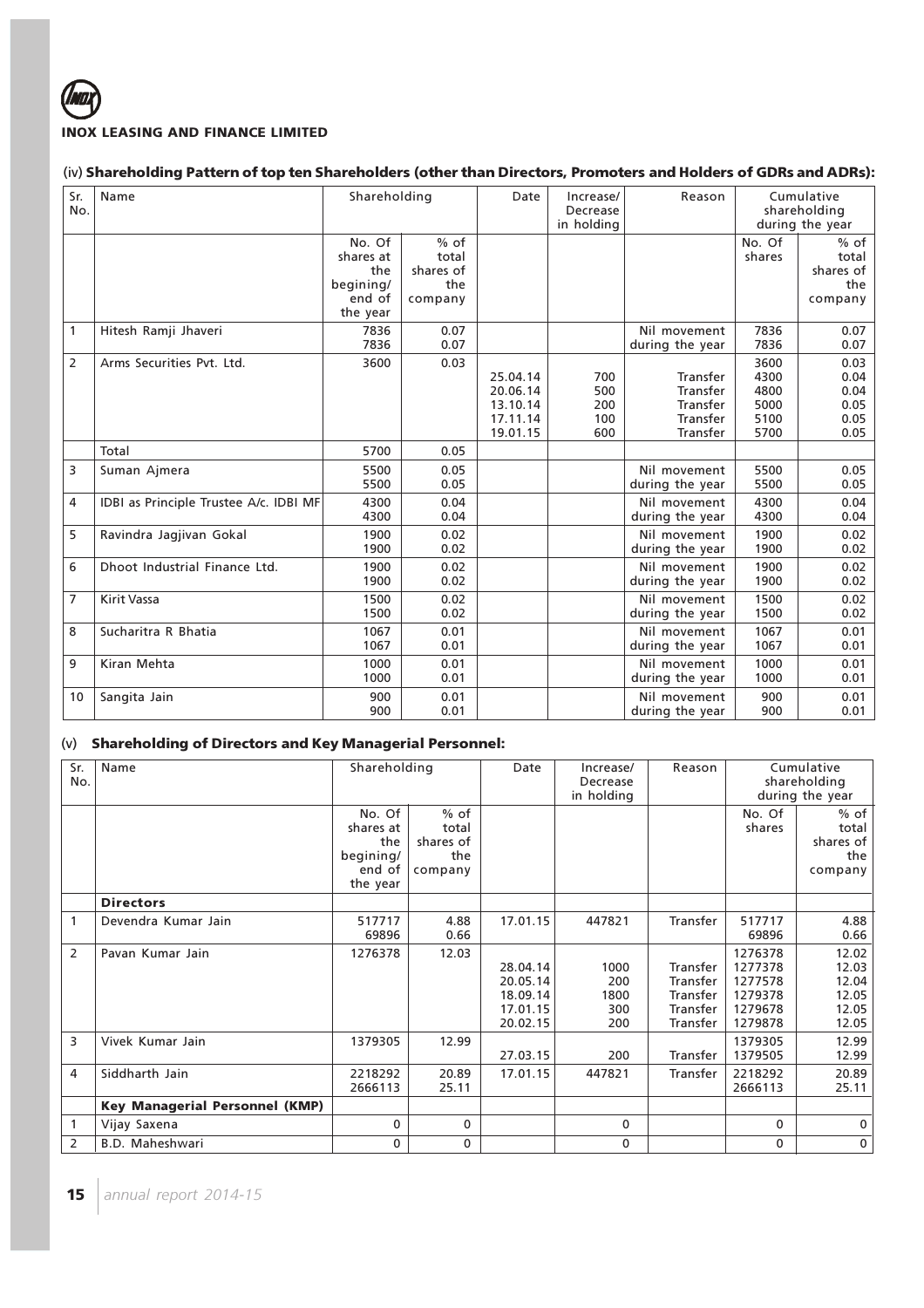#### V. INDEBTEDNESS

#### Indebtedness of the Company including interest outstanding/accrued but not due for payment.

| <b>Secured Loans</b><br>excluding deposits | <b>Unsecured Loans</b> | Deposits   | <b>TotalIndebtedness</b> |
|--------------------------------------------|------------------------|------------|--------------------------|
| <b>NIL</b>                                 | <b>NIL</b>             | <b>NIL</b> | <b>NIL</b>               |

#### VI. Remuneration of Directors and Key Managerial Personnel

#### A. Remuneration to Managing Director, Whole-time Directors and/or Manager

|            |                                                                                                 | Amount Rs. In lakhs                              |
|------------|-------------------------------------------------------------------------------------------------|--------------------------------------------------|
| SI.<br>No. | Particulars of Remuneration                                                                     | Mr. Pavan Kumar Jain<br><b>Managing Director</b> |
| 1.         | Gross salary(a) Salary as per provisions contained in section 17(1) of the Income-tax Act, 1961 |                                                  |
|            | Value of perquisites u/s 17(2) Income-tax Act, 1961<br>(b)                                      |                                                  |
|            | Profits in lieu of salary under section 17(3) Income- tax Act, 1961<br>(c)                      | 0                                                |
| 2.         | <b>Stock Option</b>                                                                             | 0                                                |
| 3.         | Sweat Equity                                                                                    | $\Omega$                                         |
| 4.         | Commission- as % of profit- others, specify                                                     | 0                                                |
| 5.         | Others, please specify-Company contribution to PF                                               | 0                                                |
|            | Total (A)                                                                                       | 0                                                |

#### B. Remuneration to Other Directors

| Sr.<br>No. | Particulars of Remuneration               | Names of the Directors |               |               | <b>Total Amount</b> |
|------------|-------------------------------------------|------------------------|---------------|---------------|---------------------|
|            |                                           | Mr. D.K. Jain          | Mr. V.K. Jain | Mr. S.K. Jain |                     |
|            | Fee for attending Board/Commitee Meetings |                        |               |               |                     |
|            | Commission                                |                        |               |               |                     |
|            | Others, please specify                    |                        |               |               |                     |
|            | Total                                     |                        |               |               |                     |
|            | Total Managerial Remuneration(A) + $(B)$  |                        |               |               |                     |

#### C. Remuneration to Key Managerial Personnel (KMP) other than MD/ Manager/WTD

Amount Rs. in lakhs

| SI.<br>No.     | <b>Particulars of Remuneration</b>                                                                 |                                       | Key Managerial Personnel                              |
|----------------|----------------------------------------------------------------------------------------------------|---------------------------------------|-------------------------------------------------------|
|                |                                                                                                    | Mr. Vijay Saxena<br>Company Secretary | Mr. B.D. Maheshwari<br><b>Chief Financial Officer</b> |
| 1.             | Gross salary(a) Salary as per provisions contained in<br>section 17(1) of the Income-tax Act, 1961 | 14.26                                 | 5.73                                                  |
|                | Value of perquisites u/s 17(2) Income-tax Act, 1961<br>(b)                                         | 0                                     | $\Omega$                                              |
|                | Profits in lieu of salary under section 17<br>(c)<br>(3) Income- tax Act, 1961                     | 0                                     | 0                                                     |
| 2.             | <b>Stock Option</b>                                                                                | 0                                     | $\Omega$                                              |
| $\mathbf{3}$ . | <b>Sweat Equity</b>                                                                                | 0                                     | $\Omega$                                              |
| 4.             | Commission- as % of profit- others, specify                                                        | 0                                     | $\mathbf 0$                                           |
| 5.             | Others, please specify-Company contribution to PF                                                  | 0.91                                  | 0.41                                                  |
|                | Total (A)                                                                                          | 15.17                                 | 6.14                                                  |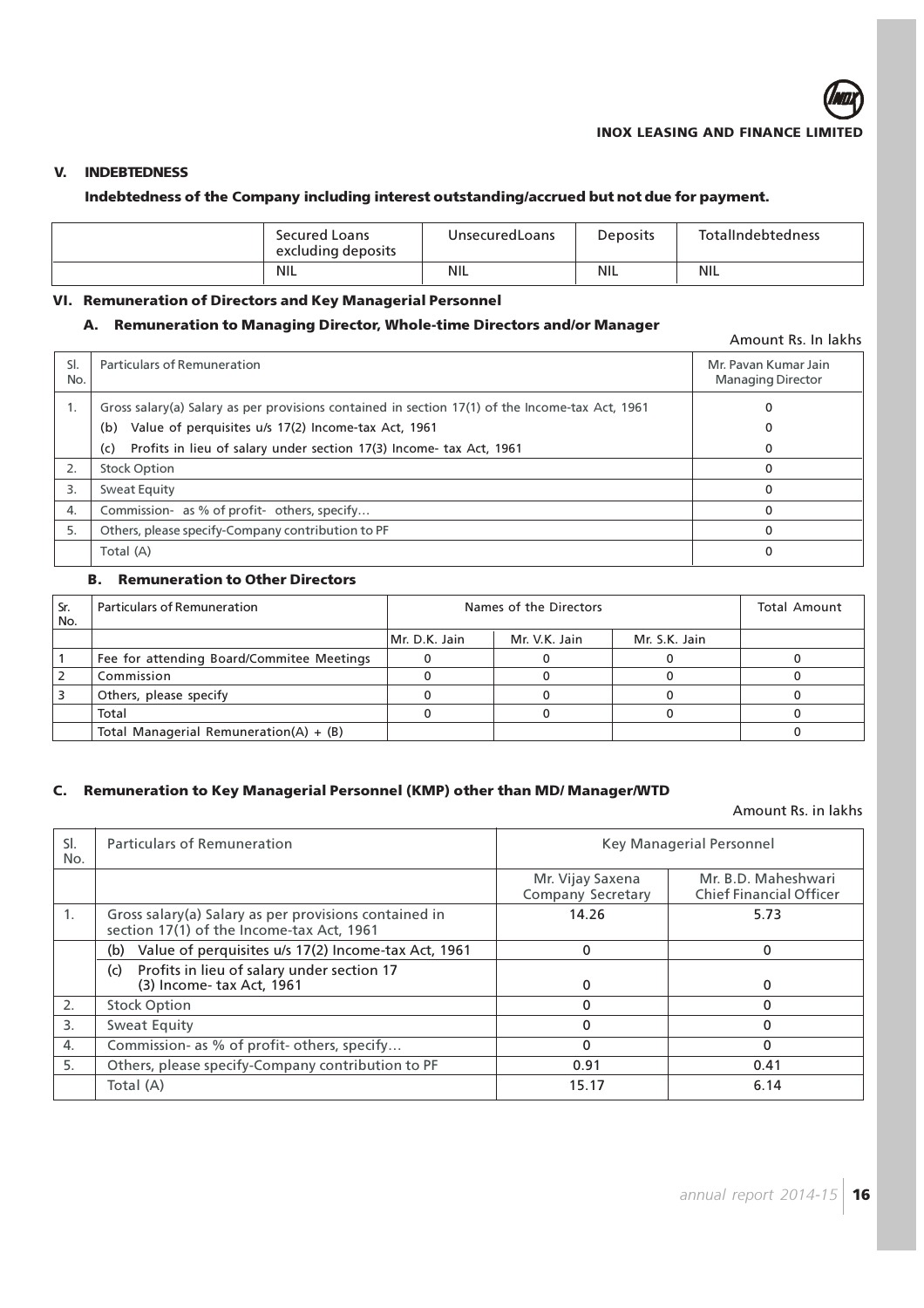

#### VI. Penalties /Punishments / Compounding of Offences

|    | Type                                                              | Section of the<br>Companies Act | <b>Brief Description</b> | Details of Penalty /<br>Punishment /<br>Compounding<br>fees imposed | Authority<br>[RD / NCLT / Court] | Appeal made,<br>if any (give details) |
|----|-------------------------------------------------------------------|---------------------------------|--------------------------|---------------------------------------------------------------------|----------------------------------|---------------------------------------|
| А. | Company<br>Penalty<br>Punishment<br>Compounding                   |                                 |                          | <b>NIL</b>                                                          |                                  |                                       |
| В. | <b>Directors</b><br>Compounding                                   |                                 |                          | <b>NIL</b>                                                          |                                  |                                       |
|    | Other Officers in default<br>Penalty<br>Punishment<br>Compounding |                                 |                          | <b>NIL</b>                                                          |                                  |                                       |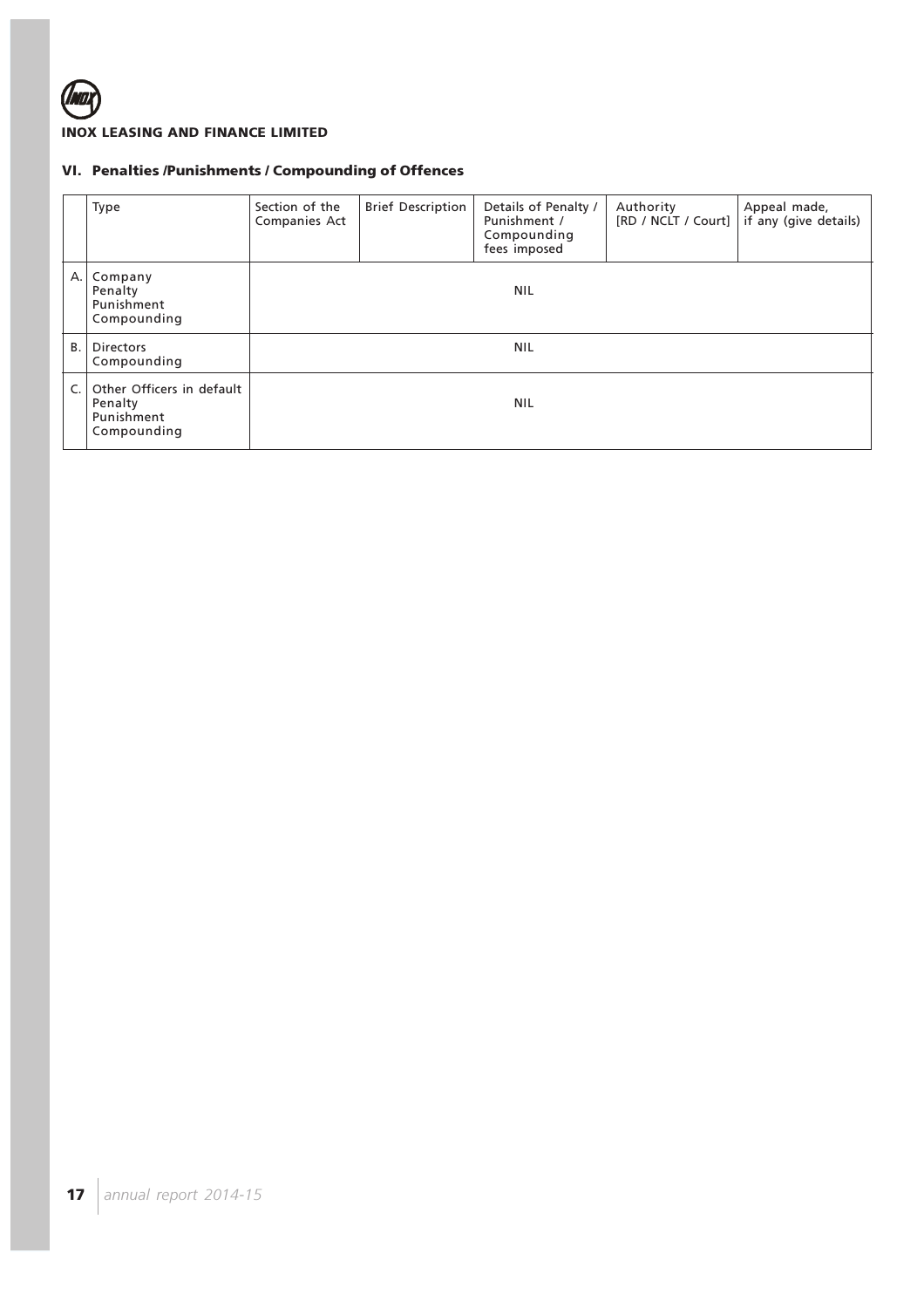

#### Annexure D

#### Report on CSR Activities of the Company as per Companies (Corporate Social Responsibility Policy Rules, 2014

| Sr. No.         |                                                                                                                                                                                                                                                  |                                                                                                                                                                                                                                                                                                                                                                                                                                                                                                                                                                                                                                                                                                                                                       |
|-----------------|--------------------------------------------------------------------------------------------------------------------------------------------------------------------------------------------------------------------------------------------------|-------------------------------------------------------------------------------------------------------------------------------------------------------------------------------------------------------------------------------------------------------------------------------------------------------------------------------------------------------------------------------------------------------------------------------------------------------------------------------------------------------------------------------------------------------------------------------------------------------------------------------------------------------------------------------------------------------------------------------------------------------|
| 1 <sub>1</sub>  | A brief outline of the Company's CSRPolicy.<br>including overview of projects orprogrammes<br>proposed to be undertakenand a reference<br>to the web-link to the CSR policy and projects<br>or programmes                                        | CSR Policy adopted by the Company includes all<br>the activities which are prescribed under<br>Schedule VII of the Companies Act, 2013. The<br>CSR Policy of the Company can be viewed on<br>website of the Company at http://www.ilfl.co.in/<br>ILFL/CSR-Policy.pdf                                                                                                                                                                                                                                                                                                                                                                                                                                                                                  |
| 2.              | <b>Composition of CSR Committee</b>                                                                                                                                                                                                              | Shri D.K. Jain, Chairman<br>Shri P.K. Jain, Managing Director<br>Shri S.K. Jain Director                                                                                                                                                                                                                                                                                                                                                                                                                                                                                                                                                                                                                                                              |
| 3.              | Average net profit of the Company for<br>last three financial years                                                                                                                                                                              | Rs. 708.45 lakhs                                                                                                                                                                                                                                                                                                                                                                                                                                                                                                                                                                                                                                                                                                                                      |
| 4.              | Prescribed CSR Expenditure (two percent<br>of the amount as in item 3 above)                                                                                                                                                                     | Rs. 14.17 lakhs                                                                                                                                                                                                                                                                                                                                                                                                                                                                                                                                                                                                                                                                                                                                       |
| 5.              | Details of CSR spent during the financial<br>year:                                                                                                                                                                                               |                                                                                                                                                                                                                                                                                                                                                                                                                                                                                                                                                                                                                                                                                                                                                       |
| 6.              | a. Total amount to be spent for the<br>financial year;                                                                                                                                                                                           | Rs. 14.17 lakhs                                                                                                                                                                                                                                                                                                                                                                                                                                                                                                                                                                                                                                                                                                                                       |
| 7 <sub>1</sub>  | b. Amount unspent, if any;                                                                                                                                                                                                                       | Rs. 14.17 lakhs                                                                                                                                                                                                                                                                                                                                                                                                                                                                                                                                                                                                                                                                                                                                       |
| 8.              | c. Manner in which the amount<br>spent during the financial year                                                                                                                                                                                 | <b>NIL</b>                                                                                                                                                                                                                                                                                                                                                                                                                                                                                                                                                                                                                                                                                                                                            |
| 9.              | In case the Company has failed to spend<br>the two per cent, of the average net profit of<br>the last three financial years or any part<br>thereof, the company shall provide the<br>reasons for not spending the amount in its<br>Board report. | The Company has unspent amount of Rs 14.17<br>lakhs. During the year under review, as per the<br>decision taken by the CSR Committee and Board,<br>an application was submitted for registration of<br>Inox CSR Trust at the office of Charity Commis-<br>sioner, Vadodara, Gujarat with an intent to<br>carry out CSR activities through the trust as<br>permitted under Section 135 of the Companies<br>Act, 2013 read with the Rules thereunder. The<br>reason for formation of Trust was to create a<br>corpus fund wherein all the Companies of Inox<br>Group were to contribute and carry out its CSR<br>activities. However, the approval of registration<br>of Inox CSR Trust was not received. Hence, the<br>amount of CSR remained unspent. |
| 10 <sub>1</sub> | A responsibility statement of the<br>CSRCommittee that the implementation<br>andmonitoring of CSR Policy, is in<br>compliancewith CSR objectives and Policy of<br>theCompany.                                                                    | The implementation and monitoring of CSR<br>Policy, is in compliance with CSR objectives and<br>Policy of the Company.                                                                                                                                                                                                                                                                                                                                                                                                                                                                                                                                                                                                                                |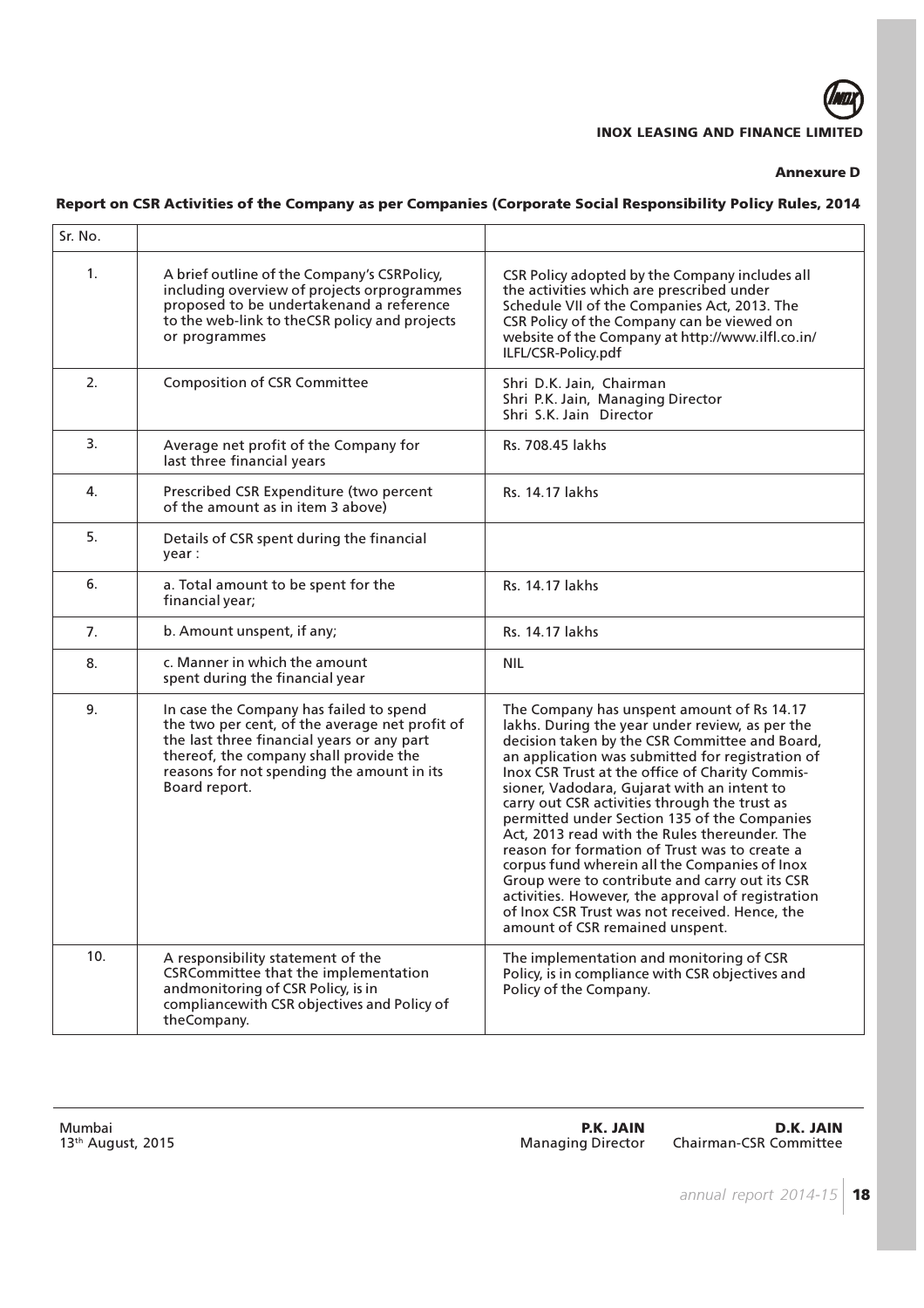

## INDEPENDENT AUDITORS' REPORT

#### To the Members of Inox Leasing and Finance Limited

#### Report on the Financial Statements

I have audited the accompanying financial statements of **Inox Leasing and Finance Limited** ("the Company"), which comprise the Balance Sheet as at 31st March, 2015, the Statement of Profit and Loss and the Cash Flow Statement for the year then ended, and a summary of the significant accounting policies and other explanatory information.

#### Management's Responsibility for the Financial Statements

The Company's Board of Directors is responsible for the matters stated in Section 134(5) of the Companies Act, 2013 ("the Act") with respect to the preparation of these financial statements that give a true and fair view of the financial position, financial performance and cash flows of the Company in accordance with the accounting principles generally accepted in India, including the Accounting Standards specified under Section 133 of the Act, read with Rule 7 of the Companies (Accounts) Rules, 2014. This responsibility also includes maintenance of adequate accounting records in accordance with the provisions of the Act for safeguarding the assets of the Company and for preventing and detecting frauds and other irregularities; selection and application of appropriate accounting policies; making judgments and estimates that are reasonable and prudent; and design, implementation and maintenance of adequate internal financial controls, that were operating effectively for ensuring the accuracy and completeness of the accounting records, relevant to the preparation and presentation of the financial statements that give a true and fair view and are free from material misstatement, whether due to fraud or error.

#### Auditor's Responsibility

My responsibility is to express an opinion on these financial statements based on my audit.

I have taken into account the provisions of the Act, the accounting and auditing standards and matters which are required to be included in the audit report under the provisions of the Act and the Rules made thereunder.

I conducted the audit in accordance with the Standards on Auditing specified under Section 143(10) of the Act. Those Standards require that I comply with ethical requirements and plan and perform the audit to obtain reasonable assurance about whether the financial statements are free from material misstatement.

An audit involves performing procedures to obtain audit evidence about the amounts and the disclosures in the financial statements. The procedures selected depend on the auditor's judgment, including the assessment of the risks of material misstatement of the financial statements, whether due to fraud or error. In making those risk assessments, the auditor considers internal financial control relevant to the Company's preparation of the financial statements that give a true and fair view in order to design audit procedures that are appropriate in the circumstances, but not for the purpose of expressing an opinion on whether the Company has in place an adequate internal financial controls system over financial reporting and the operating effectiveness of such controls. An audit also includes evaluating the appropriateness of the accounting policies meed and the reasonableness of the accounting estimates made by the Company's Directors, as well as evaluating the overall presentation of the financial statements.

I believe that the audit evidence I have obtained is sufficient and appropriate to provide a basis for my audit opinion on the financial statements.

#### Opinion

In my opinion and to the best of my information and according to the explanations given to me, the aforesaid financial statements give the information required by the Act in the manner so required and give a true and fair view in conformity with the accounting principles generally accepted in India, of the state of affairs of the Company as at 31st March, 2015 and its profit and cash flows for the year ended on that date.

#### Report on Other Legal and Regulatory Requirements

- 1. As required by the Companies (Auditors Report) Order, 2015 issued by the Central Government of India in terms of subsection (11) of section 143 of the Act, I give in the Annexure a statement on the matters specified in paragraph 3 and 4 of the said Order.
- 2. As required by Section 143 (3) of the Act, I report that:
	- (a) I have sought and obtained all the information and explanations which to the best of my knowledge and belief were necessary for the purposes of my audit.
	- (b) In my opinion, proper books of account as required by law have been kept by the Company so far as it appears from my examination of those books.
	- (c) The Balance Sheet, the Statement of Profit and Loss, and the Cash Flow Statement dealt with by this Report are in agreement with the books of account.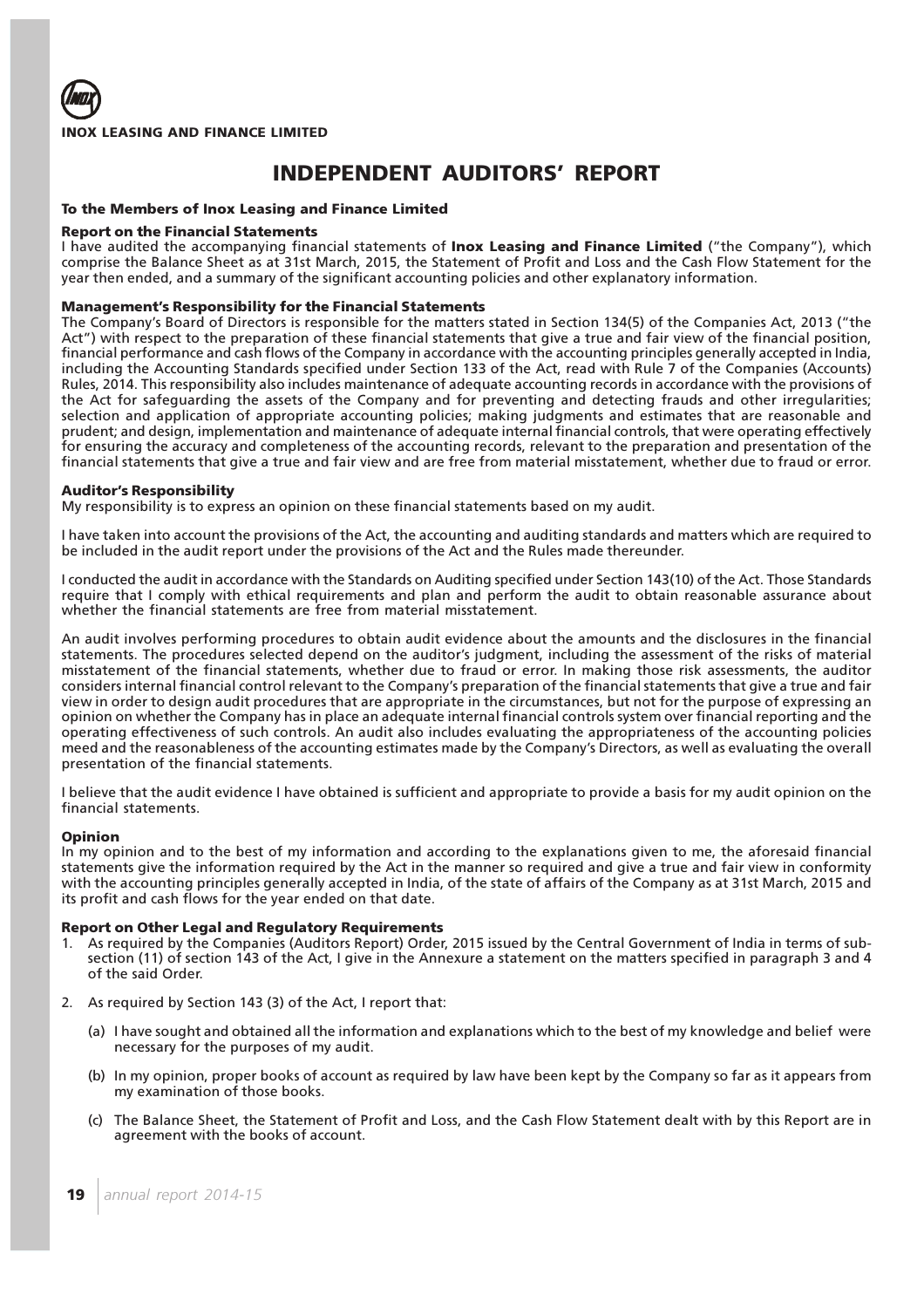

- (d) In my opinion, the aforesaid financial statements comply with the Accounting Standards specified under Section 133 of the Act, read with Rule 7 of the Companies (Accounts) Rules, 2014.
- (e) On the basis of the written representations received from the directors as on 31st March, 2015 taken on record by the Board of Directors, none of the directors is disqualified as on 31st March, 2015 from being appointed as a director in terms of Section 164 (2) of the Act.
- (f) With respect to the other matters to be included in the Auditor's Report in accordance with Rule 11 of the Companies (Audit and Auditors) Rules, 2014, in my opinion and to the best of my information and according to the explanations given to me:
	- i. The Company does not have any litigations which would impact its financial position;
	- ii. The Company does not have any long-term contracts including derivative contracts;
	- iii. No amount was due to be transferred, to the Investor Education and Protection Fund by the Company.

For S.C. BANDI & CO. Chartered Accountants Firm Registration No. 130850W

> S.C. BANDI Proprietor M. No: 16932

Place : Mumbai Date: 13th August, 2015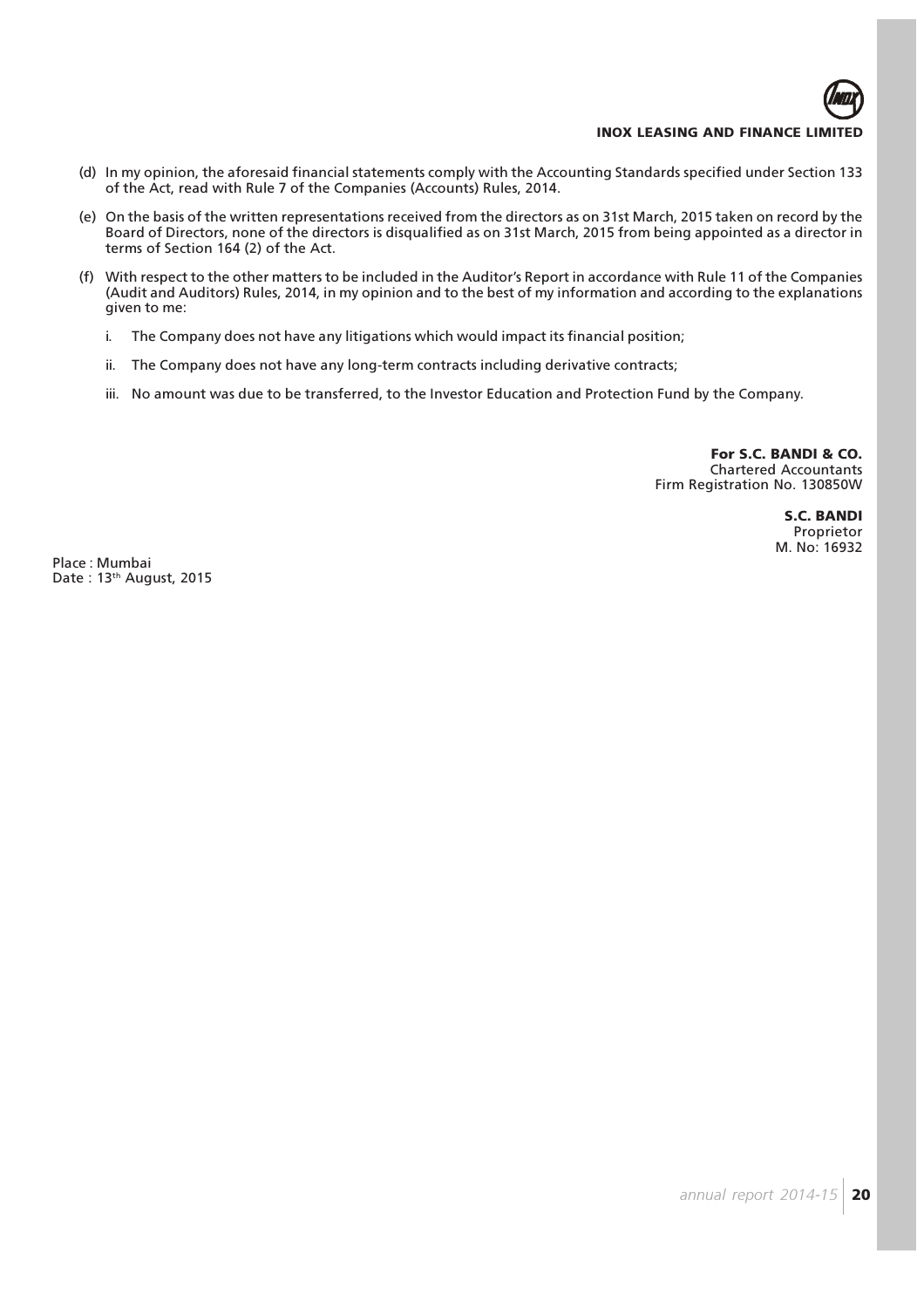

Annexure to Independent Auditor's Report to the members of Inox Leasing and Finance Limited on the Standalone Financial Statements for the year ended 31st March 2015 – referred to in paragraph 1 under the heading "Report on Other Legal and Regulatory Requirements" of my report of even date.

In term of the Companies (Auditors Report) Order, 2015 ("the Order"), on the basis of information and explanation given to me and the books and records examined by me in the normal course of audit and such checks as I considered appropriate, to the best of my knowledge and belief, I state as under:

- 1. The Company has maintained proper records showing full particulars including quantitative details and situation of fixed assets. The fixed assets have been physically verified by the management at reasonable intervals and no material discrepancies have been noticed on such verification.
- 2. The stock of shares have been physically verified by the management during the year. In my opinion the frequency of verification is reasonable. The procedures of physical verification of stocks of shares followed by the management are reasonable and adequate in relation to the size of the company and the nature of its business. I am informed that no material discrepancies have been noticed on physical verification of stocks of shares as compared to the book records.
- 3. The Company has not granted any loan, secured or unsecured, to companies, firms or other parties covered in the register maintained under section 189 of the Companies Act, 2013.
- In my opinion, there are generally adequate internal control procedures commensurate with the size of the Company and nature of its business for purchase of inventory and fixed assets and for the sale of goods and services. During the course of my audit, no major weakness has been noticed in the internal control systems in respect of these areas.
- 5. The Company has not accepted any deposits within the meaning of sections 73 to 76 of the Companies Act, 2013 and the Rules framed thereunder and hence the provisions of clause 3(v) of the Order are not applicable to the Company.
- 6. Being an investment company the clause of maintainance of cost records as prescribed under section 148(1) of the Companies Act, 2013 is not applicable to the company.
- 7. The Company is generally regular in depositing with appropriate authorities undisputed statutory dues including provident fund, employee's state insurance, income-tax, sales tax, wealth tax, service tax, duty of customs, duty of excise, value added tax, cess and other material statutory dues applicable to it. There are no undisputed amounts payable in respect of such statutory dues which were in arrears as at 31<sup>st</sup> March 2015 for a period of more than six months from the date they become payable.

There are no dues of income tax, sales tax, wealth tax or cess, which have not been deposited on account of disputes.

- 8. The Company does not have accumulated losses. The Company has not incurred cash losses during the current year and in the immediately preceding financial year.
- 9. In my opinion the Company has not taken any loans from financial institutions , banks and debenture holders.
- 10. The terms and conditions of the guarantee given by the company for a loan taken by others from a bank are not , prima facie, prejudicial to the interest of the company.
- 11. The Company has not obtained any term loans for any purpose.
- 12. No fraud on or by the Company has been noticed or reported during the course of my audit.

For S.C. BANDI & CO. Chartered Accountants Firm Registration No. 130850W

> S.C. BANDI Proprietor M. No: 16932

Place : Mumbai Date: 13<sup>th</sup> August, 2015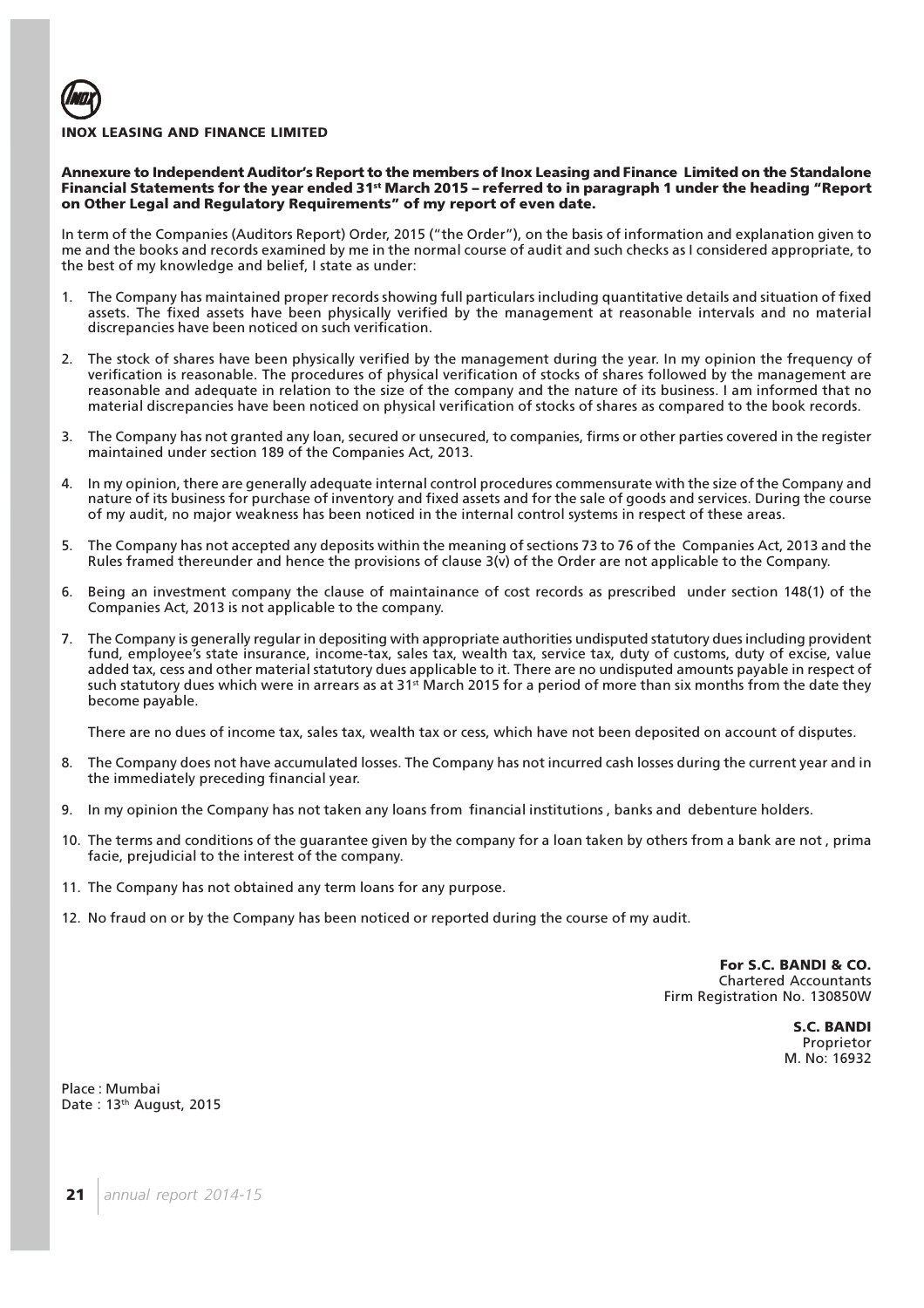## STAND ALONE BALANCE SHEET AS ON 31ST MARCH, 2015

|                                   |                | Amount (Rs. In lacs)           |                                |  |  |  |
|-----------------------------------|----------------|--------------------------------|--------------------------------|--|--|--|
|                                   | <b>Note</b>    | As at 31st March, 2015         | As at 31st March, 2014         |  |  |  |
|                                   | No.            | <b>Rupees</b><br><b>Rupees</b> | <b>Rupees</b><br><b>Rupees</b> |  |  |  |
| <b>EQUITY AND LIABILITIES</b>     |                |                                |                                |  |  |  |
| (1) Shareholders' funds:          |                |                                |                                |  |  |  |
| (a) Share Capital                 | 4              | 1,061.85                       | 1,061.85                       |  |  |  |
| (b) Reserves and Surplus          | 5              | 13,198.00                      | 12,811.86                      |  |  |  |
| (2) Non-current liabilities       |                | 14,259.85                      | 13,873.70                      |  |  |  |
| (a) Other Long-term liabilities   | 6              | 50.89                          | 63.61                          |  |  |  |
| (b) Long-term Provisions          | $\overline{7}$ | 14.76                          | 10.72                          |  |  |  |
|                                   |                | 65.65                          | 74.33                          |  |  |  |
| (3) Current liabilities           |                |                                |                                |  |  |  |
| (a) Trade Payables                | 8              | 2.56                           | 5.38                           |  |  |  |
| (b) Other Current Liabilities     | 9              | 100.01                         | 91.68                          |  |  |  |
| (c) Short-term Provisions         | 10             | 966.68                         | 540.42                         |  |  |  |
|                                   |                | 1,069.25                       | 637.47                         |  |  |  |
| <b>TOTAL</b>                      |                | 15,394.75                      | 14,585.51                      |  |  |  |
| <b>ASSETS</b>                     |                |                                |                                |  |  |  |
| (1) Non-current Assets            |                |                                |                                |  |  |  |
| (a) Fixed assets                  |                |                                |                                |  |  |  |
| Tangible assets                   | 11             | 37.49                          | 52.17                          |  |  |  |
| (b) Capital work-in-progress      |                | 1,794.18                       | 1,794.18                       |  |  |  |
| (c) Deferred Tax Asset            | 26             | 19.42                          | 15.25                          |  |  |  |
| (d) Non-current investments       | 12             | 6,030.44                       | 4,779.16                       |  |  |  |
| (e) Long-term Loans and advances  | 13             | 1,567.51                       | 1,173.29                       |  |  |  |
| Other non-current assets<br>(f)   | 14             | 137.78                         | 222.92                         |  |  |  |
| (2) Current Assets                |                |                                |                                |  |  |  |
| (a) Current investments           | 15             | 2,982.34                       | 5,892.41                       |  |  |  |
| (b) Trade receivables             | 16             | 4.73                           | 9.33                           |  |  |  |
| (c) Cash and cash equivalents     | 17             | 2,628.89                       | 489.66                         |  |  |  |
| (d) Short-term loans and advances | 18             | 94.68                          | 90.47                          |  |  |  |
| (e) Other current assets          | 19             | 97.29                          | 66.67                          |  |  |  |
| <b>TOTAL</b>                      |                | 15,394.75                      | 14,585.51                      |  |  |  |
|                                   |                |                                |                                |  |  |  |

The accompanying notes are an integral part of the financial statements

As per our report of even date attached and of the Board of Directors on behalf of the Board of Directors

for S.C. BANDI & CO. Chartered Accountants

S.C.BANDI Company Secretary Proprietor

Place: Mumbai Date: 13<sup>th</sup> August, 2015 VIJAY SAXENA D. K. JAIN

Membership No. 16932 **B.D. MAHESHWARI P.K. JAIN** P.K. JAIN P.R. AIN Chief Financial Officer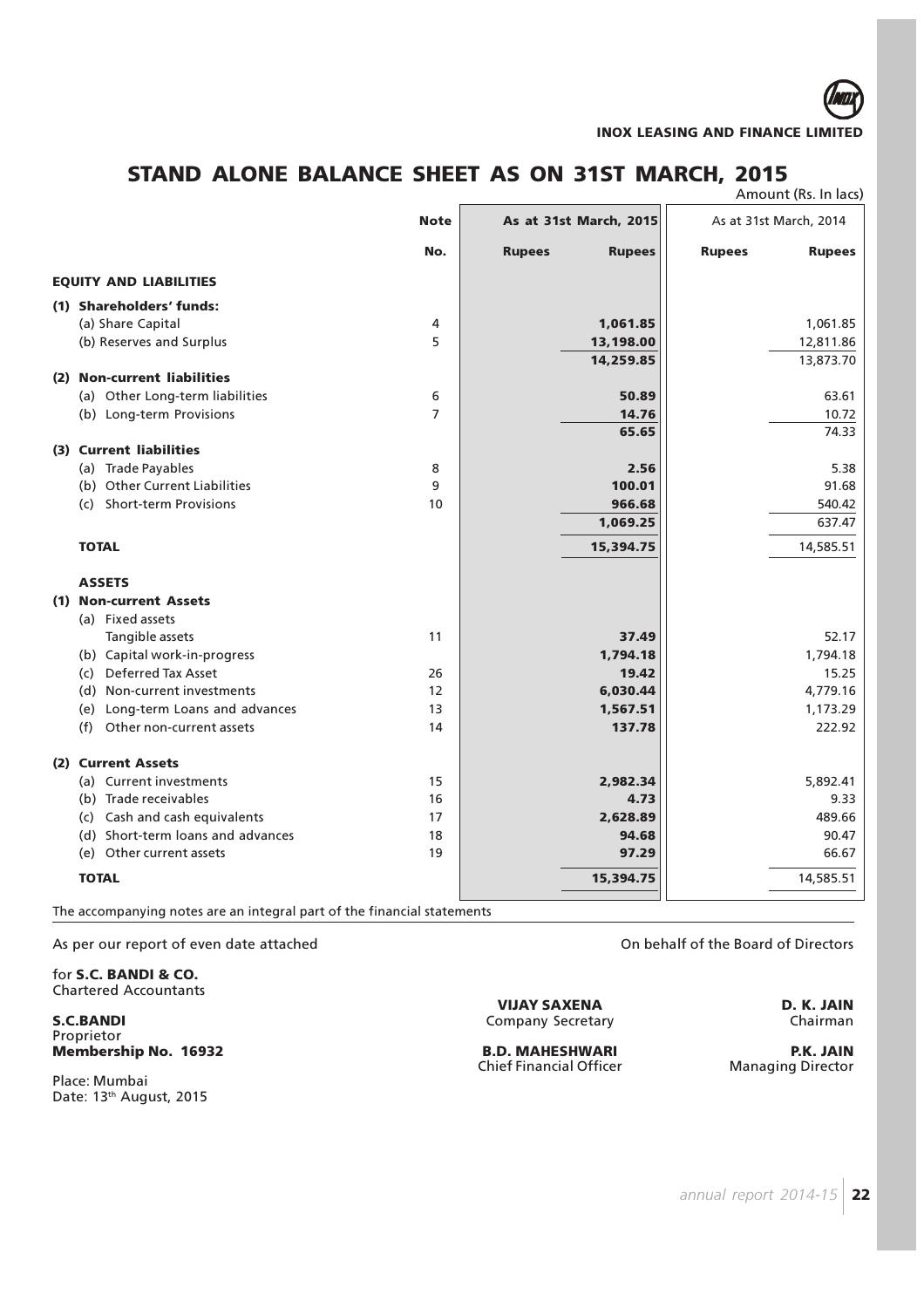## STAND ALONE STATEMENT OF PROFIT AND LOSS FOR THE YEAR ENDED 31ST MARCH, 2015

|                                          |                    |               |                            | Amount (Rs. In lacs) |                     |  |  |
|------------------------------------------|--------------------|---------------|----------------------------|----------------------|---------------------|--|--|
|                                          | <b>Note</b><br>No. | <b>Rupees</b> | 2014-2015<br><b>Rupees</b> | Rupees               | 2013-2014<br>Rupees |  |  |
| <b>INCOME</b>                            |                    |               |                            |                      |                     |  |  |
| Revenue from Operations (Gross)          | 20                 |               | 2,390.02                   |                      | 1,445.85            |  |  |
| Other Income                             | 21                 |               | 429.20                     |                      | 581.54              |  |  |
| <b>Total Revenue</b>                     |                    |               | 2,819.22                   |                      | 2,027.39            |  |  |
| <b>EXPENSES</b>                          |                    |               |                            |                      |                     |  |  |
| Employee benefits expense                | 22                 |               | 67.12                      |                      | 75.67               |  |  |
| Depreciation and amortization            | 23                 |               | 53.74                      |                      | 47.29               |  |  |
| Other expenses                           | 24                 |               | 116.40                     |                      | 72.98               |  |  |
| <b>Total Expenses</b>                    |                    |               | 237.26                     |                      | 195.94              |  |  |
| Profit before tax                        |                    |               | 2,581.96                   |                      | 1,831.45            |  |  |
| <b>Tax Expense</b>                       |                    |               |                            |                      |                     |  |  |
| <b>Current Tax</b><br>a)                 |                    | 183.00        |                            | 128.00               |                     |  |  |
| Deferred Tax<br>b)                       |                    | (4.17)        |                            | 0.73                 |                     |  |  |
| Mat Credit entitlement<br>c)             |                    |               |                            | (27.76)              |                     |  |  |
| Taxation for earlier years<br>d)         |                    | (0.52)        |                            | (0.50)               |                     |  |  |
|                                          |                    |               | 178.31                     |                      | 100.47              |  |  |
| Profit for the year                      |                    |               | 2,403.65                   |                      | 1,730.98            |  |  |
| Basic & diluted earning per equity share |                    |               | 22.64                      |                      | 16.26               |  |  |
|                                          |                    |               |                            |                      |                     |  |  |
|                                          |                    |               |                            |                      |                     |  |  |

The accompanying notes are an integral part of the financial statements

As per our report of even date attached **On behalf of the Board of Directors** 

for S.C. BANDI & CO. Chartered Accountants

S.C.BANDI Company Secretary Proprietor

Place: Mumbai Date: 13<sup>th</sup> August, 2015

VIJAY SAXENA<br>
ompany Secretary 
D. K. JAIN

Chairman

Chairman

O. The Chairman

D. K. JAIN

D. K. JAIN

D. K. JAIN

D. K. JAIN

Membership No. 16932 **B.D. MAHESHWARI P.K. JAIN** P.K. JAIN P.K. JAIN P.K. JAIN P.K. JAIN P.K. JAIN P.K. JAIN Chief Financial Officer

annual report 2014-15 23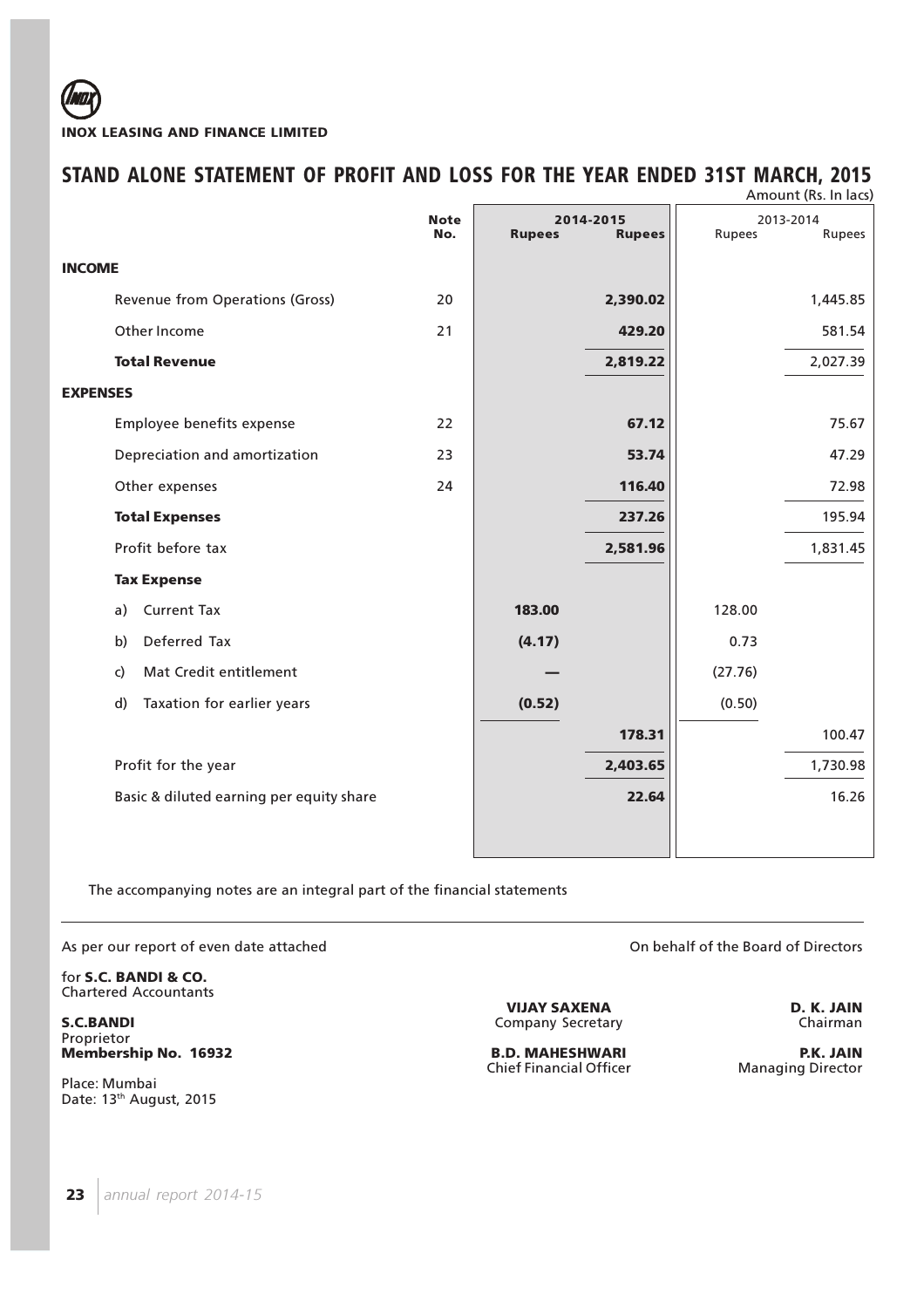

## Standalone Cash Flow Statement for the year ended 31st March, 2015

|   |                                                            |            | Amount (Rs. In lacs) |
|---|------------------------------------------------------------|------------|----------------------|
|   | <b>Particulars</b>                                         | 2014-15    | 2013-14              |
|   | <b>Cash flow from operating activities</b>                 |            |                      |
| A |                                                            |            |                      |
|   | Profit before tax                                          | 2,581.96   | 1,831.44             |
|   | Adjustments for:                                           |            |                      |
|   | <b>Depreciation and Amortisation</b>                       | 53.74      | 47.29                |
|   | Income in respect of investing activities (Net)            | (2,711.09) | (1,908.18)           |
|   |                                                            | (2,657.35) | (1,860.89)           |
|   | Operative profit before working capital changes            | (75.38)    | (29.45)              |
|   |                                                            |            |                      |
|   | Adjustments for:                                           |            |                      |
|   | Long-term provisions                                       | 4.04       | (8.10)               |
|   | Long-term liabilities                                      | (12.72)    | (12.72)              |
|   | Trade payables                                             | (2.82)     | (4.09)               |
|   | <b>Other current liabilities</b>                           | 8.33       | 10.91                |
|   | Short-term provisions                                      | 426.27     | (4.05)               |
|   | Long-term loans and advances                               | (394.22)   | 5.03                 |
|   | Trade receivables                                          | 4.60       | 24.67                |
|   | Other current assets                                       | (30.63)    | (38.27)              |
|   | Short-term loans and advances                              | (4.21)     | (26.98)              |
|   | Assets written off                                         |            | 0.07                 |
|   |                                                            | (1.36)     | (53.54)              |
|   | Cash generated from operations                             | (76.74)    | (82.99)              |
|   | Income-tax paid (Net)                                      | (97.34)    | (127.50)             |
|   |                                                            |            |                      |
|   | Net cash used in operating activities                      | (174.09)   | (210.49)             |
|   |                                                            |            |                      |
| B | <b>Cash flow from investing activities</b>                 |            |                      |
|   | Purchase of fixed assets (including change in capital work |            |                      |
|   | in progress and capital advances)                          | (5.57)     |                      |
|   | Purchase of investments                                    | (1,614.21) | (6, 792.45)          |
|   | Redemption/Sale of Investments                             | 3,604.23   | 6,653.65             |
|   | Interest and Dividend received (Net of expenses)           | 2,346.39   | 1,386.69             |
|   | Net cash from investment activities                        | 4,330.83   | 1,247.88             |
|   |                                                            |            |                      |
| C | <b>Cash flow from financing activities</b>                 |            |                      |
|   | Dividend paid (Including Tax on Dividend)                  | (2,017.51) | (1,061.85)           |
|   |                                                            |            |                      |
|   | Net cash used in financing activities                      | (2,017.51) | (1,061.85)           |
|   |                                                            |            |                      |
|   | Net increase/(decrease) in cash and cash equivalent        | 2,139.23   | (24.45)              |
|   | Cash and cash equivalents as at the beginning of the year  | 489.66     | 514.12               |
|   | Cash and cash equivalents as at the end of the year        | 2,628.89   | 489.66               |

for S.C. BANDI & CO. Chartered Accountants

S.C.BANDI Company Secretary Proprietor

Place: Mumbai Date: 13<sup>th</sup> August, 2015

As per our report of even date attached and of Directors on behalf of the Board of Directors

**VIJAY SAXENA D. K. JAIN**<br>
D. K. JAIN<br>
Chairman

Chief Financial Officer

Membership No. 16932 **B.D. MAHESHWARI P.K. JAIN** P.K. JAIN P.K. JAIN P.K. JAIN P.K. JAIN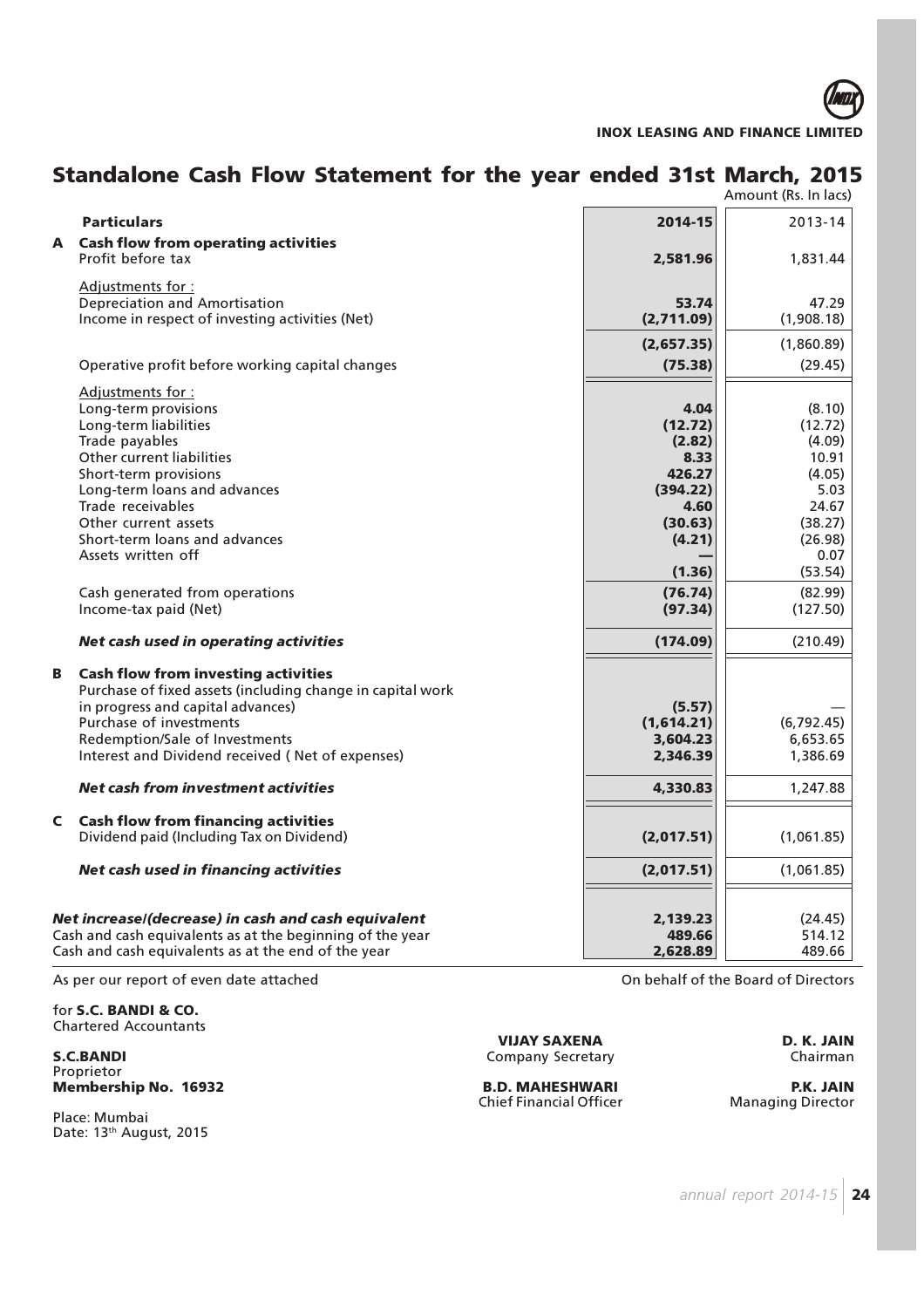

## Notes to the Standalone Financial Statements for the year ended 31st March 2015

#### 1. CORPORATE INFORMATION

Inox Leasing and Finance Limited (the "Company") is a public Company engaged in the business of financial services, investments in shares, bonds and units of mutual funds and earns brokerage income on investments in mutual funds etc. The company is the holding company of Gujarat Fluorochemicals Limited.

#### 2. BASIS OF PREPARATION

These financial statements have been prepared in accordance with the generally accepted accounting principles in India, under the historical cost convention and on accrual basis. These financial statements comply in all material respects with the applicable Accounting Standards specified under Section 133 of the Companies Act, 2013 read with Rule 7 of the Companies (Accounts) Rules, 2014.

Figures of the previous year have been regrouped or reclassified, wherever necessary, to confirm to current year's presentation.

#### 3. SIGNIFICANT ACCOUNTING POLICIES:

#### (a) Revenue Recognition

The Company follows the mercantile system of accounting and recognises income and expenditure on accrual basis.

Dividend income is accounted for when the right to receive the same is established. Income from interest on deposits and interest-bearing securities is recognised on time proportionate basis.

#### (b) FIXED ASSETS AND DEPRECIATION

Fixed Assets are stated at cost of acquisition or construction less accumulated depreciation, amortization and impairment. Cost of leasehold land is amortised over the period of lease. Upto 31st March, 2014 depreciation was provided on written down value method at the rates specified in Schedule XIV of the Companies Act, 1956. Consequent to Schedule II of the Companies Act, 2013 becomig effective from 1st April, 2014, Depreciation is provided on Written Down Value Method s at the rates specified therein.

#### (c) INVESTMENTS

Non current Investments are carried at cost. Provision for diminution is made to recognize the decline, other than temporary in the value of these investments.

Current investments are carried at lower of cost and fair value are determined on the basis of each category of Investments.

#### (d) EMPLOYEE BENEFITS

Short term employee benefits are recognized as an expense at the undiscounted amount in the Statement of Profit and Loss in the year in which the related service is rendered. Company's contribution towards Provident and Pension Funds vis-a-vis defined contribution plan paid/payable during the year are charged to the Statement of Profit and Loss. Post employment benefits in the form of Gratuity and Leave encashment are recognised as expenses in the Statement of Profit and Loss at present value of the amounts payable determined on the basis of acturial value technique, using the projected unit credit method. Acturial gains and losses are recognised in the Staement of Profit and Loss.

#### (e) TAXES ON INCOME

Income Tax expense comprises current tax and deferred tax charge. Deferred tax is recognized on timing differences, subject to consideration of prudence, being the difference between taxable income and accounting income that originate in one period and are capable of reversal in one or more subsequent periods.

Minimum Alternate Tax (MAT) paid on the book profits, which gives rise to future economic benefits in the form of tax credit against future income tax liability, is recognised as an asset in the Balance Sheet if there is convincing evidence that the company will pay normal tax within the period prescribed for utilisation of such credit.

#### (f) IMPAIRMENT OF ASSETS

At Balance Sheet date, an assessment is done to determine whether there is any indication of impairment in the carrying amount of the Company's fixed assets. If any such indication exists, the asset's recoverable amount is estimated.

An impairment loss is recognised whenever the carrying amount of an asset exceeds its recoverable amount. An impairment loss is charged to Statement of Profit and Loss in the year in which an asset is identified as impaired.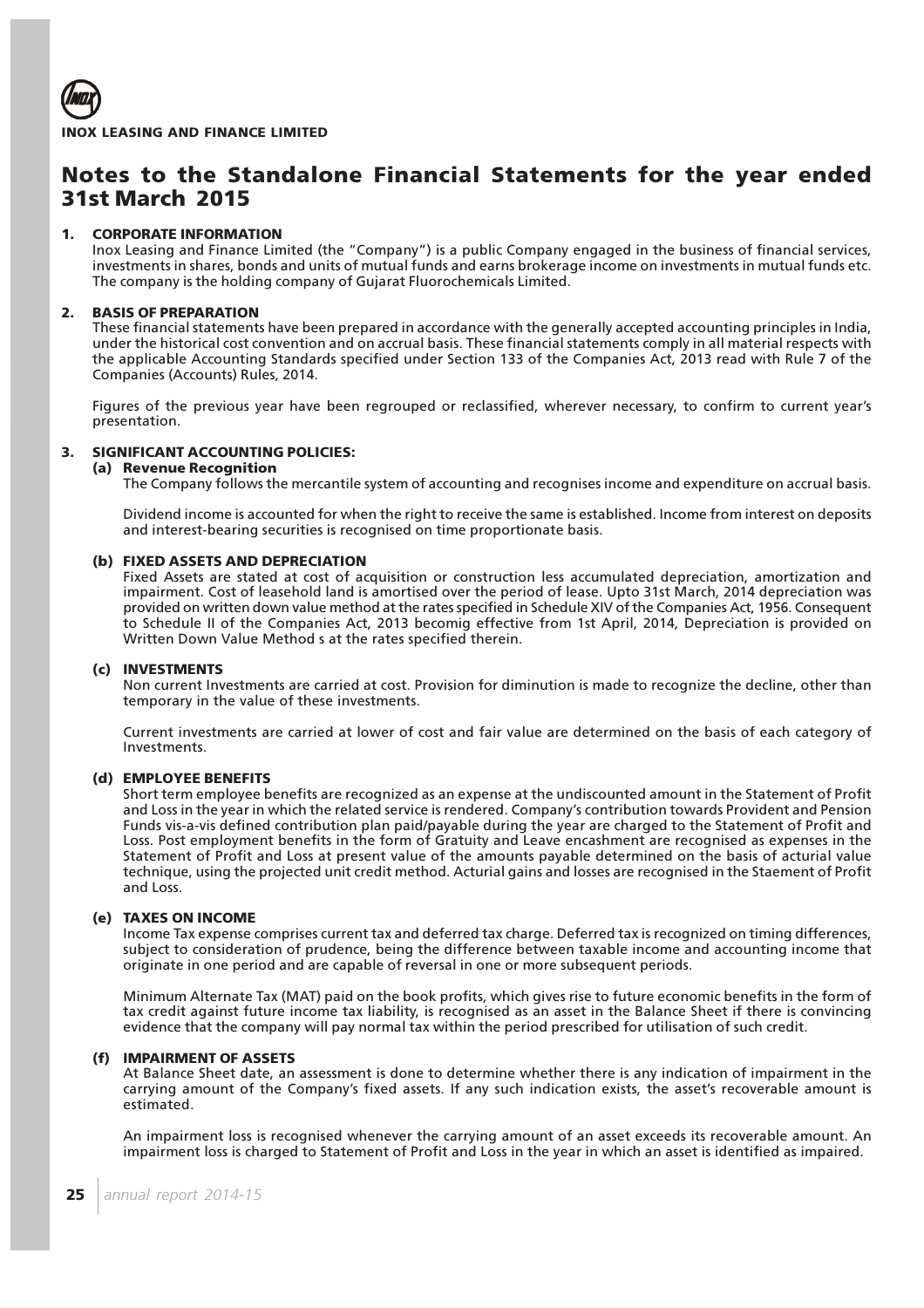

#### (g) PROVISIONS & CONTINGENT LIABILITIES

A provision is recognized when the Company has a present obligation as a result of past event and it is probable that an outfolw of resources will be required to settle the obligation and in respect of which a reliable estimate can be made.

A disclosure for a contingent liability is made when there is a possible obligation or a present obligation that may, but probably will not require an outflow of resources. When there is possible obligation or a present obligation in respect of which the likelihood of outflow of resource is remote, no provision or disclosure is made.

#### (h) USE OF ESTIMATES

The preparation of financial statements in conformity with Indian GAAP requires the management to make judgments, estimates and assumptions that affect the reported balances of assets and liabilities and disclosure of contingent liabilities, at the end of the accounting year and reported amounts of revenue and expenses during the year. Although, these estimates are based on the management's best knowledge of current events and actions, uncertainty about these assumptions and estimates could result in outcomes requiring a material adjustment to the carrying amounts of assets or liabilities in future periods.

#### (i) LEASE

1. Assets taken on operating lease

Lease rentals in respect of assets acquired of on operating lease are charged to the Statement of Profit and Loss as per the terms of respective lease agreement.

#### 2. Assets given on operating lease

Assets given under operating lease are capitalised and included in the fixed assets. Lease income arising there from is recognised as income in the Statement of Profit and Loss as per the terms of respective lease agreement.

#### (j) BORROWING COST

Borrowing costs that are attributable to the acqusition or construction of qualifying assets are capitalised as part of the cost of such assets. A qualifying asset is one that necessarily takes substantial period of time to get ready for intended use. All other borrowing costs are charged to revenue.

|    |                                                                                            |                                                                 | Amount (Rs. In lacs)                                     |
|----|--------------------------------------------------------------------------------------------|-----------------------------------------------------------------|----------------------------------------------------------|
| 4. | <b>SHARE CAPITAL</b>                                                                       | <b>As at 31st March, 2015</b><br><b>Rupees</b><br><b>Rupees</b> | As at 31st March, 2014<br><b>Rupees</b><br><b>Rupees</b> |
|    | <b>Authorised capital</b>                                                                  |                                                                 |                                                          |
|    | 11,000,000 Equity Shares of Rs.10/- Each                                                   | 1,100.00                                                        | 1,100.00                                                 |
|    | 1,500,000 Redeemable Cumulative Preference Shares of<br>Preference Shares of Rs.100/- each | 1,500.00                                                        | 1,500.00                                                 |
|    | <b>Total</b>                                                                               | 2,600.00                                                        | 2,600.00                                                 |
|    | Issued, Subscribed and fully paid up capital                                               |                                                                 |                                                          |
|    | 10,618,467 Equity Shares of Rs.10/- Each                                                   | 1,061.85                                                        | 1.061.85                                                 |
|    | <b>Total</b>                                                                               | 1,061.85                                                        | 1,061.85                                                 |
|    |                                                                                            |                                                                 |                                                          |

#### a. Reconciliation of the number of shares outstanding at the beginning and at the end of the year

|                                                 | As at 31-03-2015 |           |               | As at 31-03-2014 |  |
|-------------------------------------------------|------------------|-----------|---------------|------------------|--|
|                                                 | <b>Number</b>    | Rs.       | <b>Number</b> | Rs.              |  |
| Shares outstanding at the beginning of the year | 10618467         | 106184670 | 10618467      | 106184670        |  |
| Add: Shares issued during the year              |                  |           |               |                  |  |
| Less: Shares bought back during the year        |                  |           |               |                  |  |
| Shares outstanding at the end of the year       | 10618467         | 106184670 | 10618467      | 106184670        |  |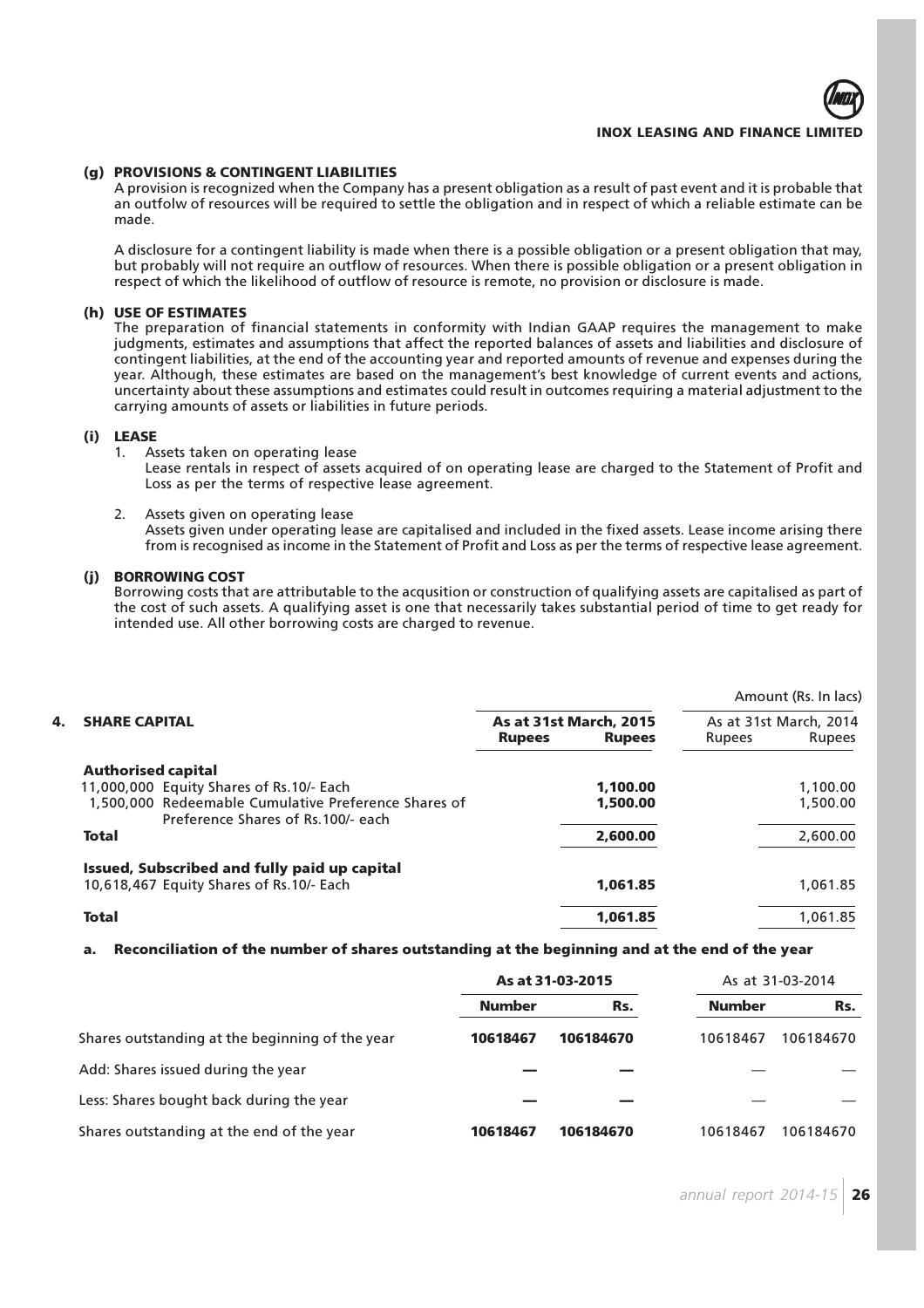#### b. Terms/rights attached to equity shares

The Company has only one class of equity shares having a par value of Rupees 10 per share.

The dividend proposed by the Board of Directors is subject to the approval of the shareholders in the Annual General Meeting. In the event of liquidation of the Company, the holders of equity shares will be entitled to receive remaining assets of the company, after distribution of all preferential amounts, if any.

During the financial year company has paid an interim dividend of Rs. 10/- per equity share (previous year Rs. 5/- per equity share). Further, dividend of Rs. 9/- per equity share (previous year Rs. 5/- per equity share) is proposed to be distributed to the equity shareholders. The total distribution of dividend to the equity shareholders is Rs. 19/- per equity share (previous year Rs. 10/- per equity share).

#### c. Details of shareholders holding more than 5% shares in the Company

|                                                                                                                                                                                      |                                                    | 31-03-2015                    |                                                  | 31-03-2014             |
|--------------------------------------------------------------------------------------------------------------------------------------------------------------------------------------|----------------------------------------------------|-------------------------------|--------------------------------------------------|------------------------|
|                                                                                                                                                                                      | <b>Number</b>                                      | % holding                     | <b>Number</b>                                    | % holding              |
| Mr. Pavan Kumar Jain                                                                                                                                                                 | 1,279,878                                          | 12.05                         | 1,276,378                                        | 12.02                  |
| Mr. Vivek Kumar Jain                                                                                                                                                                 | 1,379,505                                          | 12.99                         | 1,379,305                                        | 12.99                  |
| Mr. Devansh Jain                                                                                                                                                                     | 2,303,218                                          | 21.69                         | 2,303,218                                        | 21.69                  |
| Mrs. Nayantara Jain                                                                                                                                                                  | 1,172,832                                          | 11.05                         | 1,172,832                                        | 11.05                  |
| Mrs. Nandita Jain                                                                                                                                                                    | 1,031,644                                          | 9.72                          | 1,031,644                                        | 9.72                   |
| Mr. Siddharth Jain                                                                                                                                                                   | 2,666,113                                          | 25.11                         | 2,218,292                                        | 20.89                  |
| <b>5. RESERVES AND SURPLUS</b>                                                                                                                                                       |                                                    |                               |                                                  | Amount (Rs. In lacs)   |
|                                                                                                                                                                                      |                                                    | <b>As at 31st March, 2015</b> |                                                  | As at 31st March, 2014 |
|                                                                                                                                                                                      | <b>Rupees</b>                                      | <b>Rupees</b>                 | <b>Rupees</b>                                    | <b>Rupees</b>          |
| <b>Reconstruction Reserve</b><br>Balance as per last Balance Sheet                                                                                                                   |                                                    | 639.52                        |                                                  | 639.52                 |
| <b>Amalgamation Reserve</b><br>Balance as per last Balance Sheet                                                                                                                     |                                                    | 75.76                         |                                                  | 75.76                  |
| <b>Capital Redemption Reserve</b><br>Balance as per last Balance Sheet                                                                                                               |                                                    | 1,400.00                      |                                                  | 1,400.00               |
| <b>Statutory Reserve Fund*</b><br>Balance as per last Balance Sheet<br>Add: Transferred from Profit and Loss Account<br>*Pursuant to Reserve Bank of India (Amendment)<br>Act, 1947. | 4,286.00<br>485.00                                 | 4,771.00                      | 3,936.00<br>350.00                               | 4,286.00               |
| <b>General Reserve</b><br>Balance as per last Balance Sheet<br>Add: Transferred from Profit and Loss Account<br>Balance at the end of the year                                       | 1,440.00<br>250.00                                 | 1,690.00                      | 1,265.00<br>175.00                               | 1,440.00               |
| <b>Surplus in the statement of Profit &amp; Loss</b><br>Balance as per last Balance Sheet<br>Add: Profit for the year                                                                | 4,970.58<br>2,403.65                               |                               | 4,826.44<br>1,730.98                             |                        |
| <b>Less: Appropriations</b><br><b>Interim Dividend</b><br>Proposed dividend<br>Transfer to Statutory Reserve Fund<br>Transfer to General Reserve                                     | 7,374.23<br>1,061.85<br>955.66<br>485.00<br>250.00 |                               | 6,557.42<br>530.92<br>530.92<br>350.00<br>175.00 |                        |
| <b>Total Appropriations</b>                                                                                                                                                          | 2,752.51                                           |                               | 1,586.84                                         |                        |
| Balance at the end of the year                                                                                                                                                       |                                                    | 4,621.72                      |                                                  | 4,970.58               |
| <b>Total</b>                                                                                                                                                                         |                                                    | 13,198.00                     |                                                  | 12,811.86              |
|                                                                                                                                                                                      |                                                    |                               |                                                  |                        |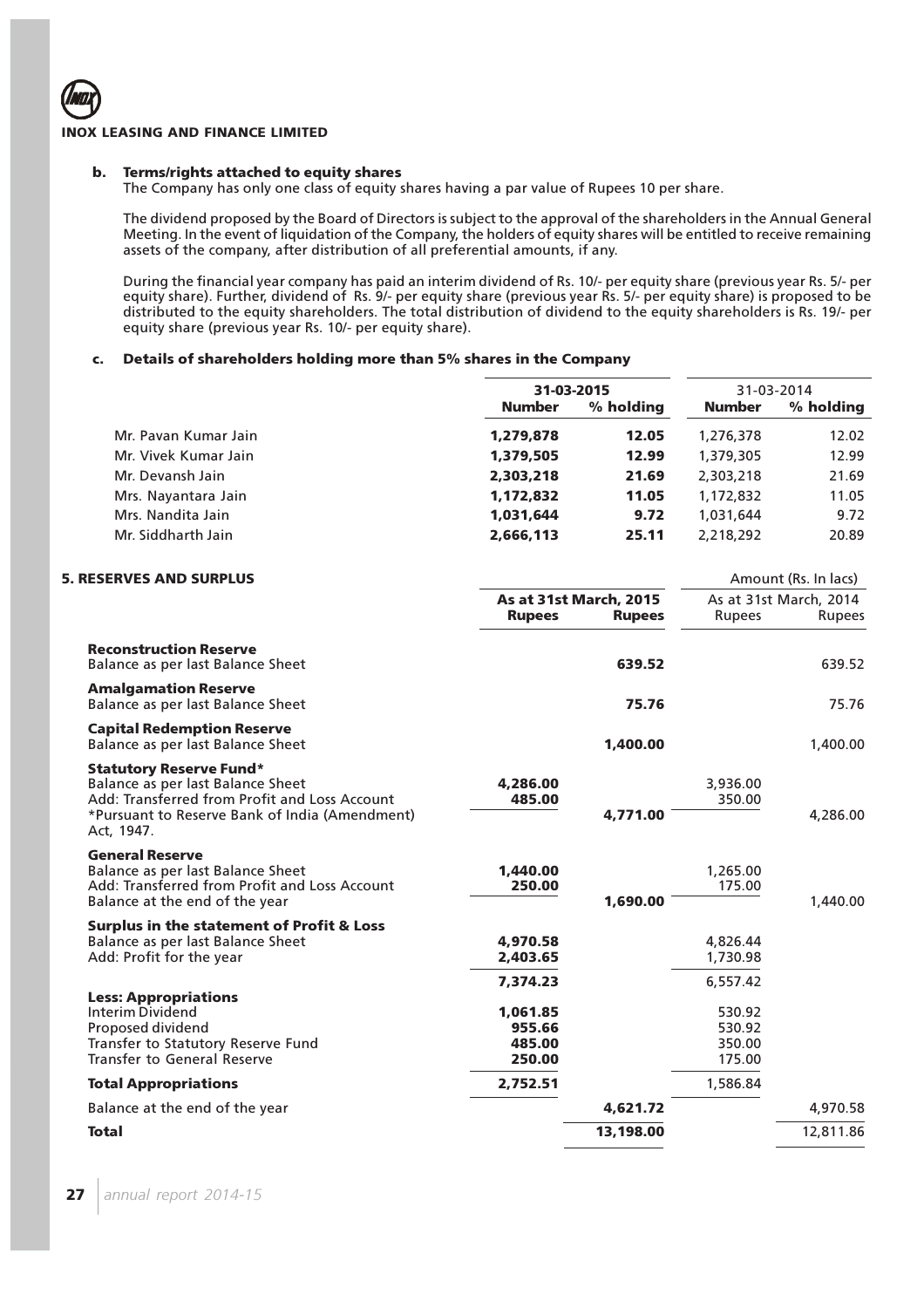| Amount (Rs. In lacs) |  |  |
|----------------------|--|--|
|                      |  |  |

|    |                                                                                                                                                | <b>As at 31st March, 2015</b><br><b>Rupees</b> | As at 31st March, 2014<br><b>Rupees</b> |
|----|------------------------------------------------------------------------------------------------------------------------------------------------|------------------------------------------------|-----------------------------------------|
| 6. | <b>LONG TERM LIABILITIES</b><br>For lease hold land                                                                                            | 50.89                                          | 63.61                                   |
|    | <b>Total</b>                                                                                                                                   | 50.89                                          | 63.61                                   |
|    | 7. LONG TERM PROVISIONS<br>Provision for employee benefits                                                                                     |                                                |                                         |
|    | For Gratuity<br>For Leave benefits                                                                                                             | 9.74<br>5.02                                   | 6.83<br>3.89                            |
|    |                                                                                                                                                |                                                |                                         |
|    | <b>Total</b>                                                                                                                                   | 14.76                                          | 10.72                                   |
| 8. | <b>TRADE PAYABLES</b><br>Dues to<br><b>Micro and Small Enterprises</b>                                                                         |                                                |                                         |
|    | <b>Others</b>                                                                                                                                  | 2.56                                           | 5.38                                    |
|    | <b>Total</b>                                                                                                                                   | 2.56                                           | 5.38                                    |
| 9. | <b>OTHER CURRENT LIABILITIES</b>                                                                                                               |                                                |                                         |
|    | Unclaimed dividend (see note below)<br><b>Other current liabilities</b>                                                                        | 79.20<br>19.39                                 | 64.77<br>25.88                          |
|    | Statutory dues and taxes                                                                                                                       | 1.42                                           | 1.03                                    |
|    | <b>Total</b>                                                                                                                                   | 100.01                                         | 91.68                                   |
|    | In respect of unpaid dividends, the actual amount to be<br>transferred to the Investor Protection Fund shall be<br>determined on the due date. |                                                |                                         |
|    | <b>10. SHORT TERM PROVISIONS</b>                                                                                                               |                                                |                                         |
|    | Provision for employee benefits<br>- Gratuity                                                                                                  | 9.46                                           | 8.12                                    |
|    | - Leave benefits                                                                                                                               | 1.56                                           | 1.38                                    |
|    | <b>Proposed Dividend</b>                                                                                                                       | 955.66                                         | 530.92                                  |
|    | <b>Total</b>                                                                                                                                   | 966.68                                         | 540.42                                  |

#### 11. TANGIBLE ASSETS

#### Amount (Rs. In lacs)

|                |                                 | GROSS<br><b>BLOCK</b> |                                |                                | <b>DEPRECIATION</b> |                   |                                |                                | BLOCK<br>NET      |                   |                   |
|----------------|---------------------------------|-----------------------|--------------------------------|--------------------------------|---------------------|-------------------|--------------------------------|--------------------------------|-------------------|-------------------|-------------------|
| lSr.<br>INo.   | Description of Asset            | As at<br>01.04.14     | Addition<br>durina<br>the year | Deletion<br>during<br>the year | As at<br>31.03.15   | As at<br>01.04.14 | Addition<br>during the<br>year | Deletion<br>during the<br>year | As at<br>31.03.15 | As at<br>31.03.15 | As at<br>31.03.14 |
| $\overline{1}$ | <b>BUILDINGS:</b>               | 31.28                 |                                |                                | 31.28               | 22.52             | 0.42                           |                                | 22.93             | 8.35              | 8.76              |
| 2              | <b>FURNITURE &amp; FIXTURES</b> | 46.20                 | 5.57                           |                                | 51.76               | 22.00             | 7.72                           |                                | 29.73             | 22.04             | 24.19             |
| 3              | <b>VEHICLES</b>                 | 109.78                |                                |                                | 109.78              | 98.57             | 5.27                           |                                | 103.84            | 5.94              | 11.21             |
| l 4            | <b>OFFICE EQUIPMENTS</b>        | 24.56                 |                                |                                | 24.56               | 16.56             | 6.85                           |                                | 23.40             | 1.16              | 8.01              |
|                | <b>TOTAL</b>                    | 211.82                | 5.57                           | $\overline{\phantom{0}}$       | 217.39              | 159.65            | 20.26                          | $\overline{\phantom{0}}$       | 179.90            | 37.49             | 52.17             |
|                | <b>PREVIOUS YEAR:</b>           | 212.18                |                                | 0.36                           | 211.82              | 148.86            | 11.08                          | 0.29                           | 159.65            | 52.17             | 63.32             |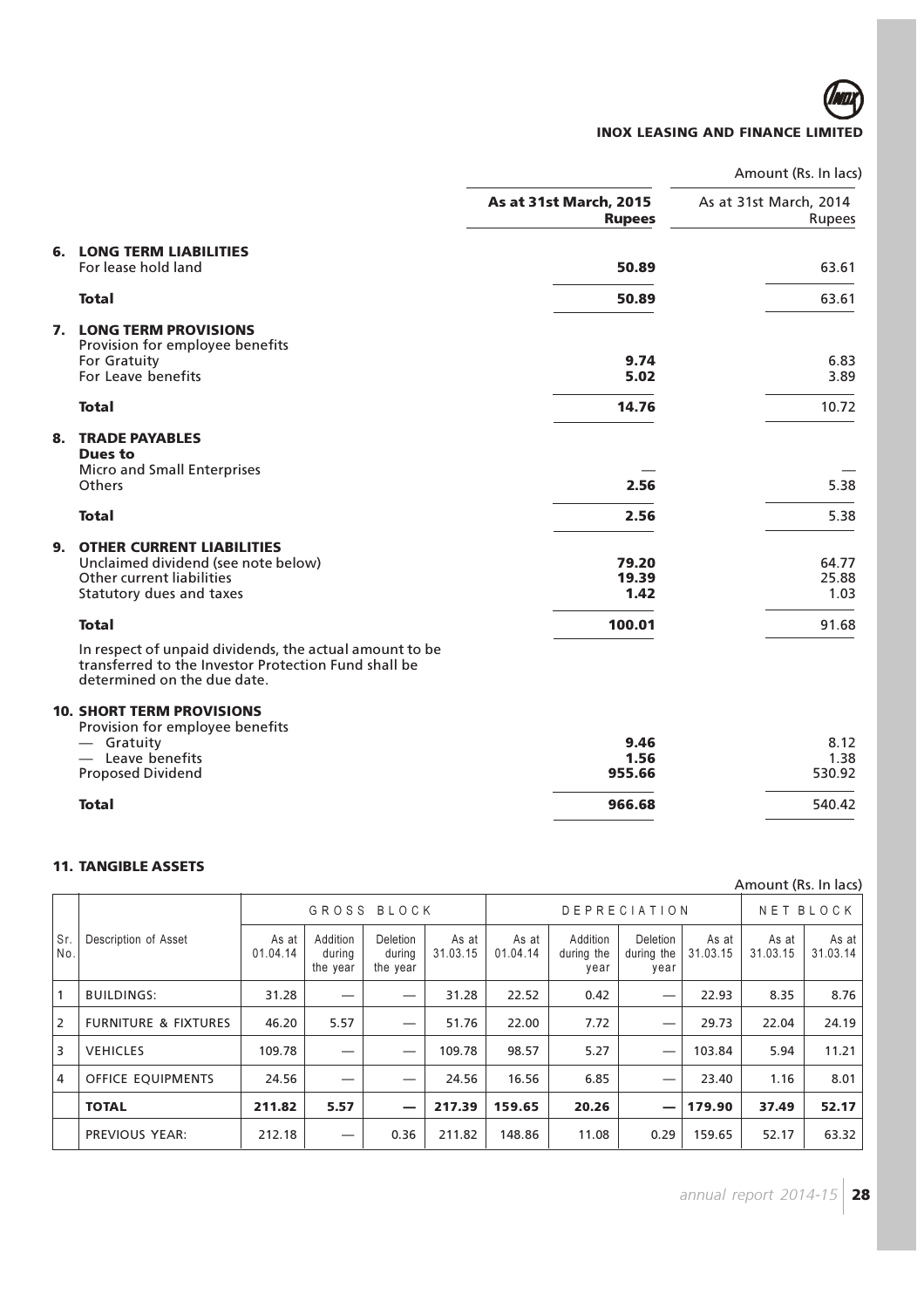*VM* 

|                                                                    |                   |              | As at 31st March, 2015 |            | As at 31st March, 2014 |
|--------------------------------------------------------------------|-------------------|--------------|------------------------|------------|------------------------|
| <b>12. NON CURRENT INVESTMENTS</b>                                 | <b>Face Value</b> | Nos.         | Rs. in lacs            | Nos.       | Rs. in lacs            |
| (Long term, non-trade, at cost,<br>unless otherwise stated)        |                   |              |                        |            |                        |
|                                                                    |                   |              |                        |            |                        |
| <b>QUOTED</b>                                                      |                   |              |                        |            |                        |
| i) In Subsidiary Company<br><b>Gujarat Fluorochemicals Limited</b> | $\mathbf{1}$      | 57,715,310   | 1,921.18               | 57,715,310 | 1,921.18               |
| (face value of Rs. 1/- each fully paid up)                         |                   |              |                        |            |                        |
| <b>Inox Leisure Limited</b>                                        | 10                | 587,461      | 257.20                 | 587,461    | 257.20                 |
| (subsidiary of Gujarat Fluorochemicals Limited)                    |                   |              |                        |            |                        |
| ii) In Other Companies                                             |                   |              |                        |            |                        |
| Damania Capital Market Limited                                     | 10                | 124,200      | 37.26                  | 124,200    | 37.26                  |
| <b>Eastern Mining Limited</b>                                      | 10                | 10,300       | 3.30                   | 10,300     | 3.30                   |
| <b>Konar Organics Limited</b>                                      | 10                | 41,100       | 4.11                   | 41,100     | 4.11                   |
| <b>Rajinder Pipes Limited</b>                                      | 10                | 8,300        | 3.32                   | 8,300      | 3.32                   |
| Unified Agro Industries (India) Limited                            | 10                | 1,800        | 0.45                   | 1,800      | 0.45                   |
| W S Telesystem Limited                                             | 10                | 8,300        | 3.32                   | 8,300      | 3.32                   |
| <b>Orient Fabritex Limited</b>                                     | 10                | 140,000      | 14.00                  | 140,000    | 14.00                  |
| <b>BOC India Limited</b>                                           | 10                | 200          | 0.21                   | 200        | 0.21                   |
| Ahmedabad Gases Limited                                            | 10                | 200          | 0.02                   | 200        | 0.02                   |
| Bombay Oxygen Corpn. Limited                                       | 100               | 5            | 0.06                   | 5          | 0.06                   |
|                                                                    |                   |              | 2,244.43               |            | 2,244.43               |
| Less: Provision for dimunition in value of                         |                   |              |                        |            |                        |
| investments                                                        |                   |              | 60.99                  |            | 60.99                  |
|                                                                    |                   |              | 2,183.44               |            | 2,183.44               |
| iii) Investments in Mutual Funds                                   |                   |              |                        |            |                        |
| Birla Sunlife FTP Series HQ-Growth                                 | 10                | 1,000,000    | 100.00                 |            |                        |
| <b>Birla Sunlife FTP Series HS-Growth</b>                          | 10                | 1,211,029    | 121.10                 |            |                        |
| Birla Sunlife FTP Series KG-Growth                                 | 10                | 2,263,469    | 226.35                 |            |                        |
| DSP BR FMP Series 105-12M-Growth                                   | 10 <sup>°</sup>   | 1,997,894.14 | 199.79                 |            |                        |
| IDFC FTP Series-24 366D-Growth                                     | 10                | 2,193,728.91 | 219.37                 |            |                        |
| TATA FMP Series 43 Plan A-Growth                                   | 10                | 2,000,000    | 200.00                 |            |                        |
| UTI FTIF Series XVII-XIII (369D)-Growth                            | 10                | 2,181,540    | 218.15                 |            |                        |
|                                                                    |                   |              | 1,284.76               |            |                        |
|                                                                    |                   |              |                        |            |                        |
| <b>UNQUOTED</b>                                                    |                   |              |                        |            |                        |
| i) In Equity shares                                                |                   |              |                        |            |                        |
| Ideas & U Limited                                                  | 10                | 500,000      | 50.00                  | 500,000    | 50.00                  |
|                                                                    |                   |              | 50.00                  |            | 50.00                  |
| Less: Provision for dimunition in value of<br>investments          |                   |              | 50.00                  |            | 50.00                  |
|                                                                    |                   |              |                        |            |                        |
| ii) Investments in Bonds                                           |                   |              |                        |            |                        |
| HUDCO 7.62% Tax Free Bond Oct'11                                   | 100,000           | 250          | 250.00                 | 250        | 250.00                 |
| HUDCO 8.14% Tax Free Bond                                          | 1,000             | 20,000       | 200.00                 | 20,000     | 200.00                 |
| IIFCL 8.01% Tax Free Bonds                                         | 1,000,000         | 20           | 200.04                 | 20         | 200.04                 |
| IRFC 7.55% Tax Free Bond Oct'11                                    | 100,000           | 250          | 250.00                 | 250        | 250.00                 |
| NHAI 8.27% Tax Free Bonds                                          | 1,000             | 20,000       | 200.00                 | 20,000     | 200.00                 |
| PFC 8.20% Tax Free Bonds                                           | 1,000             | 8,544        | 85.44                  | 8,544      | 85.44                  |
| REC 7.93% Tax Free Bond                                            | 1,000             | 12,248       | 122.48                 | 12,248     | 122.48                 |
| PFC 7.19% Tax Free Bonds                                           | 1,000             | 10,000       | 100.00                 | 10,000     | 100.00                 |
| REC 8.01% Tax Free Bond 2013                                       | 1,000             | 30,000       | 300.00                 | 30,000     | 300.00                 |
|                                                                    |                   |              | 1,707.96               |            | 1,707.96               |
| Aggregate value of quoted investments                              |                   |              | 3,529.20               |            | 2,178.66               |
| Market value of quoted investments                                 |                   |              | 409,793.16             |            | 185, 101.62            |
| Aggregate value of unquoted investments                            |                   |              | 1,757.96               |            | 1,757.96               |
| Aggregate provision for dimunition in value of investments         |                   |              | 110.99                 |            | 110.99                 |
| <b>Total Investments</b>                                           |                   |              | 5176.16                |            | 3891.40                |
|                                                                    |                   |              |                        |            |                        |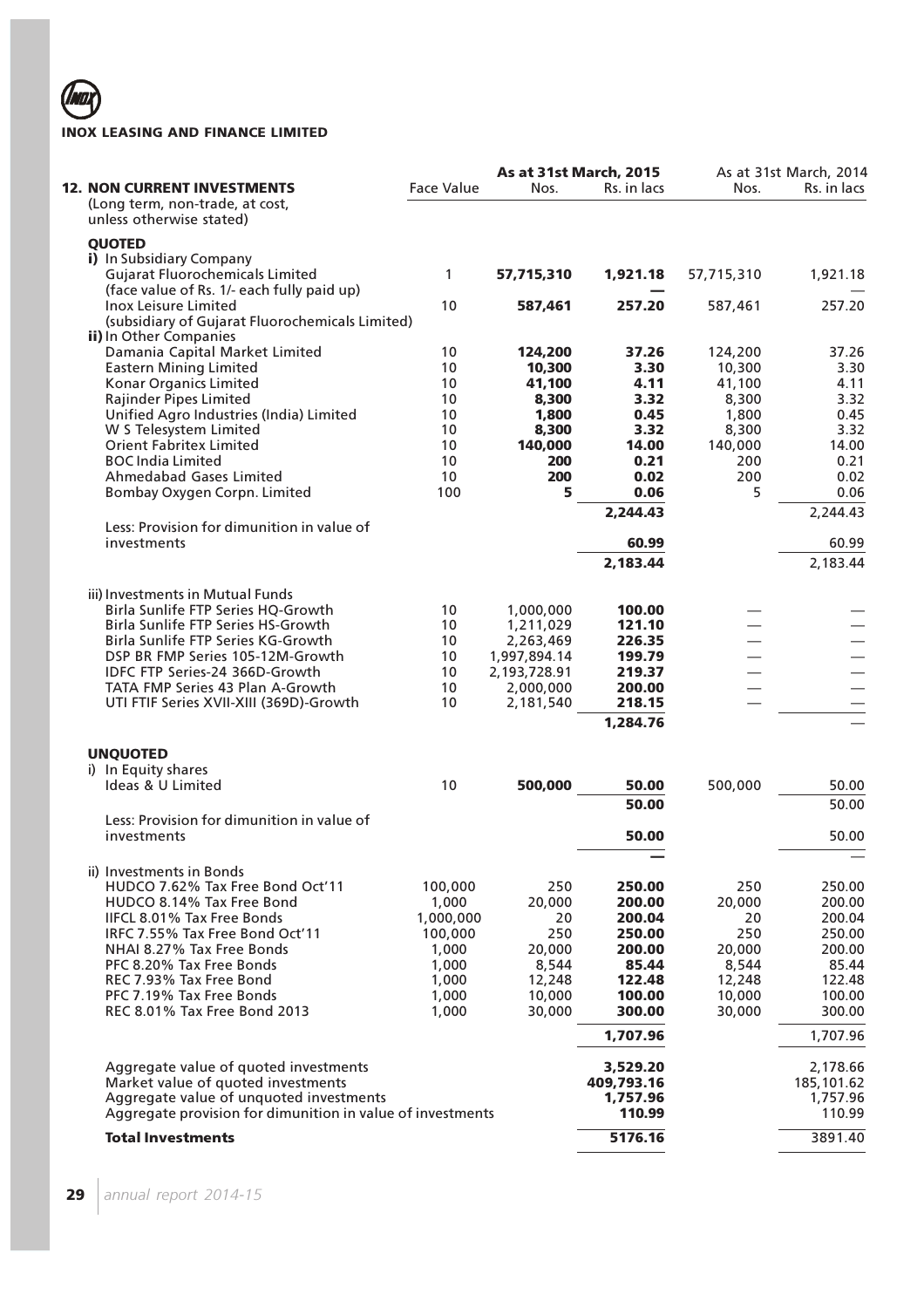

#### (2) Investment in Property (Long term and Non-trade) (2) Investment in Property (Long term and Non-trade)

| <b>Particulars</b> |                   | Gross Block (at cost)          |                                |                   |                   | Depreciation/Amortization      |                                |                   | Net Block         |                   |  |
|--------------------|-------------------|--------------------------------|--------------------------------|-------------------|-------------------|--------------------------------|--------------------------------|-------------------|-------------------|-------------------|--|
|                    | As at<br>01.04.14 | Addition<br>durina<br>the year | Deletion<br>during<br>the year | As at<br>31.03.15 | As at<br>01.04.14 | Addition<br>durina<br>the year | Deletion<br>durina<br>the year | As at<br>31.03.15 | As at<br>31.03.15 | As at<br>31.03.14 |  |
| Leasehold Land     | 204.05            | 0                              |                                | 204.05            | 0.41              | 0.20                           | 0                              | 0.61              | 203.44            | 203.64            |  |
| Buildings:         | 746.98            | 0                              |                                | 746.98            | 62.86             | 33.28                          | 0                              | 96.14             | 650.84            | 684.12            |  |
| <b>TOTAL</b>       | 951.03            | 0                              | 0                              | 951.03            | 63.27             | 33.48                          | 0                              | 96.75             | 854.28            | 887.76            |  |
| PREVIOUS YEAR:     | 951.03            |                                |                                | 951.03            | 27.05             | 36.21                          |                                | 63.26             | 887.77            |                   |  |

#### Total Non Current Investments [1+2] 6030.44 4779.16

|                                                                                                                              |                                                | Amount (Rs. In lacs)            |
|------------------------------------------------------------------------------------------------------------------------------|------------------------------------------------|---------------------------------|
|                                                                                                                              | <b>As at 31st March, 2015</b><br><b>Rupees</b> | As at 31st March, 2014<br>Rupee |
| <b>13. LONG TERM LOANS AND ADVANCES</b><br>(Unsecured, considered good)<br>Loans to employees                                | 1.51                                           | 2.79                            |
| Advances recoverable in cash or in kind<br>- Considered Good<br>Inter corporate Deposits - to subsidiary company<br>- others | 66.00<br>1,500.00                              | 70.50<br>1,100.00               |
| <b>Total</b>                                                                                                                 | 1,567.51                                       | 1,173.29                        |
| <b>14. OTHER NON-CURRENT ASSETS</b><br><b>MAT Credit entitlement</b>                                                         | 137.78                                         | 222.92                          |
|                                                                                                                              | 137.78                                         | 222.92                          |

annual report 2014-15 | 30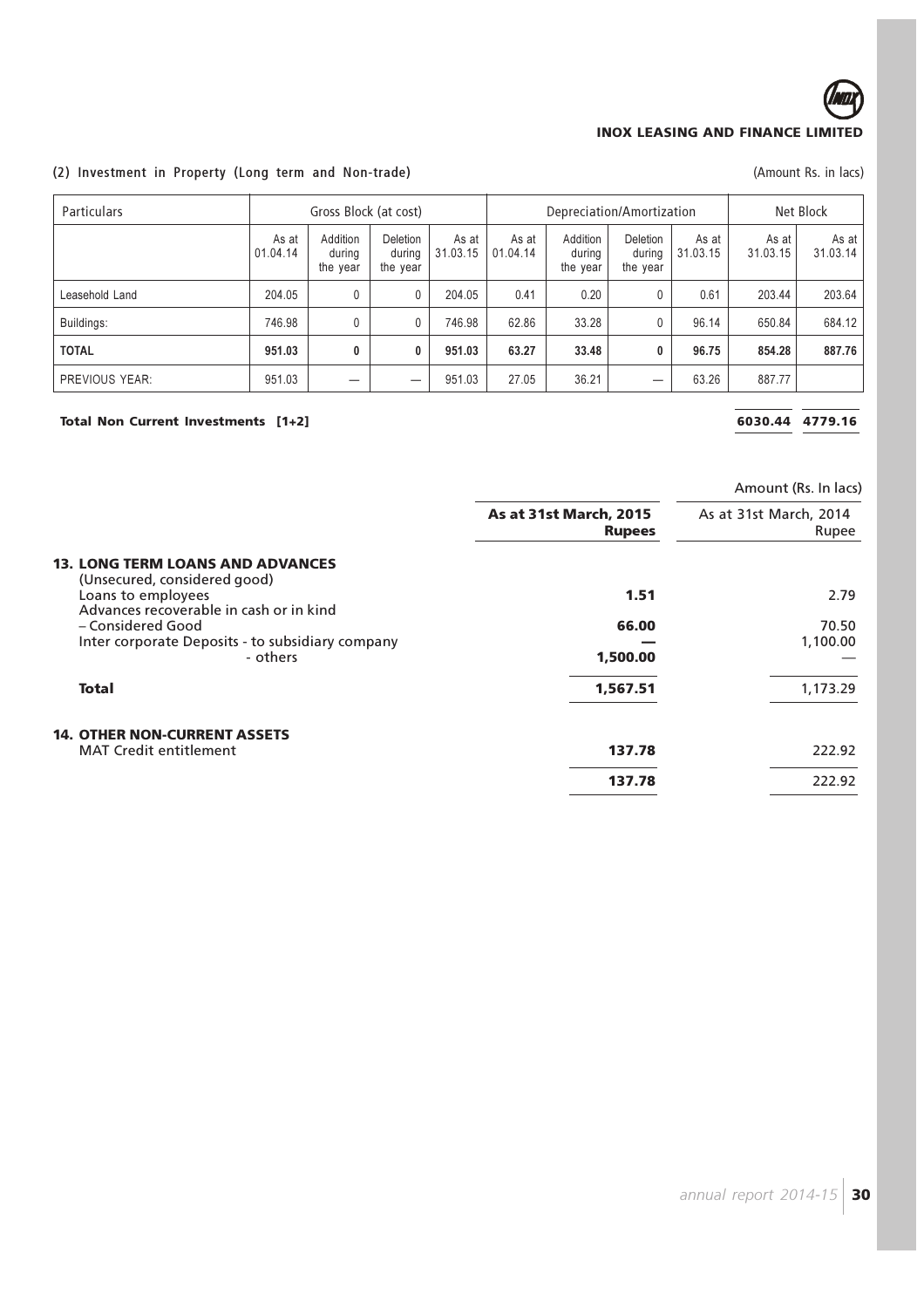#### 15. CURRENT INVESTMENTS

V.M

|   |                                                       |                   | As at 31st March, 2015 |                          |             | As at 31st March, 2014 |  |
|---|-------------------------------------------------------|-------------------|------------------------|--------------------------|-------------|------------------------|--|
|   |                                                       | <b>Face Value</b> | Nos.                   | Rs. in lacs              | Nos.        | Rs. in lacs            |  |
| A | <b>Current Portion of Long Term Investment</b>        |                   |                        |                          |             |                        |  |
|   | <b>Investment in Mutual Funds</b>                     |                   |                        |                          |             |                        |  |
|   | <b>ICICI PRU INT Fund Annual Int Plan 1-Growth</b>    | 10                |                        |                          | 2768899.000 | 327.09                 |  |
|   | <b>IDFC YS INT Fund Series III-Growth</b>             | 10 <sup>°</sup>   |                        |                          | 2002192.170 | 200.22                 |  |
|   | Birla Sunlife FTP Series HQ-Growth                    | 10                |                        |                          | 1000000.000 | 100.00                 |  |
|   | <b>Birla Sunlife FTP Series HS-Growth</b>             | 10                |                        |                          | 1211029.000 | 121.10                 |  |
|   | BIRLA Sunlife FTP Series JU 369D-Growth               | 10                |                        |                          | 1250000.000 | 125.00                 |  |
|   | Birla Sunlife FTP Series KG-Growth                    | 10                |                        |                          | 2263469.000 | 226.35                 |  |
|   | Birla Sunlife INT Income Fund Annual Plan VIII-Growth | 10                |                        |                          | 2184261.000 | 218.43                 |  |
|   | <b>BSL INT Income Fund Annual Plan IX-Growth</b>      | 10                | 2248303.000            | 224.83                   | 2248303.000 | 224.83                 |  |
|   | DSP BR FMP Series 105-12M-Growth                      | 10                |                        |                          | 1997894.136 | 199.79                 |  |
|   | DSP BR Short Term Fund Growth                         | 10                | 1014223.064            | 240.60                   |             |                        |  |
|   | DSP BR FMP Series 104-12M-Growth                      | 10                |                        |                          | 4000000.000 | 400.00                 |  |
|   | DSP BR FMP Series 149-12M-Growth                      | 10                |                        | $\overline{\phantom{0}}$ | 2188040.000 | 218.80                 |  |
|   | DSP BR Income Oppurtunities Fund-Growth               | 10                | 1447860.314            | 274.59                   | 1447860.314 | 274.59                 |  |
|   | HDFC FMP 370D JAN'14(1) Growth                        | 10                |                        | $\overline{\phantom{0}}$ | 2775266.000 | 277.53                 |  |
|   | <b>ICICI PRU FMP Series 72-366D Plan C-Growth</b>     | 10                |                        |                          | 1680476.000 | 168.05                 |  |
|   | ICICI PRU FMP Series 72-366D Plan I-Growth            | 10                |                        |                          | 4093046.000 | 409.30                 |  |
|   | <b>ICICI PRU Short Term Plan Growth</b>               |                   | 648497.141             | 183.32                   |             |                        |  |
|   | <b>ICICI PRU INT Fund Annual INT Plan 1-Growth</b>    |                   | 2768899.000            | 327.09                   |             |                        |  |
|   | <b>ICICI PRU Regular Savings Fund Growth</b>          |                   | 1437224.104            | 210.00                   |             |                        |  |
|   | IDFC FTP Series-24 366D-Growth                        | 10                |                        |                          | 2193728.910 | 219.37                 |  |
|   | <b>IDFC FTP Series 65 Growth</b>                      | 10                |                        |                          | 1899199.000 | 189.92                 |  |
|   | <b>IDFC YS Interval Fund Series III-Growth</b>        |                   | 2002192.170            | 200.22                   |             |                        |  |
|   | TATA FMP Series 42 Scheme G 419D-Growth               | 10                |                        |                          | 7092.100    | 200.00                 |  |
|   | <b>TATA FMP Series 43 Plan A-Growth</b>               | 10 <sup>°</sup>   |                        |                          | 2000000.000 | 200.00                 |  |
|   | TATA FMP Series 46 Scheme I Plan A Growth             | 10                |                        |                          | 2837278.578 | 283.73                 |  |
|   | TATA FMP Series 46 Scheme P Plan A Growth             | 10                |                        |                          | 1094080.000 | 109.41                 |  |
|   | TATA FMP Series 47 Scheme E(371D) Growth              |                   | 2207540.000            | 220.75                   |             |                        |  |
|   | TATA Short Term Bond Fund-Growth                      | 10                | 462941.493             | 120.06                   |             |                        |  |
|   | Templeton India Short Term Income Plan-Growth         | 1,000             | 28141.789              | 741.40                   | 14108.781   | 341.40                 |  |
|   | UTI FTIF Series XVII-XIII (369D)-Growth               | 10                |                        |                          | 2181540.000 | 218.15                 |  |
|   | UTI FTIF Series XVII-XVI - Growth                     | 10                |                        |                          | 2187220.000 | 218.72                 |  |
|   | UTI FTIF Series XV-IX 366 Days Growth                 | 10                |                        |                          | 4206359.793 | 420.64                 |  |
|   | UTI Short Term Income Fund Growth                     | 10                | 1431342.788            | 239.48                   |             |                        |  |
|   | <b>Total</b>                                          |                   |                        | 2,982.34                 |             | 5,892.41               |  |
|   |                                                       |                   |                        |                          |             |                        |  |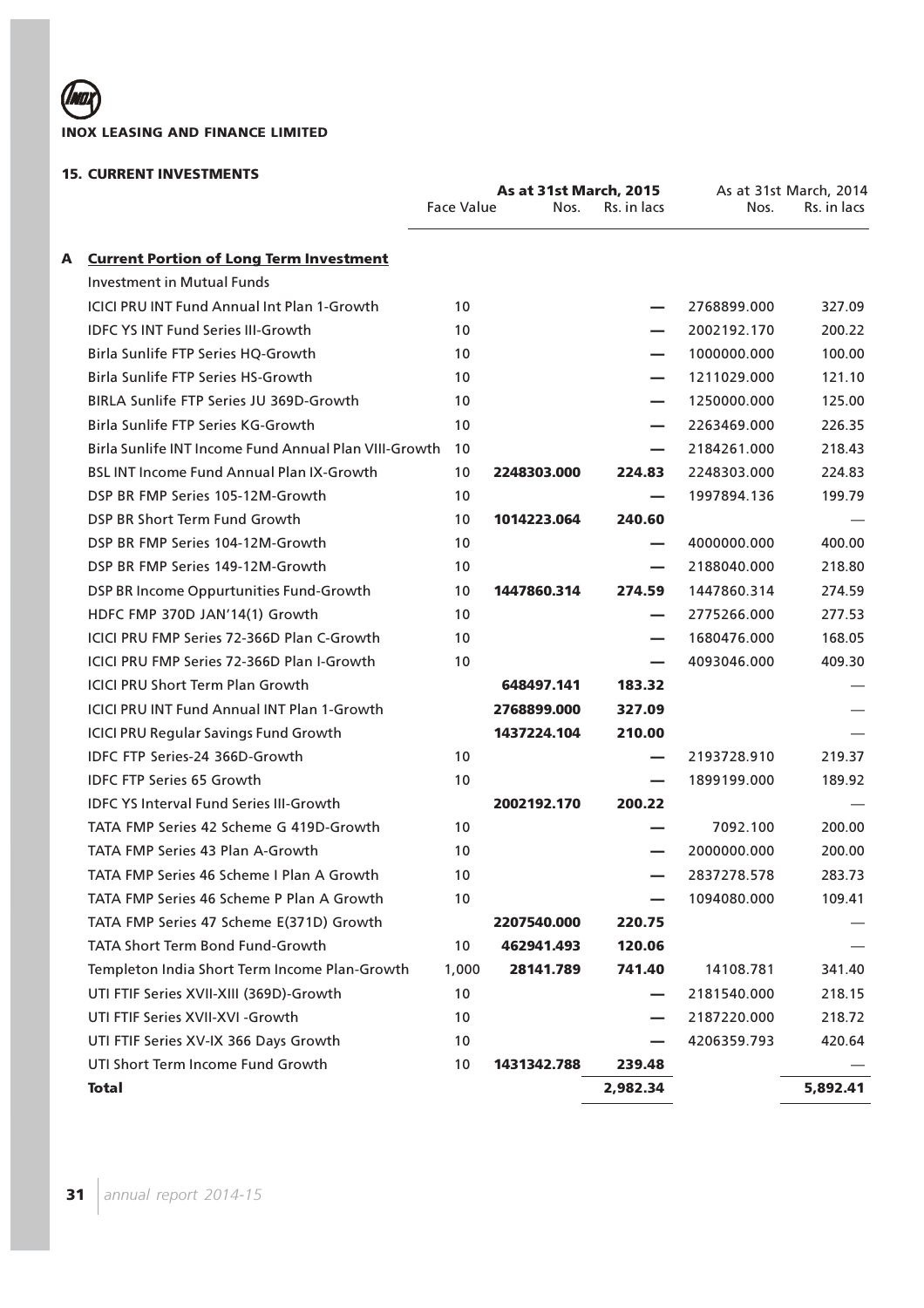|  |                                                                                                                                                                                                                                                                  |                           |                                         |                        | Amount (Rs. In lacs)                            |
|--|------------------------------------------------------------------------------------------------------------------------------------------------------------------------------------------------------------------------------------------------------------------|---------------------------|-----------------------------------------|------------------------|-------------------------------------------------|
|  |                                                                                                                                                                                                                                                                  |                           | As at 31st March, 2015<br><b>Rupees</b> |                        | As at 31st March, 2014<br><b>Rupees</b>         |
|  | <b>16. TRADE RECEIVABLES</b><br>(Unsecured, considered good, unless otherwise stated)<br>Outstanding for a period exceeding six months<br><b>Others</b>                                                                                                          |                           | 4.73                                    |                        | 9.33                                            |
|  | <b>Total</b>                                                                                                                                                                                                                                                     |                           | 4.73                                    |                        | 9.33                                            |
|  | 17. CASH AND CASH EQUIVALENTS<br>Balances with banks in current accounts<br>Cash on hand<br>In Liquid fund of Mutual Funds                                                                                                                                       | 54.45<br>7.63<br>1,437.61 |                                         | 28.29<br>5.30<br>91.30 |                                                 |
|  |                                                                                                                                                                                                                                                                  |                           | 1,499.69                                |                        | 124.89                                          |
|  | <b>Other bank balances</b><br>Unpaid dividend account<br>Deposits with original maturity of more than<br>3 months but less than 12 months                                                                                                                        | 79.20                     |                                         | 64.77                  |                                                 |
|  |                                                                                                                                                                                                                                                                  | 1,050.00                  |                                         | 300.00                 |                                                 |
|  |                                                                                                                                                                                                                                                                  |                           | 1,129.20                                |                        | 364.77                                          |
|  | <b>Total</b>                                                                                                                                                                                                                                                     |                           | 2,628.89                                |                        | 489.66                                          |
|  | <b>18. SHORT TERM LOANS AND ADVANCES</b><br>(Unsecured, considered good, unless otherwise stated)<br><b>Prepaid Expenses</b><br>Loans to employees<br><b>Security Deposits</b><br><b>Other Advances</b><br>Advance Income tax (net of provision)<br><b>Total</b> |                           | 2.67<br>1.82<br>61.40<br>28.80<br>94.68 |                        | 1.35<br>1.63<br>61.40<br>5.00<br>21.09<br>90.47 |
|  | <b>19. OTHER CURRENT ASSETS</b><br>Interest accrued on Bank deposits<br>Interest accrued on Tax Free Bonds                                                                                                                                                       |                           | 43.77<br>53.52                          |                        | 13.10<br>53.57                                  |
|  | <b>Total</b>                                                                                                                                                                                                                                                     |                           | 97.29                                   |                        | 66.67                                           |
|  |                                                                                                                                                                                                                                                                  |                           | 2014-15                                 |                        | 2013-14                                         |
|  | <b>20. REVENUE FROM OPERATIONS</b><br>Brokerage received<br>Dividend Income<br>on long term investments                                                                                                                                                          |                           | 43.64                                   |                        | 59.16                                           |
|  | from subsidiary company<br>i)<br>ii) from others<br>Interest income                                                                                                                                                                                              |                           | 2,020.03<br>0.16                        |                        | 1,154.31<br>0.09                                |
|  | on inter corporate deposits<br>on bank deposits<br>on tax free bonds                                                                                                                                                                                             |                           | 127.57<br>63.92<br>134.70               |                        | 121.00<br>14.55<br>96.74                        |
|  | <b>Total</b>                                                                                                                                                                                                                                                     |                           | 2,390.02                                |                        | 1,445.85                                        |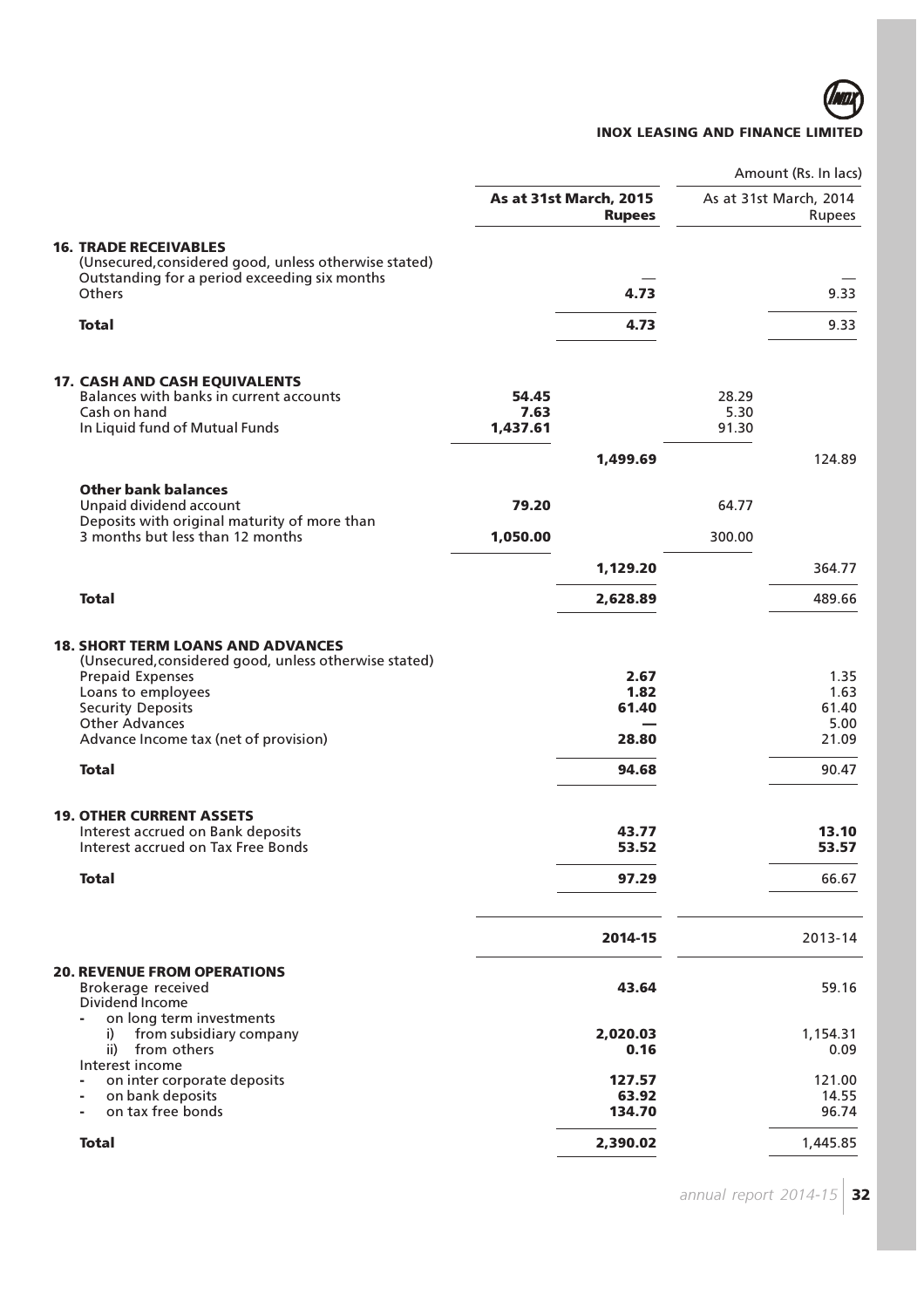|                                                               |               | Amount (Rs. In lacs) |
|---------------------------------------------------------------|---------------|----------------------|
|                                                               | 2014-15       | 2013-14              |
| <b>21. OTHER INCOME</b>                                       |               |                      |
| Profit on sale of investments<br>$-$ on long term investments | 20.75         | 429.59               |
| $-$ on current investments                                    | 343.95        | 91.91                |
| Rent received                                                 | 64.50         | 60.00                |
| Misc. Income                                                  |               | 0.04                 |
| <b>Total</b>                                                  | 429.20        | 581.54               |
| <b>22. EMPLOYEE BENEFIT EXPENSES</b>                          |               |                      |
| Salaries and wages                                            | 57.91         | 69.32                |
| Contribution to Provident fund and other fund                 | 3.75          | 3.52                 |
| Gratuity                                                      | 4.25          | 2.45                 |
| Staff Welfare expenses                                        | 1.21          | 0.38                 |
| <b>Total</b>                                                  | 67.12         | 75.67                |
| <b>23. DEPRECIATION AND AMORTIZATION EXPENSES</b>             |               |                      |
| Depreciation on Tangible assets                               | 20.26         | 11.08                |
| Depreciation on Investment property                           | 33.28         | 36.01                |
| Amortization of Investment property                           | 0.20          | 0.20                 |
| <b>Total</b>                                                  | 53.74         | 47.29                |
| <b>24. OTHER EXPENSES</b>                                     |               |                      |
| Rates & Taxes                                                 | 1.70          | 4.73                 |
| Legal & Professional Expenses                                 | 9.10          | 11.24                |
| Rent paid                                                     | 12.00         | 12.00                |
| Insurance<br><b>General Repairs</b>                           | 0.98<br>30.88 | 0.81<br>1.92         |
| <b>Repairs &amp; Maint Building</b>                           |               | 5.00                 |
| <b>Miscellaneous Expenses</b>                                 | 61.74         | 37.28                |
| <b>Total</b>                                                  | 116.40        | 72.98                |

#### Notes to the standalone financial statements for the year ended 31st March 2015

#### 25. Change in the estimate of useful life of fixed assets

Company has adopted the useful lives of various fixed assets as specified in Schedule II of the Companies Act, 2013, with effect from April 1, 2014. Further, the carrying amount of fixed assets as at 1st April 2014 is being depreciated over the revised remaining useful life of the assets. Consequently, depreciation charge for the year is higher by Rs. 9.97 Lacs.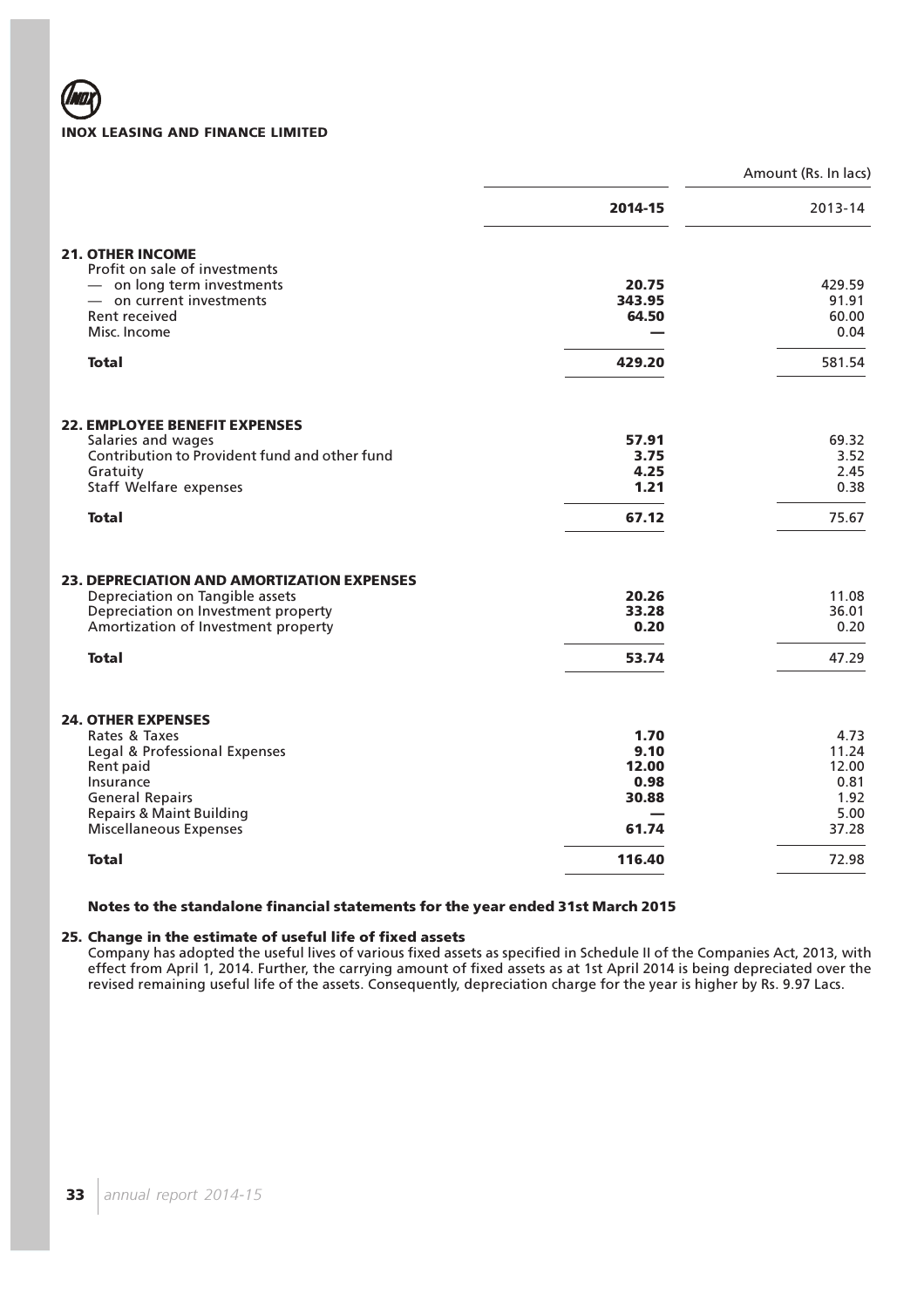

#### 26. Commitments

The Company has agreed to provide Equity Shares of Gujarat Fluorochemicals Limited held by it, for an amount equal to Rs. 107.50 crores (previous year Rs. 140 crores) to Standard Chartered Private Equity (Mauritius) II Limited (SC) in terms of an Amendment Agreement dated 19th December, 2013 executed between Inox India Ltd. (IIL), Promoters of IIL, the Company and (SC), in case IIL fails to fulfil its obligations under the referred Agreement.

#### 27. Contingent Liabilities

Corporte guarantee given to Bank in respect of loan taken by a Company – USD 18.50 million (previous year NIL)

## 28. The major components of the net deferred tax liability

| are as under:                                                                                                                         |              | Amount (Rs. In lacs) |
|---------------------------------------------------------------------------------------------------------------------------------------|--------------|----------------------|
|                                                                                                                                       | 2014-15      | 2013-14              |
| <b>Particulars</b><br><b>Deferred Tax Liability -</b><br><b>Deferred Tax Assets:</b>                                                  |              |                      |
| Provision for retirement benefits<br>Depreciation (on account of difference between tax                                               | 8.53         | 6.56                 |
| depreciation and depreciation charged in the books)<br>Expenses allowable on payment basis                                            | 8.97<br>1.92 | 6.31<br>2.38         |
| <b>Total assets</b>                                                                                                                   | 19.42        | 15.25                |
| <b>29.</b> Payments to the firm of auditors:<br><b>Particulars</b>                                                                    |              |                      |
| <b>Audit Fees</b>                                                                                                                     | 1.20         | 1.15                 |
| <b>Tax Audit Fees</b>                                                                                                                 | 0.70         | 0.65                 |
| For Other services                                                                                                                    | 1.18         | 1.10                 |
| Service Tax                                                                                                                           | 0.38         | 0.36                 |
| <b>Total</b>                                                                                                                          | 3.46         | 3.26                 |
| 30. Basic and diluted Earning per share:<br>Basic and Diluted Earnings have been calculated as follows:<br>Profit after taxation (Rs) | 2,403.65     | 1,730.98             |
| No. of equity shares outstanding at the beginning and end of the year                                                                 | 10,618,467   | 10,618,467           |
| Nominal value of each share (Rs).                                                                                                     | 10           | 10                   |
| Basic and diluted Earnings per Share (Rs)                                                                                             | 22.64        | 16.30                |
| 31. Earnings and Expenditure in foreign currency:<br><b>Particulars</b>                                                               |              |                      |
| <b>Total</b>                                                                                                                          |              |                      |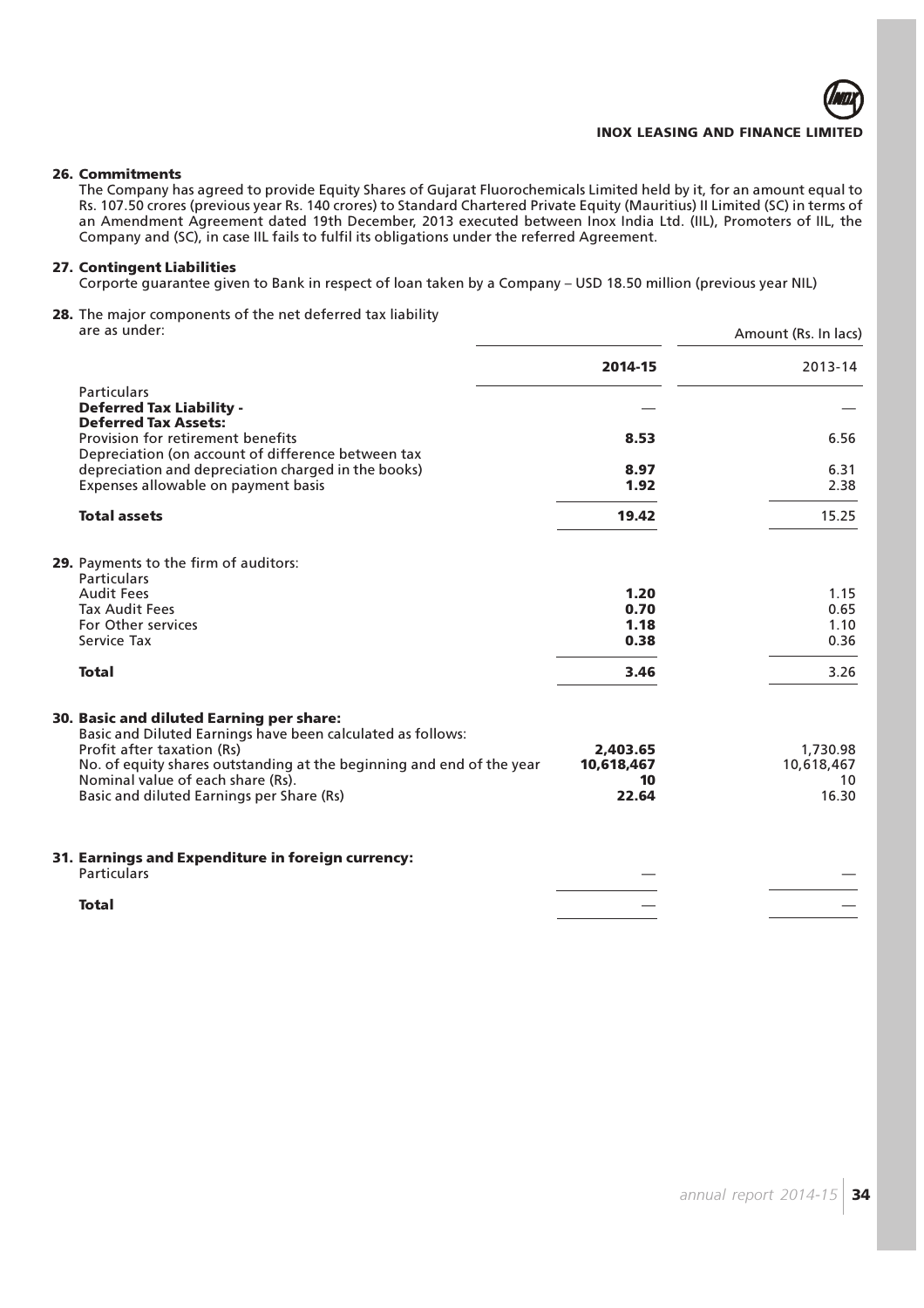

Amount (Rs. In lacs)

2014-15 2013-14

32. The Particulars of dues to Micro, Small and Medium Enterprises under Micro, Small and Medium Enterprises Development Act, 2006.

The above information has been determined to the extent such parties have been identified on the basis of the information available with the company.

#### 33. Segment Reporting

The company is engaged primarily in the business of investments and accordingly there are no separate reportable segments as prescribed under AS-17of Companies (Accouning Standards) Rules, 2006.

#### 34. Disclosure as required by Accounting Standard - AS 19 on "Leases"

|     | VII LCGJCJ                                                 |       |        |
|-----|------------------------------------------------------------|-------|--------|
|     | (a) In respect of Assets given on Operating Lease:         |       |        |
| (i) | Gross carrying amount of asset given on operating lease    |       |        |
|     | included in Buildings of Fixed Assets                      | 14.86 | 14.86  |
|     | Accumulated Depreciation as at the end of the year<br>(ii) | 11.66 | 11.49  |
|     | (iii) Depreciation for the year                            | 0.17  | 0.18   |
|     | (iv) Future minimum lease payments                         |       |        |
|     | (a) Not later than one year                                | 69.00 | 64.50  |
|     | (b) Later than one year and not later than five years      | 34.50 | 103.50 |
|     | Later than five years                                      |       |        |
|     | <b>General description</b><br>(v)                          |       |        |
|     | Asset given on operating lease is Office Premises.         |       |        |
|     | The non-cancellable initial tenure is for five years,      |       |        |
|     | which can be further extended at the mutual option         |       |        |
|     | of both the parties.                                       |       |        |
|     | (b) In respect of assets taken on operating lease:         |       |        |
|     | Payable in future                                          |       |        |
|     |                                                            | 12.00 | 12.00  |
| (i) | Not later than one year                                    |       |        |
|     | Later than one year and not later than five years<br>(ii)  |       |        |

(iii) Later than five years

(iv) The company's significant leasing arrangements are in respect of operating leases for premises taken on lease. Generally, these lease arrangements are non-cancellable for a period of 11 months and are usually renewable by mutual concent on mutually agreeable terms. The aggregate lease expenses are charged as expenses in the statement of Profit and Loss.

#### 35. Related party disclosures as required by Accounting Standard (AS18) are as under:

#### (i) Names of Related Parties:

A) Where control exists: Subsidiary Company: Gujarat Fluorochemicals Limited Subsidiary Company of Gujarat Fluorochemicals Limited: Inox Leisure Limited Key Management Personnel Mr. Deepak Asher (Whole time Director)\* \*Resigned with effect from 31st March, 2014

#### (B) Other related parties with whom there are transactions during the year:

- Enterprises over which key management personnel or his relative has significant influence
	- Rajni Farms Private Limited
	- Inox India Limited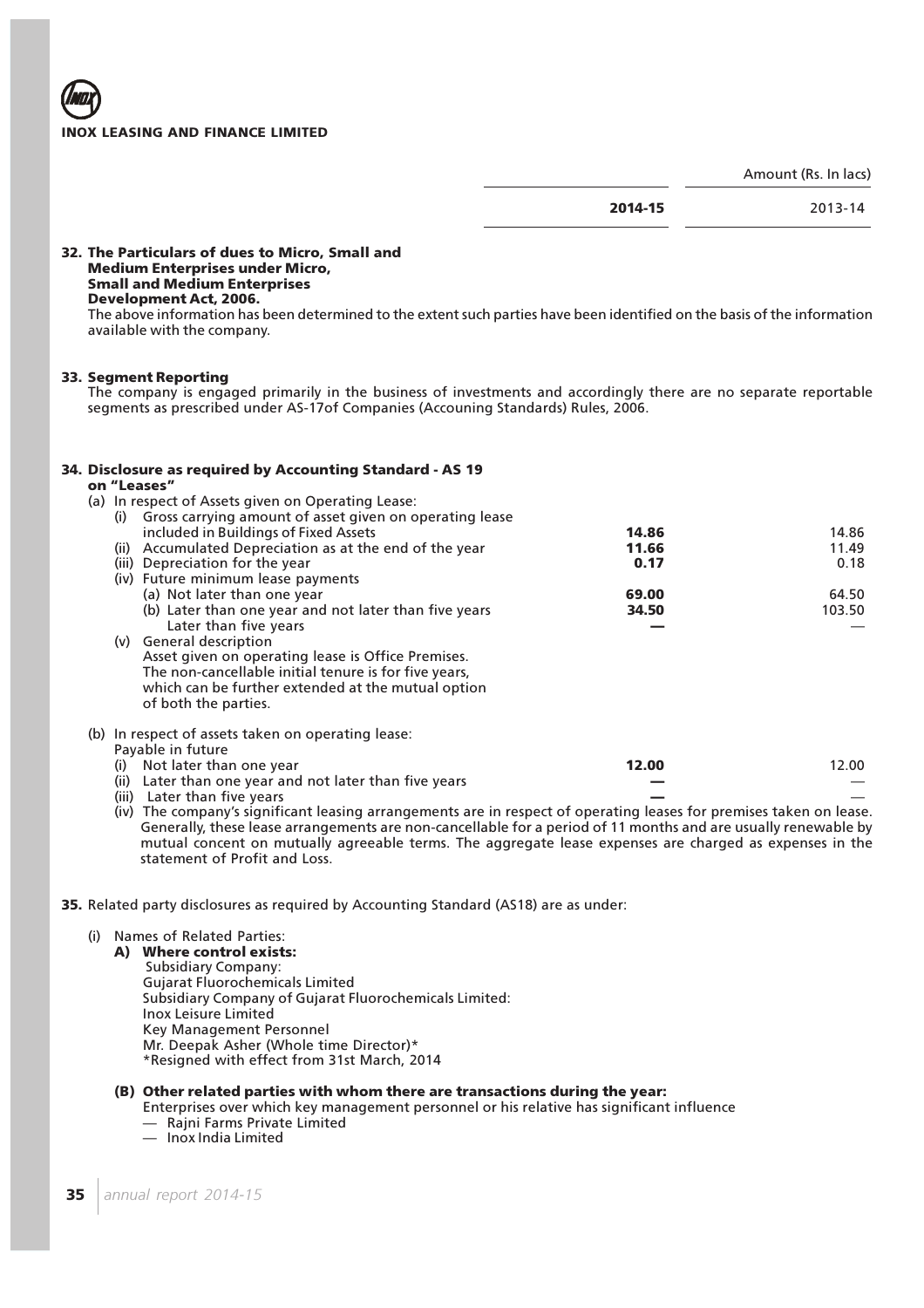

#### (ii) Particulars of Transactions:

|      | (ii) Particulars of Transactions:                                                      |                                                            |                                                                                |                                | Amount Rs. In lacs       |
|------|----------------------------------------------------------------------------------------|------------------------------------------------------------|--------------------------------------------------------------------------------|--------------------------------|--------------------------|
|      | <b>Particulars</b>                                                                     | <b>Subsidiary Company</b><br>and sub-subsidiary<br>company | <b>Enterprises</b><br>over which<br><b>KMP</b> has<br>significant<br>influence | Key<br>Management<br>Personnel | Total                    |
|      |                                                                                        | (Rs.)                                                      | (Rs.)                                                                          | (Rs.)                          | (Rs.)                    |
| i)   | (A) Transactions during the year<br>Rent received                                      |                                                            |                                                                                |                                |                          |
|      | <b>Gujarat Fluorochemicals Ltd</b>                                                     | 64.50<br>(60.00)                                           |                                                                                |                                | 64.50<br>(60.00)         |
| ii)  | Dividend received<br>Gujarat Fluorochemicals Ltd                                       | 2,020.04<br>(1, 154.31)                                    |                                                                                |                                | 2,020.04<br>(1, 154.31)  |
| iii) | Reimbursement of expenses (paid)<br><b>Gujarat Fluorochemicals Ltd</b>                 | 0.05<br>(0.58)                                             |                                                                                |                                | 0.05<br>(0.58)           |
| iv)  | Reimbursement of expenses (received)<br>Gujarat Fluorochemicals Ltd                    | 0.37<br>(4.11)                                             |                                                                                |                                | 0.37<br>(4.11)           |
| V)   | Rent paid<br>Rajni Farms Pvt Ltd.                                                      |                                                            | 12.00<br>(12.00)                                                               |                                | 12.00<br>(12.00)         |
| Vi)  | Inter-Corporate Deposit paid<br>Inox India Limited                                     |                                                            | 1,500.00<br>$(-)$                                                              |                                | 1,500.00<br>$(-)$        |
|      | vii) Interest received<br>Inox India Limited                                           |                                                            | 18.99<br>$(-)$                                                                 |                                | 18.99<br>$(-)$           |
|      | viii) Inter-Corporate Deposit received back<br><b>Inox Leisure Limited</b>             | 1,100.00<br>$(-)$                                          |                                                                                |                                | 1,100.00<br>$(\text{-})$ |
| ix)  | Interest received<br><b>Inox Leisure Limited</b>                                       | 108.58<br>(121.00)                                         |                                                                                |                                | 108.58<br>(121.00)       |
| X)   | <b>Remuneration paid</b><br>Shri Deepak Asher                                          |                                                            |                                                                                | (21.79)                        | (21.79)                  |
| i)   | (B) Amounts outstanding<br><b>Deposit paid</b><br>Rajni Farms Pvt Ltd.                 |                                                            | 60.00                                                                          |                                | 60.00                    |
| ii)  | <b>Inter-corporate Deposit paid</b><br>Inox India Limited                              |                                                            | (60.00)<br>1,500.00                                                            |                                | (60.00)<br>1,500.00      |
| i)   | (C) Amounts payable<br>Reimbursement of expenses<br><b>Gujarat Fluorochemicals Ltd</b> | (0.14)                                                     | $(-)$                                                                          |                                | $(-)$<br>(0.14)          |
| ii)  | Remuneration<br>Shri Deepak Asher                                                      |                                                            |                                                                                | (1.85)                         | (1.85)                   |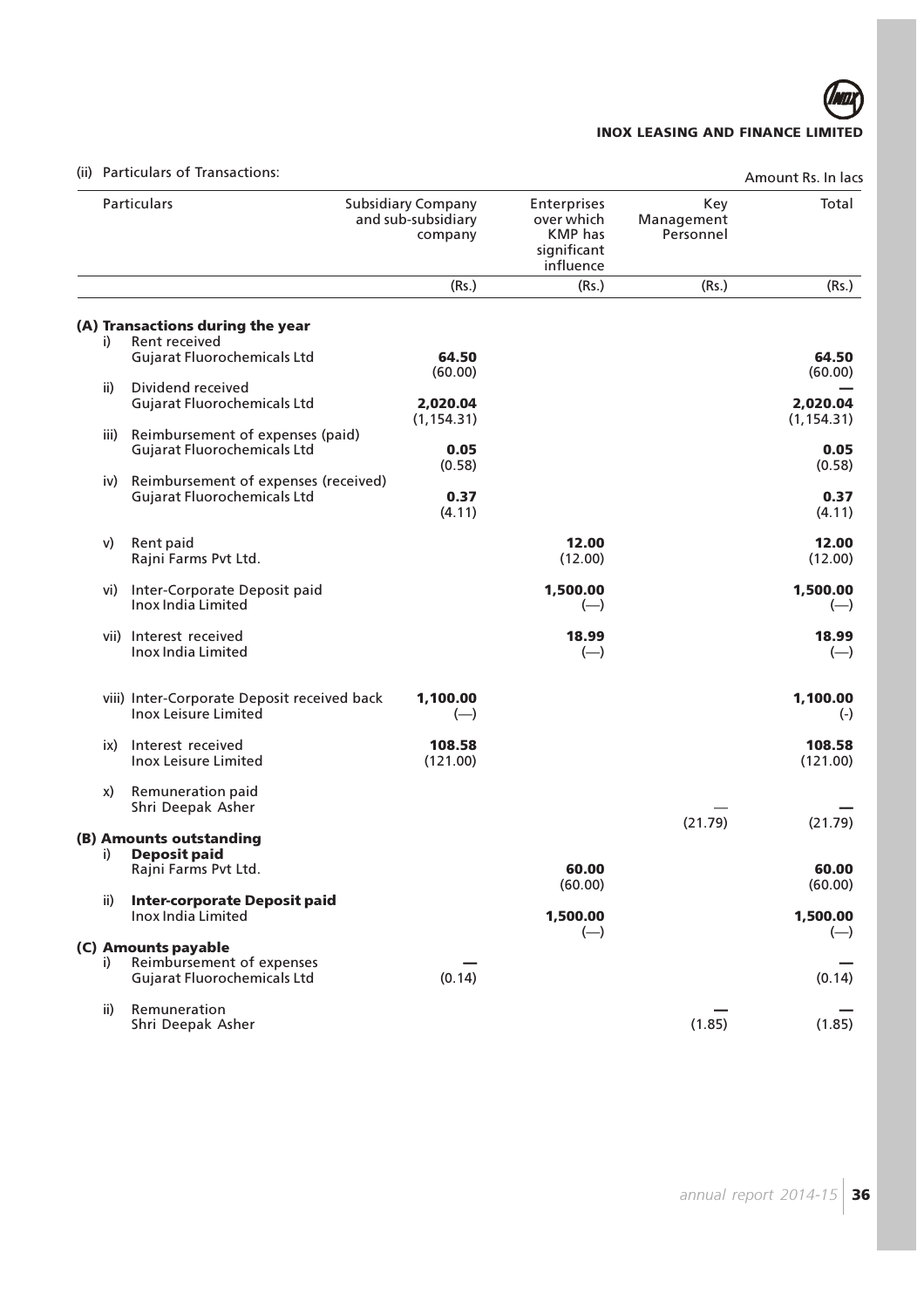#### INOX LEASING AND FINANCE LIMITED

35. Employee Benefits

- a) Defined Contribution Plans: Contribution to Provident Fund of Rs. 3.75 lacs (Previous year Rs. 3.19 lacs is recognised as an expense and included in Contribution to Provident and Other Funds in the Profit and Loss.
- b) Defined Benefit Plans: The amounts recognized in respect of Gratuity and Leave Encashment as per Acturial Valuation as on 31st March, 2015.

|                                                    |                     |                     |                                        | (Amount Rs. In lacs) |
|----------------------------------------------------|---------------------|---------------------|----------------------------------------|----------------------|
| <b>Particulars</b>                                 | Gratuity            |                     | <b>Leave Encashment</b>                |                      |
| Change in Benefit Obligation                       | As at<br>31.03.2015 | As at<br>31.03.2014 | As at<br>31.03.2015                    | As at<br>31.03.2014  |
| Liability at the beginning of the year             | 14.95               | 15.17               | 3.84                                   | 5.20                 |
| Interest Cost                                      | 1.37                | 1.11                | 0.35                                   | 0.36                 |
| <b>Current Service Cost</b>                        | 3.26                | 2.62                | 1.84                                   | 1.53                 |
| Benefit paid                                       |                     | (2.67)              |                                        | (1.54)               |
| <b>Acturial (Gain)/Loss</b>                        | (0.38)              | (1.29)              | (1.15)                                 | (1.71)               |
| Liability at the end of the year                   | 19.20               | 14.95               | 4.88                                   | 3.84                 |
| Expenses recognized in the Profit and Loss Account |                     |                     |                                        |                      |
| <b>Current Service Cost</b>                        | 3.26                | 2.62                | 1.84                                   | 1.53                 |
| Interest Cost                                      | 1.37                | 1.11                | 0.35                                   | 0.36                 |
| <b>Acturial (Gain)/Loss</b>                        | (0.38)              | (1.29)              | (1.15)                                 | (1.71)               |
| Expenses recognized in the Profit and Loss Account | 4.25                | 2.45                | 1.04                                   | 0.18                 |
| <b>Acturial Assumptions</b>                        |                     |                     |                                        |                      |
| <b>Discount Rate</b>                               | 9.19%               | 9.19%               | 9.19%                                  | 9.19%                |
| <b>Salary Escalation Rate</b>                      | 10%                 | 10%                 | 10%                                    | 10%                  |
| <b>Retirement Age</b>                              |                     | 58 years            |                                        | 58 years             |
| Mortality - Previous year                          |                     |                     | LIC (1994-96) published table of rates |                      |
| – Current year                                     | IALM (2006-08) Ult  |                     |                                        |                      |

The above defined benefit plans are unfunded. The estimate of future salary increase, considered in acturial valuation, take account of inflation, seniority, promotion and other relevant factors such as supply and demand in the employment market.

As per our report of even date attached **On behalf of the Board of Directors** 

for S.C. BANDI & CO. Chartered Accountants

S.C.BANDI Company Secretary Company Secretary Proprietor

Place: Mumbai Date: 13th August, 2015 **VIJAY SAXENA D. K. JAIN**<br>
D. K. JAIN

Membership No. 16932 **B.D. MAHESHWARI P.K. JAIN** P.K. JAIN P.K. JAIN P.K. JAIN P.K. JAIN Chief Financial Officer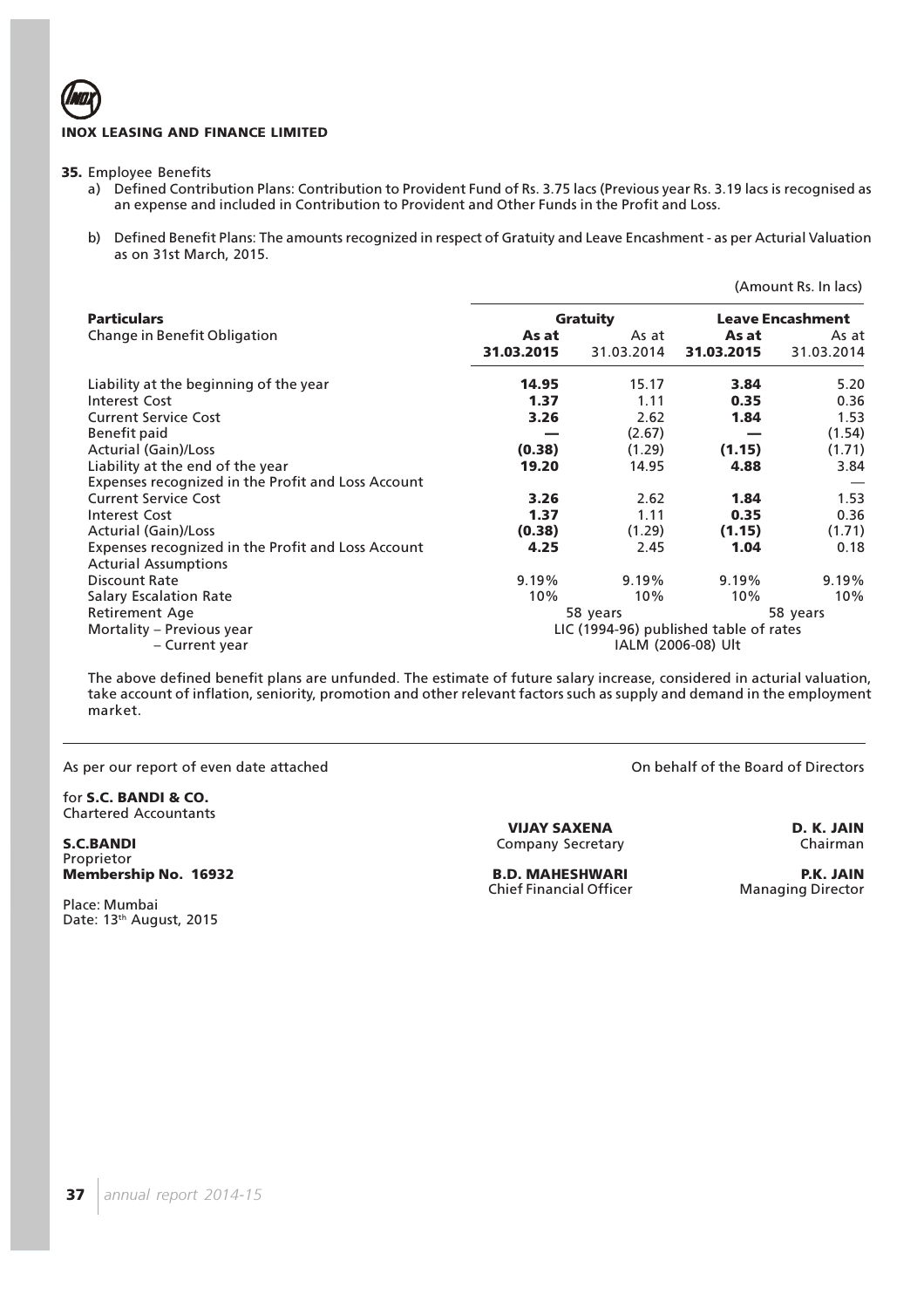#### Schedule appended to the Balance Sheet of a non -deposit taking non-banking financial company (as required in terms of Paragraph 13 of Non Banking Financial (Non-Deposit Accepting or Holding) Companies Prudential Norms (Reserve Bank) Directions, 2015

|  | (Rs. in Lacs) |
|--|---------------|
|  |               |

| <b>Particulars</b>                                                                                                                                                                                                                              |                       | Current year      |                       | Previous year     |  |  |
|-------------------------------------------------------------------------------------------------------------------------------------------------------------------------------------------------------------------------------------------------|-----------------------|-------------------|-----------------------|-------------------|--|--|
| Liabilities Side                                                                                                                                                                                                                                | Amount<br>outstanding | Amount<br>Overdue | Amount<br>outstanding | Amount<br>Overdue |  |  |
| Loans and advances availed by the non-banking<br>(1)<br>financial company inclusive of interest accrued<br>thereon but not paid:<br>Debentures : Secured<br>(a)<br>: Unsecured<br>(other than falling within the<br>meaning of public deposit*) |                       |                   |                       |                   |  |  |
| <b>Deferred Credits</b><br>(b)<br><b>Term Loans</b><br>(c)<br>(d)<br>Inter-corporate Loans and borrowing<br><b>Commercial Paper</b><br>(e)<br><b>Public Deposits</b><br>(f)<br>Other Loans (Specify nature)<br>(g)                              |                       |                   |                       |                   |  |  |

|                                                                                                                                                                                 |                                       | (Rs. in Lacs)                          |
|---------------------------------------------------------------------------------------------------------------------------------------------------------------------------------|---------------------------------------|----------------------------------------|
| Assets Side                                                                                                                                                                     | Current year<br>Amount<br>outstanding | Previous year<br>Amount<br>outstanding |
| (2) Break-up of Loans and Advances including bills<br>receivables (other than those included in 3 below:<br>Secured<br>(a)                                                      |                                       |                                        |
| Unsecured<br>(b)                                                                                                                                                                | 1,638.12                              | 1,273.09                               |
| Break up of Leased assets and stock on hire<br>(3)<br>and other assets counting towards AFC activities<br>Lease asssets including lease rentals under<br>(i)<br>sundry debtors: |                                       |                                        |
| (a) Financial Lease                                                                                                                                                             |                                       |                                        |
| (b) Operating Lease                                                                                                                                                             |                                       |                                        |
| Stock on hire including hire charges under<br>(ii)<br>sundry debtors:                                                                                                           |                                       |                                        |
| (a) Assets on hire                                                                                                                                                              |                                       |                                        |
| <b>Repossessed Assets</b><br>(b)                                                                                                                                                |                                       |                                        |
| (iii) Other loans counting towards AFC activities                                                                                                                               |                                       |                                        |
| Loans where assets have been<br>(a)<br>repossessed                                                                                                                              |                                       |                                        |
| Loans other than (a) above<br>(b)                                                                                                                                               |                                       |                                        |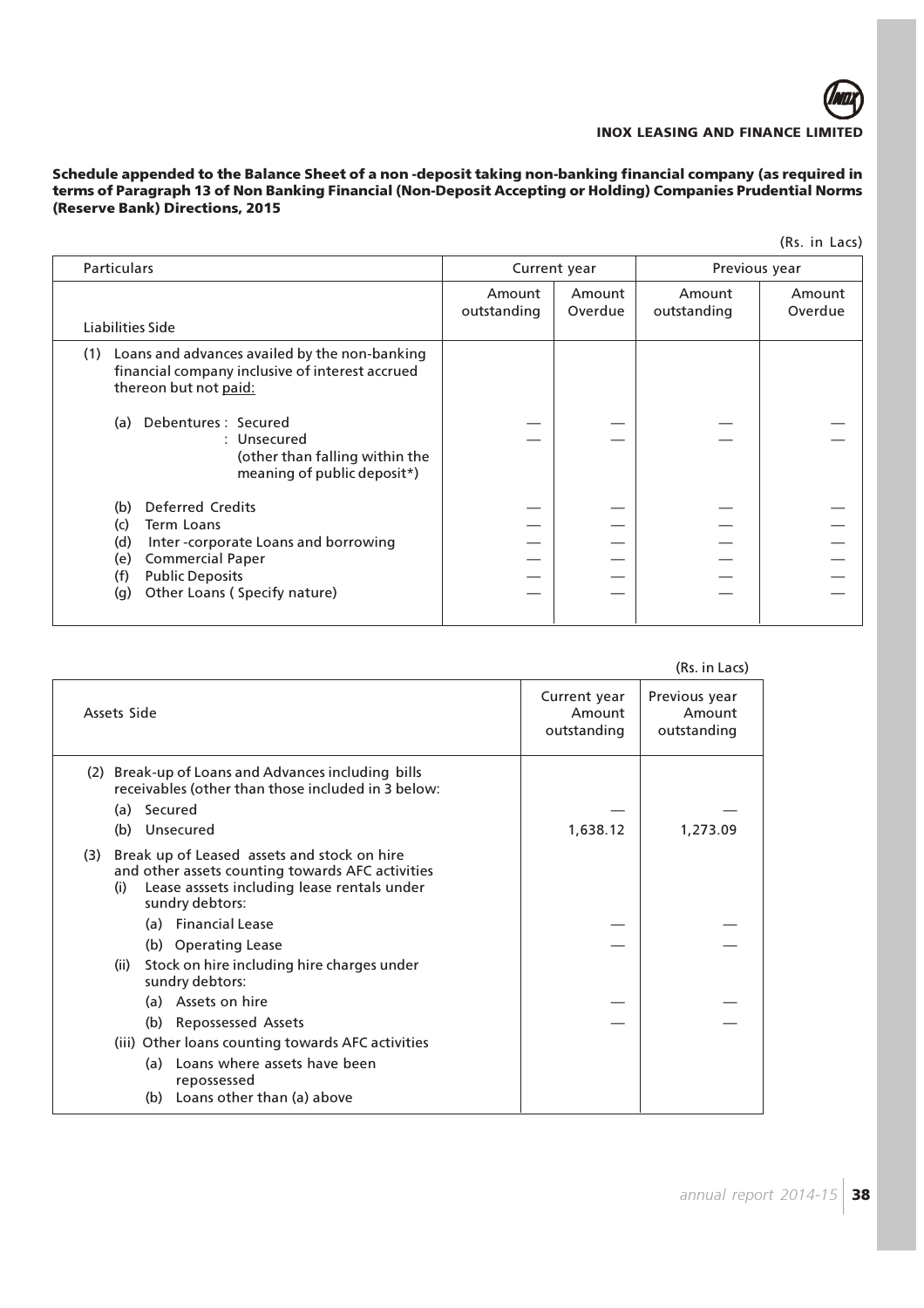

| Assets Side |    |                                                                               | Amount<br>outstanding | Amount<br>outstanding |
|-------------|----|-------------------------------------------------------------------------------|-----------------------|-----------------------|
| (4)         |    | Break -up of Investments: (net of provision for dimunition)<br>(as per AS 13) |                       |                       |
|             |    | <b>Current Investmenmts</b>                                                   |                       |                       |
|             | 1. | Quoted:                                                                       |                       |                       |
|             |    | Shares:<br>(1)                                                                |                       |                       |
|             |    | (a) Equity                                                                    |                       |                       |
|             |    | (b) Preference                                                                |                       |                       |
|             |    | <b>Debentures and Bonds</b><br>(ii)                                           |                       |                       |
|             |    | (iii) Units of Mutual Funds*                                                  | 2982.34               | 5892.41               |
|             |    | (iv) Government Securities                                                    |                       |                       |
|             |    | (v) Others (Please specify)                                                   |                       |                       |
|             |    | * Current portion of long term investments                                    |                       |                       |
|             | 2. | Unquoted:                                                                     |                       |                       |
|             |    | (1)<br>Shares:                                                                |                       |                       |
|             |    | (a) Equity                                                                    |                       |                       |
|             |    | (b) Preference                                                                |                       |                       |
|             |    | <b>Debentures and Bonds</b><br>(ii)                                           |                       |                       |
|             |    | (iii) Units of Mutual Funds                                                   |                       |                       |
|             |    | (iv) Government Securities                                                    |                       |                       |
|             |    | Others (Please specity)<br>(v)                                                |                       |                       |
|             |    | <b>Long Term investments:-</b>                                                |                       |                       |
|             | 1. | Quoted:                                                                       |                       |                       |
|             |    | (1)<br><b>Shares</b>                                                          |                       |                       |
|             |    | (a) Equity                                                                    | 2178.66               | 2178.66               |
|             |    | (b) Preference                                                                |                       |                       |
|             |    | <b>Debentures and Bonds</b><br>(ii)                                           |                       |                       |
|             |    | Units of mutual funds<br>(iii)                                                | 1284.77               |                       |
|             |    | (iv) Government Securities                                                    |                       |                       |
|             |    | (v) Others (please specify)                                                   |                       |                       |
|             | 2. | Unquoted:                                                                     |                       |                       |
|             |    | <b>Shares</b><br>(1)                                                          |                       |                       |
|             |    | (a) Equity                                                                    |                       |                       |
|             |    | (b) Preference                                                                |                       |                       |
|             |    | <b>Debentures and Bonds</b><br>(ii)                                           |                       |                       |
|             |    | (iii) Units of mutual funds                                                   |                       |                       |
|             |    | (iv) Government Securities                                                    |                       |                       |
|             |    | (v) Others - Tax free Bonds                                                   | 1707.96               | 1707.96               |
|             |    | <b>TOTAL</b>                                                                  | 9791.85               | 11052.12              |
|             |    |                                                                               |                       |                       |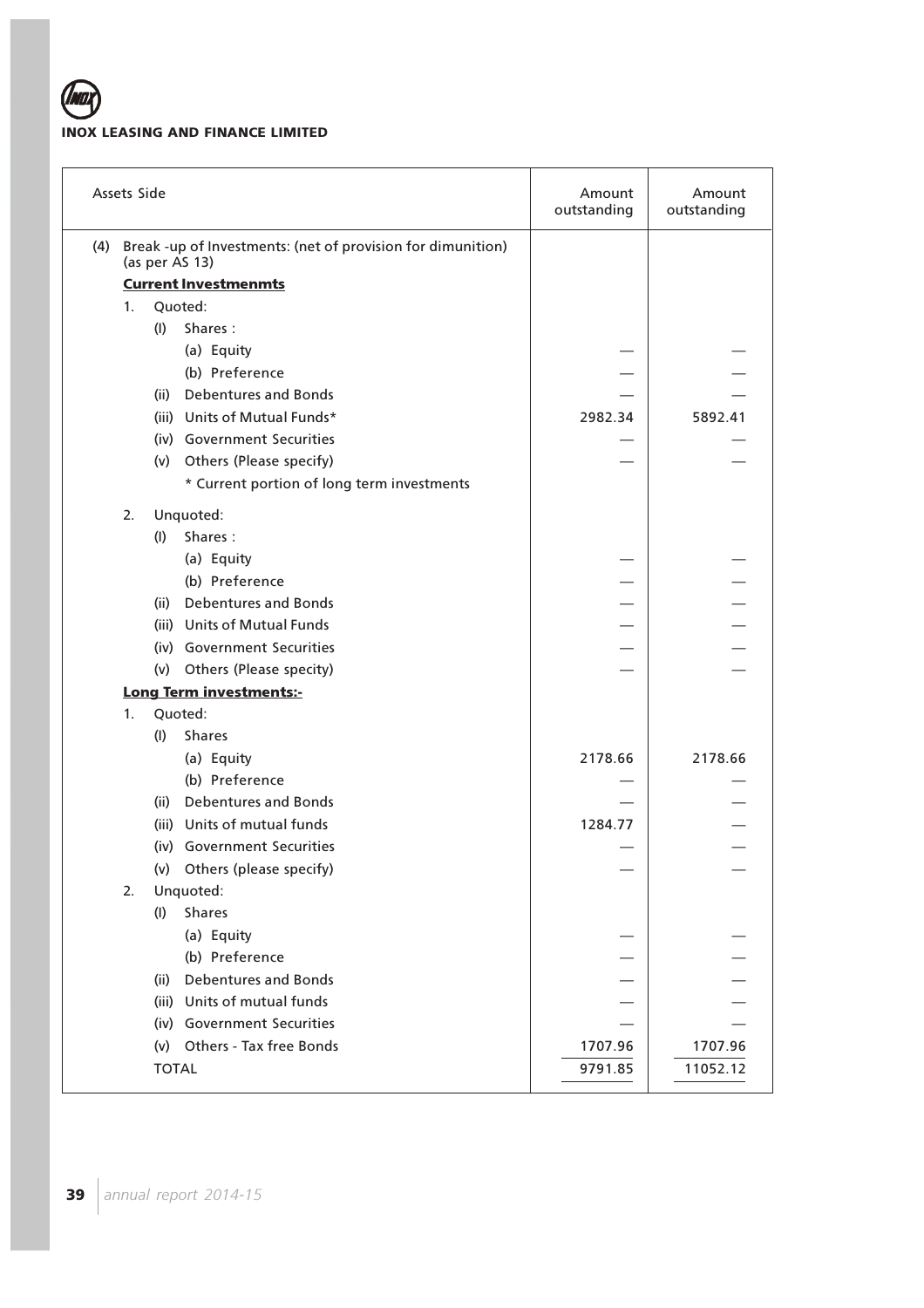

#### (5) Borrower group-wise classification of assets financed as in (2) and (3) above.

|                                     |                          |           |         |               |           | (Rs. in Lacs) |
|-------------------------------------|--------------------------|-----------|---------|---------------|-----------|---------------|
| Category                            | Amount net of provisions |           |         | Previous year |           |               |
|                                     | Secured                  | Unsecured | Total   | Secured       | Unsecured | Total         |
| 1. Related Parties                  |                          |           |         |               |           |               |
| Subsidiaries*<br>a)                 |                          |           |         | __            | 1100.00   | 1100.00       |
| Companies in the same group**<br>b) |                          | 1560.00   | 1560.00 | __            | 60.00     | 60.00         |
| Other related parties<br>C)         |                          |           |         |               |           |               |
| 2. Other than related parties       |                          | 78.12     | 78.12   | —-            | 113.09    | 113.09        |
| Total                               |                          | 1638.12   | 1638.12 |               | 1273.09   | 1273.09       |

\*Inter corporate deposit to sub-subsidiary company

\*\*Inter corporate deposit and Security deposit paid for lease of property.

#### (6) Investor group-wise classification of all investments (current and long term) in shares and securities (both quoted and unquoted):

(Rs. in Lacs)

|                                                   |                                                      |                                             |                                                      | Previous year                               |
|---------------------------------------------------|------------------------------------------------------|---------------------------------------------|------------------------------------------------------|---------------------------------------------|
| Category                                          | Market value/<br>Break up or<br>fair value<br>or NAV | <b>Book Value</b><br>(Net of<br>Provisions) | Market value/<br>Break up or<br>fair value<br>or NAV | <b>Book Value</b><br>(Net of<br>Provisions) |
| <b>Related Parties</b>                            |                                                      |                                             |                                                      |                                             |
| Subsidiaries (including their subsidiaries)<br>a) | 408316.55                                            | 2178.38                                     | 185101.74                                            | 2178.38                                     |
| Other related parties<br>b)                       |                                                      |                                             |                                                      |                                             |
| 2. Other than related parties                     | 6,477.82                                             | 5,975.35                                    | 7,704.68                                             | 7,600.65                                    |
| <b>Total</b>                                      | 414,794.37                                           | 8,153.73                                    | 192,806.42                                           | 9,779.03                                    |

\*\* Break up or fair value of investments in unquoted equity shares has been taken at Book Value.

| Other information                                                                                                                                                                                                                                       | Current year | Previous year |
|---------------------------------------------------------------------------------------------------------------------------------------------------------------------------------------------------------------------------------------------------------|--------------|---------------|
| <b>Particulars</b>                                                                                                                                                                                                                                      | Amount       | Amount        |
| <b>Gross Non -Performing Assets</b><br>(1)<br>(a) Related Parties<br>(b) Other than related partiaes<br>Net Non -Performing Assets<br>(ii)<br>(a) Related Parties<br>(b) Other than related parties<br>Assets acquired in satisfaction of debt<br>(iii) |              |               |

On behalf of the Board of Directors

| <b>B.D. MAHESHWARI</b>         | D.K. JAIN |
|--------------------------------|-----------|
| <b>Chief Financial Officer</b> | Chairman  |
| <b>VIJAY SAXENA</b>            | P.K. JAIN |

Company Secretary Managing Director

Place : Mumbai Date: 13<sup>th</sup> August, 2015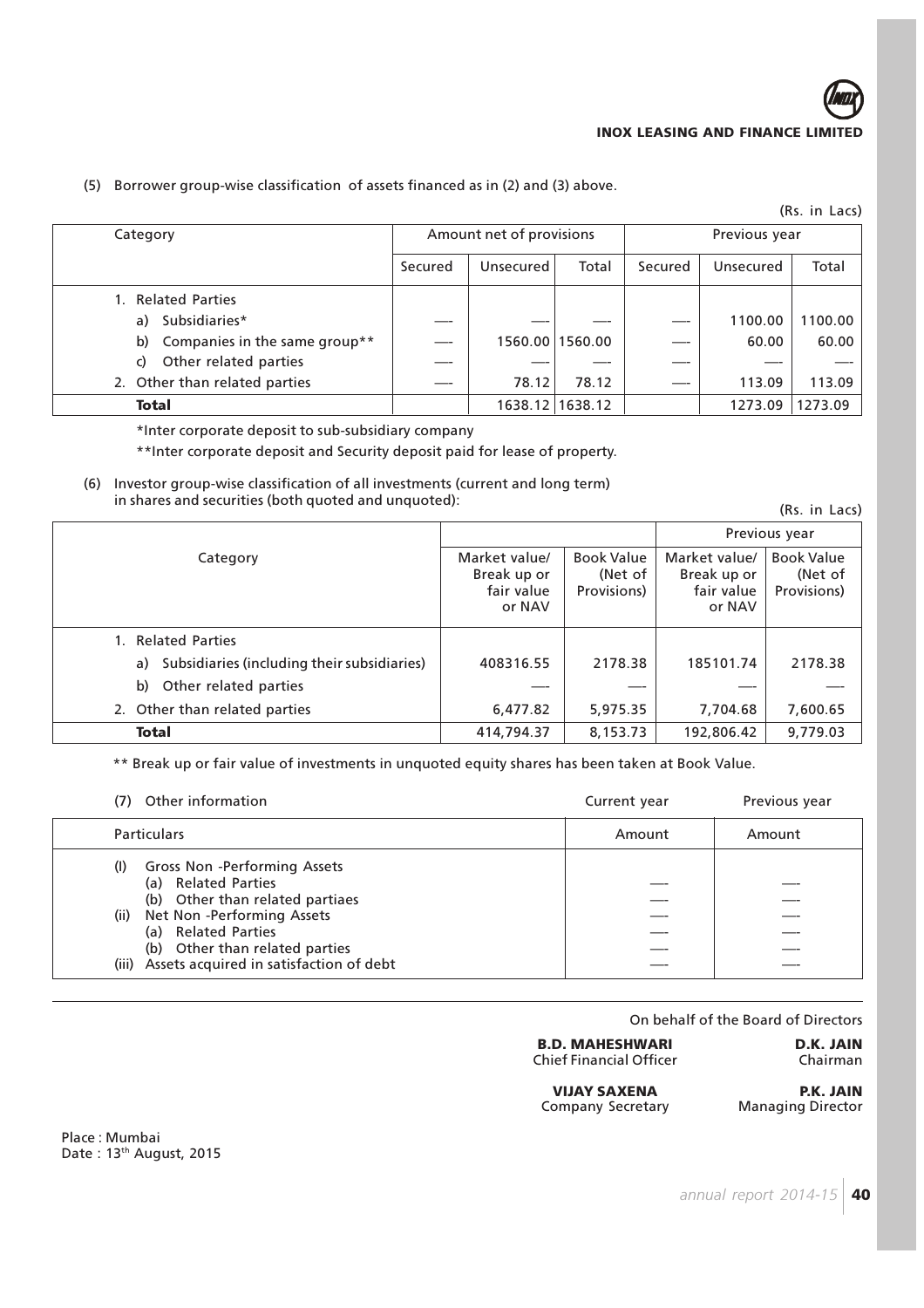

# INOX LEASING AND FINANCE LIMITED

# CONSOLIDATED ANNUAL ACCOUNTS

2014-2015

annual report 2014-15 41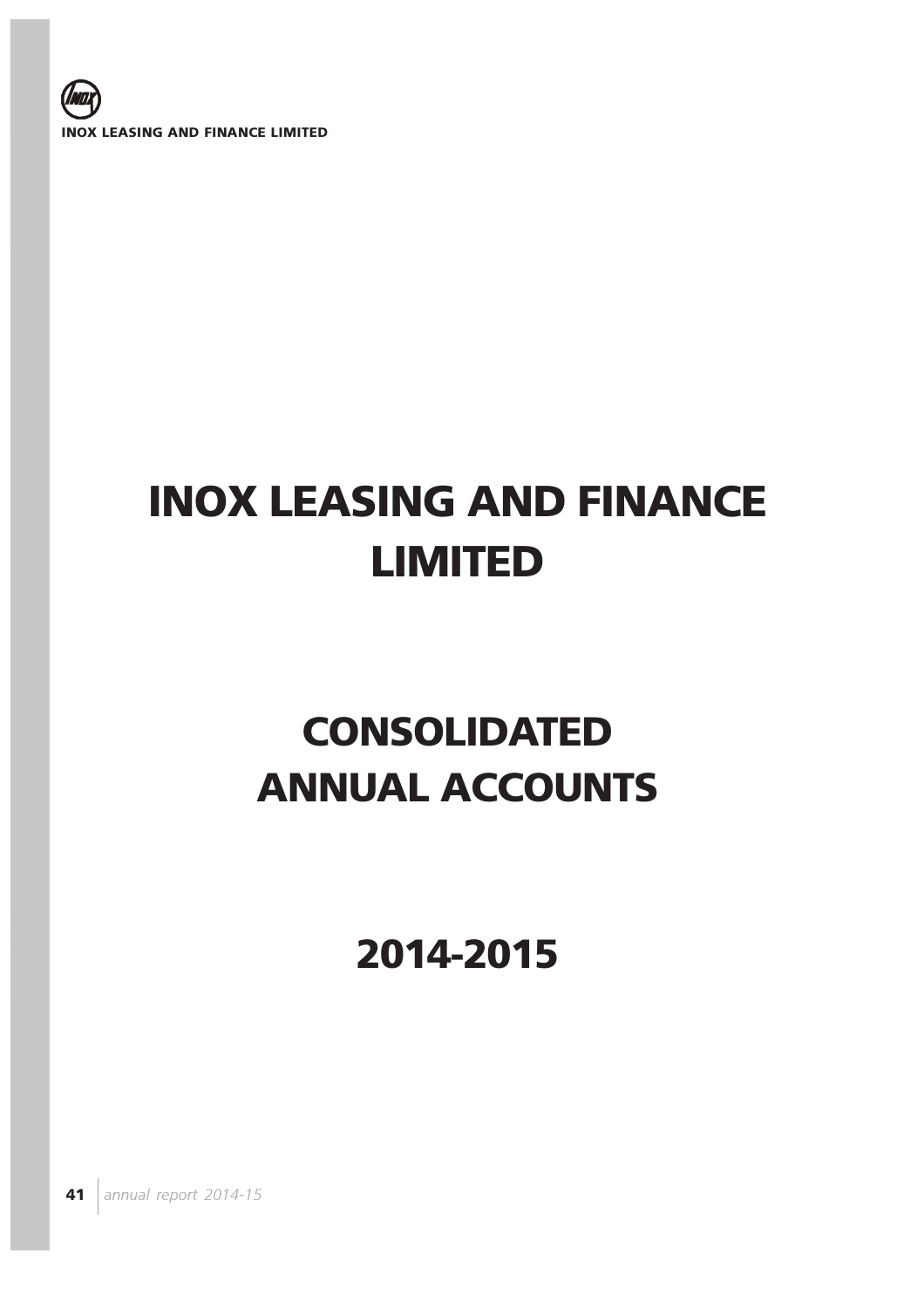

## Independent Auditor's Report on the Consolidated Financial Statements

#### To the Members of Inox Leasing and Finance Limited

#### Report on the Consolidated Financial Statements

I have audited the accompanying consolidated financial statements of Inox Leasing and Finance Limited (the Holding Company), its subsidiaries, joint ventures and associates (collectively referred to as "the Group"), which comprise the consolidated Balance Sheet as at 31st March, 2015, the consolidated Statement of Profit and Loss and the consolidated Cash Flow Statement for the year then ended, and a summary of significant accounting policies and other explanatory information.

#### Management's responsibility for the Consolidated Financial Statements

The Holding Company's Board of Directors is responsible for the preparation of these consolidated financial statements in terms of the Companies Act, 2013 ("the Act") that give a true and fair view of the consolidated financial position, consolidated financial performance and consolidated cash flows of the Group and its associate and jointly controlled company in accordance with the accounting principles generally accepted in India, including the Accounting Standards specified under Section 133 of the Act, read with Rule 7 of the Companies (Accounts) Rules, 2014. The respective Board of Directors of the companies included in the Group and of its associate and jointly controlled companies are responsible for maintenance of adequate accounting records in accordance with the provisions of the Act for safeguarding the assets of the Group and of its associate and jointly controlled companies for preventing and detecting frauds and other irregularities; selection and application of appropriate accounting policies; making judgments and estimates that are reasonable and prudent; and design, implementation and maintenance of adequate internal financial controls, that were operating effectively for ensuring the accuracy and completeness of the accounting records, relevant to the preparation and presentation of the financial statements that give a true and fair view and are free from material misstatement, whether due to fraud or error, which have been used for the purpose of preparation of the consolidated financial statements by the Directors of the Holding Company, as aforesaid.

#### Auditor's Responsibility

My responsibility is to express an opinion on these financial statements based on my audit. I have taken into account the provisions of the Act, the accounting and auditing standards and matters which are required to be included in the audit report under the provisions of the Act and the Rules made thereunder.

I conducted the audit in accordance with the Standards on Auditing specified under Section 143(10) of the Act. Those Standards require that I comply with ethical requirements and plan and perform the audit to obtain reasonable assurance about whether the consolidated financial statements are free from material misstatement.

An audit involves performing procedures to obtain audit evidence about the amounts and the disclosures in the consolidated financial statements. The procedures selected depend on the auditor's judgment, including the assessment of the risks of material misstatement of the consolidated financial statements, whether due to fraud or error. In making those risk assessments, the auditor considers internal financial control relevant to the Holding Company's preparation of the consolidated financial statements that give a true and fair view in order to design audit procedures that are appropriate in the circumstances, but not for the purpose of expressing an opinion on whether the Holding Company has in place an adequate internal financial controls system over financial reporting and the operating effectiveness of such controls. An audit also includes evaluating the appropriateness of the accounting policies used and the reasonableness of the accounting estimates made by the Holding Company's Board of Directors, as well as evaluating the overall presentation of the consolidated financial statements.

I believe that the audit evidence obtained by me and the audit evidence by the other auditor in terms of their report referred in the 'Other Matter' paragraph below is sufficient and appropriate to provide a basis for my audit opinion on the consolidated financial statements.

#### Opinion

In my opinion and to the best of my information and according to the explanations given to me, and based on the consideration of the report of the other auditors on the financial statements of the subsidiaries and associates as noted below, the consolidated financial statements give a true and fair view in conformity with the accounting principles generally accepted in India of the state of affairs of the Group, its associate and jointly controlled companies as at 31<sup>st</sup> March, 2015, its consolidated profit and its consolidated cash floes for the year ended on that date.

#### Other Matters

I have not audited the financial statements of the subsidiaries, its associates and jointly controlled companies whose financial statements reflect the Group's share of total assets of Rs. 938587.59 lacs, as at 31st March, 2015, total revenues of Rs. 539061.97 lacs and net cash inflows of Rs. 105293.06 lacs . These financial statements and other financial information have been audited by other auditors, whose reports have been furnished to me, by the Management and my opinion on the consolidated financial statements, in so far as it relates to the amounts and disclosures included in respect of these subsidiaries, jointly controlled companies and associate, and my report in terms of sub-sections (3) and (11) of Section 143 of the Act, in so far as it relates to the aforesaid subsidiaries, associate and jointly controlled companies is based solely on the reports of the other auditors. My opinion on the consolidated financial statements, and my report on Other Legal and Regulatory Requirements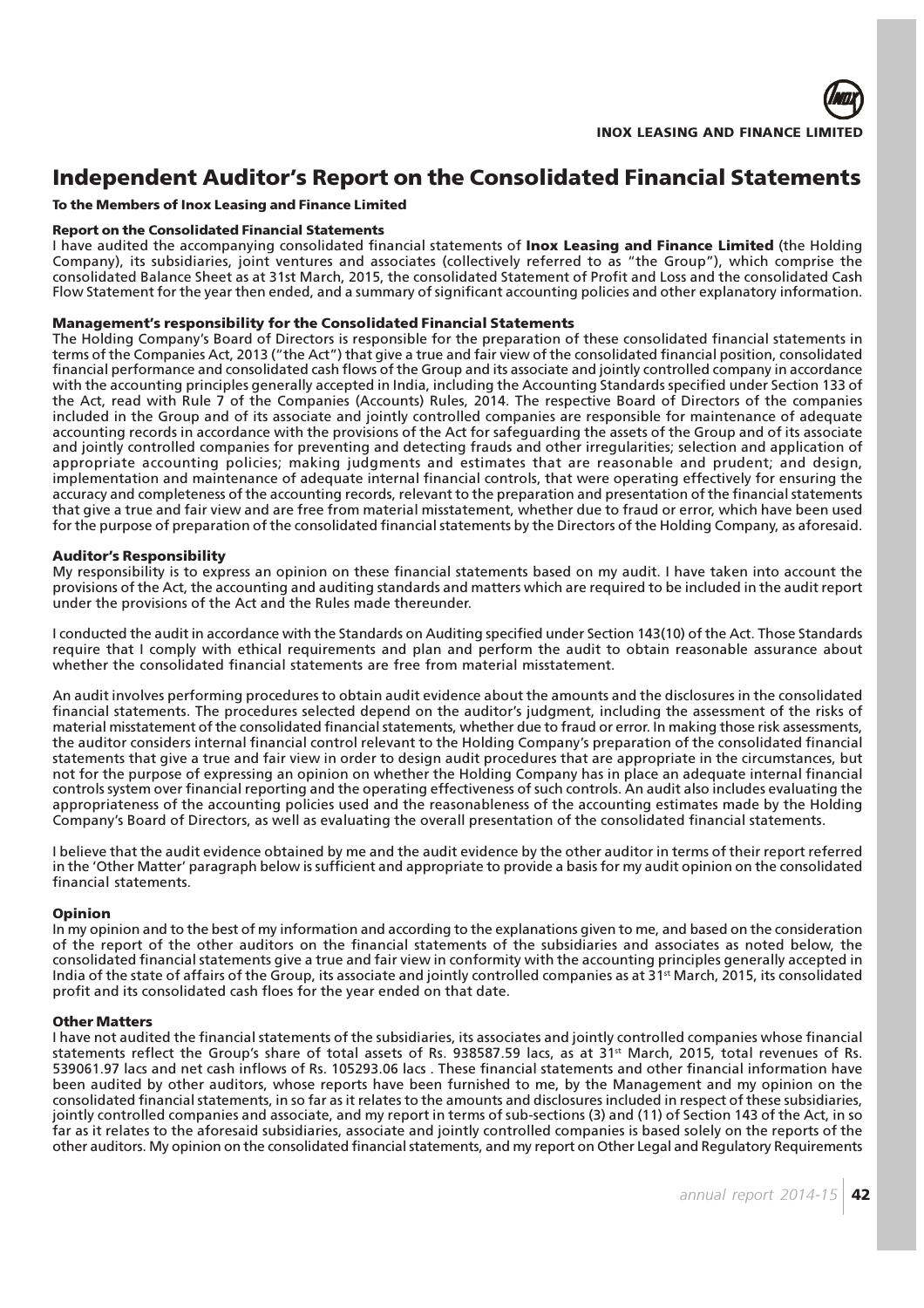

below, is not modified in respect of the above matters with respect to my reliance on the work done and the reports of the other auditors.

#### Report on Other Legal and Regulatory Requirements

- 1. As required by the Companies (Auditors Report) Order, 2015 issued by the Central Government of India in terms of subsection (11) of section 143 of the Act, based on the comments in the auditor's report of the Holding Company, subsidiary companies, associate company and jointly controlled companies incorporated in India, I give in the Annexure a statement on the matters specified in paragraph 3 and 4 of the said Order, to the extent applicable.
- 2. As required by Section 143 (3) of the Act, based on audit and on the consideration of the report of the other auditor on separate financial statements, I report, to the extent applicable, that:
	- (a) I have sought and obtained all the information and explanations which to the best of my knowledge and belief were necessary for the purposes of my audit of the aforesaid consolidated financial statements.
	- (b) In my opinion, proper books of account as required by law relating to preparation of the consolidated financial statements have been kept so far as it appears from my examination of those books and the report of the other auditor.
	- (c) The Consolidated Balance Sheet, the Consolidated Statement of Profit and Loss and the Consolidated Cash Flow Statement dealt with by this Report are in agreement with the relevant books of account maintained for the purpose of preparation of the consolidated financial statements.
	- (d) In my opinion, the aforesaid consolidated financial statements comply with the Accounting Standards specified under Section 133 of the Act, read with Rule 7 of the Companies (Accounts) Rules, 2014.
	- (e) On the basis of the written representations received from the directors of the Holding Company as on 31st March, 2015 taken on record by the Board of Directors of the Holding Company and the reports of the statutory auditors of its subsidiaries, associate company and jointly controlled companies incorporated in India, none of the directors of any companies is disqualified as on 31st March, 2015 from being appointed as a director in terms of Section 164(2) of the Act.
	- (f) With respect to the other matters to be included in the Auditor's Report in accordance with Rule 11 of the Companies (Audit and Auditors) Rules, 2014, in my opinion and to the best of my information and according to the explanations given to me:
		- i. The consolidated financial statements disclose the impact of pending litigations on its financial position of the Group, associate company and its jointly controlled companies – Refer Note 12 and 42 to the consolidated financial statements;
		- ii. Provision has been made in the consolidated financial statements, as required under the applicable law or accounting standards, for material foreseeable losses on long-term contracts including derivative contracts; and
		- iii. There has been no delay in transferring amounts, required to be transferred, to the Investor Education and Protection Fund by two subsidiary companies and there were no amounts which were required to be transferred to the Investor Education and Protection Fund by the Holding Company, other subsidiary companies, associate company and jointly controlled companies.

For S.C. BANDI & CO. Chartered Accountants Firm Registration No. 130850W

> S.C. BANDI Proprietor M. No: 16932

Place : Mumbai Date: 13<sup>th</sup> August, 2015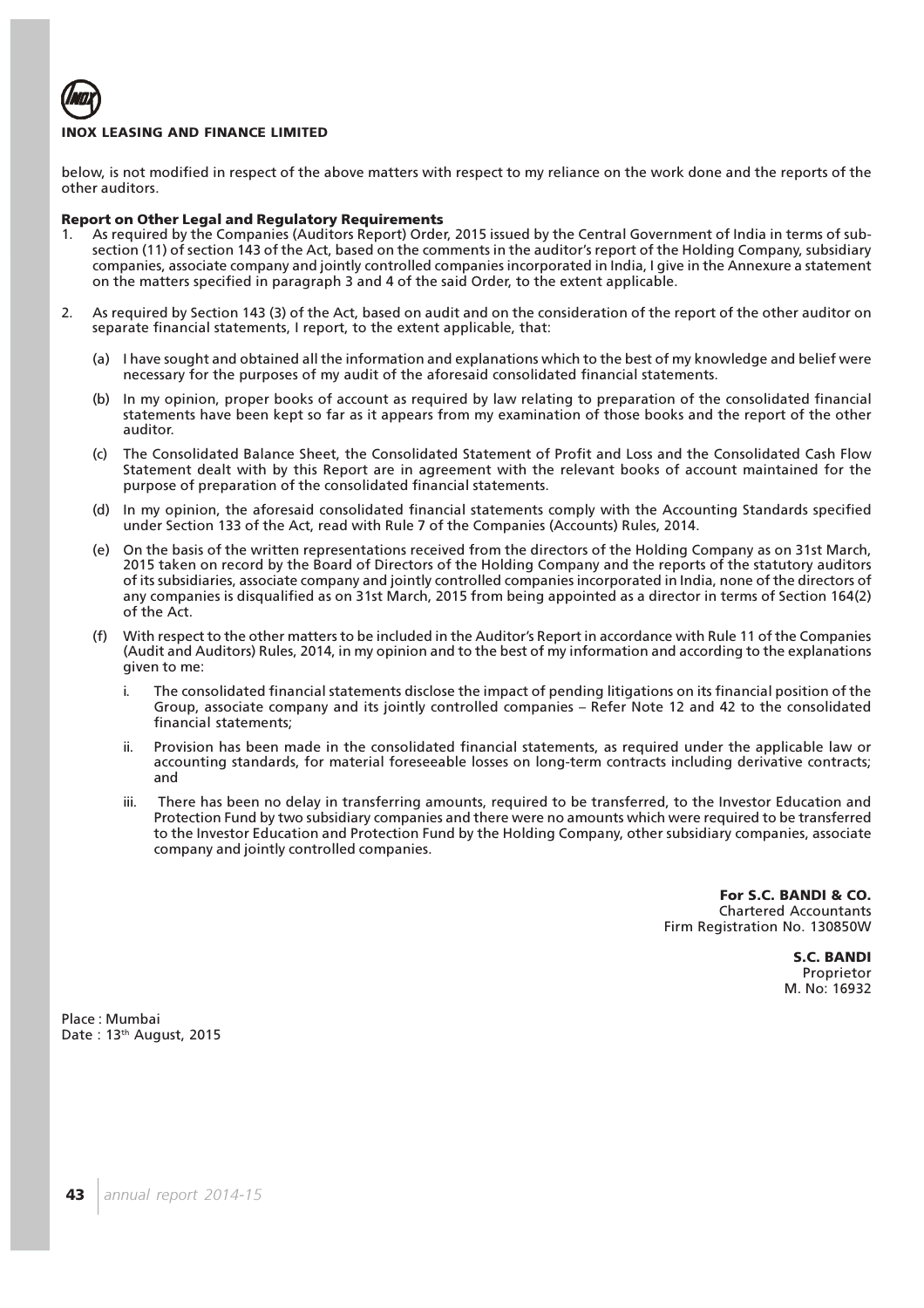#### Annexure to Independent Auditor's Report to the members of Inox Leasing and Finance Limited on the consolidated financial statements for the year ended 31<sup>st</sup> March 2015 – referred to in paragraph 1 under the heading "Report on Other Legal and Regulatory Requirements" of my report of even date.

I have considered the auditor's report issued in terms of the Companies (Auditors Report) Order, 2015 (the "Order") by the auditors of the subsidiary companies, associate and jointly controlled companies incorporated in India, to which the Order is applicable. As stated in the paragraph under the heading "Other Matters", my report in respect of the companies not audited by me is based solely on the report of other auditors. On this basis, in terms of the Order, to the extent applicable, I report that:

- 1. The Holding Company, subsidiary companies, associate and a jointly controlled company have maintained proper records showing full particulars including quantitative details and situation of fixed assets. The fixed assets have been physically verified by the management of the respective entities at reasonable intervals and no material discrepancies have been noticed on such verification.
- 2. The inventories were physically verified by the management of the Holding Company and subsidiary companies at reasonable intervals during the year. The procedures of physical verification followed by them are reasonable and adequate in relation to the size of the respective companies and their nature of business. The Holding Company and subsidiary companies have maintained proper records of its inventories and no material discrepancies were noticed on physical verification of inventories as compared to book records.
- 3. The Holding Company, subsidiary companies, associate and jointly controlled companies have not granted any loans, secured or unsecured, to companies, firms or other parties outside the Group and covered in the register maintained under section 189 of the Companies Act.
- 4. The Holding Company, subsidiary companies, associate and jointly controlled companies have an adequate internal control procedures commensurate with the size of the respective entities and nature of their business for purchase of inventory and fixed assets and for the sale of goods and services, as applicable, and no major weakness has been noticed in the internal control systems in respect of these areas.
- 5. The Holding Company, subsidiary companies, associate and jointly controlled companies has not accepted any deposits within the meaning of sections 73 to 76 of the Companies Act, 2013 and the Rules framed thereunder.
- 6. The statutory auditors of the subsidiary companies have broadly reviewed the books of account maintained by each company pursuant to the Rules made by the Central Government for maintenance of cost records under section 148(1) of the Companies Act, 2013 for activities of the respective companies to which the said Rules are made applicable, and are of the opinion that, prima facie, the prescribed accounts and records have been made and maintained. In case of holding company, four subsidiary companies, associate and jointly controlled companies, the Central Government has not prescribed maintenance of cost records under section 148(1) of the Companies Act, 2013 for their activities.
- 7. The Holding Company, subsidiary companies, associate and jointly controlled companies are generally regular in depositing with appropriate authorities undisputed statutory dues including provident fund, employee's state insurance, incometax, sales tax, wealth-tax, service tax, duty of customs, duty of excise, value added tax, cess, entertainment tax and other material statutory dues applicable to it, except that in case of a subsidiary company, there have been delays in initial months of the financial year in respect of provident fund, employee's state insurance, income-tax, service tax, value added tax, entertainment tax, show tax, advertisement tax, labour cess and professional tax. There are no undisputed amounts payable in respect of such statutory dues which were in arrears as at 31<sup>st</sup> March 2015 for a period of more than six months from the date they become payable.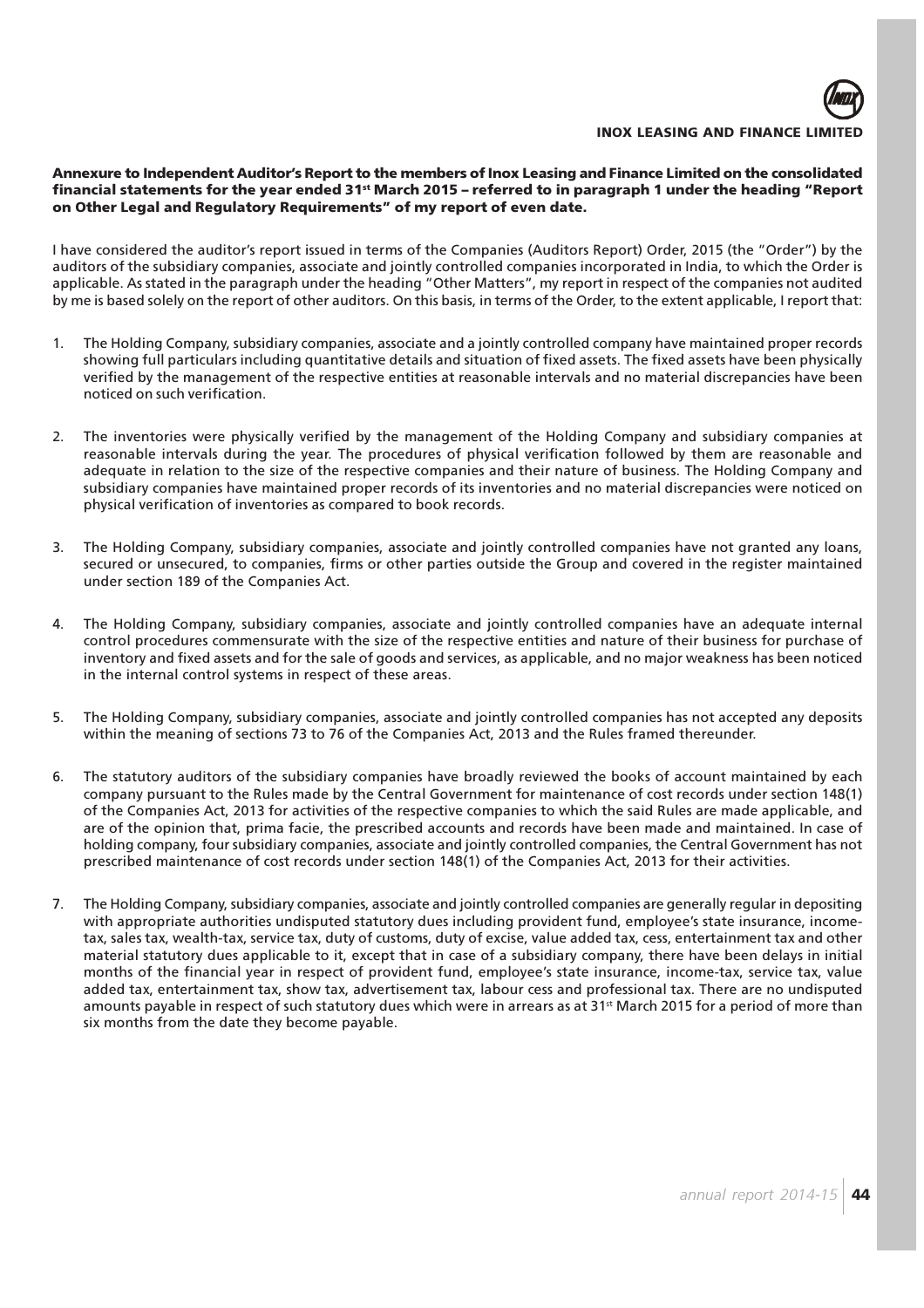# INOX LEASING AND FINANCE LIMITED

Particulars of dues of income-tax, service tax, duty of customs, duty of excise and value added tax which have not been deposited on account of disputes are as under:

| Name of the Statute                                                 | Nature of dues and the<br>period to which the<br>amount relates                                                                                                | Amount<br>(Rs. in Lakh) | Forum where dispute<br>is pending                                                             |
|---------------------------------------------------------------------|----------------------------------------------------------------------------------------------------------------------------------------------------------------|-------------------------|-----------------------------------------------------------------------------------------------|
| In the case of Gujarat Fluorochemicals Limited - Subsidiary Company |                                                                                                                                                                |                         |                                                                                               |
| Service-tax (Finance Act, 1994)                                     | Penalty on delay payment<br>of Service tax on Banking &<br>Financial services in respect<br>of External Commercial<br>Borrowings -<br>10.09.2004 to 30.06.2007 | 6.85                    | Customs, Excise and<br><b>Service Tax Appellate</b><br>Tribunal, Ahmedabad.                   |
| Central Excise Act, 1944                                            | Excise Duty on freight recovered<br>from customers. -<br>April 2007 to November 2007                                                                           | 363.34                  | Customs, Excise and<br><b>Service Tax Appellate</b><br>Tribunal, Ahmedabad.                   |
| Central Excise Act, 1944                                            | Cenvat Credit availed on Capital<br>goods. - April 2006 to August 2011                                                                                         | 51.59                   | Customs, Excise and<br><b>Service Tax Appellate</b><br>Tribunal, Ahmedabad.                   |
| Central Excise Act, 1944                                            | Excise Duty on freight recovered<br>from customers. -<br>April 2012 to December 2012                                                                           | 154.88                  | Customs, Excise and<br><b>Service Tax Appellate</b><br>Tribunal, Ahmedabad.                   |
| Central Excise Act, 1944                                            | Excise Duty on freight recovered<br>from customers. -<br>January 2013 to August 2013                                                                           | 57.72                   | Customs, Excise and<br><b>Service Tax Appellate</b><br>Tribunal, Ahmedabad.                   |
| Customs Act, 1962                                                   | Differential duty on Import of<br>Coal on high seas. -<br>April 2012 to May 2012                                                                               | 113.04                  | Customs, Excise and<br>Service Tax Appellate<br>Tribunal, Ahmedabad                           |
| Customs Act, 1962                                                   | Differential duty on Import of Coal<br>on high seas. -<br>17 <sup>th</sup> March 2012 to 28 <sup>th</sup> March 2013.                                          | 860.53                  | Customs, Excise and<br><b>Service Tax Appellate</b><br>Tribunal, Ahmedabad.                   |
| In the case of Inox Wind Limited - step down subsidiary company     |                                                                                                                                                                |                         |                                                                                               |
| <b>Himachal Pradesh Value</b><br><b>Added Tax</b>                   | Penalty for delayed payment of<br>tax during athe year 2013-14                                                                                                 | 70.04                   | Ap Appeal is being<br>filed before Tax Tribunal,<br>Dharmshalla.                              |
|                                                                     | Penalty for delayed payment of<br>tax during the year 2012-13                                                                                                  | 19.48                   | De Deputy Excise and<br><b>Taxation Commissioner</b><br>cum Appellate Authority,<br>Palampur. |
| In the case of Inox Leisure Limited - step down subsidiary company  |                                                                                                                                                                |                         |                                                                                               |
| Service-tax (Finance Act, 1994)                                     | Levy of service tax on certain income<br>for period 2002-03 to 2007-08                                                                                         | 90.13                   | Customs, Excise &<br>Service Tax Appellate<br>Tribunal, Mumbai                                |
| Service-tax (Finance Act, 1994)                                     | Service tax on renting of immovable<br>properties for the period<br>August 2008 to September 2011                                                              | 1042.44                 | Supreme Court of India                                                                        |
| Service-tax (Finance Act, 1994)                                     | Service tax on renting of film<br>distributors payments for the<br>period July 2012 to September 2013                                                          | 2651.92                 | Commissioner of<br>Service Tax                                                                |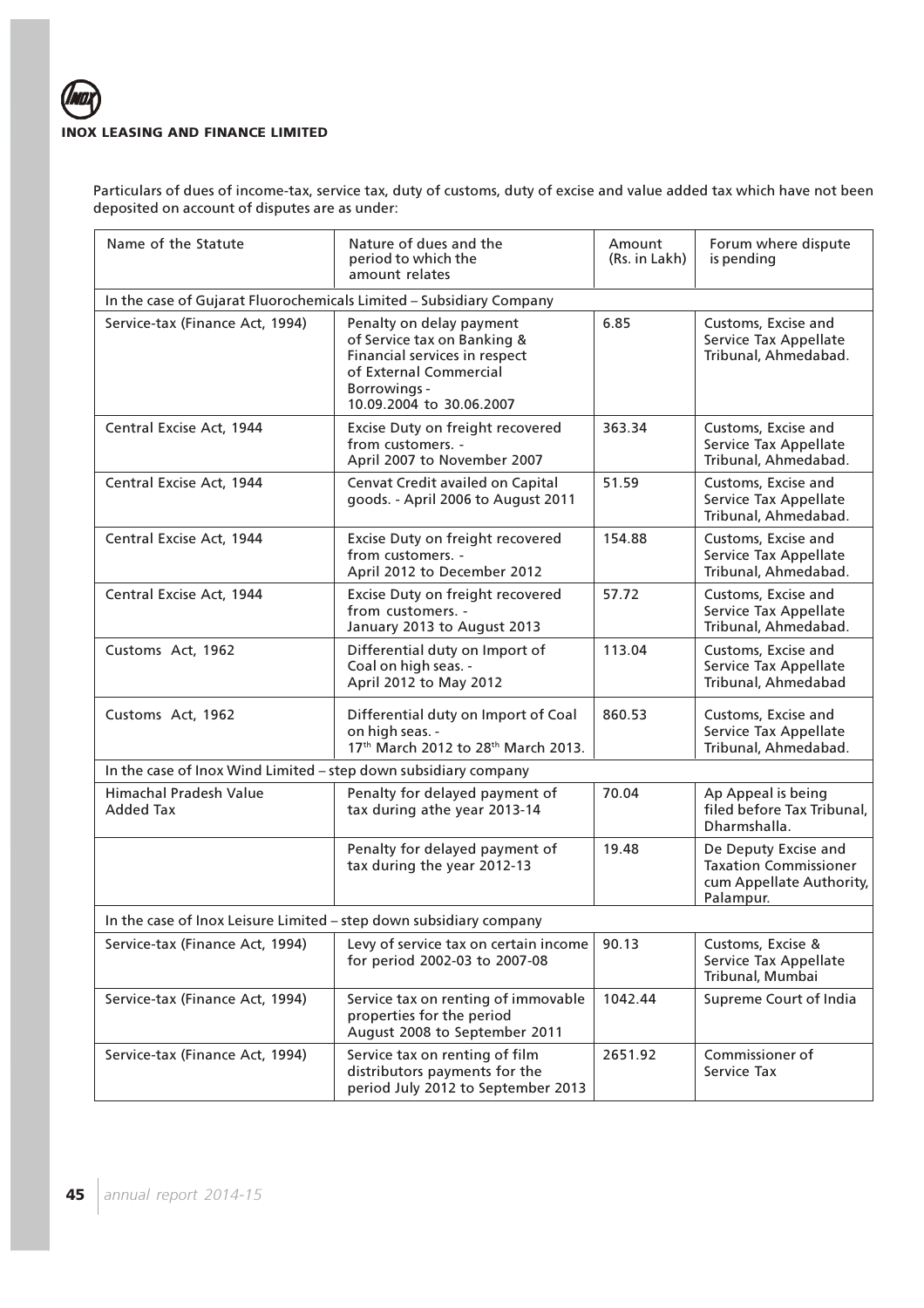

#### **INOX LEASING AND FINANCE LIM**

| Name of the Statute                      | Nature of dues and the<br>period to which the<br>amount relates                        | Amount<br>(Rs. in Lakh)     | Forum where dispute<br>is pending                                                       |
|------------------------------------------|----------------------------------------------------------------------------------------|-----------------------------|-----------------------------------------------------------------------------------------|
| Customs Act, 1962                        | Cucustom duty                                                                          | amount not<br>ascertainable | Commissioner Appeal,<br>Central Board of<br><b>Excise and Customs</b>                   |
| Customs Act, 1962                        | Custom duty for the period 2005-06                                                     | 4.36                        | Asst Commissioner of<br>Customs, Jawaharlal<br>Nehru Custom House.<br>JNPT, Nhava Sheva |
| Maharashtra Value Added<br>Tax Act, 2002 | Levy of MVAT on Copy Right for<br>the period 2006-07 to 2007-08                        | 39.38                       | Commissioner of<br>Sales Tax                                                            |
| Maharashtra Value Added<br>Tax Act, 2002 | As assessment dues for the<br>vear 2008-09                                             | 237.06                      | <b>Deputy Commissioner</b><br>of Sales Tax                                              |
| Income Tax Act, 1961                     | Pe Penalty $u/s$ 271(1)(c) for the<br>year 2009-10                                     | 19.48                       | Commission of<br>Income-tax (Appeals) -<br>Vadodara                                     |
|                                          | In the case of Swanston Multiplex Cinemas Private Limited - jointly controlled company |                             |                                                                                         |
| Maharashtra Value Added<br>Tax Act, 2002 | Value Added Tax for the year<br>2005-06                                                | 73.12                       | The Deputy<br>Commissioner of<br>Sales Tax (Appeals),<br>Mazgaon, Mumbai                |
| Maharashtra Value Added<br>Tax Act, 2002 | Value Added Tax for<br>the year 2008-09                                                | 56.49                       | The Deputy<br>Commissioner of<br>Sales Tax (Appeals),<br>Mazgaon, Mumbai                |
| Income-tax Act, 1961                     | As assessment dues for assessment<br>vear 2005-06                                      | 11.20                       | Inclncome-tax<br>Appellate Tribunal,<br>Mumbai                                          |

There are no dues of sales tax, wealth tax or cess, which have not been deposited on account of disputes.

The amount required to be transferred to Investor Education & Protection Fund in accordance with the relevant provisions of the Companies Act, 1956 and rules made thereunder has been transferred to such fund within time by the subsidiary company and a step down subsidiary company. There are no dues in respect of Investor Education & Protection Fund by Holding company, other subsidiary companies, associate and jointly controlled companies.

8. The Holding Company, subsidiary companies, associate and jointly controlled companies do not have accumulated losses on standalone basis, except in case of one jointly controlled company where the accumulated losses at the end of the financial year are more than fifty per cent of its net worth on standalone basis. The Holding Company, subsidiary companies, associate and jointly controlled companies have not incurred cash losses during the current year on standalone basis, except in case of one of the subsidiary company which has incurred cash losses during the current year on standalone basis. The Holding Company, subsidiary companies, associate and jointly controlled companies have not incurred cash losses in the immediately preceding financial year on standalone basis, except in case of one of the subsidiary company and a jointly controlled company which have incurred cash losses in the immediately preceding financial year on standalone basis. Three subsidiary companies and a jointly controlled company have been registered for less than five years and hence the provisions of clause 3(viii) of the Order in respect of losses are not applicable to these companies. On a consolidated basis, the Holding Company and its subsidiary companies, associate and jointly controlled companies do not have accumulated losses and have not incurred cash losses during the current year and in the immediately preceding financial year.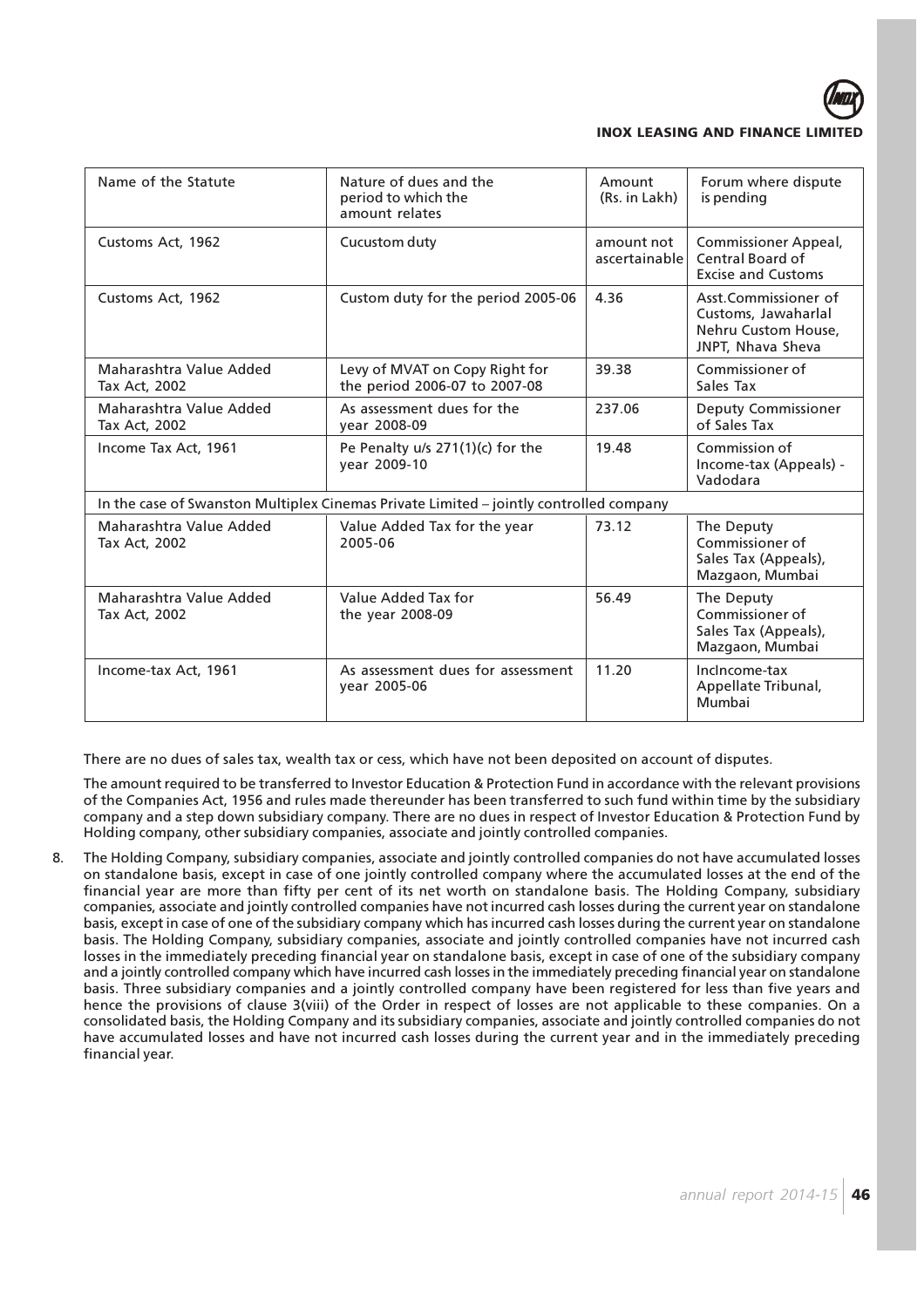

#### INOX LEASING AND FINANCE LIMITED

- 9. The Holding Company, subsidiary companies and associate company have not defaulted in repayment of dues to banks and financial institutions. The Holding Company, subsidiary companies, associate and jointly controlled companies did not have any borrowings by way of debentures.
- 10. The Holding Company, subsidiary companies, associate and jointly controlled companies have not given any guarantee for loans taken from banks or financial institutions by other parties outside the Group.
- 11. The term loans availed during the year by the subsidiary company, step down subsidiary companies and associate were applied for the purpose for which they were raised except in the case of one subsidiary company where the amount pending utilization is temporarily used for general business purposes.
- 12. No fraud on or by the Holding Company, subsidiary companies, associate and jointly controlled companies has been noticed or reported during the year. However, after the end of the year one subsidiary company has detected a fraud perpetrated by an employee of the said company in respect of travelling expenses, as detailed in note no. 50 to the consolidated financial statements. Further, as explained in the said note, pending completion of the investigation of the matter, the amount involved is not yet ascertained.

For S.C. BANDI & CO. Chartered Accountants Firm Registration No. 130850W

> S.C. BANDI Proprietor M. No: 16932

Place : Mumbai Date: 13<sup>th</sup> August, 2015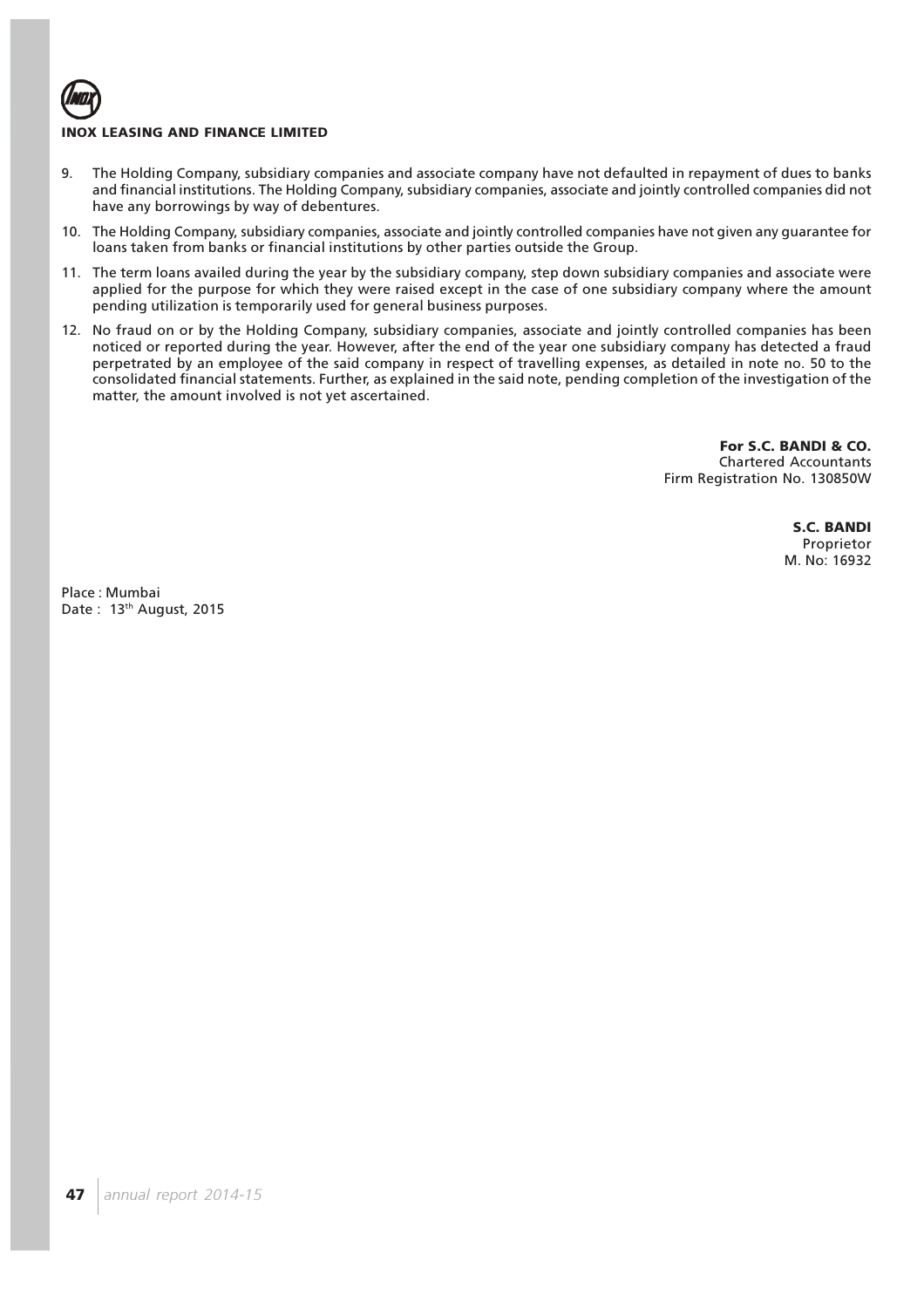## Consolidated Balance Sheet of Inox Leasing and Finance Limited and its Subsidiary Companies as at 31 st March, 2015

|    | <b>Amount (Rs. in Lacs)</b> |              |                                                                                      |                    |                                  |                           |
|----|-----------------------------|--------------|--------------------------------------------------------------------------------------|--------------------|----------------------------------|---------------------------|
|    |                             |              |                                                                                      | <b>Note</b><br>No. | As at 31st<br><b>March, 2015</b> | As at 31st<br>March, 2014 |
| Τ. |                             |              | <b>EQUITY AND LIABILITIES</b>                                                        |                    |                                  |                           |
|    | (1)                         |              | <b>Shareholders' funds</b>                                                           |                    |                                  |                           |
|    |                             | (a)          | Share capital                                                                        | 4                  | 1061.85                          | 1061.85                   |
|    |                             | (b)          | Reserves and surplus                                                                 | 5                  | 233082.35                        | 186203.78                 |
|    |                             |              |                                                                                      |                    |                                  |                           |
|    | (2)                         |              | <b>Minority interest</b>                                                             |                    | 234144.20<br>288408.09           | 187265.63<br>182309.05    |
|    |                             |              |                                                                                      |                    |                                  |                           |
|    | (3)                         |              | <b>Non-current liabilities</b>                                                       |                    |                                  |                           |
|    |                             | (a)          | Long-term borrowings                                                                 | 6                  | 113676.32                        | 123624.96                 |
|    |                             |              | (b) Deferred tax liabilities (Net)                                                   | 47(1)              | 31522.35                         | 25237.38                  |
|    |                             | (c)          | Other Long term liabilities                                                          | 7                  | 3541.86                          | 5389.14                   |
|    |                             | (d)          | Long-term provisions                                                                 | 8                  | 1809.92                          | 1314.41                   |
|    |                             |              |                                                                                      |                    | 150550.45                        | 155565.89                 |
|    | (4)                         |              | <b>Current liabilities</b>                                                           |                    |                                  |                           |
|    |                             | (a)          | Short-term borrowings                                                                | 9                  | 122017.19                        | 81221.29                  |
|    |                             | (b)          | Trade payables                                                                       | 10                 | 92146.55                         | 62949.71                  |
|    |                             | (c)          | <b>Other current liabilities</b>                                                     | 11                 | 53483.51                         | 45761.38                  |
|    |                             | (d)          | Short-term provisions                                                                | 12                 | 11053.98                         | 6028.23                   |
|    |                             |              |                                                                                      |                    | 278701.23                        | 195960.61                 |
|    |                             | <b>TOTAL</b> |                                                                                      |                    | 951803.97                        | 721101.18                 |
|    | II. ASSETS                  |              |                                                                                      |                    |                                  |                           |
|    | (1)                         |              | <b>Non-current assets</b>                                                            |                    |                                  |                           |
|    |                             | (a)          | Goodwill on consolidation                                                            | 1(C)               | 16508.24                         | 5738.76                   |
|    |                             | (b)          | Fixed assets                                                                         |                    |                                  |                           |
|    |                             |              | Tangible assets<br>(i)                                                               | 13                 | 396707.01                        | 360360.51                 |
|    |                             |              | (ii) Intangible assets                                                               | 14                 | 9896.85                          | 6810.77                   |
|    |                             |              | (iii) Capital work-in-progress                                                       |                    | 42130.21                         | 78055.13                  |
|    |                             | (c)          | Deferred tax assets                                                                  | 47(2)              | 2258.26                          | 1641.81                   |
|    |                             |              | (d) Non-current investments                                                          | 15                 | 17503.47                         | 10528.27                  |
|    |                             |              | (e) Long-term loans and advances                                                     | 16                 | 55804.14                         | 39646.22                  |
|    |                             | (f)          | Other non-current assets                                                             | 17                 | 863.14                           | 1247.53                   |
|    |                             |              |                                                                                      |                    | 541671.32                        | 504029.00                 |
|    | (2)                         |              | <b>Current assets</b>                                                                |                    |                                  |                           |
|    |                             | (a)          | <b>Current investments</b>                                                           | 18                 | 5250.77                          | 34911.78                  |
|    |                             | (b)          | Inventories                                                                          | 19                 | 87039.88                         | 62947.55                  |
|    |                             | (c)          | Trade receivables                                                                    | 20                 | 186356.50                        | 94977.1                   |
|    |                             |              | (d) Cash and bank balances                                                           | 21                 | 114356.92                        | 5763.44                   |
|    |                             |              | (e) Short-term loans and advances                                                    | 22                 | 15423.99                         | 14675.04                  |
|    |                             | (f)          | Other current assets                                                                 | 23                 | 1704.59                          | 3797.28                   |
|    |                             |              |                                                                                      |                    | 410132.65                        | 217072.19                 |
|    |                             |              | <b>TOTAL</b>                                                                         |                    | 951803.97                        | 721101.19                 |
|    |                             |              | The accompanying notes are an integral part of the Consolidated Financial Statements |                    |                                  |                           |

As per our report of even date attached and of the Board of Directors on behalf of the Board of Directors for S.C. BANDI & CO. Chartered Accountants

S.C.BANDI Company Secretary Proprietor

VIJAY SAXENA<br>
Sampany Secretary<br>
Chairman

Chief Financial Officer

Membership No. 16932 **B.D. MAHESHWARI** P.K. JAIN P.K. JAIN P.K. JAIN

Place: Mumbai Date: 13th August, 2015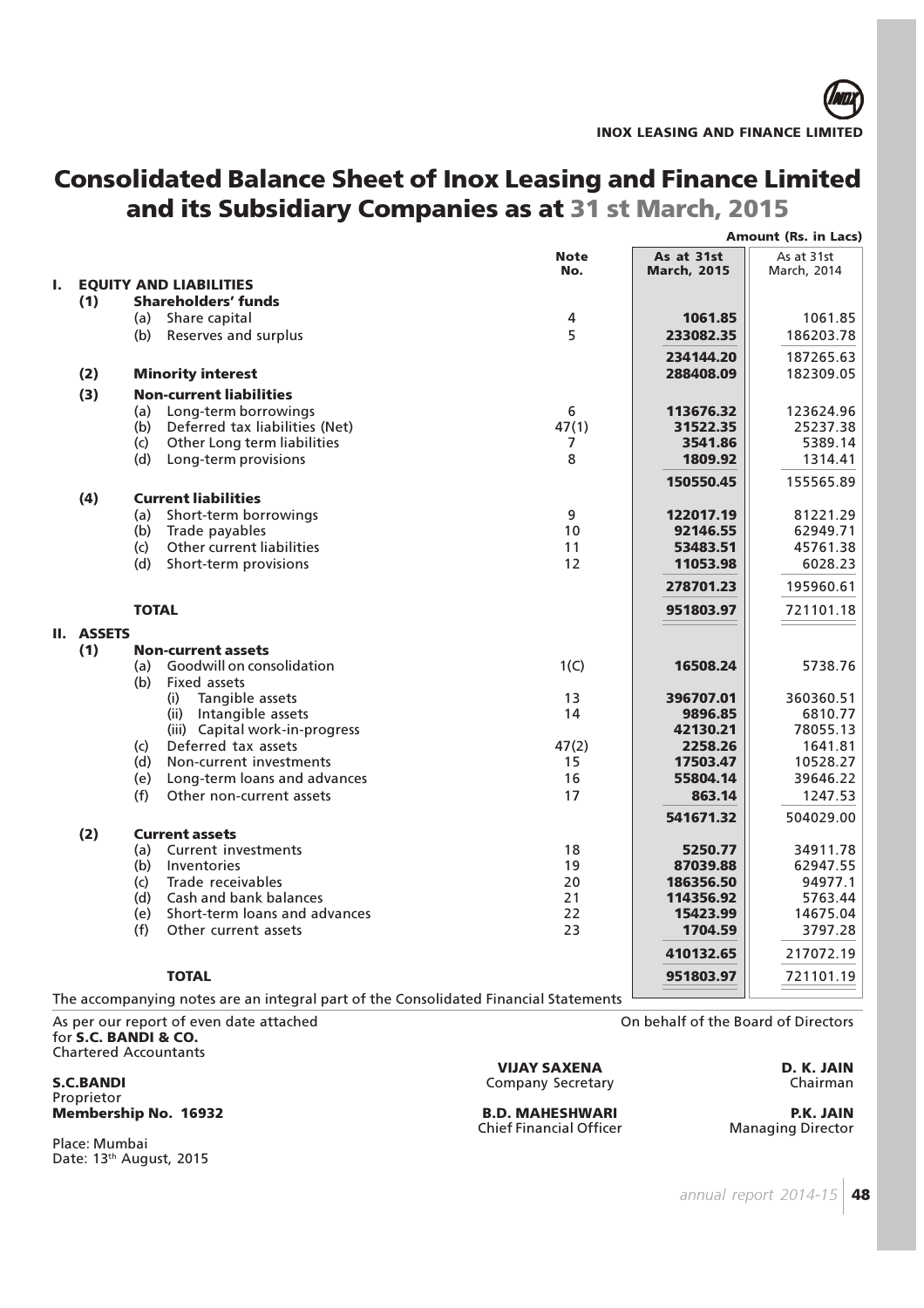## Consolidated Statement of Profit and Loss of Inox Leasing and Finance Limited and its Subsidiary Companies for the year ended 31 st March, 2015

|      | Amount (Rs. in Lacs)                                                                 |                    |              |              |
|------|--------------------------------------------------------------------------------------|--------------------|--------------|--------------|
|      |                                                                                      | <b>Note</b><br>No. | 2014-2015    | 2013-2014    |
| ı.   | <b>Revenue from operations</b>                                                       | 24                 | 543411.85    | 353254.83    |
|      | Less: Excise Duty                                                                    |                    | 9,069.40     | 7,930.40     |
|      |                                                                                      |                    | 534342.45    | 345324.43    |
| н.   | Other income                                                                         | 25                 | 5345.62      | 5062.59      |
| III. | Total Revenue (I + II)                                                               |                    | 539688.08    | 350387.02    |
| IV.  | <b>Expenses:</b>                                                                     |                    |              |              |
|      | Cost of materials consumed                                                           | 26                 | 241261.67    | 146699.18    |
|      | Purchases of Stock-in-Trade                                                          | 27                 | 171.18       | 65.32        |
|      | Changes in inventories of finished goods, work-in-progress                           |                    |              |              |
|      | and Stock-in-Trade                                                                   | 28                 | (23183.40)   | (9,444.50)   |
|      | Employee benefits expense                                                            | 29                 | 22607.64     | 17048.79     |
|      | Finance costs                                                                        | 30                 | 21768.44     | 17770.96     |
|      | Depreciation and amortization expense                                                | 31/35(a)           | 28528.34     | 20091.63     |
|      | Other expenses                                                                       | 32                 | 189840.68    | 150705.27    |
|      | <b>Total expenses</b>                                                                |                    | 480994.55    | 342936.65    |
| V.   | Less: Expenditure capitalized                                                        |                    |              | (19, 647.08) |
| VI.  | <b>Net Expenditure</b>                                                               |                    | 480994.55    | 323289.57    |
| VII. | Profit before exceptional items and tax                                              |                    | 58,131.60    | 0            |
|      | <b>VIII. Exceptional items</b>                                                       | 37                 | (24, 432.50) | 0            |
| IX.  | <b>Profit before tax (VII-VIII)</b>                                                  |                    | 83126.03     | 27097.45     |
|      | (X) Tax expense:                                                                     |                    |              |              |
|      | (1) Current tax                                                                      |                    | 21,417.14    | 5866.16      |
|      | (2) MAT credit entitlement                                                           |                    | (9,600.27)   | (3752.24)    |
|      | (3) Deferred tax                                                                     |                    | 5,251.45     | 1766.94      |
|      | (4) Taxation pertaining to earlier years                                             |                    | (1,037.96)   | (16.30)      |
|      |                                                                                      |                    | 16030.36     | 3864.56      |
| XI.  | Profit for the year (IX-X)                                                           |                    | 67095.66     | 23232.89     |
|      | XII. Less: Share of minority interest in profit /(loss)                              |                    | (35, 974.45) | (15, 232.23) |
|      | XIII. Add: Share in profit of associates                                             | 38 <sub>b</sub>    |              | 411.03       |
|      | XIV. Net Profit (XI+XII+XIII)                                                        |                    | 31121.21     | 8411.69      |
|      | XV. Basic and diluted Earnings per share of Rs.10 each (in Rs)                       | 57                 | 293.08       | 79.22        |
|      | The accompanying notes are an integral part of the Consolidated Financial Statements |                    |              |              |

As per our report of even date attached On behalf of the Board of Directors for S.C. BANDI & CO. Chartered Accountants

S.C.BANDI Company Secretary Proprietor

VIJAY SAXENA D. K. JAIN

Membership No. 16932<br>
Managing Director Chief Financial Officer Managing Director

**Managing Director** 

Place: Mumbai Date: 13<sup>th</sup> August, 2015

annual report 2014-15 49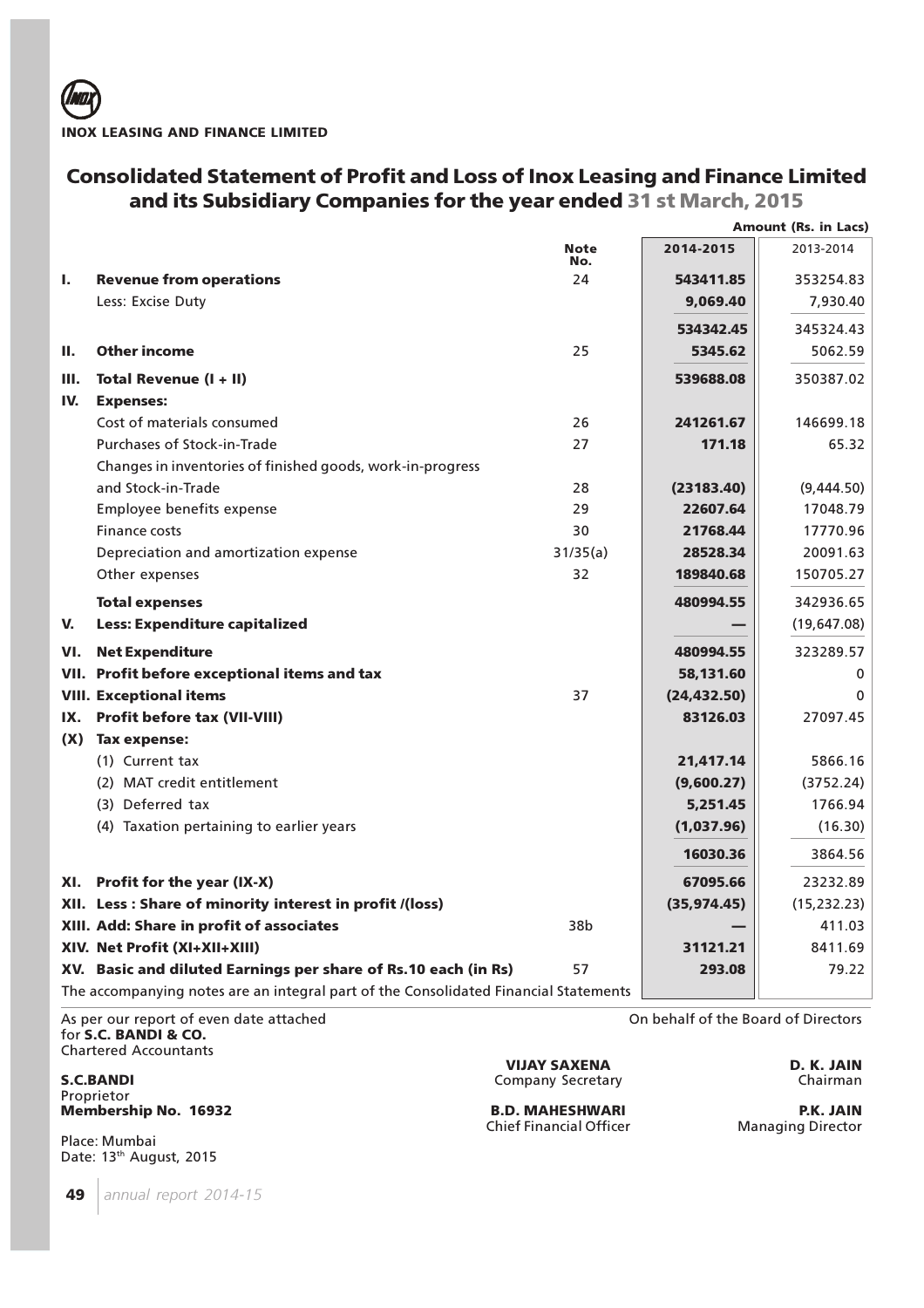## Consolidated Cash Flow Statement of Inox Leasing and Finance Limited and its Subsidiary Companies for the year ended 31 st March, 2015

|                                                              | <b>Amount (Rs. in Lacs)</b> |              |
|--------------------------------------------------------------|-----------------------------|--------------|
|                                                              | 2013-2015                   | 2012-2014    |
| Cash flow from operating activities<br>А                     |                             |              |
| Profit before tax                                            | 83,017.44                   | 26,976.44    |
| Adjustments for:                                             |                             |              |
| Depreciation and Amortisation                                | 28,528.34                   | 20,091.63    |
| Loss on retirement/disposal of fixed assets (Net)            | 1,802.94                    | 110.05       |
| Provision for diminution in value of assets held for sale    | 17.03                       | 41.60        |
| Provision for diminution in value of investments             |                             | 393.72       |
| Provision for doubtful trade receivables (Net)               | 32.47                       | 21.70        |
| Provision for doubtful deposits                              | 311.88                      |              |
| Provision for doubtful advances                              | 3.05                        | 20.05        |
| <b>Bad debts and remissions</b>                              | 5.57                        | 75.13        |
| Liabilities and provisions written back                      | (492.19)                    | (837.27)     |
| Deposits and advances written off                            | 40.57                       |              |
| Amounts written-off                                          | 452.12                      | 27.91        |
| Amortization of value of Stock Options                       | 1.36                        | 14.33        |
| Reversal of MTM loss on derivative                           | (72.56)                     |              |
| MTM loss on derivative                                       |                             | 346.49       |
| Unreailsed Foreign exchange Loss (Net)                       | (2,027.00)                  | 390.03       |
| Profit for the period of temporary cessation of control over |                             |              |
| subsidiary and treated as 'associate'.                       |                             | 1,317.34     |
| Income in respect of investing activities (Net)              | (30, 877.80)                | (3,352.25)   |
| <b>Finance Costs</b>                                         | 21,985.37                   | 18,003.10    |
|                                                              | 19,711.15                   | 36,663.57    |
| Operative profit before working capital changes              | 102,728.59                  | 63,640.01    |
| Adjustments for:                                             |                             |              |
| Other Long term liabilities                                  | 341.26                      | (1,529.12)   |
| Long-term provisions                                         | 316.60                      | 92.15        |
| Trade payables                                               | 33,141.89                   | 28,134.34    |
| Other current liabilities                                    | 8,282.50                    | 4,830.97     |
| Short-term provisions                                        | 472.02                      | (403.44)     |
| Long-term loans and advances                                 | (3,398.59)                  | (386.32)     |
| Inventories                                                  | (24.011.50)                 | (10, 841.55) |
| Trade receivables                                            | (85, 533.95)                | (20, 947.83) |
| Other non current assets                                     | (52.16)                     | (9.55)       |
| Other current assets                                         | 2,329.04                    | (1,644.88)   |
| Short-term loans and advances                                | (2,680.68)                  | 1,093.70     |
|                                                              |                             |              |
|                                                              | (70, 793.57)                | (1,611.53)   |
| Cash generated from operations                               | 31,935.02                   | 62,028.47    |
| Income-tax paid (Net)                                        | 17,198.31                   | (6,917.68)   |
| Net cash from operating activities                           | 14,736.71                   | 55,110.79    |
|                                                              |                             |              |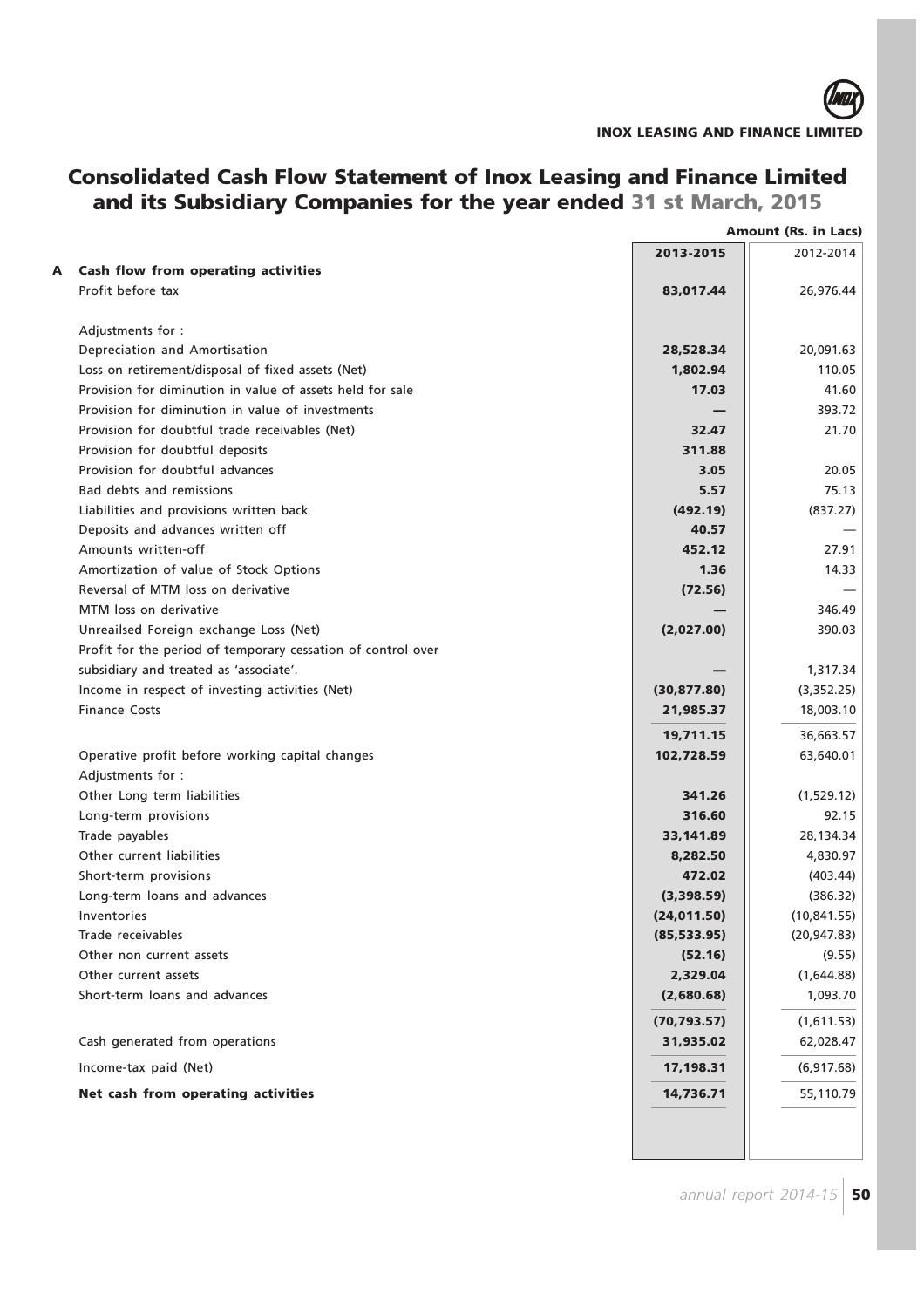## Consolidated Cash Flow Statement of Inox Leasing and Finance Limited and its Subsidiary Companies for the year ended 31 st March, 2015

|   | <b>Amount (Rs. in Lacs)</b>                                                      |               |               |
|---|----------------------------------------------------------------------------------|---------------|---------------|
|   |                                                                                  | 2014-2015     | 2013-2014     |
| в | Cash flow from investing activities                                              |               |               |
|   | Purchase of fixed assets (including change in capital work in progress and       |               |               |
|   | capital advances)                                                                | (42, 877.86)  | (42, 387.98)  |
|   | Sale of fixed assets                                                             | 957.41        | 201.68        |
|   | Purchase of shares of subsidiary company                                         |               | (3, 122.71)   |
|   | Purchase of other investments                                                    | (97, 826.78)  | (103, 613.04) |
|   | Redemption/Sale of Investments                                                   | 154,906.87    | 101,328.14    |
|   | Proceeds from sale of shares through trust                                       | 27,033.18     | 2,921.22      |
|   | Inter-corporate and other loans given (Net)                                      | (500,00)      | (2,300.00)    |
|   | Inter-corporate deposit eceived back                                             | 350.00        | 425.00        |
|   | Investment in subsidiary company                                                 | (18, 390, 38) |               |
|   | Purchase/redemption of other non-current investments                             | 1.91          |               |
|   | Interest and Dividend received (Net of expenses)                                 | 5,238,06      | 1,265.14      |
|   | Movement in bank fixed deposits with original maturity of more than three months |               |               |
|   | and margin money deposits (Net)                                                  | (663.56)      | (2, 146.49)   |
|   | Net cash used in investment activities                                           | 28,228.85     | (47, 429.04)  |
| C | Cash flow from financing activities                                              |               |               |
|   | Shares issued under ESOP                                                         | 2.49          |               |
|   | Proceeds from issue of share capital                                             | 70,000.00     | 236.31        |
|   | Share issue expenses                                                             | (769.88)      | (724.04)      |
|   | Proceeds from long term loans                                                    | 9,280.50      | 7,036.13      |
|   | Repayment of long term loans                                                     | (25, 101.83)  | (7,579.66)    |
|   | Proceeds from short term loans (net)                                             | 41,874.73     | 12,934.01     |
|   | Proceeds from Cash Credit/Overdraft(Net)                                         | (309.20)      | (2,322.54)    |
|   | Inter-corporate deposits paid<br>Inter-corporate deposits received               | (1, 100.00)   | 2.50          |
|   | Finance costs                                                                    | (23,508.91)   | (16, 358.59)  |
|   | Dividend paid (Including Tax on Dividend)                                        | (6, 515.68)   | (3,632.23)    |
|   | Net cash from /(used in) financing activities                                    | 63,852.22     | (10, 408.11)  |
|   |                                                                                  |               |               |
| D | Adjustment on accounts of Foreign Currency Translation Reserve                   | 614.52        | 458.42        |
|   | Net increase/(decrease) in cash and cash equivalent                              | 107,432.30    | (2, 267.94)   |
|   | Cash and cash equivalents as at the beginning of the year                        | 3,298.59      | 5,565.04      |
|   | Add: Cash received on account of subsidiary acquired during the year             | 321.64        | 1.49          |
|   | Cash and cash equivalents as at the end of the year                              | 111,052.53    | 3,298.59      |

As per our report of even date attached and of Directors on behalf of the Board of Directors for S.C. BANDI & CO. Chartered Accountants

S.C.BANDI Company Secretary Proprietor

Place: Mumbai Date: 13<sup>th</sup> August, 2015 VIJAY SAXENA<br>
ompany Secretary<br>
Chairman

Membership No. 16932 **B.D. MAHESHWARI P.K. JAIN** P.K. JAIN P.K. JAIN P.K. JAIN Chief Financial Officer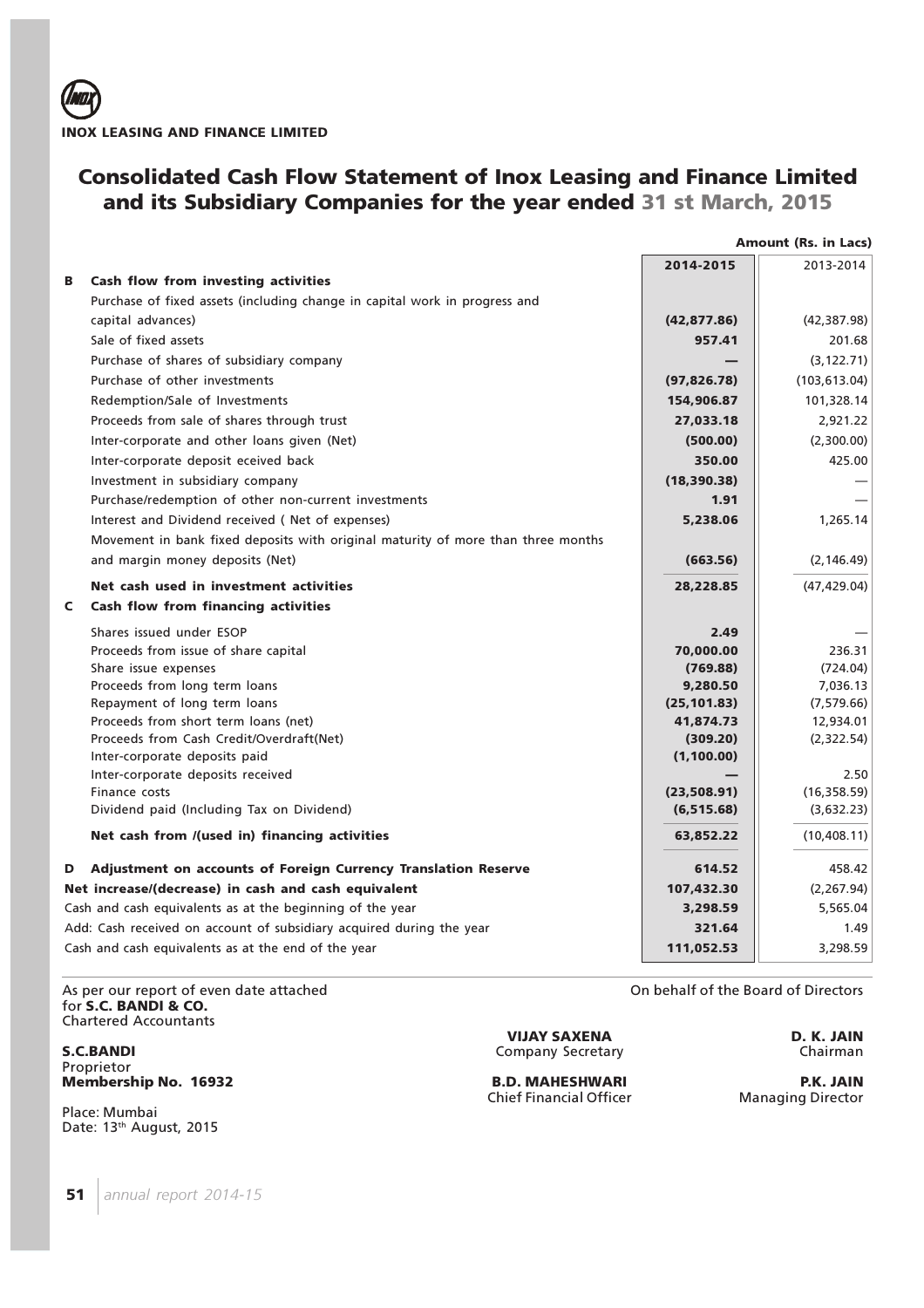#### 1. CORPORATE INFORMATION:-

Inox Leasing and Finance Limited ("ILFL" or the "Company" or "Parent Company") is a public company engaged in the business of financial services, investment in shares, bonds and units of mutual funds and earns 'brokerage income on investments in mutual funds etc.

The company is the holding company of Gujarat Fluorochemicals Limited. (GFL) .

The Consolidated Financial Statements ("CFS") relate to ILFL , its subsidiaries, joint ventures of its subsidiaries and an associate of a subsidiary company (collectively referred to as the "Group").

(A) The subsidiary companies, joint ventures and associate considered in CFS are:

#### (a) Subsidiary of the Company:-

| Name of the Company                          | Country of incorporation | Proportion of ownership interest  |                                   |  |
|----------------------------------------------|--------------------------|-----------------------------------|-----------------------------------|--|
|                                              |                          | As at 31 <sup>st</sup> March 2015 | As at 31 <sup>st</sup> March 2014 |  |
| Gujarat Fluorochemicals Limited (GFL)        | India                    | 52.54%                            | 52.54%                            |  |
| Inox Leisure Limited (ILL) subsidiary of GFL | India                    | 0.61%                             | 0.61%                             |  |

Gujarat Fluorochemicals Limited ("GFL" or the "subsidiary company") is a public company engaged in the business of manufacturing and trading of Refrigeration Gases, Anhydrous Hydrochloric Acid, Caustic Soda, Chlorine, Chloromethane, Polytetrafluoroethylene (PTFE) and Post-treated Polytetrafluoroethylene (PTPTFE). The Company caters to both domestic and international markets. The shares of the Company are listed on Bombay Stock Exchange and National Stock Exchange of India.

Inox Leisure Ltd. is engaged in the business of operating and managing multiplexes and cinema theatres in India. Inox Infrastructure Ltd. is engaged in the business of real estate and property development. Inox Wind Ltd. is engaged in the business of manufacture and sale of wind turbine generators (WTGs) and providing Erection, Procurement and Commissioning (EPC) services for WTGs. GFL Americas is engaged in the business of manufacture, trading and sale of Post Treated Polytetrafluorethylene (PT-PTFE) Compounds. Inox Renewables Ltd. is engaged in the business of generation and sale of wind energy and providing services for erection & commissioning of wind farms. Gujarat Fluorochemicals Singapore is engaged in investment activities. Gujarat Fluorochemicals GMBH is engaged in the business of trading of polymer compounds especially, Polytetrafluoroethylene (PT-PTFE).

#### (b) Subsidiaries of Gujarat Fluorochemicals Limited

| Name of the Company                                                                              | Country of incorporation | Proportion of ownership interest  |                                   |  |
|--------------------------------------------------------------------------------------------------|--------------------------|-----------------------------------|-----------------------------------|--|
|                                                                                                  |                          | As at 31 <sup>st</sup> March 2015 | As at 31 <sup>st</sup> March 2014 |  |
| Inox Leisure Limited (ILL)                                                                       | India                    | $48.09\%$ <sup>(*)</sup>          | $48.09\%$ <sup>(*)</sup>          |  |
| Inox Infrastructure Limited (IIL)                                                                | India                    | 100%                              | 100%                              |  |
| Inox Wind Limited (IWL)                                                                          | India                    | 63.09%                            | 75.00%                            |  |
| Gujarat Fluorochemicals Americas, LLC<br>(GFL Americas)                                          | <b>USA</b>               | 100%                              | 100%                              |  |
| Inox Renewables Limited (IRL)                                                                    | India                    | 99.98%                            | 99.98%                            |  |
| Gujarat Fluorochemicals Singapore Pte. Limited                                                   | Singapore                | 100%                              | 100%                              |  |
| Gujarat Fluorochemicals GmbH,<br>Germany many (Incorporated on<br>6th September, 2013)(GFL GmbH) | Germany                  | 100%                              | 100%                              |  |

(\*) Proportion of ownership interest in Inox Leisure Limited is computed on the total paid-up capital of ILL viz. including Treasury shares held by ILL through Inox Benefit Trust. Also see note no. 38.

#### (c) Subsidiary of GFL Singapore Pte Limited

| Name of the Company | Country of incorporation | Proportion of ownership interest                                           |     |  |
|---------------------|--------------------------|----------------------------------------------------------------------------|-----|--|
|                     |                          | <b>As at 31st March 2015</b> $\parallel$ As at 31st March 2014 $\parallel$ |     |  |
| GFL GM Fluorspar SA | Morocco                  | 74%                                                                        | 74% |  |

GFL GM Fluorspar SA is engaged in the business of exploration of fluorspar mines.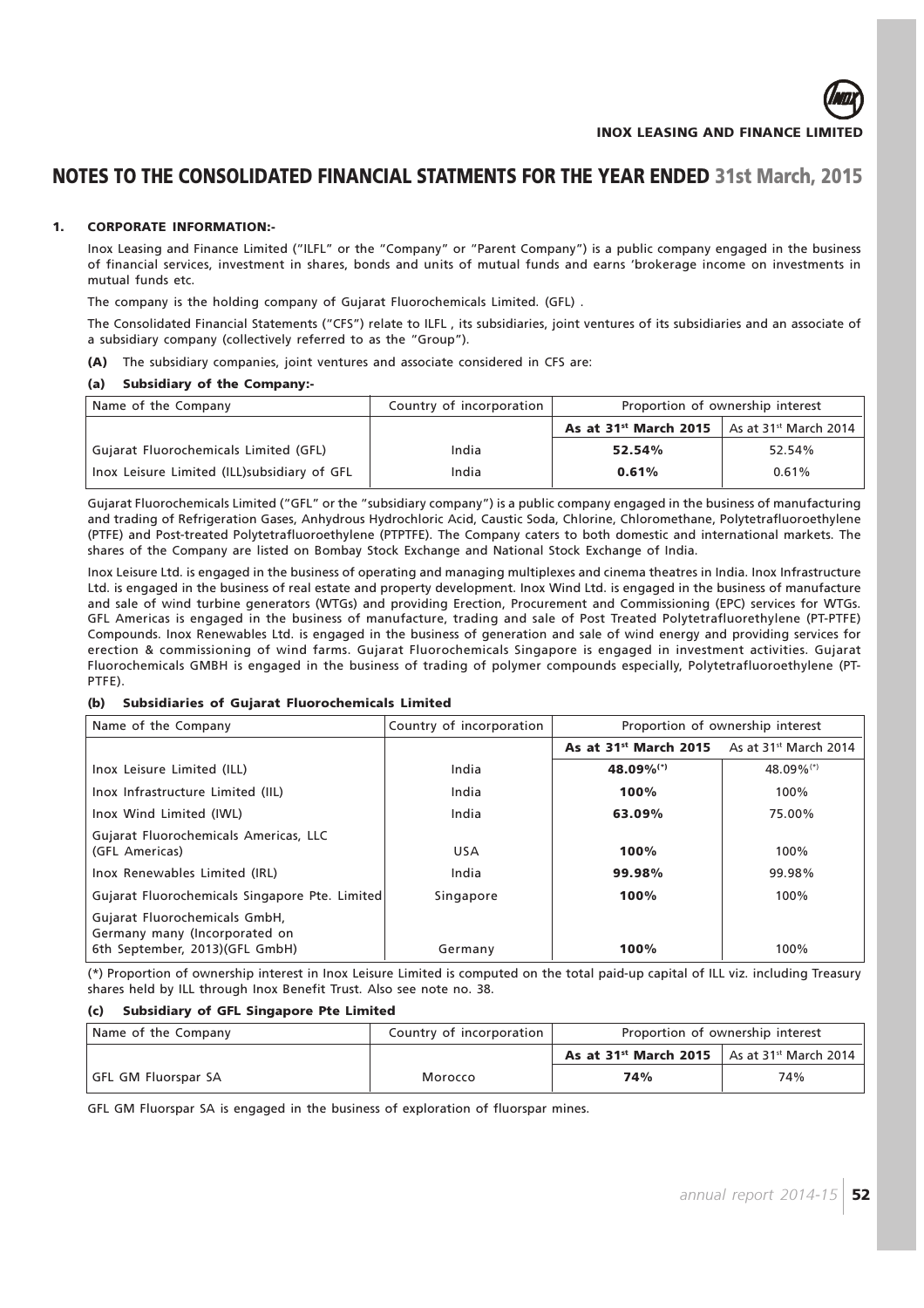#### (d) Subsidiary of Inox Wind Limited:-

| Name of the Company                       | Country of incorporation | Proportion of ownership interest                               |      |
|-------------------------------------------|--------------------------|----------------------------------------------------------------|------|
|                                           |                          | <b>As at 31st March 2015</b> $\parallel$ As at 31st March 2014 |      |
| Inox Wind Infrastructure Services Limited | India                    | $100\%$                                                        | 100% |

Inox Wind Infrastructure Services Limited is engaged in the business of providing Erection, Procurement & Commissioning (EPC), Operation & Maintenance (O&M) services and Common Infrastructure facilities for Wind Turbine Generators.

#### (e) Subsidiary of Inox Wind Infrastructure Services Limited (IWISL):-

| Name of the Company                                                                     | Country of incorporation | Proportion of ownership interest |                                           |  |
|-----------------------------------------------------------------------------------------|--------------------------|----------------------------------|-------------------------------------------|--|
|                                                                                         |                          | As at $31^{st}$ March 2015       | $\vert$ As at 31 <sup>st</sup> March 2014 |  |
| Marut Shakti Energy India Limited (MSEIL)<br>acquired by IWISL on 13th September, 2013) | India                    | $100\%$                          | 100%                                      |  |

MSEIL is engaged in the business of development of Wind Farm sites.

#### (f) Subsidiary of Inox Renewables Limited:-

| Name of the Company                 | Country of incorporation | Proportion of ownership interest                           |      |  |
|-------------------------------------|--------------------------|------------------------------------------------------------|------|--|
|                                     |                          | <b>As at 31st March 2015</b> $\vert$ As at 31st March 2014 |      |  |
| Inox Renewables (Jaisalmer) Limited | India                    | 100%                                                       | 100% |  |

Inox Renewables (Jaisalmer) Limited is engaged in the business of generation of wind energy.

#### (g) Subsidiaries of Inox Leisure Limited:-

| Name of the Company                                           | Country of incorporation | Proportion of ownership interest                                |             |
|---------------------------------------------------------------|--------------------------|-----------------------------------------------------------------|-------------|
|                                                               |                          | As at $31^{st}$ March 2015<br>As at 31 <sup>st</sup> March 2014 |             |
| Satyam Cineplexes Limited -<br>see note B(i)(a) below         | India                    | 100%                                                            | <b>N.A.</b> |
| Shouri Properties Private Limited -<br>see note B(i)(b) below | India                    | 93.75%                                                          | N.A.        |

Satyam Cineplexes Limited is engaged in the business of operating & managing multiplexes in India. Shouri Properties Private Limited holds a license to operate a multiplex cinema theatre which is operated by Inox Leisure Limited.

#### (b) Joint Ventures of the Company:-

- GFL has a Joint Venture interest of 33.77% in Xuancheng Hengyuan Chemical Technology Company Ltd., a company incorporated in the People's Republic of China. As at 31<sup>st</sup> March 2015, the company has invested a sum of Rs.1263.89 Lakh in the share capital of this Joint Venture. The Joint Venture Company is engaged in the business of manufacture of anhydrous hydrogen fluoride and allied activities. The financial statements of this joint venture are drawn up to 31st December 2014.
- (ii) GFL has a Joint Venture interest of 25% in Swarnim Gujarat Fluorspar Private Limited, a company incorporated in India. As at 31<sup>st</sup> March, 2015 the Company has invested a sum of Rs.108.25 Lakh in the share capital of this Joint Venture. The Joint Venture Company is proposed to be engaged in the business of manufacture of Acid Grade Fluorspar and allied activities.

#### (c) Joint Venture of Inox Leisure Limited (ILL):-

ILL has a Joint Venture interest of 50% in Swanston Multiplex Cinemas Private Limited ('SMCPL'), a company incorporated in India. As at 31<sup>st</sup> March, 2015 the Company has invested a sum of Rs.279.52 Lakh in the share capital of SMCPL. SMPCL was engaged in the business of operating a multiplex.

#### (d) Associate of Inox Infrastructure Limited (IIL):-

IIL holds 50% of the total equity capital of Megnasolace City Private Limited (Megnasolace). Megnasolace is an 'Associate Company' and the investment is accounted under the equity method in accordance with AS 23 – 'Accounting for Investments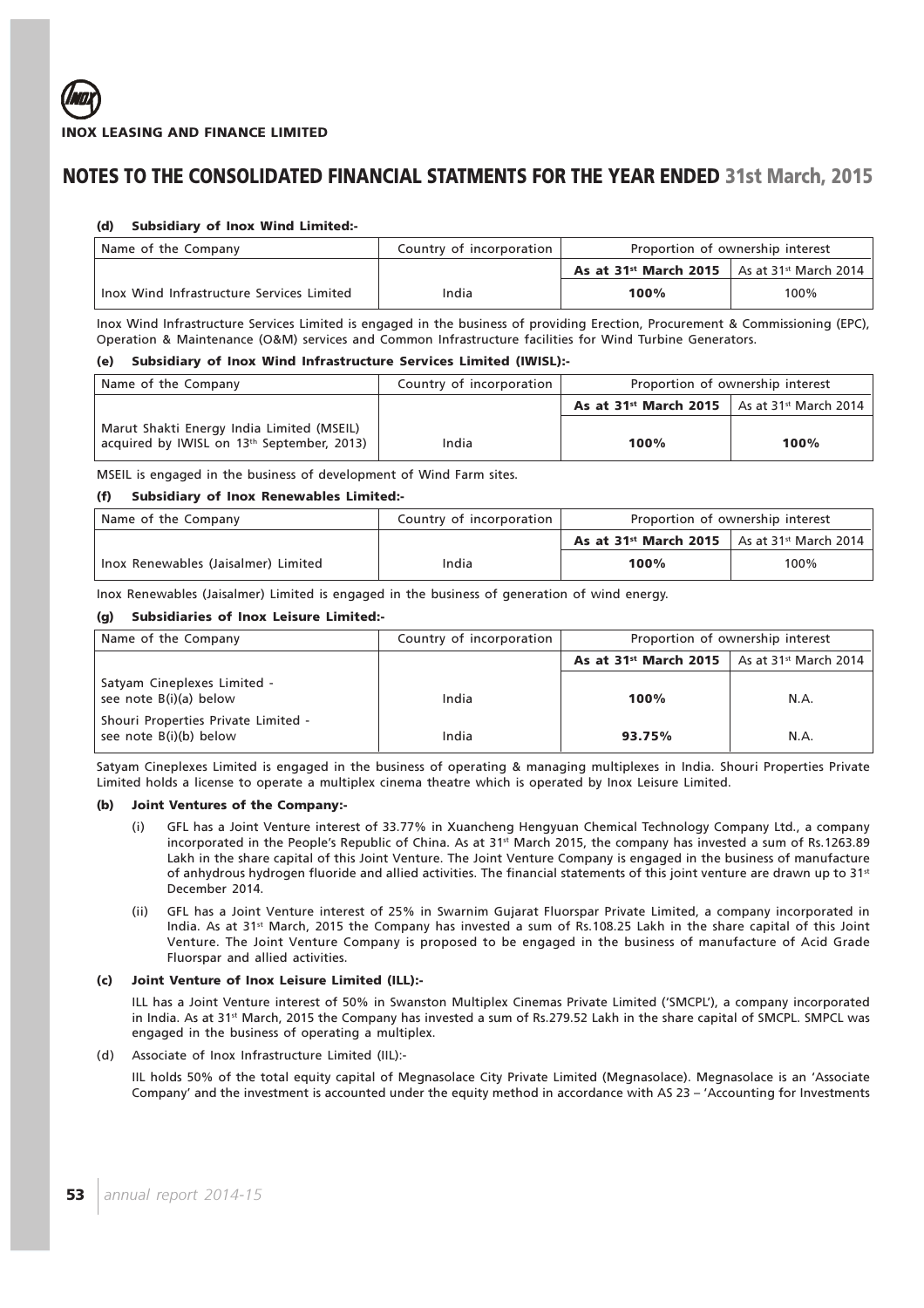in Associates'. The Group's share of the post acquisition profits is included in the carrying cost of the investment as under:-

|        |                                         |         | (Rs. in Lakh) |
|--------|-----------------------------------------|---------|---------------|
| S. No. | <b>Particulars</b>                      | 2014-15 | $2013 - 14$   |
|        | Book value of Investment on acquisition | 3200.00 | 3200.00       |
|        | Share of Profit - Up to Previous Year   | 1.47    | 1.47          |
|        | Share of (Loss)/Profit - Current Year   | 0.00    | 0.00          |
|        | Carrying amount                         | 3201.47 | 3201.47       |

Capital commitment towards partly paid shares of Megnasolace is Rs. 16800 Lakh (Previous year Rs. 16800 Lakh).

#### (B) Acquisitions and disinvestment during the year

- i) Acquisitions by Company's subsidiary Inox Leisure Limited ('ILL')
	- a) During the year, the ILL has acquired 100% of the equity shares in Satyam Cineplexes Limited ('SCL') and consequently SCL has become a wholly owned subsidiary of the ILL with effect from 8 August 2014.

At the Meeting of Board of Directors of the ILL held on 25 September 2014, the Board has approved the Scheme of Amalgamation (Scheme) under Section 391 to 394 of the Companies Act, 1956 and relevant Sections of the Companies Act 2013, to the extent applicable, for amalgamation of SCL with ILL, subject to the approval of the Scheme by Stock Exchanges, Shareholders and Creditors of the respective companies, Hon'ble High Courts of Judicature at Delhi and Gujarat, and subject to approval of any other statutory authorities as may be required. Once sanctioned, the Scheme will be effective from the appointed date i.e. 8<sup>th</sup> August 2014. Presently, the petition for approval of the Scheme is pending before the Hon'ble High Court of Judicature at Delhi. The effect to the said Scheme will be given after obtaining the necessary approvals.

- b) During the year, ILL has acquired 93.75% of the equity shares in Shouri Properties Private Limited ('SPPL') and consequently SPPL has become a subsidiary of ILL with effect from 24 November 2014.
- ii) See note no. 34 for sale of shares in Inox Wind Limited pursuant to its Initial Public Offer.

#### (C) Breakup of goodwill and capital reserve on consolidation:

|                                  |           | (Rs. in lakh) |
|----------------------------------|-----------|---------------|
| <b>Particulars</b>               | 2014-2015 | 2013-2014     |
| Goodwill on consolidation        | 16685.60  | 5738.76       |
| Capital reserve on consolidation | (177.36)  | Nil I         |
| Net goodwill on consolidation    | 16508.24  | 5738.76       |

#### (D) Additional Information as required under Schedule III to the Companies Act, 2013:

| Name of the entity                               |                                         | Net Assets, <i>i.e.</i> , total assets<br>minus total liabilities | Share in profit or loss             |           |  |
|--------------------------------------------------|-----------------------------------------|-------------------------------------------------------------------|-------------------------------------|-----------|--|
|                                                  | As $%$ of<br>consolidated<br>net assets | Amount                                                            | As $%$ of<br>consolidated<br>profit | Amount    |  |
| <b>Parent</b> - Inox Leasing and Finance Limited | 2.73%                                   | 14259.85                                                          | 7.72%                               | 2403.65   |  |
| <b>Indian Subsidiaries</b>                       |                                         |                                                                   |                                     |           |  |
| Gujarat Fluorochemicals Limited                  | 54.65%                                  | 285558.89                                                         | 122.86%                             | 38236.22  |  |
| Inox Infrastructure Limited                      | 1.04%                                   | 5428.39                                                           | 0.34%                               | 105.06    |  |
| Inox Wind Limited                                | 27.50%                                  | 143696.52                                                         | 106.54%                             | 33156.68  |  |
| Inox Wind Infrastructure Services Limited        | $(-)0.87%$                              | (4529.27)                                                         | $(-)11.39%$                         | (3543.93) |  |
| Marut Shakti Energy India Limited                | 0.01%                                   | 55.54                                                             | 0.10%                               | 30.06     |  |
| Inox Renewables Limited                          | 10.01%                                  | 52288.85                                                          | $(-)1.78%$                          | (555.41)  |  |
| Inox Renewables Jaisalmer Limited                | 2.46%                                   | 12842.34                                                          | 3.22%                               | 1,003.61  |  |
| Inox Leisure Limited                             | 13.03%                                  | 68091.05                                                          | 7.96%                               | 2476.46   |  |
|                                                  |                                         |                                                                   |                                     |           |  |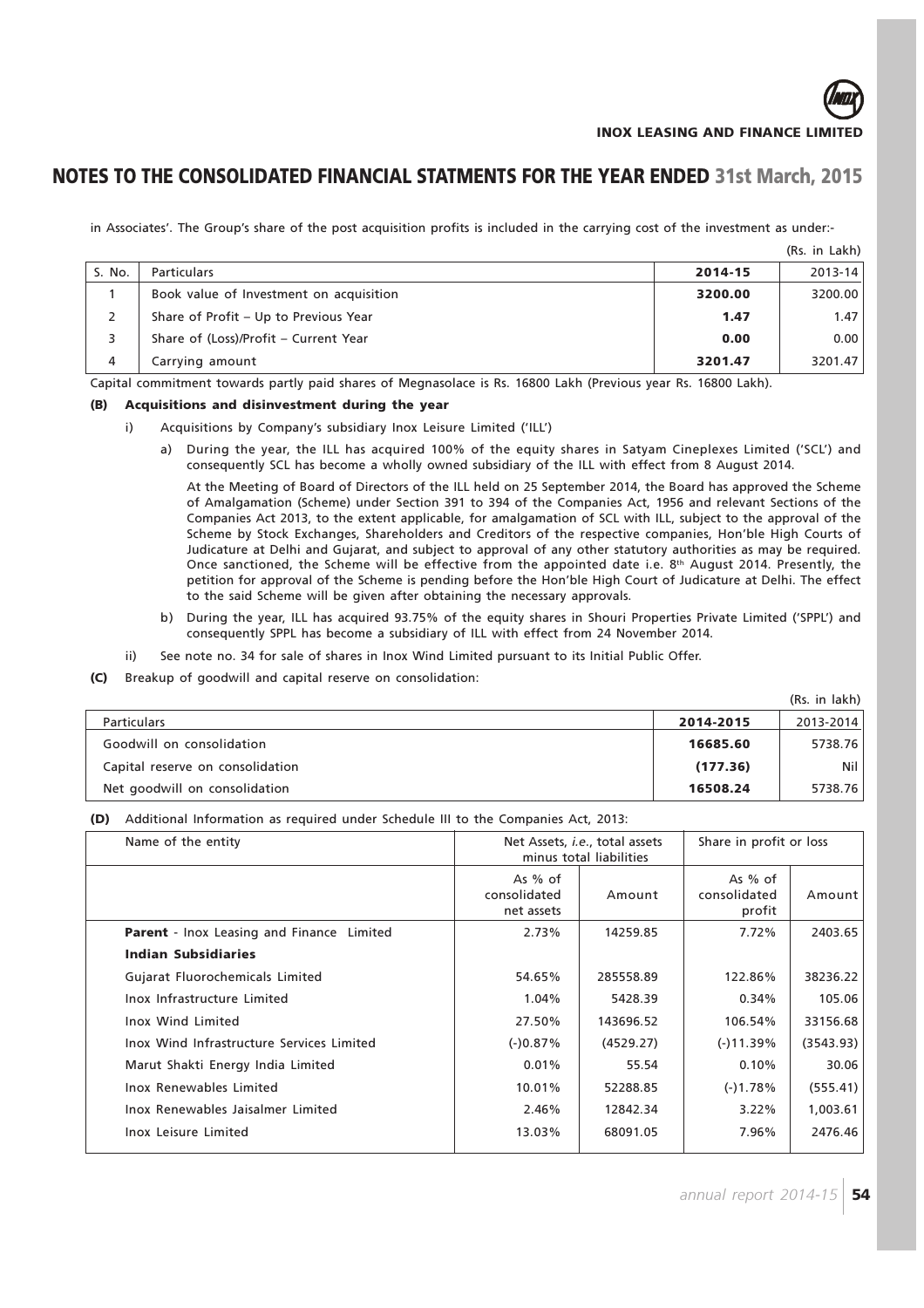| Name of the entity                                        |                                         | Net Assets, i.e., total assets<br>minus total liabilities | Share in profit or loss             |            |  |  |
|-----------------------------------------------------------|-----------------------------------------|-----------------------------------------------------------|-------------------------------------|------------|--|--|
|                                                           | As $%$ of<br>consolidated<br>net assets | Amount                                                    | As $%$ of<br>consolidated<br>profit | Amount     |  |  |
| Satyam Cineplexes Limited                                 | 0.36%                                   | 1868.40                                                   | $(-)1.46%$                          | (453.06)   |  |  |
| Shouri Properties Private Limited                         | $(-)0.01%$                              | (40.93)                                                   | $(-)0.05%$                          | (14.08)    |  |  |
| <b>Foreign Subsidiaries</b>                               |                                         |                                                           |                                     |            |  |  |
| Gujarat Fluorochemicals GmbH                              | 0.11%                                   | 595.07                                                    | $(-)0.36%$                          | (111.10)   |  |  |
| Gujarat Fluorochemicals Americas LLC                      | 0.22%                                   | 1132.67                                                   | $(-)0.46%$                          | (141.99)   |  |  |
| Gujarat Fluorochemicals Singapore Pte. Ltd.               | 0.33%                                   | 1709.76                                                   | 0.02%                               | 7.05       |  |  |
| GFL GM Fluorspar SA                                       | 0.06%                                   | 295.50                                                    | $(-)1.01%$                          | (315.62)   |  |  |
| Minority Interest in all subsidiaries                     | 55.28%                                  | 288841.05                                                 | $(-)128.08%$                        | (33693.82) |  |  |
| <b>Indian Associates</b>                                  |                                         |                                                           |                                     |            |  |  |
| Megnasolace City Private Limited                          | See note below                          | Nil                                                       | Nil                                 |            |  |  |
| <b>Indian Joint Ventures</b>                              |                                         |                                                           |                                     |            |  |  |
| Swarnim Gujarat Fluorspar Private Limited                 | 0.02%                                   | 97.74                                                     | $-0.01%$                            | (2.36)     |  |  |
| Swanston Multiplex Cinemas Private Limited                | $0.00\%$                                | (4.83)                                                    | 0.01%                               | 3.96       |  |  |
| <b>Foreign Joint Venture</b>                              |                                         |                                                           |                                     |            |  |  |
| Xuancheng Hengyuan Chemical Technology<br>Company Limited | 0.15%                                   | 809.56                                                    | $(-)2.22%$                          | (692.02)   |  |  |
| Sub total                                                 |                                         | 872996.15                                                 |                                     | 37814.36   |  |  |
| Intercompany eliminations / adjustments                   | $(-)64.20%$                             | (350443.86)                                               | $(-)1.97%$                          | (10663.00) |  |  |
| <b>Total</b>                                              | 100.00%                                 | 522552.29                                                 | 100.00%                             | 31121.21   |  |  |

Note: Investment in Megnasolace City Private Limited ('Megnasolace'), an associate of Inox Infrastructure Limited 'IIL') is accounted as per equity method.

#### 2. Basis of Preparation and Principles of Consolidation :-

The CFS are prepared in accordance with Accounting Standard (AS) 21 'Consolidated Financial Statements', Accounting Standard (AS) 23 'Accounting for Investment in Associates in Consolidated Financial Statements' and Accounting Standard (AS) 27 'Financial Reporting of Interest in Joint Ventures' specified under section 133 of the Companies Act, 2013, read with Rule 7 of Companies (Accounts) Rules, 2014.

Figures of the previous year have been regrouped or reclassified, wherever necessary, to confirm to current period presentation.

The CFS are prepared on the following basis.

- i. The financial statements of the Company and its subsidiaries have been combined on a line-by-line basis by adding together the book values of like items of assets, liabilities, income and expenses. Inter-company balances, inter-company transactions and unrealised profits are fully eliminated. Unrealised losses resulting from inter-company transactions are eliminated unless cost cannot be recovered.
- ii. Interest in joint ventures is reported using proportionate consolidation method.
- iii. The share of profit/loss of associate company is accounted under the 'equity method' as per which the share of profit/loss of the associate company is adjusted to the cost of investment.
- iv. Financial statements of foreign subsidiaries have been translated into Indian Rupees in accordance with the methodology prescribed for conversion of financial statements of a non-integral operation in the Accounting Standard (AS) 11 'Effects of Changes in Foreign Exchange Rates'.
- v. Goodwill on consolidation represents excess of the cost to the parent of its investment in a subsidiary over the parent's portion of equity of the subsidiary, at the date on which investment in the subsidiary is made, and is recognized as an asset in the consolidated financial statements. The Goodwill on consolidation is evaluated for impairment whenever there is any indication that its carrying amount may have been impaired. When the cost to the parent of its investment in a subsidiary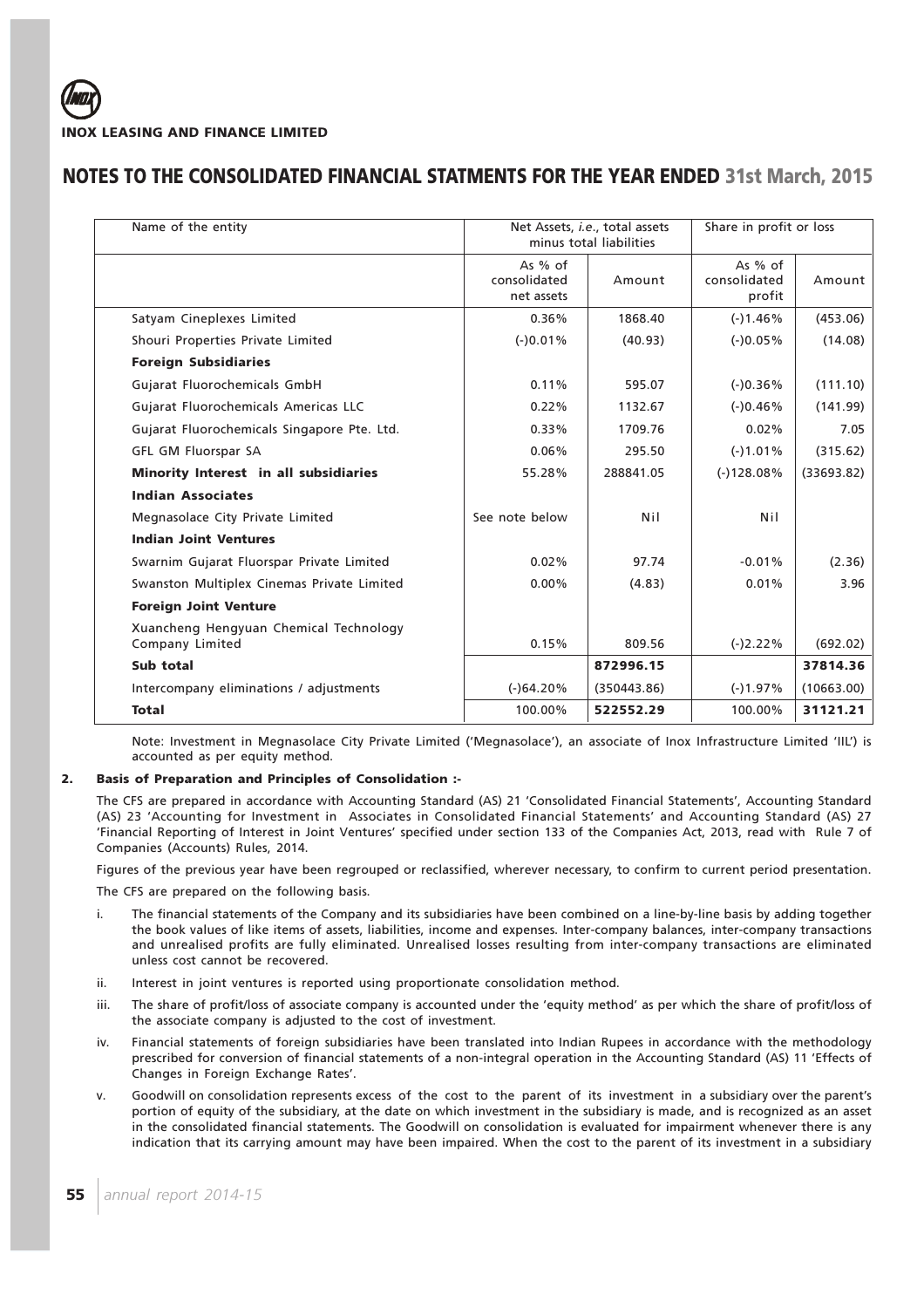

is less than that the parent's portion of equity of the subsidiary, the difference is treated as capital reserve in the consolidated financial statements.

- vi. The CFS are prepared using uniform accounting policies for the like transactions and other events in similar circumstances, except where it is not practicable to do so. The CFS are presented, to the extent possible, in the same manner as the Parent Company's separate financial statements.
- vii. The Minority interest in the net assets of consolidated subsidiaries consist of the amount of equity attributable to minority at the date on which investment in subsidiary is made and the minority's share of movement in equity since the date the parent subsidiary relationship comes into existence. The losses applicable to the minority, to the extent they exceed the minority interest in the equity of the subsidiary, are adjusted against the majority interest, until the minority's share of losses so absorbed by the majority has been recovered.

#### 3. Significant Accounting Policies

#### a) Revenue Recognition

Revenue from sale of goods is recognised when the significant risks and rewards of ownership of the goods have passed on to the customers in terms of the respective contracts, which is generally at the point of dispatch of goods. Gross revenue from operations includes excise duty but is exclusive of sales tax. Revenue from Carbon Credits is recognised on delivery thereof or sale of rights therein, as the case may be, in terms of the contract with the respective buyer. Income from sale of Renewable Energy Certificate (REC) is recognised on delivery thereof or sale of rights therein, as the case may be, in terms of the contract with the respective buyer.

Revenue from generation and sale of electricity is recognised on the basis of actual units generated and transmitted to the purchaser (net of reactive energy consumed) in accordance with the terms of the power purchase agreements entered with the respective customers.

Revenue from EPC, Common Infrastructure Facilities and Site Development Services is recognized on completion of the services, in terms of the respective contracts, and is net of taxes. Revenue from Operations & Maintenance contracts is recognized pro-rata over the period of the contract, as per the terms of the contract, and is net of taxes. Revenue from project development services is recognized as per the bills raised according to the nature, terms and conditions of the respective assignments.

Income from Box Office is recognized as and when the movie is exhibited. Income from Sale of Food & Beverages is accounted at the point of sale. Income is net of refunds and complimentary. Conducting fees are in respect of charges received from parties to conduct business from the multiplexes and the revenue is recognized as per the contractual arrangements. Advertisement income is recognized on exhibition of the advertisement or over the period of contract, as applicable.

Interest on deposits, loans and interest bearing securities is recognised on a time proportion basis, except in cases where interest is doubtful of recovery. Dividend income is recognised when the unconditional right to receive the dividend is established.

#### b) Fixed Assets and Intangible Assets

Fixed assets and intangible assets, other than revalued assets, are stated at historical cost, less accumulated depreciation/ amortisation and impairment, except freehold land which is carried at cost. Intangible assets are recorded at the cost of acquisition of such assets and are carried at cost less accumulated amortization.

In case of revaluation of tangible assets, any revaluation surplus is credited to the revaluation reserve, except to the extent that it reverses a revaluation decrease of the same asset previously recognized in the Statement of Profit and Loss, in which case the increase is recognized in the Statement of Profit and Loss. A revaluation deficit is recognized in the Statement of Profit and Loss, except to the extent that it offsets an existing surplus on the same asset recognized in the asset revaluation reserve.

The cost of leasehold land comprises of lease premium and expenses on acquisition thereof as reduced by accumulated depreciation. The cost of other fixed assets comprises of purchase price or cost of construction and includes expenses attributable to bringing the asset to its working condition for its intended use, and is net of credit for duties and taxes. Project pre-operative expenses and expenditure incurred during construction period of multiplexes are capitalized to various eligible assets in respective multiplexes. Borrowing costs directly attributable to acquisition or construction of qualifying fixed assets are capitalised. In respect of accounting period commencing on or after 1st April 2011, consequent to the amendment of para 46 of AS 11, 'The Effects of Changes in Foreign Exchange Rates', the cost of depreciable capital assets includes foreign exchange differences arising on translation of long term foreign currency monetary items.

#### c) Depreciation and Amortization

Consequent to Schedule II of the Companies Act, 2013 becoming effective from 1st April 2014, depreciation/amortization is provided as under: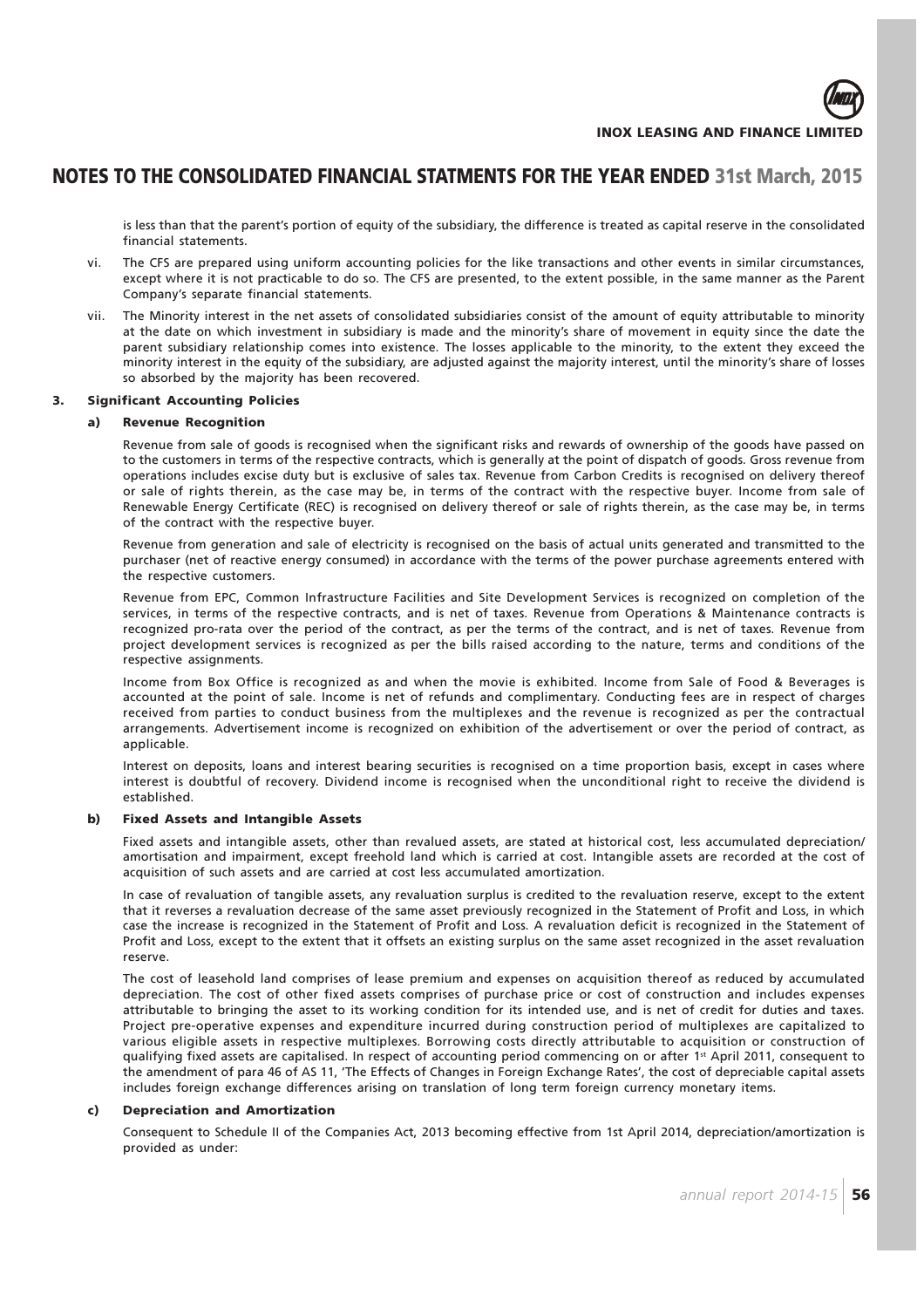- i) On tangible fixed assets: Cost of leasehold land is amortised over the period of the lease. Depreciation on other fixed assets, excluding freehold land, is provided on straight line method at the rates and in the manner specified in Schedule II of the Companies Act, 2013. On leasehold improvements, electrical installations & air conditioners in leased premises, depreciation is provided over the period of useful life on the basis of the respective agreements or the useful life as per Schedule II part C of the Companies Act, 2013, whichever is shorter.
- ii) On intangible fixed assets: Cost of technical know-how is amortized equally over a period of ten years. Cost of product development is amortised equally over a period of five years. Cost of software is amortized over a period of three years in case of operating software and six years in case of other software. Cost of movie script acquired and cost of web-site developed is amortized over a period of five years.

Upto 31st March 2014, depreciation/amortization was provided as under:

- i) On tangible fixed assets: Cost of leasehold land was amortised over the period of the lease. Depreciation on other Fixed Assets, excluding Freehold Land, was provided on straight line method at the rates and in the manner specified in Schedule XIV to the Companies Act, 1956. Fixed Assets costing Rs.5,000 or less were fully depreciated in the year of acquisition. Based on technical opinion, Windmill was considered as a continuous process plant and depreciation was provided at the rate applicable thereto. On leasehold improvements, electrical installations & air conditioners in leased premises, depreciation was provided over the period of useful life on the basis of the respective agreements or the useful life as per Schedule XIV of the Companies Act, 1956, whichever is shorter.
- On intangible fixed assets: Cost of technical know-how was amortized equally over a period of ten years and cost of software was amortized @ 16.21% p.a. on straight line method.

Cost of film distribution rights and negative rights was amortized in proportion to the management's estimate of gross revenue expected to be realized over a period. Cost of movie script acquired was amortized over a period of five year from the date of agreement. Cost of software was amortized on straight line basis @ 16.21% p.a.

#### In respect of foreign subsidiaries:

Depreciation on all fixed assets (except land) is provided under Straight Line Method. The rates of depreciation prescribed in Schedule II of the Companies Act, 2013 are considered as the minimum rates. If the management's estimate of the useful life of a fixed asset at the time of acquisition of the asset or of the remaining useful life on a subsequent review is shorter than that envisaged in the aforesaid schedule, depreciation is provided at a higher rate based on the management's estimate of the useful life/remaining useful life. The value of mining exploitation permit/licence is amortised over the period of the permit/licence on a straight line basis.

#### Upto 31st March 2014, depreciation/amortization was provided as under:

Depreciation on all fixed assets (except land) is provided under Straight Line Method. The rates of depreciation prescribed in Schedule XIV to the Companies Act, 1956 are considered as the minimum rates. If the management's estimate of the useful life of a fixed asset at the time of acquisition of the asset or of the remaining useful life on a subsequent review is shorter than that envisaged in the aforesaid schedule, depreciation is provided at a higher rate based on the management's estimate of the useful life/remaining useful life.

#### d) Impairment of Assets

Consideration is given at each Balance Sheet date to determine whether there is any indication of impairment of the carrying amount of the Company's assets and impairment loss is recognised wherever the carrying amount of an asset exceeds its recoverable amount.

#### e) Investments

i) In Securities

Long term investments are carried at cost. Provision for diminution is made to recognise the decline, other than temporary, in the values of these investments. Current investments are carried at lower of cost and fair value.

ii) In Investment Property

Leasehold Land is carried at cost, comprising of lease premium and expenses on acquisition thereof, as reduced by accumulated amortization. Building is carried at cost of acquisition, less accumulated depreciation.

Cost of leasehold land is amortized over the period of lease. Depreciation on building is provided on straight line method at the rates and in the manner specified in Schedule II to the Companies Act, 2013.

#### f) Inventories

Inventories and project development work-in-progress are valued at lower of cost and net realisable value. Cost is determined using Weighted Average Method, except for multiplex inventories where cost is determined using FIFO method, and is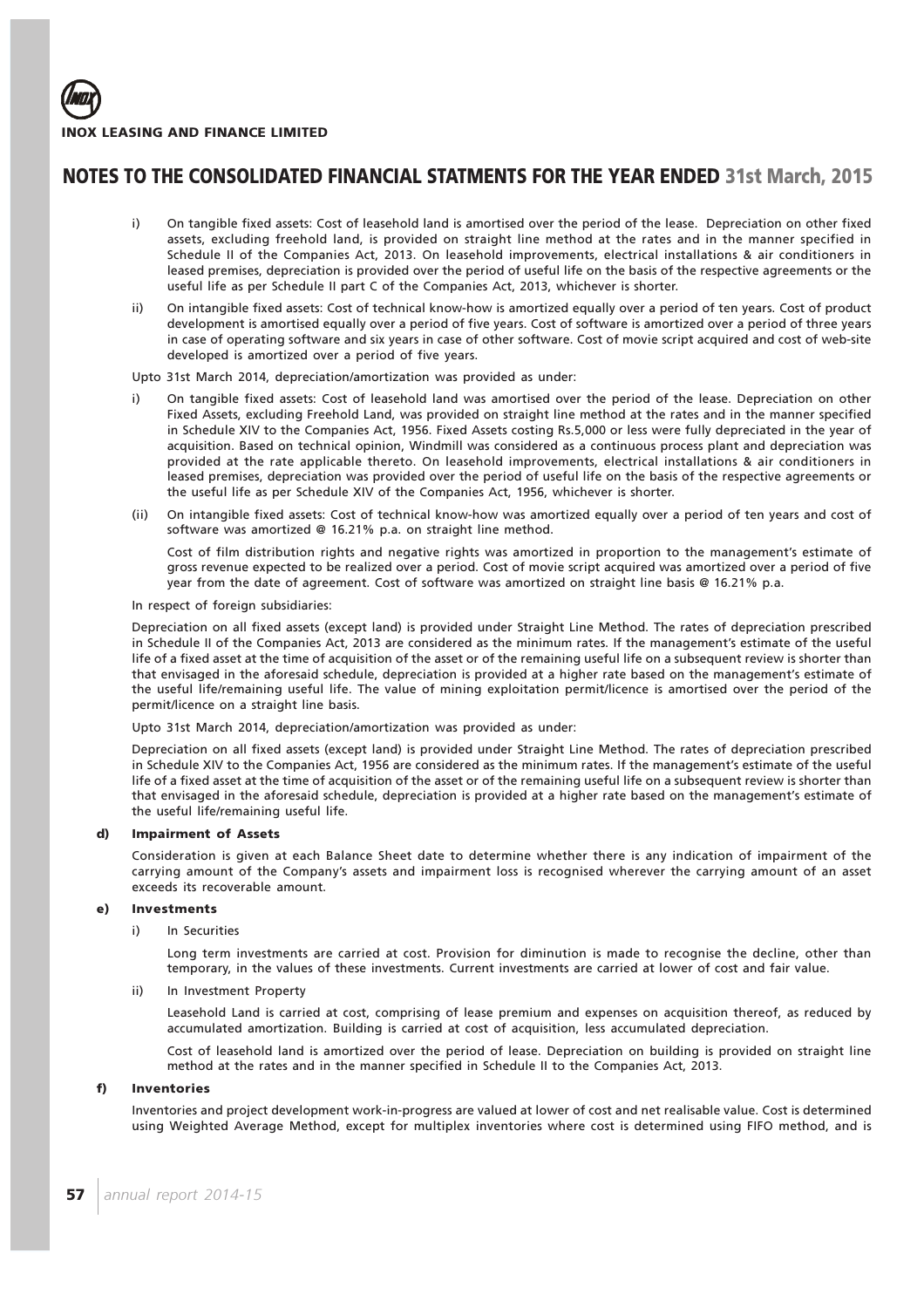

inclusive of appropriate overheads. Closing stock of finished goods and imported materials include excise duty and customs duty payable thereon, wherever applicable. Obsolete, defective and unserviceable stocks are duly provided for.

#### g) Employee Benefits

Short-term employee benefits are recognized as an expense at the undiscounted amount in the Statement of Profit and Loss in the year in which the related service is rendered. Company's contributions towards provident and pension funds viz. Defined Contribution Plan paid/payable during the year are charged to the Statement of Profit and Loss. Post-employment benefits in the form of Gratuity and Leave Encashment are recognized as an expense in the Statement of Profit and Loss at the present value of the amounts payable determined on the basis of actuarial valuation techniques, using the projected unit credit method. Actuarial gains and losses are recognized in the Statement of Profit and Loss

#### h) Borrowing Costs

Borrowing costs that are directly attributable to the acquisition, construction or production of a qualifying asset are capitalised as part of cost of such asset. Other borrowing costs are charged to the Statement of Profit and Loss.

#### i) Taxes on Income

Income tax expense comprises of current tax & deferred tax charge. Deferred tax is recognised on timing differences, subject to consideration of prudence, being the differences between taxable income and accounting income that originates in one period and are capable of reversal in one or more subsequent periods. The deferred tax in respect of timing differences which reverse during the tax holiday period is not recognised to the extent the gross total income is subject to the deduction during the tax holiday period. Deferred tax in respect of losses is recognized as an asset if there is virtual certainty that sufficient future taxable income will be available against which such deferred tax asset can be realized. Minimum Alternate Tax (MAT) paid on the book profits, which gives rise to future economic benefits in the form of tax credit against future income-tax liability, is recognized as an asset in the Balance Sheet if there is convincing evidence that normal tax will be payable within the period prescribed for utilization of such credit.

#### j) Foreign Currency Transactions and Forward Contracts

- Transactions in foreign currency are recorded in rupees by applying the exchange rate at the date of the transaction. At the Balance Sheet date, monetary assets and liabilities in foreign currency are restated by applying the closing rate. Gains or losses on settlement of the transactions and restatement of monetary assets and liabilities are recognised in the Statement of Profit and Loss, except as mentioned in para (ii) below. In respect of forward exchange contracts entered, the difference between the forward rate and the exchange rate at the date of the transaction is recognised as income or expense over the life of such contract. Currency and interest rate swaps are accounted in accordance with the respective contracts. All other derivatives, which are not covered by AS 11 'The Effects of Changes in Foreign Exchange Rates', are measured using the mark-to-market principles and the net loss after considering the offsetting effect on the underlying hedge items is charged to the Statement of Profit and Loss. Net gains on the mark-to-market basis are not recognised.
- (ii) The Central Government has, vide its Notification no. G.S.R. 914(E) dated 29 December 2011, amended AS 11, to the extent it relates to the recognition of losses or gains arising on restatement of long-term foreign currency monetary items in respect of accounting periods commencing on or after 1<sup>st</sup> April 2011.
- (iii) As stipulated in the Notification, the Group has exercised the option to adopt the following policy irrevocably for accounting periods commencing from 1st April 2011:

Long term foreign currency monetary items are translated at the exchange rate prevailing on the balance sheet date and the net exchange gain / loss on such conversion and on settlement of the liability, is adjusted to the cost of the asset, where the long-term foreign currency monetary items relate to the acquisition of a depreciable capital asset (whether purchased within or outside India), and depreciated over the balance life of the assets.

#### k) Accounting For Hedges and Derivatives

The Group uses various forms of derivative instruments such as options and interest rate swaps to hedge its exposure on account of movements in foreign exchange and interest rates. The use of derivatives is governed by the Group's risk management strategy and the Group's risk management policies for use of such financial derivatives. The Group does not use derivative financial instruments for speculative purposes. The derivatives are entered only where the counterparty is a bank.

In terms of the Notification by the Institute of Chartered Accountants of India on status of AS

30 'Financial Instruments: Recognitions and Measurement', the Group during the current year has adopted the rules for hedge accounting specified in AS 30. Accordingly, derivatives such as option contracts and interest rate swaps to hedge highly probable forecasted transactions which are outside the scope of AS 11 'The Effects of Changes in Foreign Exchange Rates' may be designated as a hedging instrument in a permitted hedging relationship if the conditions for hedge accounting are met including high hedge effectiveness at the inception and throughout the period of the hedge.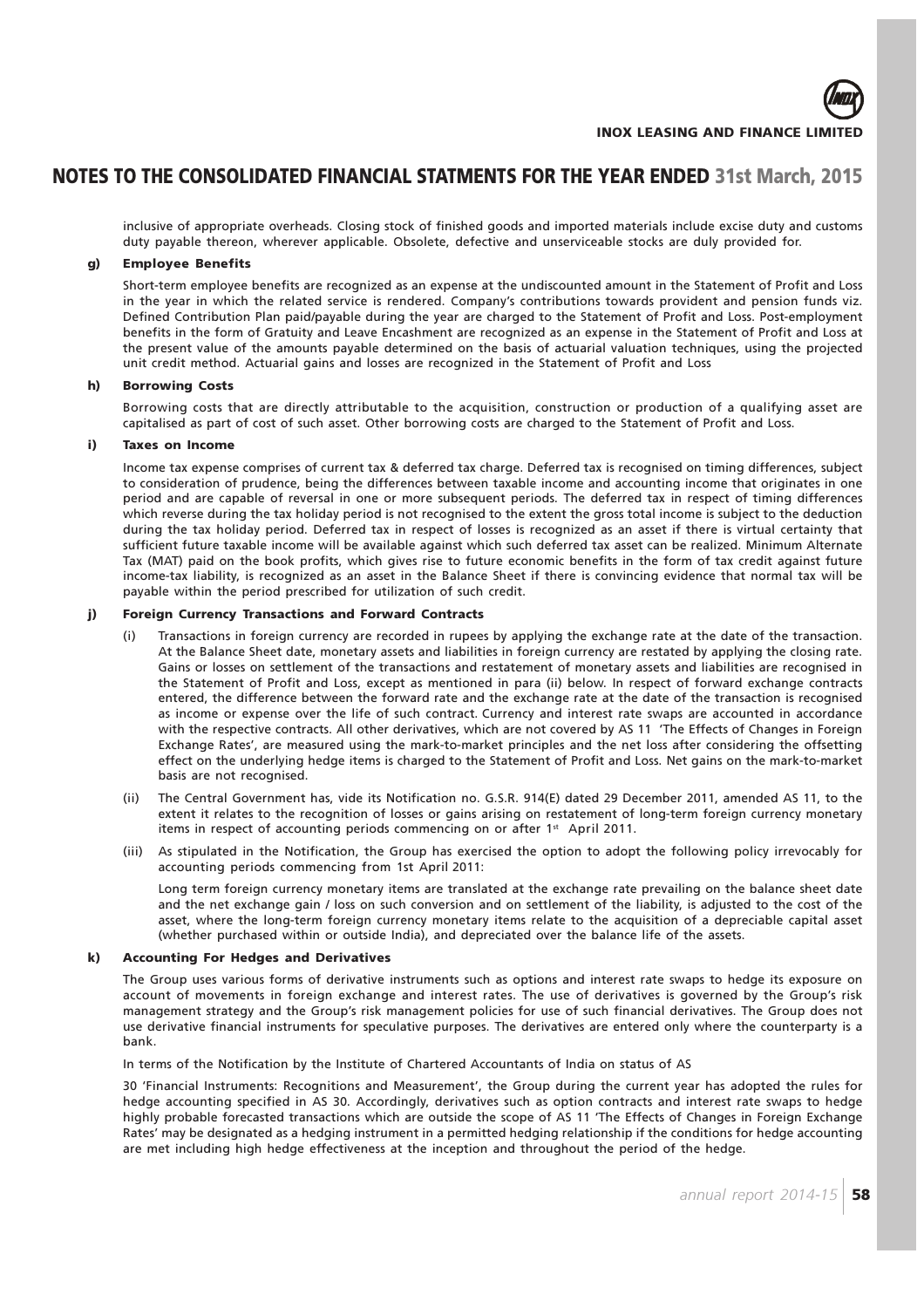

Derivatives covered by AS 11, or those that do not qualify for hedge accounting, or those not designated as an effective hedge in a permitted hedging relationship continue to be accounted for using the principle of prudence under AS 1 'Disclosure of Accounting Policies', and the mark-to-market losses if any are recognized fully in the Statement of Profit and Loss at each reporting date.

The effective portion of changes in the fair value of derivatives that are designated and qualify as cash flow hedges is recognized in 'Hedging Reserve Account'. The gain or loss relating to the ineffective portion is recognized immediately in Statement of Profit and Loss. Amounts previously recognized in 'Hedging Reserve Account' and are reclassified to Statement of Profit and Loss in the same periods when the hedged item affects profit and loss. When a forecast transaction is no longer expected to occur, the cumulative gain or loss that had been deferred in equity will be recognised immediately in the Statement of Profit and Loss.

Changes in the fair value of derivatives that are designated and qualify as fair value hedges are recorded in the Statement of Profit and Loss. The hedged item is recorded at fair value and any gain or loss is recorded in the Statement of Profit and Loss and is offset by the gain or loss from the change in the fair value of the derivative.

Hedge accounting is discontinued on a prospective basis when the hedge no longer meets the hedge accounting criteria, when the hedging instrument expires or is sold, terminated, or exercised, or it no longer qualifies for hedge accounting, or when the Group revokes the hedging relationship.

#### l) Leases

(i) Assets taken on operating lease:

Lease rentals in respect of assets acquired on operating lease are charged to the Statement of Profit and Loss as per the terms of the respective lease agreements.

(ii) Assets given on operating lease:

Assets given under operating lease are capitalised and included in the fixed assets. Lease income arising there from is recognised as income in the Statement of Profit and Loss as per the terms of the respective lease agreements.

#### m) Government Grants

Government Grants are accounted for when it is reasonably certain that the ultimate collection will be made. The grants in the nature of promoters' contribution are credited to Capital Reserve.

#### n) Preliminary Expenses

Expenditure on survey and investigation of the mines are charged to expenses in the year in which they are incurred.

#### o) Treasury Shares

Pursuant to the Scheme of Amalgamation of Fame India Ltd ('Fame') and its subsidiaries with Inox Leisure Limited ('ILL'), equity shares of ILL have been issued to Inox Benefit Trust (the Trust) against the equity shares of Fame held by ILL. These shares are recognised as Interest in Inox Benefit Trust at the amount of consideration paid by ILL to acquire the shares of erstwhile Fame. These shares of ILL held by Inox Benefit Trust are considered as 'Treasury Shares' by ILL. Difference between the cost and the amount received at the time sale of shares by the Trust, is recorded separately as 'Reserve on Sale of Treasury Shares' under Reserves and surplus.

#### p) Provisions and Contingent Liabilities

A provision is recognized when the Company has a present obligation as a result of past event and it is probable that an outflow of resources will be required to settle the obligation and in respect of which a reliable estimate can be made. A disclosure for a contingent liability is made when there is a possible obligation or a present obligation that may, but probably will not, require an outflow of resources. When there is possible obligation or a present obligation in respect of which the likelihood of outflow of resource is remote, no provision or disclosure is made.

#### q) Use of Estimates

The preparation of financial statements in conformity with Indian GAAP requires the management to make judgements, estimates and assumptions that affect the reported balances of assets and liabilities and disclosure of contingent liabilities, at the end of the accounting year and reported amounts of revenue and expenses during the year. Although these estimates are based on the management's knowledge of current events and actions, uncertainty about these assumptions and estimates could result in outcomes requiring a material adjustment to the carrying amounts of assets or liabilities in future periods.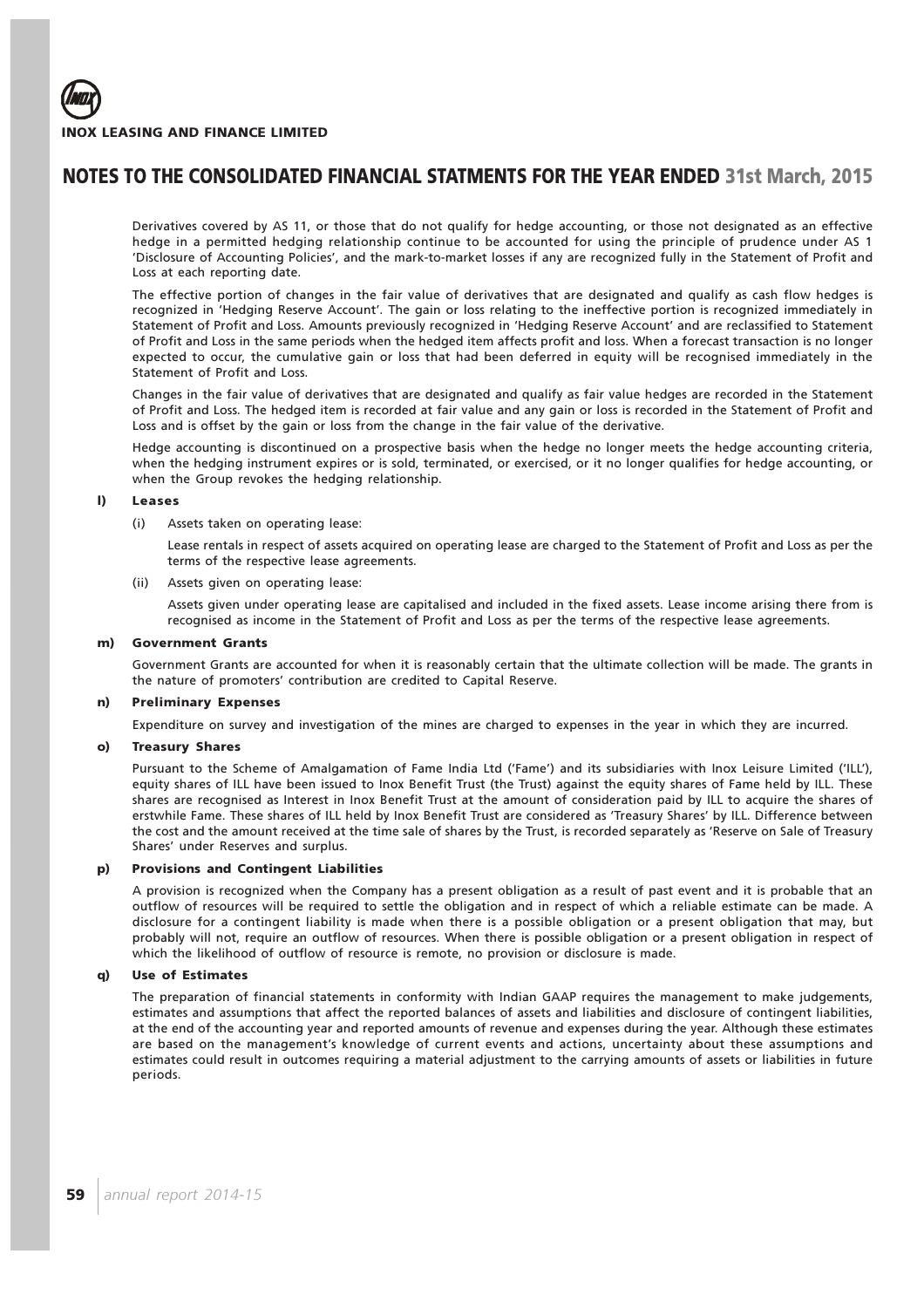$\blacksquare$ 

## NOTES TO THE CONSOLIDATED FINANCIAL STATMENTS FOR THE YEAR ENDED 31st March, 2015

|                           |                                                                                          |                        | Amount Rs. in Lacs     |
|---------------------------|------------------------------------------------------------------------------------------|------------------------|------------------------|
|                           |                                                                                          | As at 31st March, 2015 | As at 31st March, 2015 |
| 4<br><b>SHARE CAPITAL</b> |                                                                                          |                        |                        |
| <b>Authorised capital</b> |                                                                                          |                        |                        |
|                           | 11,000,000 Equity Shares of Rs.10/- Each                                                 | 1,100.00               | 1,100.00               |
|                           | 1,500,000 Redeemable Cumulative Preference Shares of                                     | 1,500.00               | 1,500.00               |
|                           | Preference Shares of Rs.100/- each                                                       |                        |                        |
| <b>Total</b>              |                                                                                          | 2,600.00               | 2,600.00               |
| 4.1                       | Issued, Subscribed and fully paid up capital<br>10,618,467 Equity Shares of Rs.10/- Each |                        |                        |
| <b>Total</b>              |                                                                                          | 1,061.85               | 1.061.85               |

#### 4.2 Terms/rights attached to equity shares

The Company has only one class of equity shares having a par value of Rupees 10 per share.

The dividend proposed by the Board of Directors is subject to the approval of the shareholders in the Annual General Meeting. In the event of liquidation of the Company, the holders of equity shares will be entitled to receive remaining assets of the company, after distribution of all preferential amounts, if any.

During the financial year company has paid an interim dividend of Rs. 10/- per equity share (previous year Rs. 5/- per equity share). Further, dividend of Rs. 9/- per equity share (previous year Rs. 5/- per equity share) is proposed to be distributed to the equity shareholders. The total distribution of dividend to the equity shareholders is Rs. 19/- per equity share (previous year Rs. 10/- per equity share).

#### 4.3 Details of shareholders holding more than 5% shares in the company

|    |                             | <b>Number</b> | <b>As at 31st March, 2015</b><br>$%$ holding | Number    | As at 31st March, 2014<br>% holding |
|----|-----------------------------|---------------|----------------------------------------------|-----------|-------------------------------------|
|    | Mr. Pavan Kumar Jain        | 1,279,878     | 12.05                                        | 1,276,378 | 12.02                               |
|    | Mr. Vivek Kumar Jain        | 1,379,505     | 12.99                                        | 1,379,305 | 12.99                               |
|    | Mr. Devansh Jain            | 2,303,218     | 21.69                                        | 2,303,218 | 21.69                               |
|    | Mrs. Navantara Jain         | 1,172,832     | 11.05                                        | 1,172,832 | 11.05                               |
|    | Mrs. Nandita Jain           | 1,031,644     | 9.72                                         | 1,031,644 | 9.72                                |
|    | Mr. Siddharth Jain          | 2,666,113     | 25.11                                        | 2,218,292 | 20.89                               |
| 5. | <b>Reserves and surplus</b> |               |                                              |           |                                     |

| Capital Reserves                                    |          |          |
|-----------------------------------------------------|----------|----------|
| As per last Balance Sheet                           | 6,655.46 | 6,655.46 |
| Additions during the year (see note below)          | (1.88)   |          |
|                                                     | 6,653.58 | 6,655.46 |
| <b>Reconstruction Reserve</b>                       |          |          |
| As per last Balance Sheet                           | 639.52   | 639.52   |
| Amalgamation Reserve                                |          |          |
| As per last Balance Sheet                           | 195.33   | 195.33   |
| Less: Increase in Minority interest during the year | (40.78)  |          |
|                                                     | 154.55   | 195.33   |
| Capital Redemption Reserve                          |          |          |
| As per last Balance Sheet                           | 1,459.30 | 1,459.30 |
|                                                     |          |          |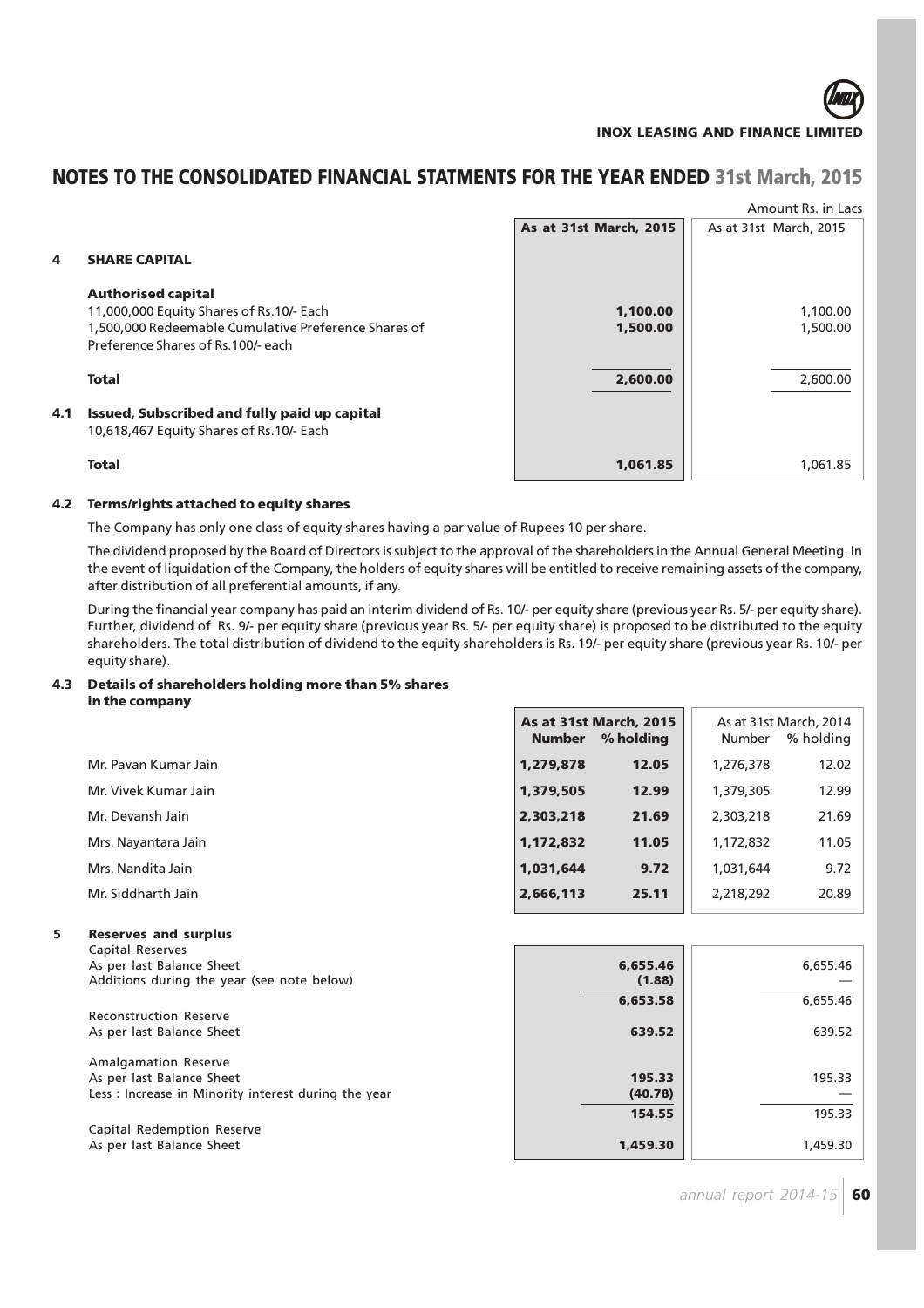

|                                                                                                                  |                        | Amount Rs. in Lacs     |
|------------------------------------------------------------------------------------------------------------------|------------------------|------------------------|
|                                                                                                                  | As at 31st March, 2015 | As at 31st March, 2014 |
| Securities Premium Account                                                                                       |                        |                        |
| As per last Balance Sheet                                                                                        | 3,898.94               | 3,889.56               |
| Premuim received during the year (net of IPO expenses)                                                           | 21,464.07              |                        |
| Less: Increase in Minority interest during the year                                                              | (1,399.82)             |                        |
| Add/(Less): Adjustment on account of FCCB premium and                                                            |                        |                        |
| grant of stock options to employees in subsidiaries etc.                                                         | (7.75)                 | 9.38                   |
|                                                                                                                  | 23,955.44              | 3,898.94               |
| <b>Revaluation Reserve</b>                                                                                       |                        |                        |
| As per last Balance Sheet                                                                                        | 2,925.74               | 3,098.09               |
| Add: Addition during the year                                                                                    | 0.37                   |                        |
| Less: Transfer to statement of profit and loss a/c                                                               |                        | (172.35)               |
|                                                                                                                  | 2,926.11               | 2,925.74               |
| Statutory Reserve Fund*                                                                                          |                        |                        |
| As per last Balance Sheet                                                                                        | 4,286.00               | 3,936.00               |
| Add: Transfer from Profit and Loss Account                                                                       | 485.00                 | 350.00                 |
|                                                                                                                  | 4,771.00               | 4,286.00               |
| <b>Consolidation Reserve</b>                                                                                     |                        |                        |
| As per last Balance Sheet                                                                                        | 24,555.76              | 24,555.76              |
| <b>General Reserve</b>                                                                                           |                        |                        |
| As per last Balance Sheet                                                                                        | 135,941.91<br>(293.36) | 132,766.91             |
| Less : Increase in Minority interest during the year<br>Adjustment on account of carrying amount of fixed assets |                        |                        |
| as at 1st April 2014, net of deferred tax (see note no. 35a)                                                     | (298.19)               |                        |
| Add: Transfer from Profit and Loss Account                                                                       | 17,747.48              | 3,175.00               |
|                                                                                                                  | 153,097.84             | 135941.91              |
|                                                                                                                  |                        |                        |
| Reserve on sale of treasury shares                                                                               |                        |                        |
| As per last Balance Sheet<br>Addition during the year                                                            | (279.04)<br>4,044.75   | -279.04                |
|                                                                                                                  |                        |                        |
| <b>Hedging Reserve</b>                                                                                           | 3,765.71               | $-279.04$              |
| As per last Balance Sheet                                                                                        | (275.56)               |                        |
| Addition during the year                                                                                         | (380.15)               | (275.56)               |
|                                                                                                                  | (655.71)               | (275.56)               |
| Foreign currency translation reserve                                                                             |                        |                        |
| As per last Balance Sheet                                                                                        | 1,415.08               | 921.60                 |
| Add: Movements during the year                                                                                   | (391.20)               | 493.48                 |
|                                                                                                                  | 1,023.88               | 1415.08                |
| Surplus in the Statement of Profit & Loss                                                                        | 4,744.57               | 3,299.82               |
| As per last Balance Sheet                                                                                        | 31,121.21              | 8,411.69               |
| Add: Profit for the year                                                                                         | (2, 262.63)            |                        |
| Less : Increase in Minority interest during the year                                                             |                        | 98.05                  |
| Add : Recoupment of loss of earlier year from Minority Interest                                                  | 33,603.15              | 11,809.56              |
| Less: Appropriations                                                                                             |                        |                        |
| Interim Dividend                                                                                                 | 1,061.85               | 530.92                 |
| Proposed Dividend                                                                                                | 2,780.38               | 2,355.64               |
| Tax on Dividend                                                                                                  | 782.70                 | 653.42                 |
| Statutory reserve fund<br>General Reserve                                                                        | 485.00<br>17,747.48    | 350.00<br>3,175.00     |
|                                                                                                                  |                        |                        |
|                                                                                                                  | 10,745.75              | 4,744.58               |
| <b>Group Share in Joint Ventures</b>                                                                             | (10.39)                | (19.24)                |
| Total                                                                                                            | 233,082.35             | 186, 143. 78           |
|                                                                                                                  |                        |                        |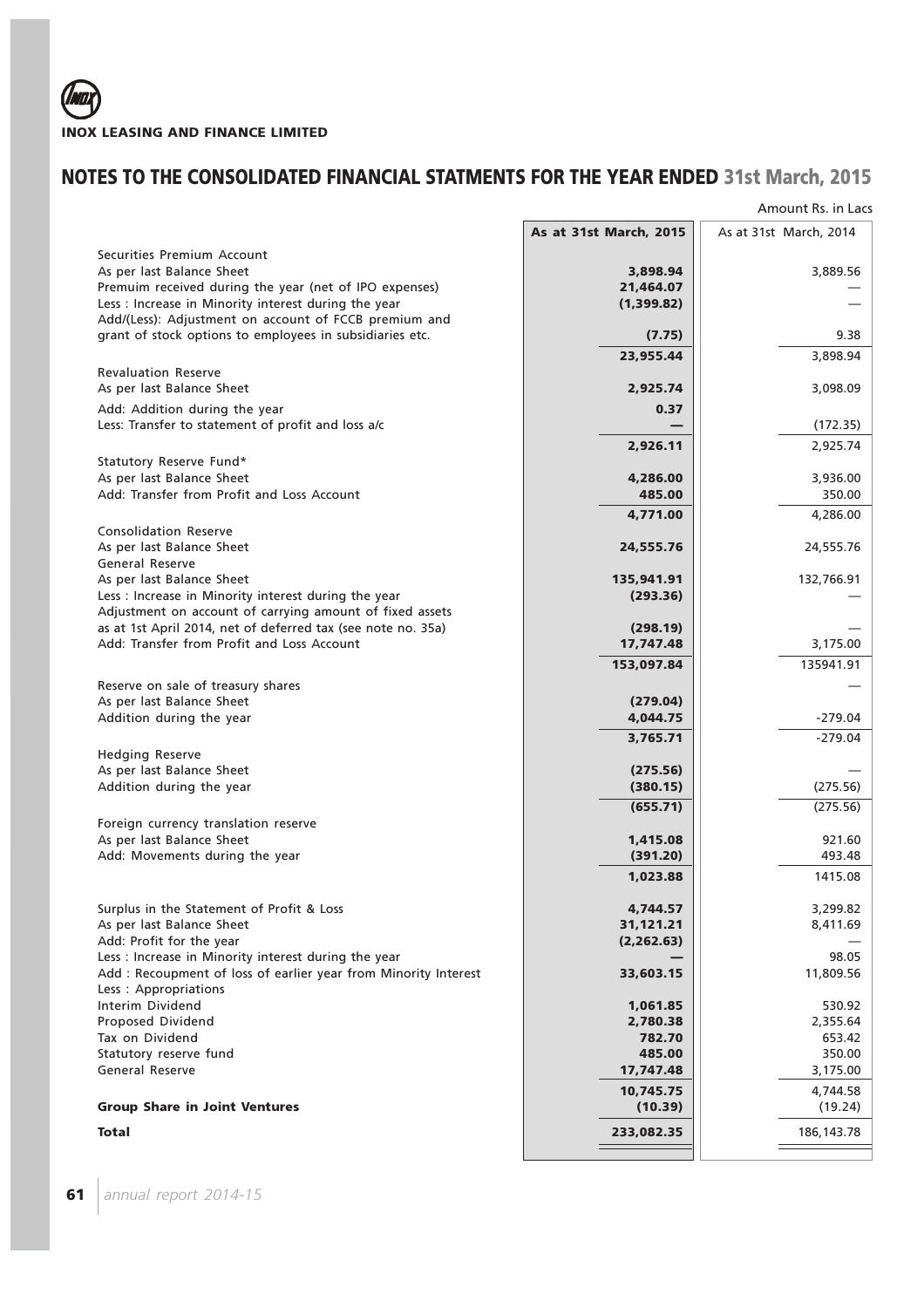# INOX LEASING AND FINANCE LIMITED

## NOTES TO THE CONSOLIDATED FINANCIAL STATMENTS FOR THE YEAR ENDED 31st March, 2015

|     |                                                                                    |                        | Amount Rs. in Lacs     |
|-----|------------------------------------------------------------------------------------|------------------------|------------------------|
| 6   | Long-term borrowings                                                               | As at 31st March, 2015 | As at 31st March, 2014 |
|     | <b>Term Loans</b>                                                                  |                        |                        |
|     | Secured Loans                                                                      |                        |                        |
|     | From Banks                                                                         |                        |                        |
|     | - Rupee Loans                                                                      | 30225.12               | 27,230.67              |
|     | - Foreign Currency Loans                                                           | 76131.98               | 85,350.73              |
|     |                                                                                    | 106,357.10             | 112,581.40             |
|     | From Other Parties                                                                 |                        |                        |
|     | - Rupee Loans                                                                      | 28168.12               | 10,500.00              |
|     | - Foreign Currency Loans                                                           |                        | 24,828.12              |
|     |                                                                                    | 28168.12               | 35,328.12              |
|     |                                                                                    | 134525.22              | 149,009.52             |
|     | Less: current maturities of long term borrowings                                   | 20,848.90              | 24,284.56              |
|     |                                                                                    | 113,676.32             | 123,624.96             |
|     |                                                                                    |                        |                        |
|     | 6.1 For nature of securities and terms of repayment please refer<br>to note no. 33 |                        |                        |
| 7   | <b>Other Long-term liabilities</b>                                                 |                        |                        |
|     | Security Deposits                                                                  | 558.42                 | 495.06                 |
|     | <b>Retention Money</b>                                                             | 45.70                  | 43.73                  |
|     | Sundry creditors for capital expenditure                                           | 2,627.33               | 2,446.26               |
|     | Advances from customers                                                            | 257.56                 | 2,338.11               |
|     | For leasehold land                                                                 | 52.85                  | 63.61                  |
|     | Statutory dues and taxes payable                                                   |                        | 2.37                   |
|     | <b>Total</b>                                                                       | 3,541.86               | 5,389.14               |
| 8   | <b>Long-term provisions</b>                                                        |                        |                        |
|     | Provision for employee benefits                                                    |                        |                        |
|     | - For Gratuity                                                                     | 1,283.38               | 958.51                 |
|     | - For Leave benefits                                                               | 526.54                 | 355.90                 |
|     | Total                                                                              | 1,809.92               | 1,314.41               |
| 9   | <b>Short-term borrowings</b>                                                       |                        |                        |
| 9.1 | (i) Secured Loans                                                                  |                        |                        |
|     | From Banks                                                                         |                        |                        |
|     | - Cash Credit/Overdraft                                                            | 3208.14                | 7729.71                |
|     | - Short Term Working Capital Demand Loans                                          | 12116.78               | 0.00                   |
|     | - Rupee Loans                                                                      | 6000.00                | 9200.00                |
|     | - Foreign Currency Loans                                                           | 52833.17               | 35732.78               |
|     |                                                                                    | 74158.09               | 52662.49               |
|     | From Other Parties<br>- Short Term Working Capital Demand Loans                    | 5000.00                |                        |
|     | 9.2 (ii) Unsecured Loans<br>From Banks                                             |                        |                        |
|     | - Rupee Loan                                                                       | 4900.00                | 17500.00               |
|     | - Foreign Currency Loans                                                           | 20075.69               | 8467.49                |
|     |                                                                                    | 24975.69               | 25967.49               |
|     | From Other Parties                                                                 |                        |                        |
|     | - Commercial papers                                                                | 15814.84               |                        |
|     | - Inter-corporate deposit                                                          | 59.85                  |                        |
|     |                                                                                    | 15,874.69              |                        |
|     |                                                                                    |                        |                        |
|     |                                                                                    | 120,008.47             | 78,629.98              |
|     | <b>Group Share in Joint Ventures</b>                                               | 2,008.72               | 2,591.31               |
|     | Total                                                                              | 122017.19              | 81221.29               |
| 9.3 | For nature of securities and terms of repayment please refer<br>to note no. 33     |                        |                        |

to note no. 33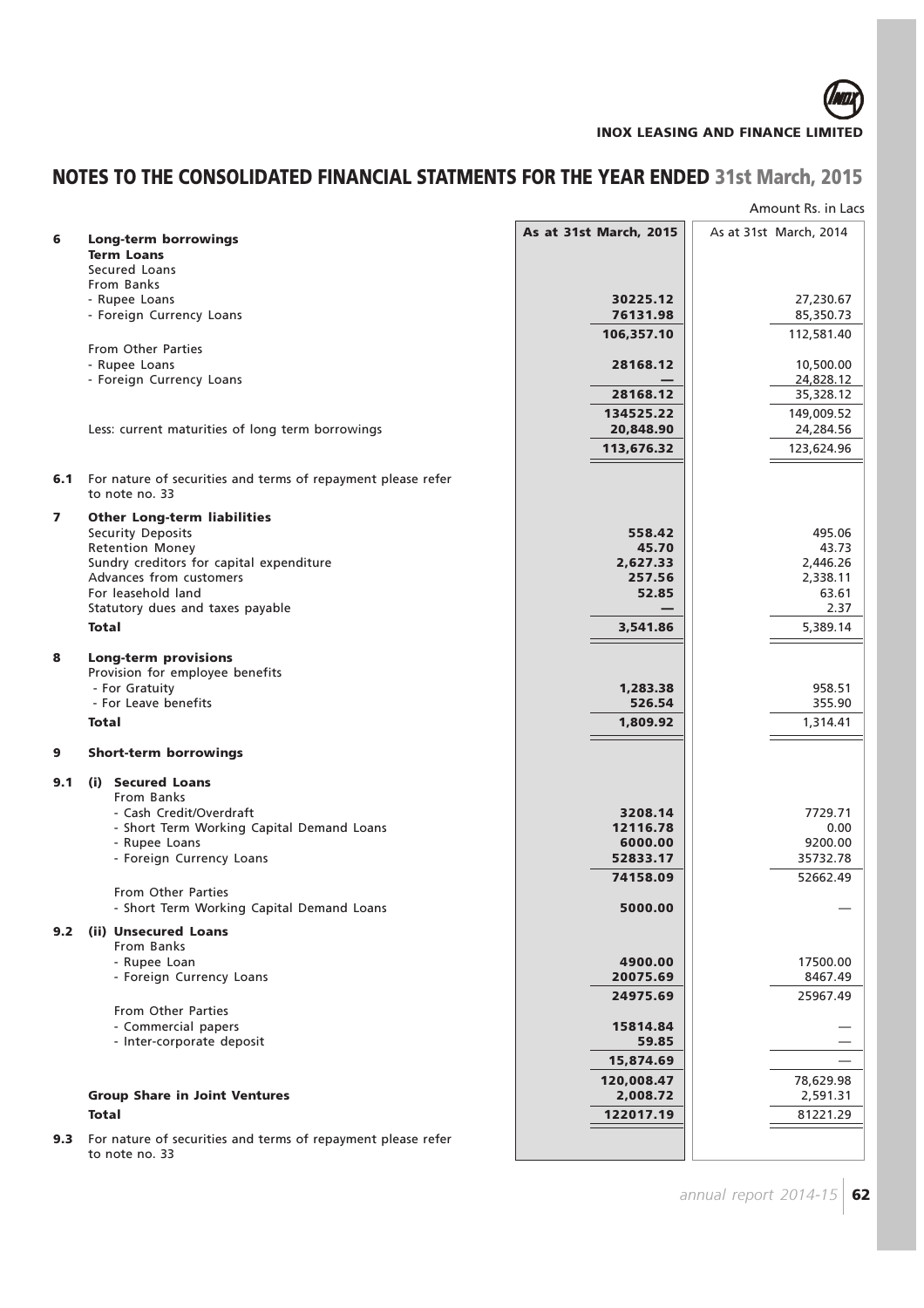#### Amount Rs. in Lacs

#### 10 Trade Payables

Trade Payables

- 
- 

Group Share in Joint Ventures

## **As at 31st March, 2015** As at 31st March, 2014 - dues to Micro and Small Enterprises (see note no. 49) **4.18** 4.18 **4.18** 6.80<br>61,126.06 **91,142.71** 61,126.06 - others 91,142.71 61,126.06 **91,144.33** 61,127.48<br>**999.66** 1,816.85 **92,146.55** 62,949.71

#### 11 Other Current Liabilities Bonds/Debentures

#### Foreign currency convertible bonds (refer Note XX )

8,000 (31 March 2011: 8,000) Zero-coupon series A foreign currency convertible bonds of US \$ 1,000 per bond

4,000 (31 March 2011: 4,000) 0.5% per annum series B foreign currency convertible bonds of US \$ 1,000 per bond

#### Others Liabilities

| 20,848.90 | 24,284.56 |
|-----------|-----------|
| 2,140.54  | 2307.8    |
| 227.07    | 129.75    |
| 7,600.95  | 8317.96   |
| 550.80    | 592.81    |
| 2,408.82  | 1292.71   |
| 12,043.84 | 2525.59   |
| 288.19    | 280.26    |
| 264.97    | 326.80    |
| 3405.27   | 3731.85   |
| 1,522.09  | 622.05    |
| 425.22    | 0.00      |
| 742.21    | 954.39    |
| 52468.88  | 45366.53  |
| 1014.63   | 394.85    |
|           |           |

In respect of unclaimed dividends, the actual amount to be transferred to the Investor Education and Protection Fund shall be determined on the due date.

Total 53483.51 45761.38

#### 12 Short-term provisions

- Provision for employee benefits<br>- For Gratuity
- 
- For Leave benefits

# Group Share in Joint Ventures

| <b>Short-term provisions</b>              |           |          |
|-------------------------------------------|-----------|----------|
| Provision for employee benefits           |           |          |
| - For Gratuity                            | 314.24    | 197.54   |
| - For Leave benefits                      | 487.59    | 508.78   |
|                                           | 801.83    | 706.32   |
| Other provisions                          |           |          |
| for Municipal tax - (see note no 49a)     | 183.00    | 200.20   |
| for Service tax - (see note no 49d)       | 1.042.44  | 1.042.44 |
| for MVAT/sales tax - (see note no 49c)    | 69.81     | 39.61    |
| for IPO expenses                          | 3,178.54  | 0.00     |
| Provision for Proposed Dividend           | 2,780.38  | 2,355.64 |
| Tax on Proposed Dividend                  | 782.70    | 653.42   |
| Provision for taxation(net of taxes paid) | 2,164.23  | 1,030.60 |
|                                           | 11,002.94 | 6,028.23 |
| <b>Group Share in Joint Ventures</b>      | 51.04     |          |
| Total                                     | 11,053.98 | 6,028.23 |
|                                           |           |          |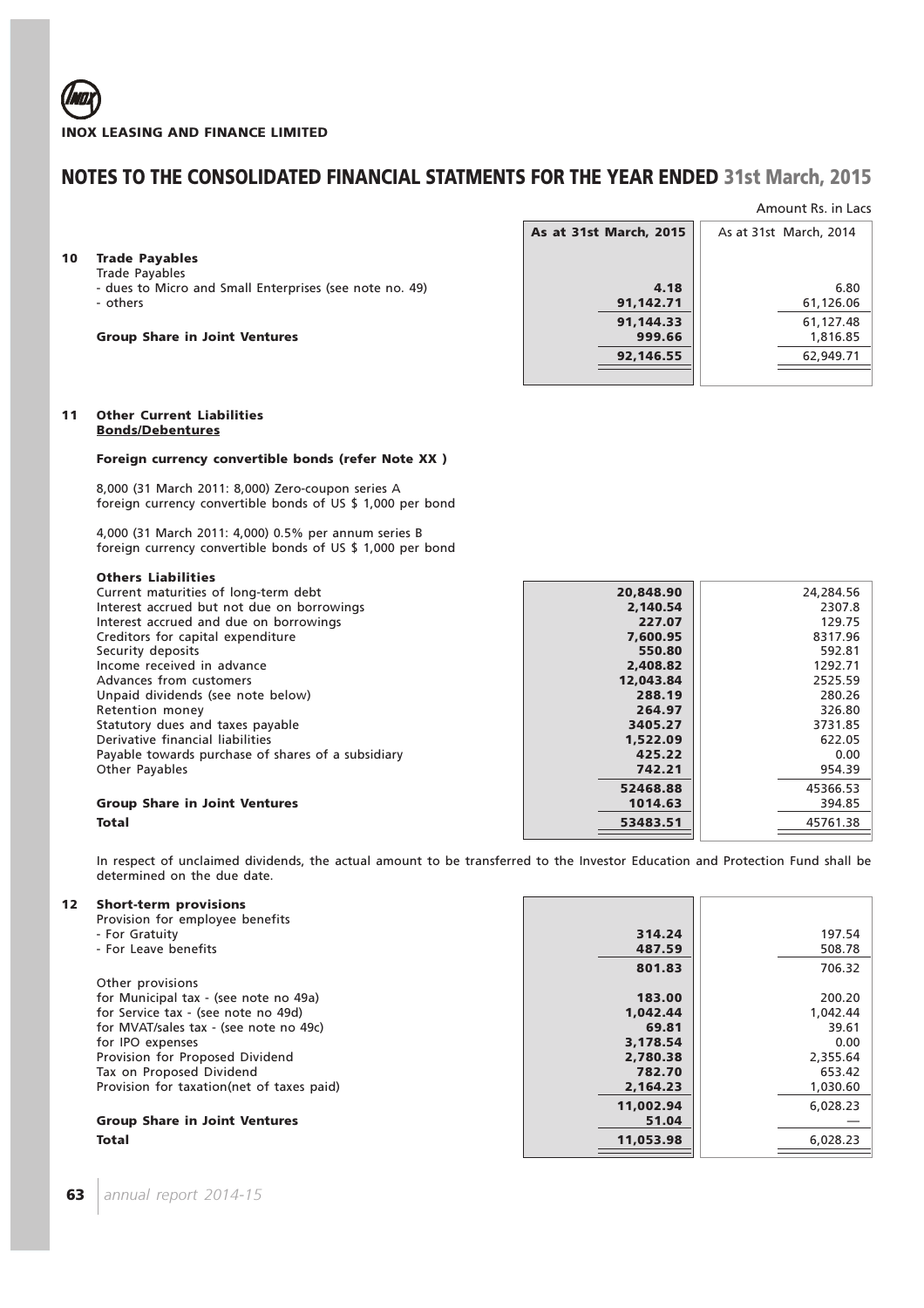#### 13 TANGIBLE ASSETS

| <b>TANGIBLE ASSETS</b><br>13 |                     |                           |                                    |                  |                 |                                     |        | Amount Rs. in Lacs  |                           |                           |                                    |            |          |                      |                     |                     |                     |
|------------------------------|---------------------|---------------------------|------------------------------------|------------------|-----------------|-------------------------------------|--------|---------------------|---------------------------|---------------------------|------------------------------------|------------|----------|----------------------|---------------------|---------------------|---------------------|
| <b>Particulars</b>           | <b>Gross Block</b>  |                           |                                    |                  |                 |                                     |        |                     | Depreciation/Amortization |                           |                                    |            |          |                      |                     | <b>Net Block</b>    |                     |
|                              | As at<br>01.04.2014 | Translation<br>Difference | Acquisition<br>(see note<br>below) | Additions        | Deduc-<br>tions | Exchange   Borrowing<br>differences | Costs  | As at<br>31.03.2015 | As at<br>01.04.2014       | Translation<br>Difference | Acquisition<br>(see note<br>below) | Adjustment | year     | For the I Deductions | As at<br>31.03.2015 | As at<br>31.03.2015 | As at<br>31.03.2014 |
| Land                         |                     |                           |                                    |                  |                 |                                     |        |                     |                           |                           |                                    |            |          |                      |                     |                     |                     |
| Freehold Land                | 3695.68             | 3.96                      | 0.00                               | 74.82            | 0.00            | 0.00                                | 0.00   | 3774.46             |                           |                           |                                    |            |          |                      |                     | 3774.46             | 3695.68             |
| Leasehold Land               | 5683.54             | 0.00                      | 0.00                               | 164.14           | 0.00            | 0.00                                | 0.00   | 5847.68             | 361.88                    | 0.00                      |                                    |            | 73.93    | 0.00                 | 435.81              | 5411.87             | 5321.66             |
| <b>Buildings</b>             | 44052.96            | 32.46                     | 2291.68                            | 2880.37          | 59.07           | 0.00                                | 0.00   | 49198.40            | 5771.38                   | 1.95                      | 307.81                             | 34.00      | 1614.27  | 16.38                | 7713.03             | 41485.37            | 38281.58            |
| Lease hold improvements      | 24274.63            | 2.35                      | 0.00                               | 1395.67          | 39.26           | 0.00                                | 39.57  | 25672.96            | 9199.45                   | 0.34                      | 0.00                               |            | 1749.15  | 32.68                | 10916.26            | 14756.70            | 15075.18            |
| Plant and Equipments         | 351675.37           | 24.97                     | 2381.19                            | 52833.06 4596.84 |                 | 2609.61                             | 317.35 | 405244.71           | 65429.57                  | 10.31                     | 1034.93                            | 516.66     | 20487.97 | 1917.82              | 85561.62            | 319683.09           | 286245.80           |
| Furniture and Fixtures       | 9361.96             | 6.55                      | 876.61                             | 1054.12          | 34.37           | 0.00                                | 16.98  | 11281.85            | 3805.73                   | 0.50                      | 349.24                             | 74.59      | 1508.50  | 29.00                | 5709.56             | 5572.29             | 5556.23             |
| Vehicles                     | 845.50              | 1.38                      | 18.67                              | 34.61            | 47.86           | 0.00                                | 0.00   | 852.30              | 418.34                    | 0.43                      | 5.37                               | 4.92       | 143.42   | 23.48                | 549.00              | 303.30              | 427.16              |
| Office Equipment             | 6467.19             | 0.20                      | 1746.57                            | 830.40           | 14.92           | 29.76                               | 0.00   | 9059.20             | 2734.09                   | 0.29                      | 509.66                             | 584.77     | 1354.98  | 12.77                | 5171.02             | 3888.18             | 3733.10             |
| Total (a)                    | 446056.83           | 71.87                     | 7314.72                            | 59267.19 4792.32 |                 | 2639.37                             | 373.90 | 510931.56           | 87720.44                  | 13.82                     | 2207.01                            | 1214.94    | 26932.22 | 2032.13              | 116056.30           | 394875.26           | 358336.39           |
| b) Share in Joint Venture *  | 3570.90             | (45.60)                   | 0.00                               | 146.35           | 0.81            | 0.00                                | 0.00   | 3670.84             | 1548.68                   | (19.75)                   |                                    |            | 312.58   | 0.51                 | 1841.00             | 1831.84             | 2022.22             |
| Grand Total $(a + b)$        | 449627.73           | 26.27                     | 7314.72                            | 59413.54 4793.13 |                 | 2639.37                             | 373.90 | 514602.30           | 89269.12                  | (5.93)                    | 2,207.01                           | 1,214.94   | 27244.80 | 2032.64              | 117897.30           | 396707.10           | 360360.61           |
| Previous year                | 418876.29           | 590.24                    | 30.71                              | 22919.92         | 633.53          | 7285.78                             | 346.40 | 449415.81           | 69098.44                  | 193.78                    | 0.00                               | 0.00       | 19982.2  | 167.47               | 89106.97            |                     |                     |

#### 14 INTANGIBLE ASSETS

**S** Amount Rs. in Lacs

| Particulars                                      | <b>Gross Block</b>  |                           |                                    |           |                 |                         |                    | Depreciation/Amortization |                     |                           |                                    |            |                 |            | <b>Net Block</b>    |                     |                     |
|--------------------------------------------------|---------------------|---------------------------|------------------------------------|-----------|-----------------|-------------------------|--------------------|---------------------------|---------------------|---------------------------|------------------------------------|------------|-----------------|------------|---------------------|---------------------|---------------------|
|                                                  | As at<br>01.04.2014 | Translation<br>Difference | Acquisition<br>(see note<br>below) | Additions | Deduc-<br>tions | Exchange<br>differences | Borrowing<br>Costs | As at<br>31.03.2015       | As at<br>01.04.2014 | Translation<br>Difference | Acquisition<br>(see note<br>below) | Adiustment | For the<br>vear | Deductions | As at<br>31.03.2015 | As at<br>31.03.2015 | As at<br>31.03.2014 |
| (b) Intangible Assets                            |                     |                           |                                    |           |                 |                         |                    |                           |                     |                           |                                    |            |                 |            |                     |                     |                     |
| <b>Technical Know How</b>                        | 6878.61             | 0.00                      | 0.00                               | 3504.55   | 0.00            | 0.00                    | 0.00               | 10383.16                  | 2074.05             | 0.00                      |                                    |            | 832.94          | 0.00       | 2906.99             | 7476.17             | 4804.56             |
| Software                                         | 1175.42             | 0.18                      | 118.94                             | 183.17    | 0.00            | 0.00                    | 0.00               | 1477.71                   | 780.77              | 0.00                      | 46.44                              | 32.63      | 208.36          | 0.00       | 1068.20             | 409.51              | 394.65              |
| <b>Film Distribution Rights</b><br>& Prints Cost | 0.00                | 0.00                      | 0.00                               | 0.00      | 0.00            | 0.00                    | 0.00               | 0.00                      | 0.00                | 0.00                      |                                    |            | 0.00            |            | 0.00                | 0.00                | 0.00                |
| Mining Rights                                    | 1340.44             | (195.40)                  | 0.00                               | 47.70     | 0.00            | 0.00                    | 0.00               | 1192.74                   | 167.54              | (24.42)                   |                                    |            | 73.26           | 0.00       | 216.38              | 976.36              | 1172.90             |
| Negative rights                                  | 0.00                | 0.00                      | 0.00                               | 0.00      | 0.00            | 0.00                    | 0.00               | 0.00                      | 0.00                | 0.00                      |                                    |            | 0.00            | 0.00       | 0.00                | 0.00                | 0.00                |
| <b>Product Development</b>                       |                     |                           |                                    | 734.19    |                 |                         |                    | 734.19                    | 0.00                |                           |                                    |            | 38.38           |            | 38.38               | 695.81              | 0.00                |
| Movie Production                                 | 155.50              | 0.00                      | 0.00                               | 0.00      | 0.00            | 0.00                    | 0.00               | 155.50                    | 68.66               | 0.00                      |                                    |            | 32.41           | 0.00       | 101.07              | 54.43               | 86.84               |
| Total (b)                                        | 9549.97             | (195.22)                  | 118.94                             | 4469.61   | 0.00            | 0.00                    | 0.00               | 13943.30                  | 3091.02             | (24.42)                   | 46.44                              | 32.63      | 1185.35         | 0.00       | 4331.02             | 9612.28             | 6458.95             |
| (b) Share in Joint Venture                       | 562.87              | (7.19)                    | 0.00                               | 0.00      | 0.00            | 0.00                    | 0.00               | 555.68                    | 96.27               | 15.60                     |                                    |            | 99.18           | 0.00       | 211.05              | 284.57              | 351.82              |
| Grand Total $(a + b)$                            | 10112.84            | (202.41)                  | 118.94                             | 4469.61   | 0.00            | 0.00                    | 0.00               | 14498.98                  | 3187.29             | $-8.82$                   | 46.44                              | 32.63      | 1284.53         | 0.00       | 4542.07             | 9896.85             | 6810.77             |
| Previous year                                    | 7646.97             | 274.34                    | 0.00                               | 2062.55   | 24.71           | 153.69                  | 0.00               | 10112.84                  | 2297.26             | 27.84                     |                                    |            | 1001.68         | 24.71      | 3302.07             |                     |                     |

annual report 2014-15 annual report 2014-15 **64**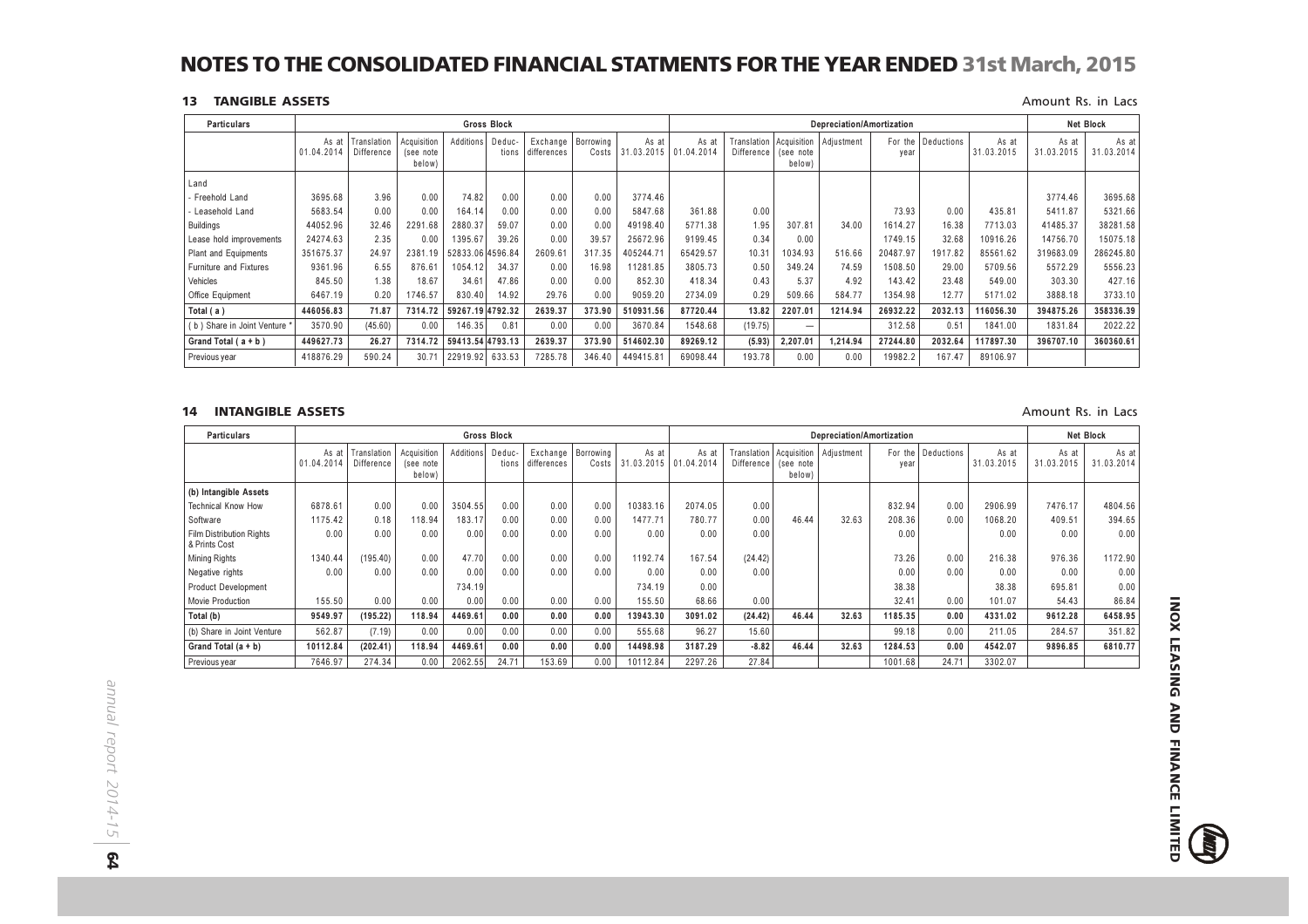|                            |                                                                                                                                                                                                                                                                                                                                                                                                                                                                                                                                                                                                                                                                                                                                                                                                                                                                                                                                                                                                                                                 | <b>Face Value</b><br>Rs.                                                                                       | Nos. As at<br>31st March,<br>2015                                                                                                                                                                                                                                           | Nos. As at<br>31st March.<br>2014                                                                                                                                                                                    | As at<br>31st March,<br>2015                                                                                                                                                                |                             | As at<br>31st March,<br>2014                                                                                                                                                                        |                   |
|----------------------------|-------------------------------------------------------------------------------------------------------------------------------------------------------------------------------------------------------------------------------------------------------------------------------------------------------------------------------------------------------------------------------------------------------------------------------------------------------------------------------------------------------------------------------------------------------------------------------------------------------------------------------------------------------------------------------------------------------------------------------------------------------------------------------------------------------------------------------------------------------------------------------------------------------------------------------------------------------------------------------------------------------------------------------------------------|----------------------------------------------------------------------------------------------------------------|-----------------------------------------------------------------------------------------------------------------------------------------------------------------------------------------------------------------------------------------------------------------------------|----------------------------------------------------------------------------------------------------------------------------------------------------------------------------------------------------------------------|---------------------------------------------------------------------------------------------------------------------------------------------------------------------------------------------|-----------------------------|-----------------------------------------------------------------------------------------------------------------------------------------------------------------------------------------------------|-------------------|
|                            |                                                                                                                                                                                                                                                                                                                                                                                                                                                                                                                                                                                                                                                                                                                                                                                                                                                                                                                                                                                                                                                 |                                                                                                                |                                                                                                                                                                                                                                                                             |                                                                                                                                                                                                                      |                                                                                                                                                                                             | <b>Amount (Rs. in Lacs)</b> | Amount (Rs. in Lacs)                                                                                                                                                                                |                   |
| 15<br>$\mathbf{[1]}$<br>A] | <b>NON CURRENT INVESTMENTS</b><br>(Long term, non-trade, at cost, unless otherwise stated)<br><b>INVESTMENTS IN SECURITIES</b><br><b>UNQUOTED</b><br><b>Investment in Equity instrument</b><br>i)                                                                                                                                                                                                                                                                                                                                                                                                                                                                                                                                                                                                                                                                                                                                                                                                                                               |                                                                                                                |                                                                                                                                                                                                                                                                             |                                                                                                                                                                                                                      |                                                                                                                                                                                             |                             |                                                                                                                                                                                                     |                   |
|                            | In Associate companies<br>Megnasolace City Private Limited<br>- Equity shares of Rs.10/- each<br>- paid up Rs. 1.60 per share<br>(previous year Rs. 1.60 per share)<br>In Other companies                                                                                                                                                                                                                                                                                                                                                                                                                                                                                                                                                                                                                                                                                                                                                                                                                                                       |                                                                                                                |                                                                                                                                                                                                                                                                             | 5000000                                                                                                                                                                                                              | 5000000                                                                                                                                                                                     | 3201.47                     |                                                                                                                                                                                                     | 3201.47           |
|                            | Kaleidoscope Entertainment Private Limited<br>Ideas & U Limited                                                                                                                                                                                                                                                                                                                                                                                                                                                                                                                                                                                                                                                                                                                                                                                                                                                                                                                                                                                 | 1<br>10                                                                                                        | 562500<br>500000                                                                                                                                                                                                                                                            | 562500<br>500000                                                                                                                                                                                                     | 60.75<br>50.00                                                                                                                                                                              | 3312.22                     | 60.75<br>50.00                                                                                                                                                                                      | 3312.22           |
|                            | Less: Provision for diminution in value of Investment                                                                                                                                                                                                                                                                                                                                                                                                                                                                                                                                                                                                                                                                                                                                                                                                                                                                                                                                                                                           |                                                                                                                |                                                                                                                                                                                                                                                                             |                                                                                                                                                                                                                      |                                                                                                                                                                                             | 110.75<br>3201.47           |                                                                                                                                                                                                     | 110.75<br>3201.47 |
| ii)                        | <b>Investment in Government or Trust Securities</b><br><b>National Saving Certificate</b><br>(Held in the name of Directors & pledged with                                                                                                                                                                                                                                                                                                                                                                                                                                                                                                                                                                                                                                                                                                                                                                                                                                                                                                      |                                                                                                                |                                                                                                                                                                                                                                                                             |                                                                                                                                                                                                                      | 110.31                                                                                                                                                                                      |                             | 110.99                                                                                                                                                                                              |                   |
|                            | Government Authorities)<br>Less: Current portion of Long Term Investments<br>(Disclosed under note no. 18 : Current Investments)                                                                                                                                                                                                                                                                                                                                                                                                                                                                                                                                                                                                                                                                                                                                                                                                                                                                                                                |                                                                                                                |                                                                                                                                                                                                                                                                             |                                                                                                                                                                                                                      | 39.48                                                                                                                                                                                       | 70.83                       | 18.04                                                                                                                                                                                               | 92.95             |
| iii)                       | <b>Investment in Mutual Funds</b><br>UTI Fixed Term Income Plan Sr. XV-II(367 Days)-Growth Plan<br>Birla Sun life FTP-Sr.GV(368 Days)-Growth<br>HDFC FMP 370D May 2013(1) Sr.26-Growth<br>LIC Nomura FMP Sr.63-386 Days-Growth<br>HDFC FMP 366D May2013(1)Sr.26 Re<br>HDFC FMP 366D May2013(2)Sr.26 Re<br>Religare Invesco FMP Sr.XIX PL-A3<br>Birla Sun Life Fixed Term Plan-Sr.GY(366 Days)-Growth<br>UTI Fixed term Income Plan Sr. XV-III(366 Day)-Growth<br>SBI Debt Fund Sr.366 Days-29 Regular<br>JP Morgan India FMP Sr.21-Regular<br>Kotak FMP Series 104-Growth<br>IDFC Fixed Term Plan Sr.20 Regular<br>LIC Nomura MF FMP Sr.66-371 Days-Growth Plan<br>Tata FMP Series 42-Scheme I-Plan<br>DSP BlackRock FMP S104-12Month-Regular-Growth-Dt.28.<br>Religare Invesco FMP Series 23P(370 Days)-Growth<br>Reliance Yearly Interval Series 8 Direct Plan-Growth<br>HDFC FMP 370 Days June 2014(2) Series 31 Regular - Growth                                                                                                            | 10<br>10<br>10<br>10<br>10<br>10<br>10<br>10<br>10<br>10<br>10<br>10<br>10<br>10<br>10<br>10<br>10<br>10<br>10 | $\bf{0}$<br>$\mathbf 0$<br>$\mathbf 0$<br>$\mathbf 0$<br>$\mathbf 0$<br>$\mathbf{0}$<br>$\mathbf{0}$<br>$\mathbf 0$<br>$\mathbf 0$<br>$\mathbf 0$<br>$\mathbf 0$<br>$\mathbf 0$<br>$\mathbf 0$<br>$\mathbf 0$<br>$\mathbf 0$<br>$\bf{0}$<br>10000000<br>9211751<br>10000000 | 20000000<br>10000000<br>10000000<br>10000000<br>5000000<br>10000000<br>10000000<br>10000000<br>10000000<br>20000000<br>15000000<br>10000000<br>15000000<br>15000000<br>20000000<br>10000000<br>0<br>0<br>$\mathbf 0$ | 0.00<br>0.00<br>0.00<br>0.00<br>0.00<br>0.00<br>0.00<br>0.00<br>0.00<br>0.00<br>0.00<br>0.00<br>0.00<br>0.00<br>0.00<br>0.00<br>1000.00<br>1000.00<br>1000.00                               |                             | 2000.00<br>1000.00<br>1000.00<br>1000.00<br>500.00<br>1000.00<br>1000.00<br>1000.00<br>1000.00<br>2000.00<br>1500.00<br>1000.00<br>1500.00<br>1500.00<br>2000.00<br>1000.00<br>0.00<br>0.00<br>0.00 |                   |
|                            | SBI Debt Fund SR A35-369Days -Direct - Growth<br>DWS Interval Annual Plan Series 1-DP Growth<br>Reliance Fixed Horizon Fund-XXVI Series 33 - Direct Plan -Growth Plan<br>HDFC FMP 370D May 2013 (1) Series 26 - Regular Growth<br>Religare Invesco FMP - Series XIX - Plan A (367 Days) - Growth<br>HDFC FMP 371D June 2014(2)Sr.31-Gr<br>ICICI Prudential FMP Series 74-369 Days K Reg. Growth<br>Birla Sun Life Interval Income Fund - Annual Plan VIII - Gr - REGULAR<br>ICICI Prudential Interval Fund Series VI Annual Interval Plan F - Regular Plan<br>ICICI Prudential FMP Series 68 - 368 Days Plan G Regular Plan Cumulative<br>HDFC FMP 371D July 2013 (1) Series 26 - Regular - Growth<br>UTI Fixed Term Income Fund Series XV - IX (366 DAYS) - Growth Plan<br>Birla Sunlife FTP Series HQ-Growth<br>Birla Sunlife FTP Series HS-Growth<br>Birla Sunlife FTP Series KG-Growth<br>DSP BR FMP Series 105-12M-Growth<br>IDFC FTP Series-24 366D-Growth<br>TATA FMP Series 43 Plan A-Growth<br>UTI FTIF Series XVII-XIII (369D)-Growth | 10<br>10<br>10<br>10<br>10<br>10<br>10<br>10<br>10<br>10<br>10<br>10<br>10<br>10<br>10<br>10<br>10<br>10<br>10 | 10000000<br>9205730<br>10000000<br>$\Omega$<br>$\mathbf 0$<br>6250000<br>10000000<br>0<br>$\bf o$<br>$\bf o$<br>$\bf{0}$<br>$\bf{0}$<br>1000000<br>1211029<br>2263469<br>1997894<br>2193729<br>2000000<br>2181540                                                           | $\mathbf 0$<br>$\mathbf 0$<br>0<br>10000000<br>5000000<br>0<br>0<br>10000000<br>10000000<br>5000000<br>10000000<br>10000000<br>0<br>0<br>0<br>0<br>0<br>0<br>0                                                       | 1000.00<br>1000.00<br>1000.00<br>0.00<br>0.00<br>625.00<br>1000.00<br>0.00<br>0.00<br>0.00<br>0.00<br>0.00<br>100.00<br>121.10<br>226.35<br>199.79<br>219.37<br>200.00<br>218.15<br>8909.77 |                             | 0.00<br>0.00<br>0.00<br>1000.00<br>500.00<br>0.00<br>0.00<br>1000.00<br>1000.00<br>500.00<br>1000.00<br>1000.00<br>0.00<br>0.00<br>0.00<br>0.00<br>0.00<br>0.00<br>0.00<br>26000                    |                   |
|                            | Less: Current portion of Long Term Investments<br>(Disclosed under note no. 18 : Current Investments)                                                                                                                                                                                                                                                                                                                                                                                                                                                                                                                                                                                                                                                                                                                                                                                                                                                                                                                                           |                                                                                                                |                                                                                                                                                                                                                                                                             |                                                                                                                                                                                                                      | 0.00                                                                                                                                                                                        | 8909.77                     | 26000                                                                                                                                                                                               | 0.00              |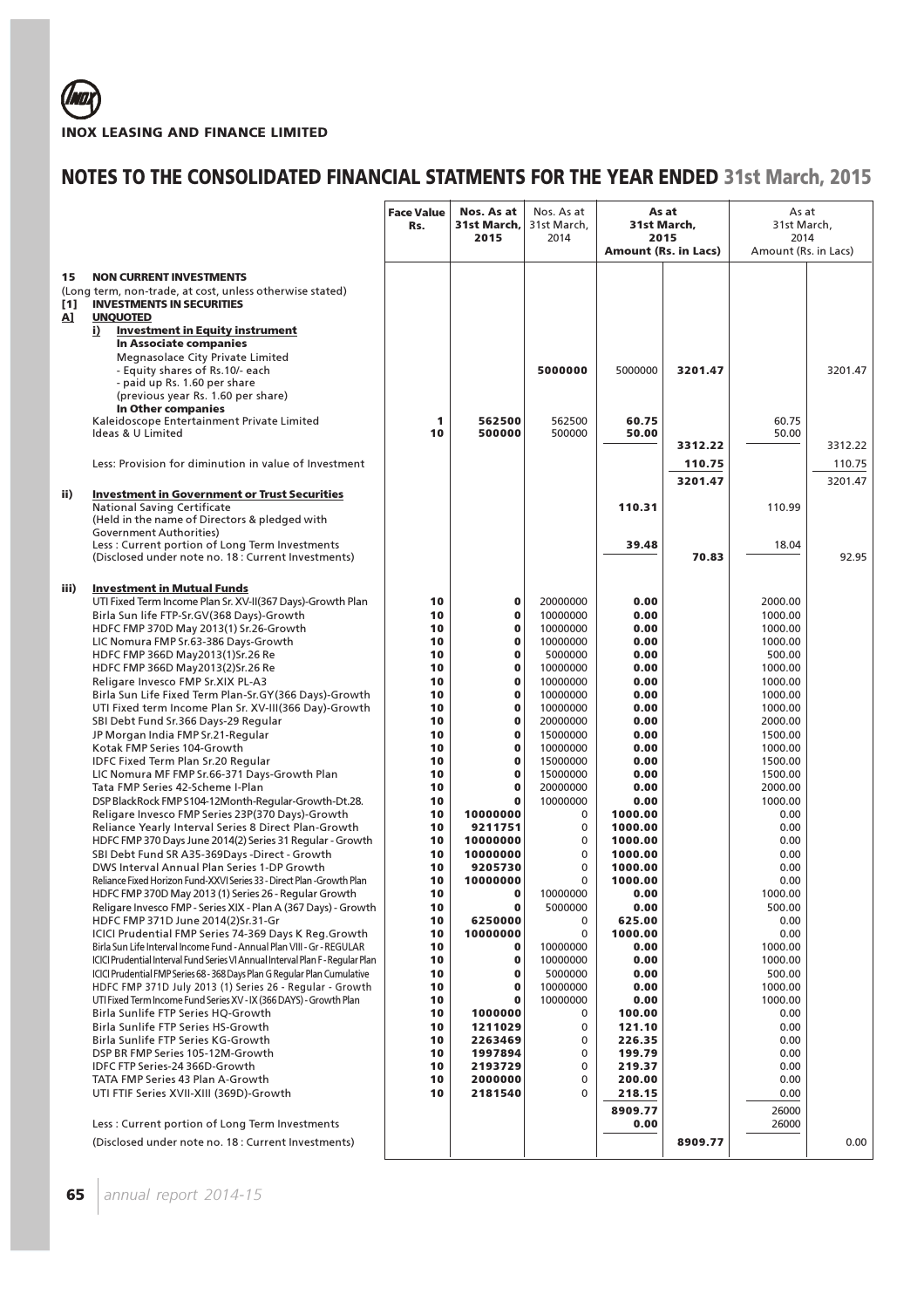

|     |                                                                                                                                                                                                                                                                                                                                                                                                                                                                                                                                                                                                                                                                        | <b>Face Value</b><br>Rs.                                                                                                                      | Nos. As at<br>31st March.<br>2015                                                                                                                                             | Nos. As at<br>31st March.<br>2014                                                                                                                                             | As at<br>31st March,<br>2015<br><b>Amount (Rs. in Lacs)</b>                                                                                               |                                          | As at<br>31st March,<br>2014<br>Amount (Rs. in Lacs)                                                                                                                      |                                        |
|-----|------------------------------------------------------------------------------------------------------------------------------------------------------------------------------------------------------------------------------------------------------------------------------------------------------------------------------------------------------------------------------------------------------------------------------------------------------------------------------------------------------------------------------------------------------------------------------------------------------------------------------------------------------------------------|-----------------------------------------------------------------------------------------------------------------------------------------------|-------------------------------------------------------------------------------------------------------------------------------------------------------------------------------|-------------------------------------------------------------------------------------------------------------------------------------------------------------------------------|-----------------------------------------------------------------------------------------------------------------------------------------------------------|------------------------------------------|---------------------------------------------------------------------------------------------------------------------------------------------------------------------------|----------------------------------------|
| 15  | <b>NON CURRENT INVESTMENTS (Contd)</b>                                                                                                                                                                                                                                                                                                                                                                                                                                                                                                                                                                                                                                 |                                                                                                                                               |                                                                                                                                                                               |                                                                                                                                                                               |                                                                                                                                                           |                                          |                                                                                                                                                                           |                                        |
| iv) | <b>Investment in Venture Capital Fund</b><br>Indiareit Fund Scheme III<br>Kshitij Venture Capital Fund                                                                                                                                                                                                                                                                                                                                                                                                                                                                                                                                                                 | 100000<br>338                                                                                                                                 | 423<br>250000                                                                                                                                                                 | 643<br>250000                                                                                                                                                                 | 422.63<br>843.75                                                                                                                                          |                                          | 642.85<br>962.50                                                                                                                                                          |                                        |
|     | Less: Current portion of Long Term Investments                                                                                                                                                                                                                                                                                                                                                                                                                                                                                                                                                                                                                         | (385)                                                                                                                                         |                                                                                                                                                                               |                                                                                                                                                                               | 1266.38<br>1266.38                                                                                                                                        |                                          | 1605.35<br>962.50                                                                                                                                                         |                                        |
|     | (Disclosed under note no. 18 : Current Investments)                                                                                                                                                                                                                                                                                                                                                                                                                                                                                                                                                                                                                    |                                                                                                                                               |                                                                                                                                                                               |                                                                                                                                                                               |                                                                                                                                                           | 0.00                                     |                                                                                                                                                                           | 642.85                                 |
| v)  | <b>Investments in Bonds</b><br>HUDCO 7.62% Tax Free Bond Oct'11<br>HUDCO 8.14% Tax Free Bond<br>IIFCL 8.01% Tax Free Bonds<br>IRFC 7.55% Tax Free Bond Oct'11<br>NHAI 8.27% Tax Free Bonds<br>PFC 8.20% Tax Free Bonds<br>REC 7.93% Tax Free Bond<br>PFC 7.19% Tax Free Bonds                                                                                                                                                                                                                                                                                                                                                                                          | 100,000<br>1,000,000<br>100,000<br>1,000<br>1,000<br>1,000<br>1,000                                                                           | 250<br>1.000<br>20<br>250<br>20,000<br>8,544<br>12,248<br>10.000                                                                                                              | 250<br>20.000<br>20<br>250<br>20,000<br>8,544<br>12,248<br>10,000                                                                                                             | 250.00<br>20,000<br>200.04<br>250.00<br>200.00<br>85.44<br>122.48<br>100.00                                                                               | 200.00                                   | 250.00<br>200.04<br>250.00<br>200.00<br>85.44<br>122.48<br>100.00                                                                                                         | 200.00                                 |
|     | REC 8.01% Tax Free Bond 2013                                                                                                                                                                                                                                                                                                                                                                                                                                                                                                                                                                                                                                           | 1,000                                                                                                                                         | 30,000                                                                                                                                                                        | 30,000                                                                                                                                                                        | 300.00                                                                                                                                                    | 1707.96                                  | 300.00                                                                                                                                                                    | 1707.96                                |
|     | <b>Total Unquoted Investments</b>                                                                                                                                                                                                                                                                                                                                                                                                                                                                                                                                                                                                                                      |                                                                                                                                               |                                                                                                                                                                               |                                                                                                                                                                               |                                                                                                                                                           | 13890.03                                 |                                                                                                                                                                           | 5645.23                                |
| B]  | <b>OUOTED</b><br><b>Investment in Equity instrument</b><br>Advanta India Limited<br><b>EIH Limited</b><br><b>Garware Wall Ropes Limited</b><br><b>HEG Limited</b><br>K S Oil Limited<br><b>Mount Everest Mineral Water Limited</b><br>Prai Industries Limited<br>Taneja Aerospace & Aviation Limited<br><b>Tantia Construction Limited</b><br>Damania Capital Market Limited<br><b>Eastern Mining Limited</b><br>Konar Organics Limited<br><b>Rajinder Pipes Limited</b><br>Unified Agro Industries (India) Limited<br>W S Telesystem Limited<br><b>Orient Fabritex Limited</b><br><b>BOC</b> India Limited<br>Ahmedabad Gases Limited<br>Bombay Oxygen Corpn. Limited | 2<br>$\overline{2}$<br>10<br>10<br>1<br>10<br>$\overline{\mathbf{z}}$<br>5<br>10<br>10<br>10<br>10<br>10<br>10<br>10<br>10<br>10<br>10<br>100 | 215979<br>183527<br>28669<br>64386<br>192093<br>2174592<br>497630<br>360159<br>209895<br>124,200<br>10,300<br>41,100<br>8,300<br>1,800<br>8,300<br>140,000<br>200<br>200<br>5 | 215979<br>183527<br>28669<br>64386<br>192093<br>2174592<br>497630<br>360159<br>209895<br>124,200<br>10,300<br>41,100<br>8,300<br>1,800<br>8,300<br>140,000<br>200<br>200<br>5 | 0.00<br>0.00<br>0.00<br>0.00<br>0.00<br>2489.35<br>0.00<br>0.00<br>0.00<br>37.26<br>3.30<br>4.11<br>3.32<br>0.45<br>3.32<br>14.00<br>0.21<br>0.02<br>0.06 | 2555.40                                  | 539.17<br>401.94<br>69.69<br>276.64<br>215.74<br>2489.35<br>1235.22<br>728.71<br>313.03<br>37.26<br>3.30<br>4.11<br>3.32<br>0.45<br>3.32<br>14.00<br>0.21<br>0.02<br>0.06 | 6335.54                                |
|     | Less: Provision for diminution in value of Investment                                                                                                                                                                                                                                                                                                                                                                                                                                                                                                                                                                                                                  |                                                                                                                                               |                                                                                                                                                                               |                                                                                                                                                                               |                                                                                                                                                           | 60.99                                    |                                                                                                                                                                           | 2606.96                                |
|     | <b>Net Ouoted Investment</b>                                                                                                                                                                                                                                                                                                                                                                                                                                                                                                                                                                                                                                           |                                                                                                                                               |                                                                                                                                                                               |                                                                                                                                                                               |                                                                                                                                                           | 2494.41                                  |                                                                                                                                                                           | 3728.58                                |
|     | <b>Total Investments</b>                                                                                                                                                                                                                                                                                                                                                                                                                                                                                                                                                                                                                                               |                                                                                                                                               |                                                                                                                                                                               |                                                                                                                                                                               |                                                                                                                                                           | 16384.44                                 |                                                                                                                                                                           | 9373.81                                |
|     | Aggregate amount of quoted investments<br>Market value of quoted investments<br>Aggregate amount of unquoted investments<br>Aggregate provision for diminution in value of investments                                                                                                                                                                                                                                                                                                                                                                                                                                                                                 |                                                                                                                                               |                                                                                                                                                                               |                                                                                                                                                                               |                                                                                                                                                           | 2555.40<br>2392.05<br>13598.68<br>171.74 |                                                                                                                                                                           | 6335.54<br>0.00<br>31028.56<br>2717.71 |

#### [2] Investment Property (Long term and Non-trade)

| Particulars          | Gross Block (at cost) |                  |                   |                   | Depreciation/Amortization | Net Block         |                   |                       |
|----------------------|-----------------------|------------------|-------------------|-------------------|---------------------------|-------------------|-------------------|-----------------------|
|                      | As at<br>01.04.14     | <b>Additions</b> | As at<br>31.03.15 | As at<br>01.04.14 | For the<br>year           | As at<br>31.03.15 | As at<br>31.03.15 | As at $ $<br>31.03.14 |
| Leasehold Land       | 373.43                |                  | 373.43            | 1.17              | 0.37                      | 1.54              | 371.88            | 372.26                |
| Building             | 852.62                |                  | 852.62            | 70.42             | 35.05                     | 105.47            | 747.15            | 782.20                |
| Total                | 1,226.05              |                  | 1,226.05          | 71.59             | 35.42                     | 107.01            | 1,119.03          | 1.154.46              |
| <b>Previous Year</b> | 1,226.05              |                  | 1,226.05          | 33.48             | 38.10                     | 71.58             |                   |                       |

#### **Total Non Current Investments [1+2]** 15,210.90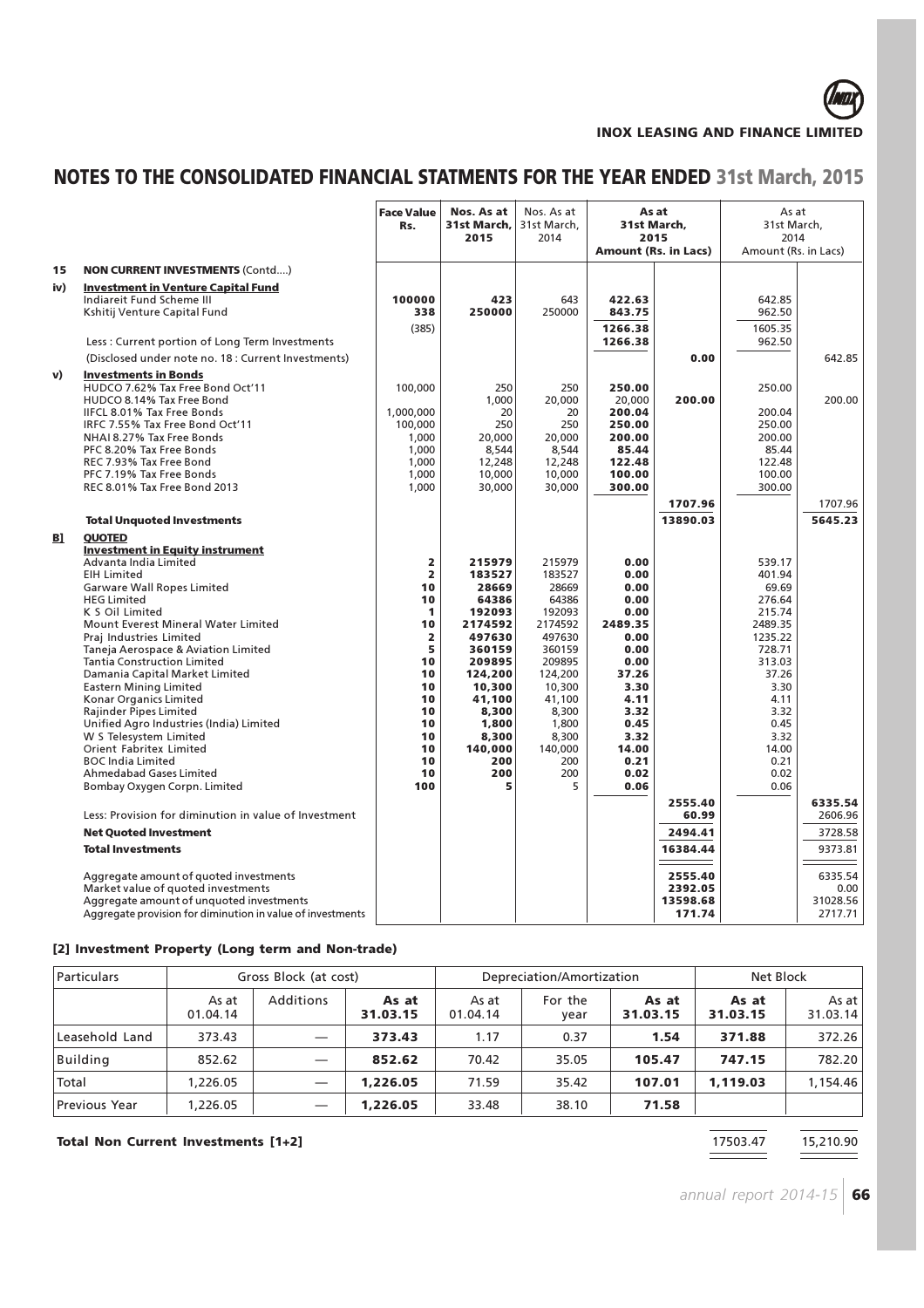|    |                                                                                       |                        | Amount Rs. in Lacs     |
|----|---------------------------------------------------------------------------------------|------------------------|------------------------|
| 16 | Long-term loans and advances<br>(Unsecured, considered good, unless otherwise stated) | As at 31st March, 2015 | As at 31st March, 2014 |
|    | Capital Advances                                                                      | 5,749.74               | 3,196.47               |
|    | Security Deposits                                                                     |                        |                        |
|    | Considered Good                                                                       | 11,738.99              | 9,496.20               |
|    | Considered Doubtful                                                                   | 311.88                 |                        |
|    |                                                                                       | 12,050.87              | 9,496.20               |
|    | Less: Provision for doubtful deposits                                                 | 311.88                 |                        |
|    |                                                                                       | 11,738.99              | 9,496.20               |
|    | Loans to Employees                                                                    | 1.51                   | 2.79                   |
|    | Advances recoverable in cash or in kind                                               |                        |                        |
|    | - Considered Good                                                                     | 795.08                 | 425.09                 |
|    | Inter corporate Deposits                                                              | 1,500.00               | 100.00                 |
|    | Prepaid expenses                                                                      | 24.50                  | 148.44                 |
|    | Electricity Charges refund claimed                                                    | 389.83                 | 389.83                 |
|    | Balances in Excise, Service Tax and VAT Accounts                                      | 95.71                  | 668.40                 |
|    | Entertainment Tax Refund Claimed                                                      | 2,998.37               | 1,453.83               |
|    | Income tax paid (Net of provisions)                                                   | 10,990.57              | 11,528.55              |
|    | <b>MAT Credit Entitlement</b>                                                         | 21,503.49              | 12,168.21              |
|    |                                                                                       | 55,787.79              | 39,577.81              |
|    | Group Share in Joint Ventures                                                         | 16.35                  | 68.41                  |
|    | <b>Total</b>                                                                          | 55,804.14              | 39,646.22              |
| 17 | Other non-current assets                                                              |                        |                        |
|    | Initial public offer (IPO) expenses                                                   |                        | 695.32                 |
|    | Non-current bank balances (bank balances with original                                |                        |                        |
|    | maturity of more than 12 months)                                                      | 652.91                 | 378.77                 |
|    | Interest accrued                                                                      |                        |                        |
|    | on Investment                                                                         | 12.70                  | 19.33                  |
|    | on bank fixed deposit                                                                 | 40.37                  | 15.19                  |
|    | others                                                                                | 157.16                 | 138.92                 |
|    | <b>Total</b>                                                                          | 863.14                 | 1,247.53               |
|    |                                                                                       |                        |                        |
|    |                                                                                       |                        |                        |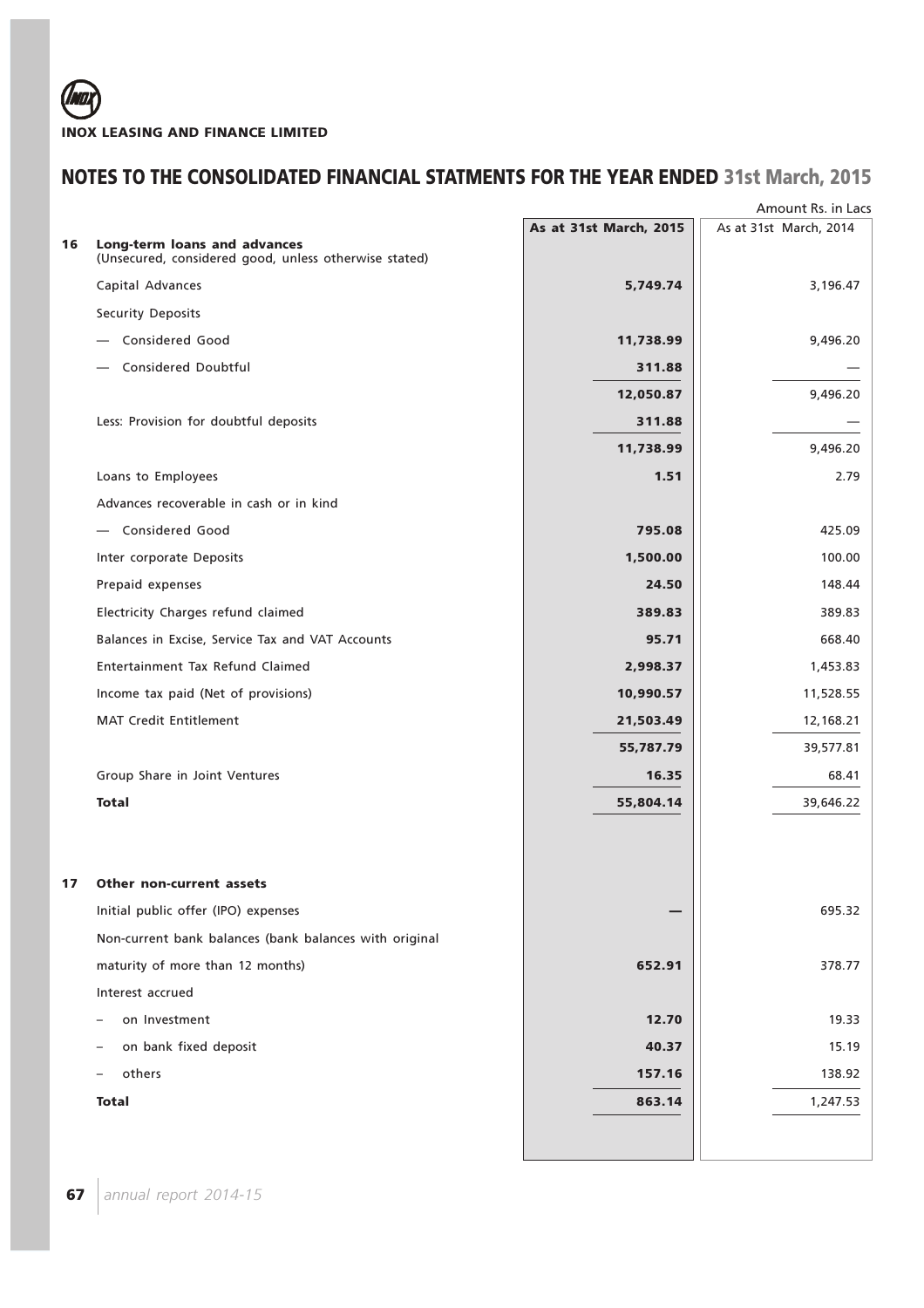

|    |                                                                                                               | Face<br><b>Value</b><br>Rs. | Nos. As at<br>31st March,<br>2015 | Nos. As at<br>31st March,<br>2014 | As at<br>31st March,<br>2015 |          | As at<br>31st March,<br>2014 |           |
|----|---------------------------------------------------------------------------------------------------------------|-----------------------------|-----------------------------------|-----------------------------------|------------------------------|----------|------------------------------|-----------|
|    |                                                                                                               |                             |                                   |                                   | <b>Amount (Rs. in Lacs)</b>  |          | Amount (Rs. in Lacs)         |           |
| 18 | <b>CURRENT INVESTMENTS</b>                                                                                    |                             |                                   |                                   |                              |          |                              |           |
|    | (Non-trade, at cost, unless otherwise stated)                                                                 |                             |                                   |                                   |                              |          |                              |           |
| A] | <b>CURRENT PORTION OF LONG TERM INVESTMENTS</b>                                                               |                             |                                   |                                   |                              |          |                              |           |
| i) | <b>Investment in Mutual Funds</b>                                                                             |                             |                                   |                                   |                              |          |                              |           |
|    | UTI Fixed Term Income Plan Sr. XV-II(367 Days)-Growth Plan<br>Birla Sun life FTP-Sr.GV(368 Days)-Growth       | 10<br>10                    | 0<br>0                            | 20000000<br>10000000              | 0<br>0                       |          | 2000.00<br>1000.00           |           |
|    | HDFC FMP 370D May 2013(1) Sr.26-Growth                                                                        | 10                          | 0                                 | 10000000                          | $\Omega$                     |          | 1000.00                      |           |
|    | LIC Nomura FMP Sr.63-386 Days-Growth                                                                          | 10                          | 0                                 | 10000000                          | 0                            |          | 1000.00                      |           |
|    | HDFC FMP 366D May2013(1)Sr.26 Re                                                                              | 10                          | 0                                 | 5000000                           | 0                            |          | 500.00                       |           |
|    | HDFC FMP 366D May2013(2)Sr.26 Re                                                                              | 10                          | $\mathbf{0}$                      | 10000000                          | 0                            |          | 1000.00                      |           |
|    | Religare Invesco FMP Sr.XIX PL-A3<br>Birla Sun Life Fixed Term Plan-Sr.GY(366 Days)-Growth                    | 10<br>10                    | $\bf{0}$<br>0                     | 10000000<br>10000000              | $\circ$<br>0                 |          | 1000.00<br>1000.00           |           |
|    | UTI Fixed term Income Plan Sr. XV-III(366 Day)-Growth                                                         | 10                          | $\mathbf 0$                       | 10000000                          | $\circ$                      |          | 1000.00                      |           |
|    | SBI Debt Fund Sr.366 Days-29 Regular                                                                          | 10                          | 0                                 | 20000000                          | $\Omega$                     |          | 2000.00                      |           |
|    | JP Morgan India FMP Sr.21-Regular                                                                             | 10                          | $\mathbf 0$                       | 15000000                          | 0                            |          | 1500.00                      |           |
|    | Kotak FMP Series 104-Growth                                                                                   | 10                          | 0                                 | 10000000                          | 0                            |          | 1000.00                      |           |
|    | IDFC Fixed Term Plan Sr.20 Regular                                                                            | 10                          | $\mathbf{0}$                      | 15000000                          | 0                            |          | 1500.00                      |           |
|    | LIC Nomura MF FMP Sr.66-371 Days-Growth Plan                                                                  | 10                          | $\bf{0}$                          | 15000000                          | $\circ$                      |          | 1500.00                      |           |
|    | Tata FMP Series 42-Scheme I-Plan                                                                              | 10                          | 0                                 | 20000000                          | 0                            |          | 2000.00                      |           |
|    | DSP BlackRock FMP S104-12Month-Regular-Growth-Dt.28.<br>HDFC FMP 370D May 2013 (1) Series 26 - Regular Growth | 10<br>10                    | $\mathbf 0$<br>0                  | 10000000<br>10000000              | 0<br>$\Omega$                |          | 1000.00<br>1000.00           |           |
|    | Religare Invesco FMP - Series XIX - Plan A (367 Days) - Growth                                                | 10                          | 0                                 | 5000000                           | 0                            |          | 500.00                       |           |
|    | Birla Sun Life Interval Income Fund - Annual Plan VIII -                                                      |                             |                                   |                                   |                              |          |                              |           |
|    | Gr - REGULAR                                                                                                  | 10                          | 0                                 | 10000000                          | 0                            |          | 1000.00                      |           |
|    | ICICI Prudential Interval Fund Series VI Annual Interval                                                      |                             |                                   |                                   |                              |          |                              |           |
|    | Plan F - Regular Plan                                                                                         | 10                          | 0                                 | 10000000                          | 0                            |          | 1000.00                      |           |
|    | ICICI Prudential FMP Series 68 - 368 Days Plan G Regular                                                      |                             |                                   |                                   |                              |          |                              |           |
|    | Plan Cumulative<br>HDFC FMP 371D July 2013 (1) Series 26 - Regular - Growth                                   | 10<br>10                    | 0<br>$\mathbf{0}$                 | 5000000<br>10000000               | 0<br>0                       |          | 500.00<br>1000.00            |           |
|    | UTI Fixed Term Income Fund Series XV - IX (366 DAYS) -                                                        |                             |                                   |                                   |                              |          |                              |           |
|    | Growth Plan                                                                                                   | 10                          | 0                                 | 10000000                          | 0                            |          | 1000.00                      |           |
|    | ICICI PRU INT Fund Annual Int Plan 1-Growth                                                                   | 10                          | $\mathbf 0$                       | 2768899                           | 0                            |          | 327.09                       |           |
|    | IDFC YS INT Fund Series III-Growth                                                                            | 10                          | 0                                 | 2002192                           | 0                            |          | 200.22                       |           |
|    | Birla Sunlife FTP Series HQ-Growth                                                                            | 10                          | 0                                 | 1000000                           | $\mathbf 0$                  |          | 100.00                       |           |
|    | Birla Sunlife FTP Series HS-Growth                                                                            | 10                          | 0                                 | 1211029                           | 0                            |          | 121.10                       |           |
|    | BIRLA Sunlife FTP Series JU 369D-Growth<br>Birla Sunlife FTP Series KG-Growth                                 | 10<br>10                    | 0<br>0                            | 1250000<br>2263469                | 0<br>$\Omega$                |          | 125.00<br>226.35             |           |
|    | Birla Sunlife INT Income Fund Annual Plan VIII-Growth                                                         | 10                          | 0                                 | 2184261                           | 0                            |          | 218.43                       |           |
|    | DSP BR FMP Series 105-12M-Growth                                                                              | 10                          | 0                                 | 1997894                           |                              |          | 199.79                       |           |
|    | DSP BR FMP Series 104-12M-Growth                                                                              | 10                          | $\mathbf{0}$                      | 4000000                           |                              |          | 400.00                       |           |
|    | DSP BR FMP Series 149-12M-Growth                                                                              | 10                          | 0                                 | 2188040                           |                              |          | 218.80                       |           |
|    | HDFC FMP 370D JAN'14(1) Growth                                                                                | 10                          | 0                                 | 2775266                           |                              |          | 277.53                       |           |
|    | ICICI PRU FMP Series 72-366D Plan C-Growth                                                                    | 10                          | 0                                 | 1680476                           |                              |          | 168.05                       |           |
|    | ICICI PRU FMP Series 72-366D Plan I-Growth<br>IDFC FTP Series-24 366D-Growth                                  | 10<br>10                    | 0<br>0                            | 4093046<br>2193729                |                              |          | 409.30<br>219.37             |           |
|    | IDFC FTP Series 65 Growth                                                                                     | 10                          | 0                                 | 1899199                           |                              |          | 189.92                       |           |
|    | TATA FMP Series 42 Scheme G 419D-Growth                                                                       | 10                          | 0                                 | 7092                              |                              |          | 200.00                       |           |
|    | TATA FMP Series 43 Plan A-Growth                                                                              | 10                          | 0                                 | 2000000                           |                              |          | 200.00                       |           |
|    | TATA FMP Series 46 Scheme I Plan A Growth                                                                     | 10                          | 0                                 | 2837279                           |                              |          | 283.73                       |           |
|    | TATA FMP Series 46 Scheme P Plan A Growth                                                                     | 10                          | 0                                 | 1094080                           |                              |          | 109.41                       |           |
|    | UTI FTIF Series XVII-XIII (369D)-Growth                                                                       | 10                          | 0                                 | 2181540                           |                              |          | 218.15                       |           |
|    | UTI FTIF Series XVII-XVI -Growth<br>UTI FTIF Series XV-IX 366 Days Growth                                     | 10<br>10                    | 0<br>0                            | 2187220<br>4206360                |                              |          | 218.72<br>420.64             |           |
|    | BSL INT Income Fund Annual Plan IX-Growth                                                                     | 10                          | 2248303                           | 2248303                           | 224.83                       |          | 224.83                       |           |
|    | DSP BR Income Oppurtunities Fund-Growth                                                                       | 10                          | 1447860                           | 1447860                           | 274.59                       |          | 274.59                       |           |
|    | Templeton India Short Term Income Plan-Growth                                                                 | 1,000                       | 28142                             | 14109                             | 741.40                       |          | 341.40                       |           |
|    | UTI Short Term Income Fund Growth                                                                             | 10                          | 1431343                           |                                   | 239.48                       |          | 0.00                         |           |
|    | DSP BR Short Term Fund Growth                                                                                 | 10                          | 1014223                           |                                   | 240.60                       |          | 0.00                         |           |
|    | ICICI PRU Short Term Plan Growth<br>ICICI PRU INT Fund Annual INT Plan 1-Growth                               | 10                          | 648497                            |                                   | 183.32                       |          | 0.00                         |           |
|    | ICICI PRU Regular Savings Fund Growth                                                                         | 10<br>10                    | 2768899<br>1437224                |                                   | 327.09<br>210.00             |          | 0.00<br>0.00                 |           |
|    | IDFC YS Interval Fund Series III-Growth                                                                       | 10                          | 2002192                           |                                   | 200.22                       |          | 0.00                         |           |
|    | TATA FMP Series 47 Scheme E(371D) Growth                                                                      | 10                          | 2207540                           |                                   | 220.75                       |          | 0.00                         |           |
|    | TATA Short Term Bond Fund-Growth                                                                              | 10                          | 462941                            |                                   | 120.06                       |          | 0.00                         |           |
|    |                                                                                                               |                             |                                   |                                   |                              | 2,982.34 |                              | 31,892.41 |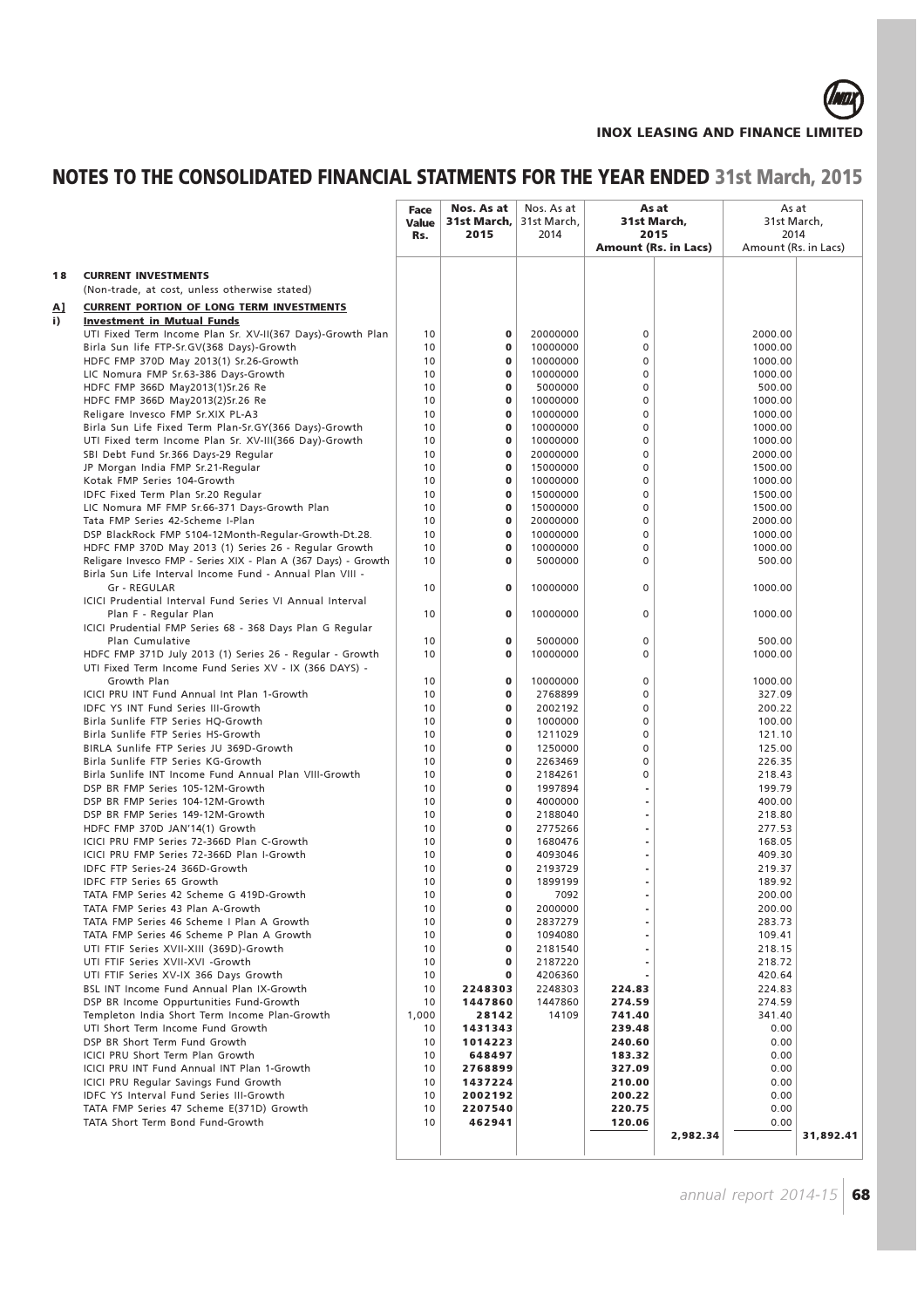|      |                                                                                                                                                                | <b>Face</b><br><b>Value</b><br>Rs. | Nos. As at<br><b>31st March.</b> 31st March.<br>2015 | Nos. As at<br>2014 | As at<br>31st March.<br>2015<br><b>Amount (Rs. in Lacs)</b> |         | As at<br>31st March,<br>2014<br>Amount (Rs. in Lacs) |          |
|------|----------------------------------------------------------------------------------------------------------------------------------------------------------------|------------------------------------|------------------------------------------------------|--------------------|-------------------------------------------------------------|---------|------------------------------------------------------|----------|
| 18   | <b>CURRENT INVESTMENTS (Contd)</b><br>(Non-trade, at cost, unless otherwise stated)                                                                            |                                    |                                                      |                    |                                                             |         |                                                      |          |
| ii)  | <b>Investment in Venture Capital Fund</b>                                                                                                                      |                                    |                                                      |                    |                                                             |         |                                                      |          |
|      | Indiareit Fund Scheme III<br>Kshitij Venture Capital Fund                                                                                                      | 100000<br>338                      | 423<br>250000                                        | 0<br>250000        | 422.63<br>843.75                                            |         | 0.00<br>962.50                                       |          |
|      |                                                                                                                                                                | (385)                              |                                                      |                    |                                                             | 1266.38 |                                                      | 962.50   |
| iii) | <b>Investment in Government or Trust Securities</b><br>National Saving Certificate<br>(Held in the name of Directors & pledged with<br>Government Authorities) |                                    |                                                      |                    |                                                             | 39.48   |                                                      | 18.04    |
| B]   | <b>CURRENT INVESTMENT</b>                                                                                                                                      |                                    |                                                      |                    |                                                             |         |                                                      |          |
| i)   | <b>Investment in Mutual Funds - Unquoted</b>                                                                                                                   |                                    |                                                      |                    |                                                             |         |                                                      |          |
|      | JP Morgan India Liquid Fund-Super Instl. Daily Dividend Plan                                                                                                   | 10                                 | 3603291                                              | 3436570            | 360.68                                                      |         | 343.95                                               |          |
|      | Religare Invesco Liquid Fund - Growth Plan                                                                                                                     | 1000                               | $\Omega$                                             | 14796              | 0.00                                                        |         | 254.87                                               |          |
|      | Tauras Liquid Fund -Growth Plan                                                                                                                                | 10                                 | 39945                                                | 0                  | 601.89                                                      |         | 0.00                                                 |          |
|      | Franklin Templeton Mutual Fund                                                                                                                                 | 1000                               | 0                                                    | 75404              | 0.00                                                        |         | 1440.00                                              |          |
|      |                                                                                                                                                                |                                    |                                                      |                    |                                                             | 962.57  |                                                      | 2038.82  |
|      | Total current investments                                                                                                                                      |                                    |                                                      |                    |                                                             | 5250.77 |                                                      | 34911.78 |

Amount Rs. in Lacs

|    |                                                          | As at 31st March, 2015 | As at 31st March, 2014 |
|----|----------------------------------------------------------|------------------------|------------------------|
| 19 | <b>Inventories</b>                                       |                        |                        |
|    | (at cost or net realizable value whichever is lower, for |                        |                        |
|    | basis valuation, please refer note no. 3                 |                        |                        |
|    | Raw materials                                            | 16,634.46              | 17,587.39              |
|    | Work-in-progress                                         | 34,632.59              | 17,953.80              |
|    | Finished goods                                           | 23,752.22              | 15165.17               |
|    | Traded goods                                             | 107.04                 | 2190.05                |
|    | Stores and spares                                        | 5,140.64               | 4849.68                |
|    | Others                                                   |                        |                        |
|    | Fuel<br>$\overline{\phantom{a}}$                         | 1,220.89               | 309.73                 |
|    | <b>Packing Material</b><br>$\overline{a}$                | 329.03                 | 269.71                 |
|    | By products<br>$\overline{a}$                            | 375.12                 | 367.37                 |
|    | Food and Beverages<br>$\overline{\phantom{a}}$           | 503.63                 | 486.71                 |
|    | <b>Construction Materials</b>                            | 3,781.96               | 3,015.65               |
|    |                                                          | 6,210.63               | 4,449.17               |
|    |                                                          | 86,477.58              | 62,195.26              |
|    | <b>Group Share in Joint Ventures</b>                     | 562.30                 | 752.29                 |
|    | <b>Total</b>                                             | 87,039.88              | 62,947.55              |
|    |                                                          |                        |                        |
|    |                                                          |                        |                        |
|    |                                                          |                        |                        |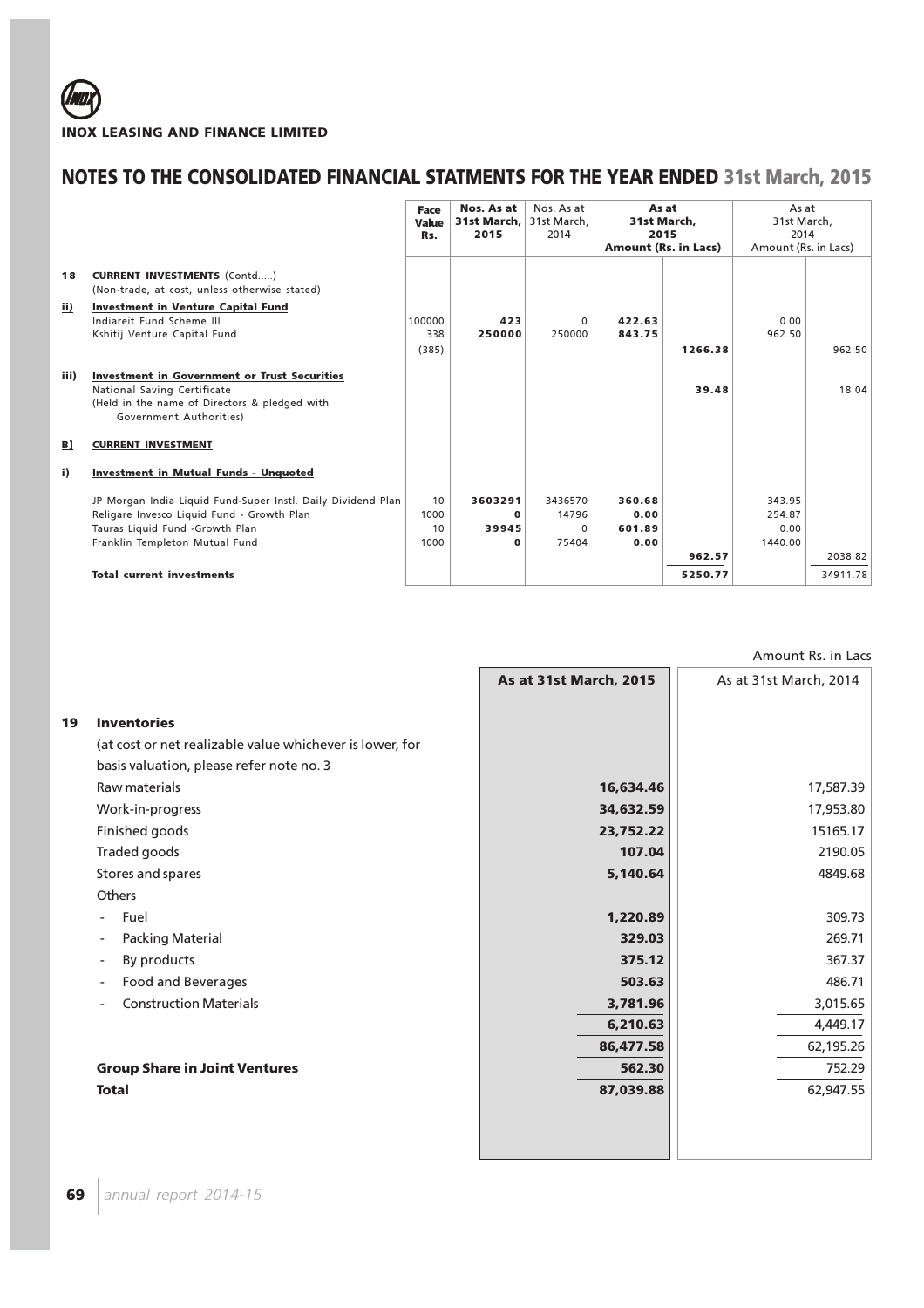# INOX LEASING AND FINANCE LIMITED

## NOTES TO THE CONSOLIDATED FINANCIAL STATMENTS FOR THE YEAR ENDED 31st March, 2015

|              |                                                          |                               | Amount Rs. in Lacs     |
|--------------|----------------------------------------------------------|-------------------------------|------------------------|
|              |                                                          | <b>As at 31st March, 2015</b> | As at 31st March, 2014 |
| 20           | <b>Trade receivables</b>                                 |                               |                        |
|              | (Unsecured, considered good, unless otherwise stated)    |                               |                        |
|              | Considered good                                          |                               |                        |
|              | Outstanding for a period exceeding 6 months              | 12794.88                      | 7446.14                |
|              | <b>Others</b>                                            | 172044.83                     | 85001.69               |
|              |                                                          | 184,839.71                    | 92,447.83              |
|              | <b>Considered Doubtful</b>                               |                               |                        |
|              | Outstanding for a period exceeding 6 months              | 100.74                        | 200.12                 |
|              |                                                          | 184,940.45                    | 92,647.95              |
|              | Less: Provision for Doubtful Debts                       | (100.74)                      | (200.12)               |
|              |                                                          | 184,839.71                    | 92,447.83              |
|              | <b>Group Share in Joint Ventures</b>                     | 1,516.79                      | 2,529.27               |
|              | <b>Total</b>                                             | 186,356.50                    | 94,977.10              |
| 21           | <b>Cash and bank balances</b>                            |                               |                        |
|              | 21.1 Cash & cash equivalents                             |                               |                        |
|              | In Liquid funds of Mutual Fund                           | 1,437.61                      | 91.30                  |
|              | Balances with banks in current accounts                  | 5,866.52                      | 2091.23                |
|              | Cheques on hand                                          | 29.72                         |                        |
|              | Bank deposits with original maturity upto 3 months       | 156.47                        | 123.30                 |
|              | Public Issue accounts (see note below)                   | 101,988.45                    |                        |
|              | Cash on hand                                             | 226.01                        | 442.98                 |
|              | <b>Group Share in Joint Ventures</b>                     | 218.53                        | 185.00                 |
|              |                                                          | 109,923.31                    | 2933.81                |
|              | <b>21.2 Other Bank Balances</b>                          |                               |                        |
|              | Unpaid Dividend with banks                               | 288.19                        | 280.26                 |
|              | Margin Money with banks<br>$\overline{a}$                |                               | 547.24                 |
|              | Deposit with original maturity for more than 3           |                               |                        |
|              | months but less than 12 months                           | 3,829.85                      | 2,273.53               |
|              | Bank deposits with original maturity more than 12 months | 963.20                        | 472.14                 |
|              |                                                          | 5,081.24                      | 3,208.40               |
|              | Less: Amount disclosed under - Other non current assets  | 652.91                        | 378.77                 |
|              |                                                          | 4,428.33                      | 2,829.63               |
|              |                                                          | 114,351.64                    | 5,763.44               |
|              | <b>Group Share in Joint Ventures</b>                     | 5.28                          |                        |
| <b>Total</b> |                                                          | 114,356.92                    | 5,763.44               |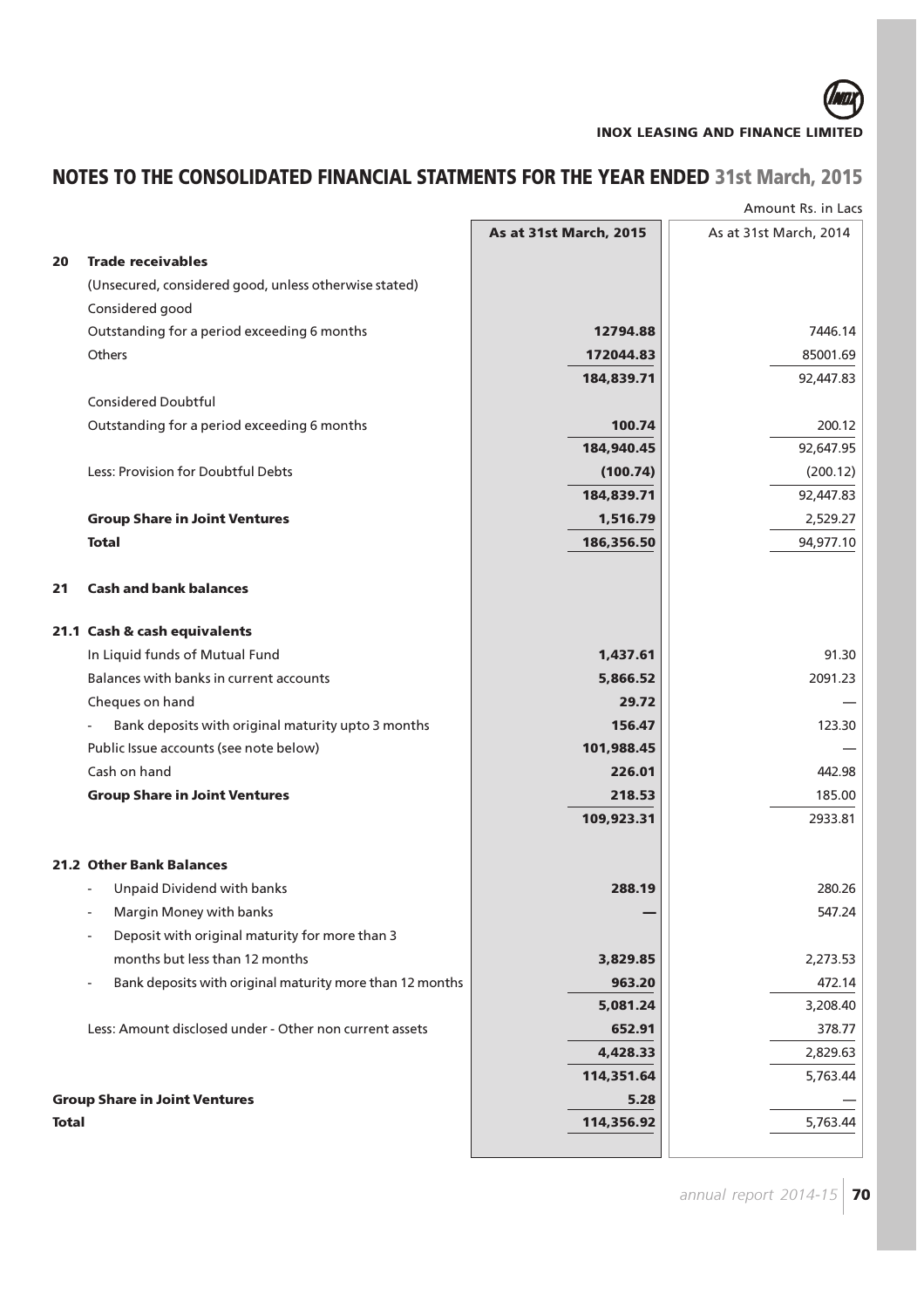|    |                                                                     |                        | Amount Rs. in Lacs     |
|----|---------------------------------------------------------------------|------------------------|------------------------|
|    |                                                                     | As at 31st March, 2015 | As at 31st March, 2014 |
| 22 | <b>Short-term loans and advances</b>                                |                        |                        |
|    | (Unsecured, considered good, unless otherwise stated)               |                        |                        |
|    | Advances to suppliers<br>$\overline{\phantom{a}}$                   |                        |                        |
|    | <b>Considered Good</b>                                              | 7,339.26               | 5,747.31               |
|    | Considered Doubtful                                                 | 20.05                  | 84.33                  |
|    |                                                                     | 7,359.31               | 5,831.64               |
|    | Less: Provision for doubtful advances                               | 20.05                  | 84.33                  |
|    |                                                                     | 7339.26                | 5,747.31               |
|    | <b>Others</b>                                                       |                        |                        |
|    | Prepaid expenses<br>$\overline{a}$                                  | 1,605.15               | 498.24                 |
|    | Advances to employees<br>$\overline{\phantom{a}}$                   | 1.82                   | 1.63                   |
|    | Advances recoverable in cash or in kind<br>$\overline{\phantom{a}}$ | 487.81                 | 632.45                 |
|    | Other receivables                                                   | 90.84                  | 1,028.47               |
|    | Security deposits                                                   | 2,272.82               | 2,706.11               |
|    | Inter-corporate Deposits<br>$\sim$                                  | 1436.95                | 1186.95                |
|    | Income tax paid (Net of provisions)                                 | 28.80                  | 615.93                 |
|    | Balances in Excise, Service Tax and VAT Accounts                    | 1,663.56               | 1859.24                |
|    |                                                                     | 14,927.00              | 14276.33               |
|    | <b>Group Share in Joint Ventures</b>                                | 496.99                 | 398.71                 |
|    | <b>Total</b>                                                        | 15,423.99              | 14675.04               |
| 23 | <b>Other current assets</b>                                         |                        |                        |
|    | Asset held for disposal                                             | 131.14                 | 148.17                 |
|    | Insurance claim lodged                                              | 755.57                 | 3,235.66               |
|    | Interest accrued                                                    | 491.81                 | 148.14                 |
|    | Un amortised premium on forward contract                            | 258.44                 | 211.71                 |
|    | Others                                                              | 67.61                  | 53.57                  |
|    |                                                                     | 1,704.58               | 3,797.25               |
|    | <b>Group Share in Joint Ventures</b>                                | 0.01                   | 0.04                   |
|    | <b>Total</b>                                                        | 1,704.59               | 3797.29                |
|    |                                                                     |                        |                        |
|    |                                                                     | 2014-15                | 2013-14                |
| 24 | <b>Revenue from operations</b>                                      |                        |                        |
|    | Sale of products                                                    | 431,141.31             | 261,473.12             |
|    | Sale of services                                                    | 99,173.10              | 80,103.18              |
|    | Refund of entertainment tax                                         | 616.74                 | 0.00                   |
|    | Other operating revenues                                            | 6409.26                | 6,347.13               |
|    |                                                                     | 537,340.41             | 347,923.43             |
|    | Less: Excise duty                                                   | 9,069.40               | 7,930.40               |
|    |                                                                     | 528,271.01             | 339,993.03             |
|    | Dividend Income                                                     |                        |                        |
|    | on long term investments                                            | 0.16                   | 0.08                   |
|    | Interest Income                                                     |                        |                        |
|    | on bank deposits                                                    | 63.92                  | 14.55                  |
|    | on Inter corporate deposits<br>$\overline{\phantom{a}}$             | 18.99                  | 0.00                   |
|    | on tax free bonds                                                   | 134.70                 | 96.74                  |
|    | <b>Group Share in Joint Ventures</b>                                | 5,853.68               | 5220.03                |
|    | <b>Total</b>                                                        | 534,342.45             | 345,324.43             |
|    |                                                                     |                        |                        |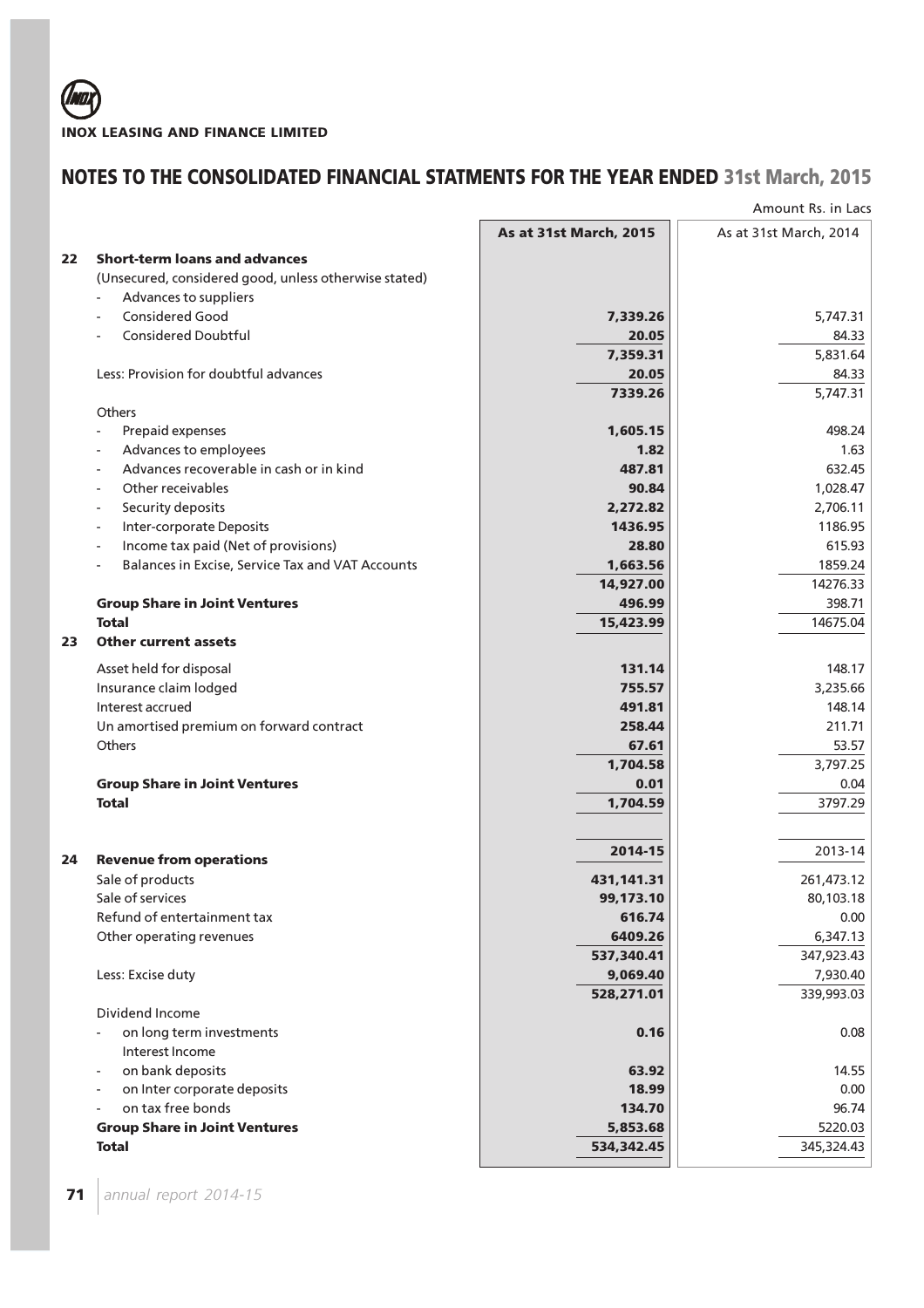# INOX LEASING AND FINANCE LIMITED

|    |                                                         |                        | Amount Rs. in Lacs     |
|----|---------------------------------------------------------|------------------------|------------------------|
|    |                                                         | As at 31st March, 2015 | As at 31st March, 2014 |
| 25 | <b>Other income</b>                                     |                        |                        |
|    | Interest Income                                         |                        |                        |
|    | on bank deposits                                        | 316.87                 | 162.13                 |
|    | on Inter corporate deposits<br>÷,                       | 164.47                 | 122.16                 |
|    | on Income tax refund                                    | 31.70                  | 399.17                 |
|    | on others                                               | 190.62                 | 389.18                 |
|    | on long term investments                                | 10.87                  | 8.21                   |
|    |                                                         | 714.53                 | 1,080.85               |
|    | Dividend Income                                         |                        |                        |
|    | on long term investments                                |                        | 46.20                  |
|    | on current investments                                  | 24.96                  | 38.25                  |
|    |                                                         | 24.96                  | 84.45                  |
|    | Profit on sale of investments (Net)                     |                        | 0.00                   |
|    | on long term investments                                | 1,837.50               | 1,566.88               |
|    | on current investments                                  | 1,313.67               | 384.75                 |
|    |                                                         | 3,151.17               | 1,951.63               |
|    | Provision for doubtful debts written back               | 0.07                   | 4.56                   |
|    | Liabilities written back                                | 481.42                 | 842.75                 |
|    | Provision for amalgamation expenses written back        |                        | 227.44                 |
|    | Reversal of mark to market loss on derivative contracts | 72.56                  | 0.00                   |
|    | Gain on settlement of derivative                        | 47.68                  | 37.59                  |
|    | Rental income from operating leases                     | 662.99                 | 635.88                 |
|    | <b>Bad debts recovered</b>                              | 8.43                   | 0.00                   |
|    | Miscellaneous income                                    | 135.29                 | 131.56                 |
|    |                                                         | 5,300.10               | 4,996.71               |
|    | <b>Group Share in Joint Ventures</b>                    | 46.52                  | 65.88                  |
|    | <b>Total</b>                                            | 5,345.62               | 5062.59                |
|    |                                                         |                        |                        |
| 26 | <b>Cost of materials consumed</b>                       |                        |                        |
|    | Raw Materials consumed                                  | 224,378.49             | 133,535.18             |
|    | Packing Materials consumed                              | 6,186.30               | 3,991.66               |
|    | Cost of food and Beverages                              | 4,954.91               | 4,028.50               |
|    |                                                         | 235,519.70             | 141,555.34             |
|    | <b>Group Share in Joint Ventures</b>                    | 5,741.97               | 5,143.84               |
|    | <b>Total</b>                                            | 241,261.67             | 146,699.18             |
| 27 | <b>Purchases of Stock-in-Trade</b>                      |                        |                        |
|    | Purchases of Stock-in-Trade                             | 171.18                 | 65.32                  |
|    | <b>Total</b>                                            | 171.18                 | 65.32                  |
|    |                                                         |                        |                        |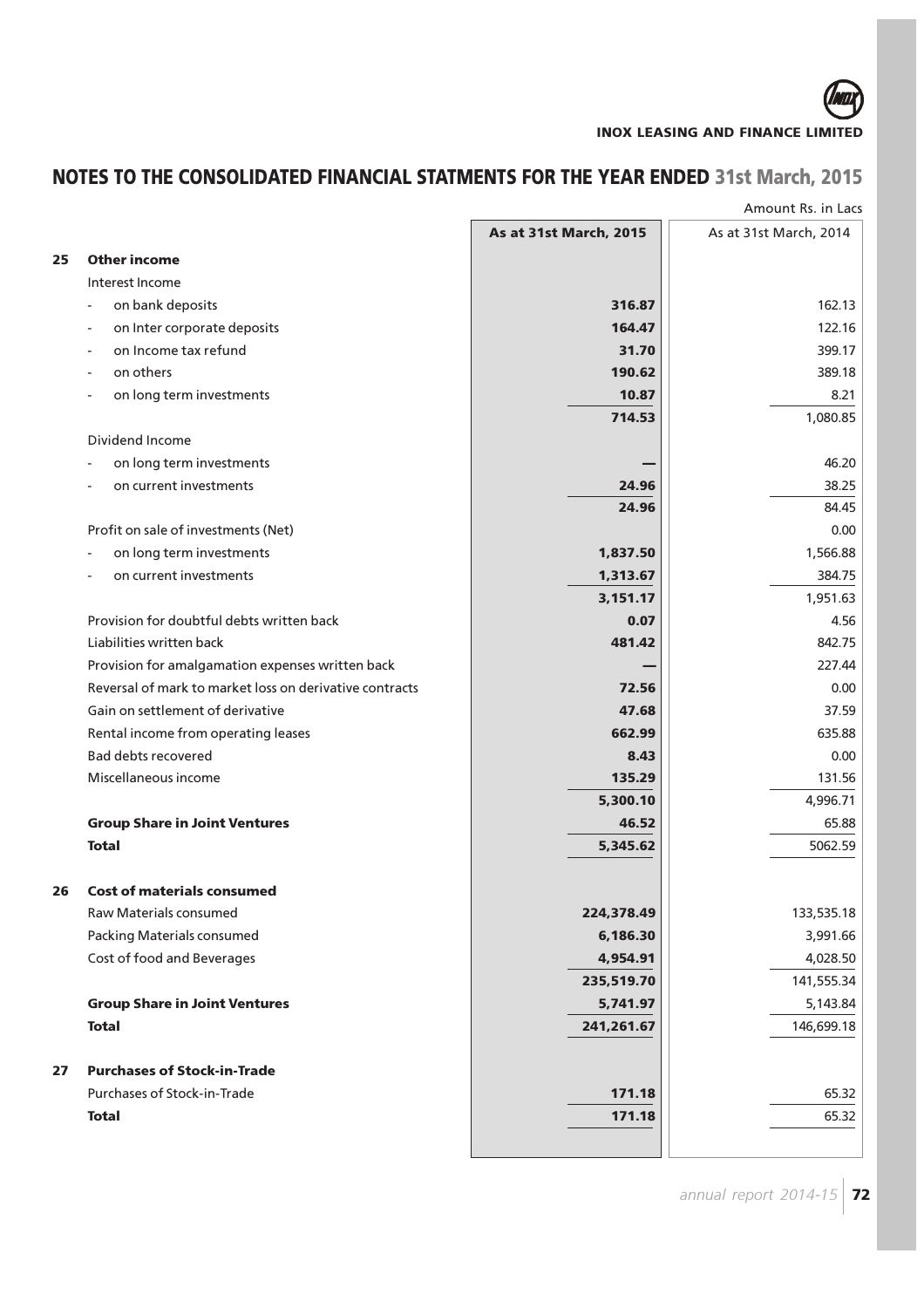|    | Amount Rs. in Lacs                                                 |                               |                        |  |
|----|--------------------------------------------------------------------|-------------------------------|------------------------|--|
|    |                                                                    | <b>As at 31st March, 2015</b> | As at 31st March, 2014 |  |
| 28 | Changes in inventories of finished goods,                          |                               |                        |  |
|    | work-in-progress and stock-in-trade                                |                               |                        |  |
|    | <b>Opening Stock</b>                                               |                               |                        |  |
|    | <b>Finished Goods</b><br>Stock-in-trade                            | 17,206.39                     | 19,838.36              |  |
|    |                                                                    | 148.83<br>6,202.73            | 170.85<br>5,275.59     |  |
|    | Material-in-process<br>Erection and commissioning work in progress | 11,751.07                     | 576.69                 |  |
|    | <b>By-products</b>                                                 | 367.37                        | 356.58                 |  |
|    | <b>Carbon Credits</b>                                              |                               | 57.79                  |  |
|    |                                                                    | 35,676.39                     | 26275.86               |  |
|    | Add: On account of subsidiary acquired during the year             |                               | 692.61                 |  |
|    |                                                                    | 35676.39                      | 26,968.47              |  |
|    | <b>Less: Closing Stock</b>                                         |                               |                        |  |
|    | <b>Finished Goods</b>                                              | 23752.22                      | 17,206.39              |  |
|    | Stock-in-trade                                                     | 107.04                        | 148.83                 |  |
|    | Material-in-process                                                | 8,678.12                      | 6,202.73               |  |
|    | Erection and commissioning work in progress                        | 25,954.47                     | 11,751.07              |  |
|    | By-products                                                        | 375.12                        | 367.37                 |  |
|    |                                                                    | 58,866.97                     | 35,676.39              |  |
|    | Excise Duty on Stock of Finished Goods (Net)                       | 7.18                          | (703.09)               |  |
|    | (Increase) / Decrease In Stock                                     | (23, 183.40)                  | (9,411.01)             |  |
|    |                                                                    |                               |                        |  |
| 29 | <b>Employee benefits expense</b>                                   |                               |                        |  |
|    | Salaries and wages                                                 | 19,981.97                     | 15,265.76              |  |
|    | Contribution to provident and other funds                          | 1,040.67                      | 767.74                 |  |
|    | Expense on ESOP (net)                                              | 1.36                          | 9.94                   |  |
|    | Gratuity                                                           | 533.19                        | 226.18                 |  |
|    | Staff welfare expenses                                             | 978.40                        | 711.21                 |  |
|    |                                                                    | 22,535.60                     | 16,980.83              |  |
|    | <b>Group Share in Joint Ventures</b>                               | 72.04<br>22,607.64            | 67.96<br>17,048.79     |  |
| 30 | <b>Finance costs</b>                                               |                               |                        |  |
|    | Interest expense                                                   | 19,931.31                     | 15,522.96              |  |
|    | Interest on income tax                                             | 182.54                        | 55.73                  |  |
|    | Interest on deferred credit                                        | 363.09                        | 247.75                 |  |
|    | Other borrowing costs                                              | 1,356.80                      | 687.31                 |  |
|    | Loss on foreign currency transactions and translation              | 1,509.27                      | 2268.44                |  |
|    |                                                                    | 23,343.01                     | 18,782.19              |  |
|    | Less: Capitalised                                                  | 1,743.29                      | 1,222.71               |  |
|    |                                                                    | 21,599.72                     | 17,559.48              |  |
|    | <b>Group Share in Joint Ventures</b>                               | 168.72                        | 211.48                 |  |
|    |                                                                    | 21,768.44                     | 17,770.96              |  |
|    |                                                                    |                               |                        |  |
| 31 | <b>Depreciation and amortization expense</b>                       |                               |                        |  |
|    | Depreciation and amortization on Tangible assets                   | 26,932.22                     | 19,085.34              |  |
|    | Amortization of Intangible assets                                  | 1,185.35                      | 902.47                 |  |
|    | Depreciation on Investment property                                | 35.05                         | 37.73                  |  |
|    | Amortization of Investment property                                | 0.37                          | 0.37                   |  |
|    |                                                                    | 28,152.99                     | 20,025.91              |  |
|    | Less: Amount transfer from Revaluation reserve                     | 0.00                          | 328.04                 |  |
|    |                                                                    | 28,152.99                     | 19,697.87              |  |
|    | <b>Group Share in Joint Ventures</b>                               | 375.35                        | 393.76                 |  |
|    |                                                                    | 28,528.34                     | 20,091.63              |  |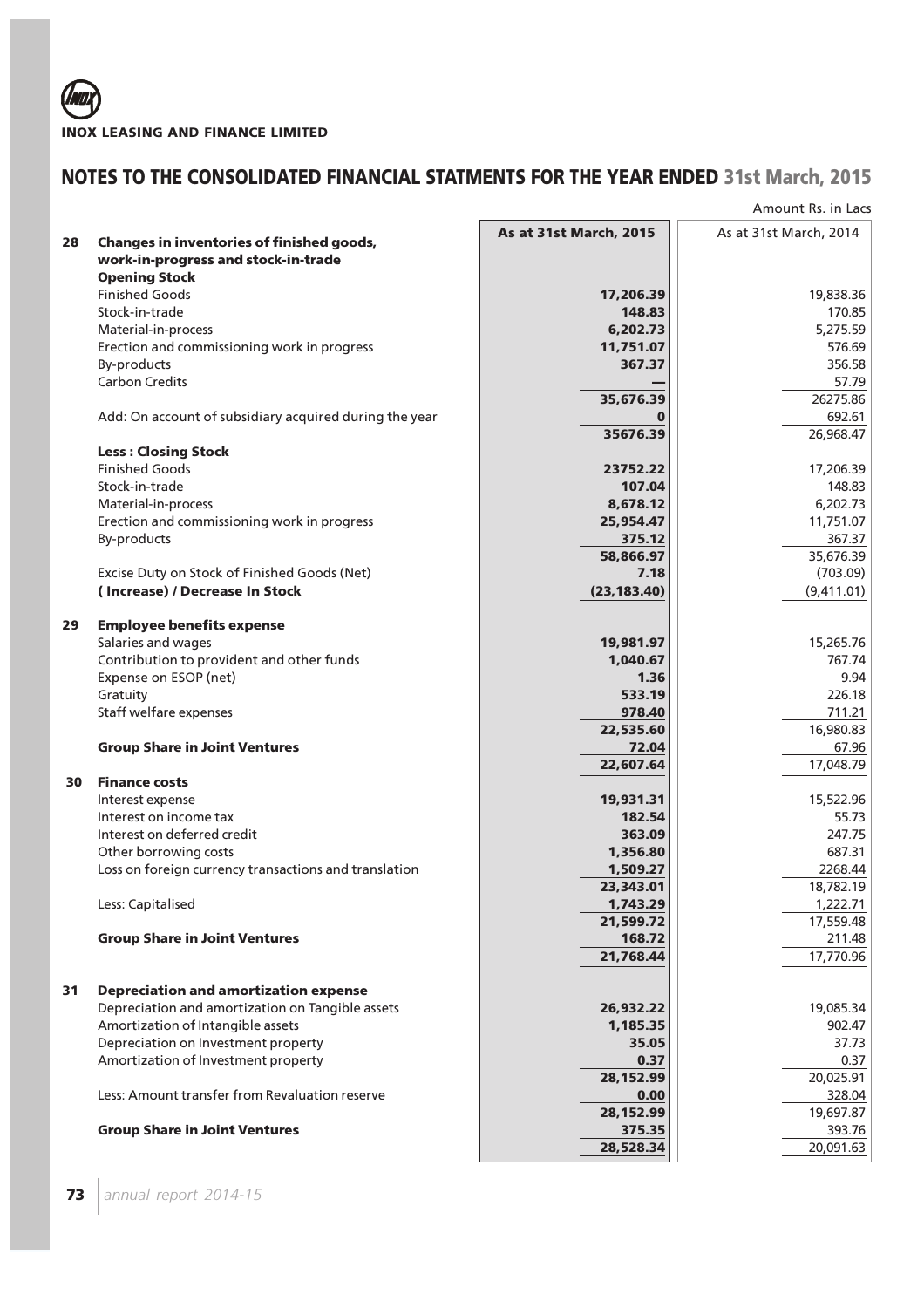# INOX LEASING AND FINANCE LIMITED

|    |                                                               |                        | Amount Rs. in Lacs     |
|----|---------------------------------------------------------------|------------------------|------------------------|
|    |                                                               | As at 31st March, 2015 | As at 31st March, 2014 |
| 32 | <b>Other expenses</b>                                         |                        |                        |
|    | Stores and Spare parts Consumed                               | 5469.78                | 4557.55                |
|    | Power and Fuel                                                | 41874.41               | 35468.62               |
|    | Entertainment tax                                             | 12145.12               | 9127.07                |
|    | Erection, Procurement & Commissioning Cost                    | 37289.30               | 28035.01               |
|    | <b>Exhibition cost</b>                                        | 24932.44               | 19374.11               |
|    | Freight and Octroi                                            | 10645.94               | 6929.28                |
|    | Insurance                                                     | 915.86                 | 800.42                 |
|    | Excise Duty, Custom Duty and Sales Tax                        | 977.52                 | 1085.53                |
|    | <b>Production Labour Charges</b>                              | 1635.54                | 1161.68                |
|    | Processing Charges                                            | 5593.76                | 2095.18                |
|    | <b>Outsourced Personnel Cost</b>                              | 2616.23                | 1784.3                 |
|    | Property Rent and Conducting Fees                             | 13426.91               | 9481.96                |
|    | <b>Common Facility Charges</b>                                | 4,151.29               | 2601.22                |
|    | <b>Factory Expenses</b>                                       | 737.76                 | 737.92                 |
|    | Repairs to                                                    |                        |                        |
|    | <b>Buildings</b><br>$\overline{\phantom{a}}$                  | 488.16                 | 440.70                 |
|    | Machinery                                                     | 3,660.93               | 2952.37                |
|    | Others                                                        | 796.03                 | 657.35                 |
|    |                                                               | 4914.24                | 4050.42                |
|    | Directors' Sitting Fees                                       | 42.40                  | 17.29                  |
|    | <b>Commission to Chairman</b>                                 | 148.39                 | 96.92                  |
|    | Rent                                                          | 423.76                 | 251.05                 |
|    | <b>Rates and Taxes</b>                                        | 1482.93                | 1122.89                |
|    | Service Tax                                                   | 3,049.90               | 2024.21                |
|    | <b>Travelling and Conveyance</b>                              | 2807.71                | 2652.2                 |
|    | Communication expenses                                        | 509.69                 | 409.00                 |
|    | Legal and Professional Fees and Expenses                      | 3220.51                | 2995.27                |
|    | Lease Rentals and Hire Charges                                | 727.07                 | 513.77                 |
|    | Loss on retirement /disposal of fixed assets (net)            | 15.55                  | 97.5                   |
|    | Net loss on foreign currency translation and transaction      | (3,468.99)             | 1472.66                |
|    | Amortisation of premium on forward contracts                  | 388.72                 | 130.29                 |
|    | MTM loss on derivative contracts                              |                        | 346.49                 |
|    | Provision for trade receivables                               | 23.06                  | 23.94                  |
|    | Provision for doubtful advances                               |                        | 20.05                  |
|    | Provision for doubtful deposits                               | 311.88                 |                        |
|    | Provision for diminution in value of investments              | 17.03                  | 393.72                 |
|    | Provision for diminution in value of assets held for disposal | 14.89                  | 41.6                   |
|    | Expenditure on Sustainable Development Plan                   | 1222.09                | 75.13                  |
|    | Commission                                                    | 2328.02                | 476.94                 |
|    | Royalty                                                       | 45.31                  | 2889.5                 |
|    | Miscellaneous Expenses                                        | 8871.35                | 7088.36                |
|    |                                                               | 189538.25              | 150429.05              |
|    | <b>Group Share in Joint Ventures</b>                          | 302.43                 | 242.73                 |
|    |                                                               | 189840.68              | 150671.78              |
|    |                                                               |                        |                        |
|    |                                                               |                        |                        |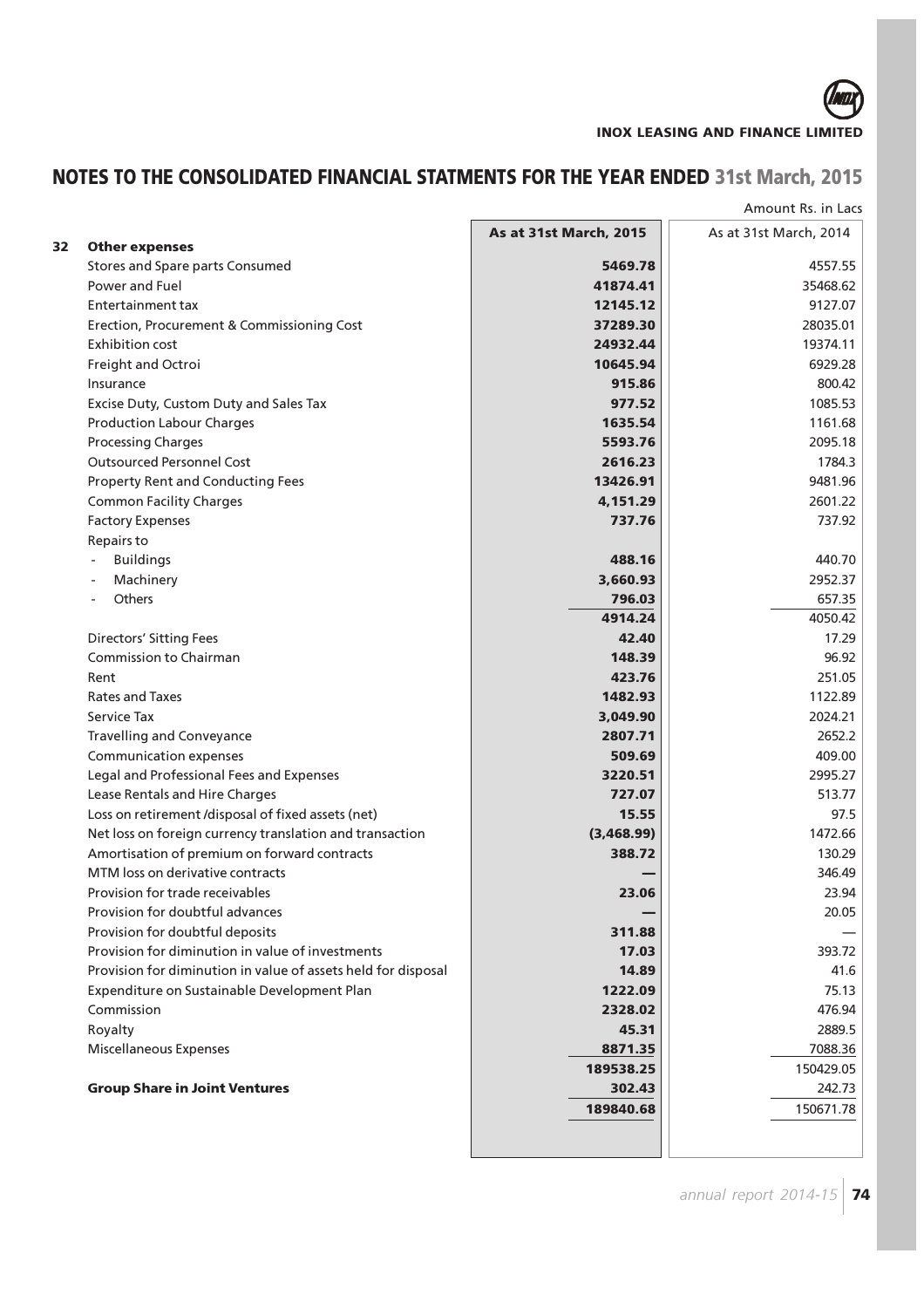

#### 33. Change in accounting policy

On 30 March 2012, the Company's subsidiary Inox Renewables Limited (IRL) had revalued its fixed assets of the wind energy business acquired as part of slump sale from GFL. Consequently Rs. 6232 Lakh was credited to the revaluation reserve with corresponding addition to gross block of respective fixed assets. Upto last year, the depreciation on the revalued portion was adjusted against the revaluation reserve. However from the current year, pursuant to Schedule II to the Companies Act 2013 becoming effective from 1 April 2014, which requires charging depreciation on the carrying amount of fixed asset, the depreciation on the revalued portion amounting to Rs. 278 Lakh is charged to Statement of Profit and Loss. Consequently, the profit for the year is lower by Rs. 278 Lakh.

#### 34. Initial Public Offer by Subsidiary company

During the year, Inox Wind Limited ('IWL'), a subsidiary of the Company, has made an Initial Public Offer (IPO) for 3,19,18,226 equity shares of Rs. 10 each, comprising of 2,19,18,226 fresh issue of equity shares by IWL and 1,00,00,000 equity shares offered for sale by Company. The equity shares were issued at a price of Rs. 325 per share (including premium of Rs. 315 per share) subject to discount of Rs. 15 per share to the eligible employees of the Company and retail investors. The total proceeds from the IPO are Rs. 102,053.45 Lakh. The total expenses in connection with the IPO are shared between IWL and Company. After considering consolidation effect: (a) the gain of Rs. 26859.08 Lakh on sale of these shares by GFL, net of expenses, is included in Exceptional Items and (b) IWL's share in the IPO expenses is adjusted against the securities premium account.

- 35. Change in the estimate of useful life of fixed assets
	- a. The Group has adopted the useful lives of various fixed assets as specified in Schedule II of the Companies Act, 2013, with effect from 1<sup>st</sup> April 2014, as against the useful lives adopted earlier as specified in Schedule XIV to the Companies Act, 1956. The carrying amount of fixed assets, where the remaining useful life as at 1st April 2014 as per Schedule II is Nil, aggregating to Rs. 567.54 Lakh (net of deferred tax credit and effect of minority interest), is recognized in the opening balance of retained earnings. Further, the carrying amount of fixed assets as at 1st April 2014 is being depreciated over the revised remaining useful life of the assets. Consequently, depreciation charge for the year is higher by Rs. 1968 Lakh.
	- b. In accordance with Accounting Standard (AS) 22: Taxes on Income, the deferred tax liability on account of timing difference in depreciation, to the extent reversing during the tax holiday period, is not recognized. Consequent to the above change in the estimated useful life of fixed assets, such timing difference reversing during the tax holiday period is recomputed. Consequently, there is increase in the deferred tax liability of Rs.1416 Lakh and the same is included in the amount of deferred tax charge in the Statement of Profit and Loss for the year ended 31st March 2015.
- 36. Securities and terms of loans taken:

In respect of loans taken by Gujarat Fluorochemicals Limited (GFL):

(a) Secured Loans:

Foreign currency term loan in form of ECB of Rs. 19574.81 Lakh (previous year Rs. 21897.93 Lakh) from Axis Bank Limited is secured by way of first charge on all movable and immovable assets of 36 MW Wind Power Project at Mahidad, Gujarat, and exclusive charge on movable fixed asset of DPTFE plant located at Plot No.12-A, GIDC Estate, Village – Dahej, Taluka - Vagra, District -Bharuch, Gujarat. Further, the Lender also has a charge/lien over the receivables, assignment of rights under the project agreements and escrow account relating to 36 MW Wind power Project at Mahidad. This term loan is repayable in 40 equal quarterly instalments starting from 15th June 2012 and carries interest @ 3 months LIBOR plus 4.25% p.a. Out of total sanctioned ECB of USD 49 million, ECB of USD 25 million was hedged at the rate of 11.26% p.a. w.e.f. 11th October 2012.

Foreign Currency Term Loan in form of ECB of Rs. 8024.54 Lakh (previous year Rs. 8877.81 Lakh) from ICICI Bank Limited is secured by way of an exclusive first ranking security interest/mortgage/hypothecation on movable and immovable fixed assets including cash flow receivables and escrow account of 14 MW Wind Power Project at Mahidad. Further the Lender has first & exclusive charge on movable fixed assets of AHF & HCFC Plant located at Survey No 16/3, 26 & 27, Village Ranjitnagar 389380, Taluka Ghoghamba, District Panchmahal, Gujarat. This term loan is repayable in 20 equal half yearly instalments starting from 20<sup>th</sup> September 2013 and carries interest @ 6 months LIBOR plus 4.14% p.a. Out of ECB of USD 16.47 million, ECB of USD 10 million was hedged at the rate of 10.55% p.a. w.e.f. 9th April 2014.

Foreign Currency Term Loan in form of ECB of Rs. 2258.25 Lakh (previous year Rs.4516.50 Lakh) from DBS Bank Limited is secured by first pari-passu charge over moveable fixed assets of the Company at Plot No.12-A, GIDC Estate, Village – Dahej, Taluka Vagra, District Bharuch except assets pertaining to 18 MW coal based captive power plant, DPTFE & PTPTFE plant. The term loan is repayable in 16 equal quarterly instalments starting from 14th April 2012 and carries interest @ 8.65% p.a.

Working Capital Demand Loan of Rs. Nil (previous year Rs. 2500.00 Lakh) was repayable in 180 days and carried interest @ 10% p.a. and over draft facility of Rs. 1798.08 Lakh (previous year Rs. 2107.28 Lakh) from HDFC Bank Limited carries interest @ 10.75% p.a. and is secured by first pari-passu charge in favour of the bank by way of hypothecation over the borrower's stock and receivables, both present and future, of the Company's unit located at Plot No.12-A, GIDC Estate, Village – Dahej, Taluka - Vagra, District Bharuch, Gujarat.

FCNR loan facility of Rs. Nil (previous year Rs. 3860.13 Lakh) was repayable in 214 days carried interest @ 3 month LIBOR plus 1.65% p.a. and working Capital Loans in the form of buyers credit of Rs. 4165.37 Lakh (previous year Rs. 767.28 Lakh) repayable in 240 days to 330 days carrying interest ranging @ 8 month LIBOR plus 0.95% p.a. to 12 month LIBOR plus 0.95%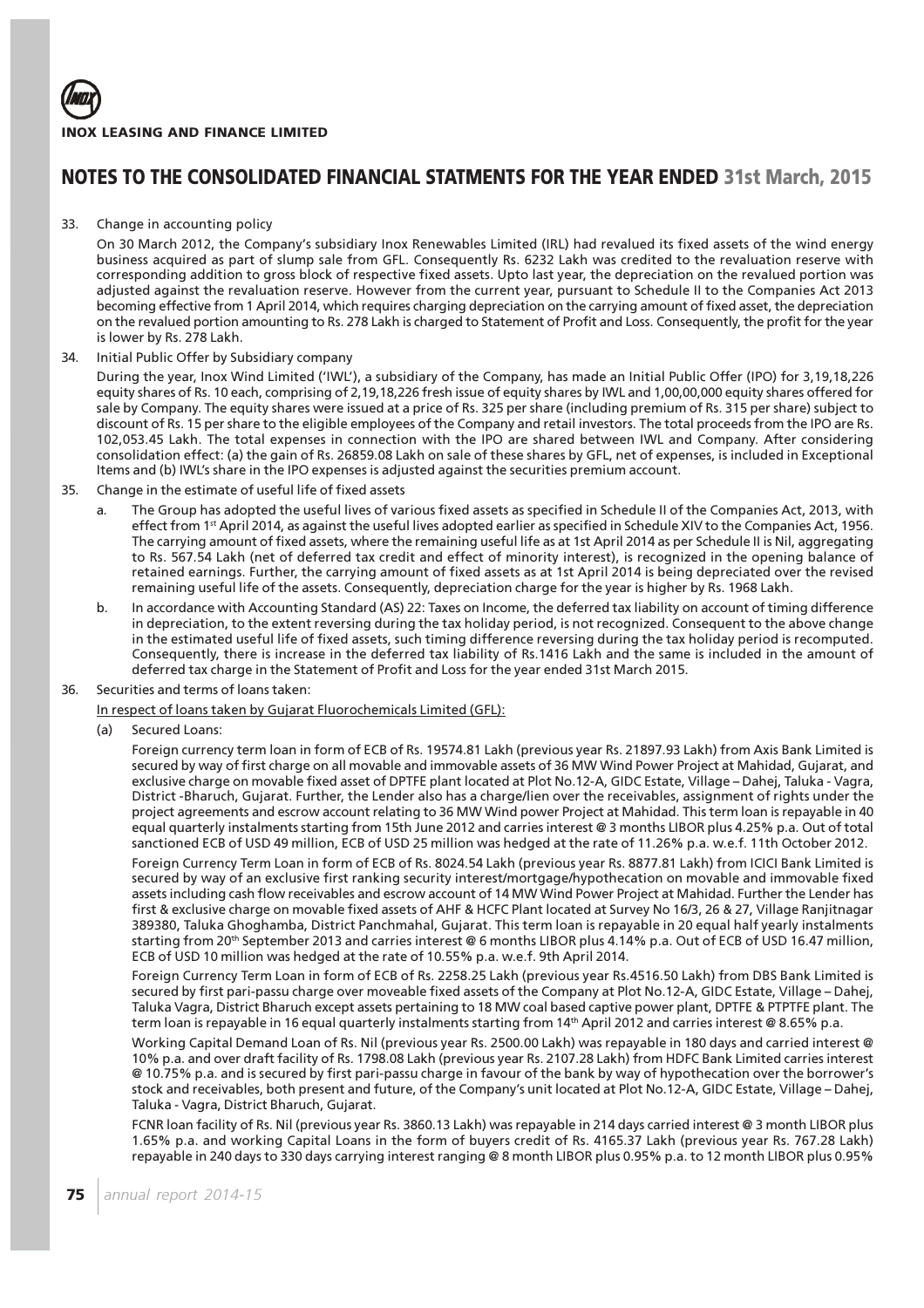

p.a. from The Royal Bank of Scotland are secured by way of first pari-passu charge in favour of the bank by way of hypothecation over the borrower's stock and receivables, both present and future, of the Company's unit located at Plot No.12-A, GIDC Estate, Village – Dahej, Taluka - Vagra, District Bharuch, Gujarat.

(b) Unsecured Loans:

Unsecured Working Capital Loans from ICICI Bank Limited, in the form of buyers credit of Rs. Nil (previous year Rs 490.53 Lakh) carried interest ranging from 12 month LIBOR plus 0.70% p.a. to 12 month LIBOR plus 0.87% p.a. and was repayable in 297 days to 300 days.

Unsecured Working Capital Loans from ING Vysya Bank Limited, in the form of buyer's credit of Rs. 7618.17 Lakh (previous year Rs. 207.86 Lakh) carries interest ranging from 12 month LIBOR plus 0.51% p.a. to 12 month LIBOR plus 1.00% p.a. and is repayable in 269 days to 330 days.

Unsecured working capital Loan from BNP Paribas in form of Working capital demand loan of Rs. 4900.00 Lakh (previous year Rs. 6000.00 Lakh) carrying interest @ 9.35% pa is repayable in 29 days and foreign currency working capital loan in form of PCFC of Rs. 4694.97 Lakh (previous year Rs Nil) carrying interest @ 6 month EURIBOR plus 0.45% pa and 6 month EURIBOR plus 0.60% p.a. is repayable in 180 days, and Rupee PC of Rs. Nil (Previous year Rs. 4000 Lakh) carrying interest @ 9.75% p.a. was repayable in 180 days.

Unsecured foreign currency working capital loan from Citibank N.A. in form of FCNR of Rs. 2525.86 Lakh (previous year Rs. 2932.43 Lakh) carries interest @ 12 month LIBOR plus 2.00% p.a. and is repayable in 365 days.

Unsecured foreign currency working capital loan from IDBI Bank Limited, in form of PCFC of Rs. 1901.49 Lakh (previous year Rs. Nil) carries interest @ 6 month LIBOR plus 0.60% p.a. and is repayable in 180 days.

Unsecured foreign currency working capital loan from Yes Bank Limited, in form of Buyer's credit of Rs.3335.19 Lakh (previous year Rs. Nil) carries interest from 12 month LIBOR plus 0.59% p.a. to 12 month LIBOR plus 1.05% p.a. and is repayable in 268 days to 330 days.

Unsecured working capital demand loan of Rs. Nil (previous year Rs. 1500 Lakh) from HDFC Bank carried interest @ 10.05% p.a. was repayable in 180 days.

Commercial papers of Rs. 10893.49 Lakh (previous year Rs. Nil), net of unamortised interest of Rs.106.51 Lakh (previous year Rs. Nil) is repayable in 139 days and 171 days. Discount on commercial paper varies between 8.50% to 9.30% p.a. Maximum balance during the year is Rs.13500 Lakh (previous year Rs. 12500 Lakh).

Unsecured working capital demand loan from Societe Generale Bank, in form of WCDL of Rs. Nil (Previous year Rs. 1000 Lakh) carried interest @ 10% p.a. and was repayable in 180 days.

Unsecured foreign currency working capital loan from The Royal Bank of Scotland, in form of FCNR of Rs. Nil (previous year Rs. 2412.15 Lakh) carried interest @ 3 month EURIBOR plus 1.75% p.a. and was repayable in 181 days & 273 days and in form of Short term loan of Rs. Nil (Previous year Rs 1500 Lakh) carried interest @ 10% p.a. and was repayable in 7 days.

Unsecured working capital loan from Kotak Mahindra Bank Ltd, in form of Rupee PC of Rs. Nil (Previous year Rs. 3500.00 Lakh) carried interest @ 10% p.a. and was repayable in 128 days.

Unsecured foreign currency working capital loan from Indusind Bank Ltd, in form of PCFC of Rs Nil (previous year Rs. 2424.52 Lakh) carried interest @ 6 month EURIBOR plus 1% p.a. and was repayable in 177 days.

In respect of loans taken by Inox Renewables Limited (IRL):

Foreign currency term loan from ICICI bank (DIFC-Dubai) in 2 tranches:

- a) Rs.30042.58 Lakh (previous year Rs. 32453.89 Lakh) from ICICI Bank Limited carries interest @ 6 months Libor+4.14% per annum, is repayable in 20 equal half yearly instalments starting from 3<sup>rd</sup> August 2013 and the last instalment falls due on 3<sup>rd</sup> February, 2023 for 50 Megawatt Dangri.
- b) Rs.11781.80 Lakh (previous year Rs.12727.02 Lakh) from ICICI Bank Limited carries interest @ 6 months Libor+4.14% per annum, is repayable in 20 half yearly instalments starting from 20<sup>th</sup> September, 2013 and the last instalment falls due on 20<sup>th</sup> March , 2023 for 20 Megawatt Dangri.

Both the tranches are secured by way of:

- a. Exclusive charge over all the borrower's immovable assets, all present and future movable fixed assets identified under the project assets and Ossiya-1 i.e. 19.5 MW.
- b. Exclusive charge over the escrow account to be opened with ICICI Bank Limited, India (Escrow Bank) for project Dangri and Ossiya-1.
- c. Exclusive charge on all project documents, rights, titles, permits, approvals in respect of all the assets of the project including power purchase agreement and wheeling agreements and all project documents including all insurance policies relating to project, project book debts, operating cash flows, revenue of whatsoever nature including "Certified Emission Reduction" (CER) receivables.
- d. First pari-passu with ICICI Bank, Hong Kong over immovable assets and all present and future movable fixed assets identified at project of Gude Panchgani 23.1 megawatt.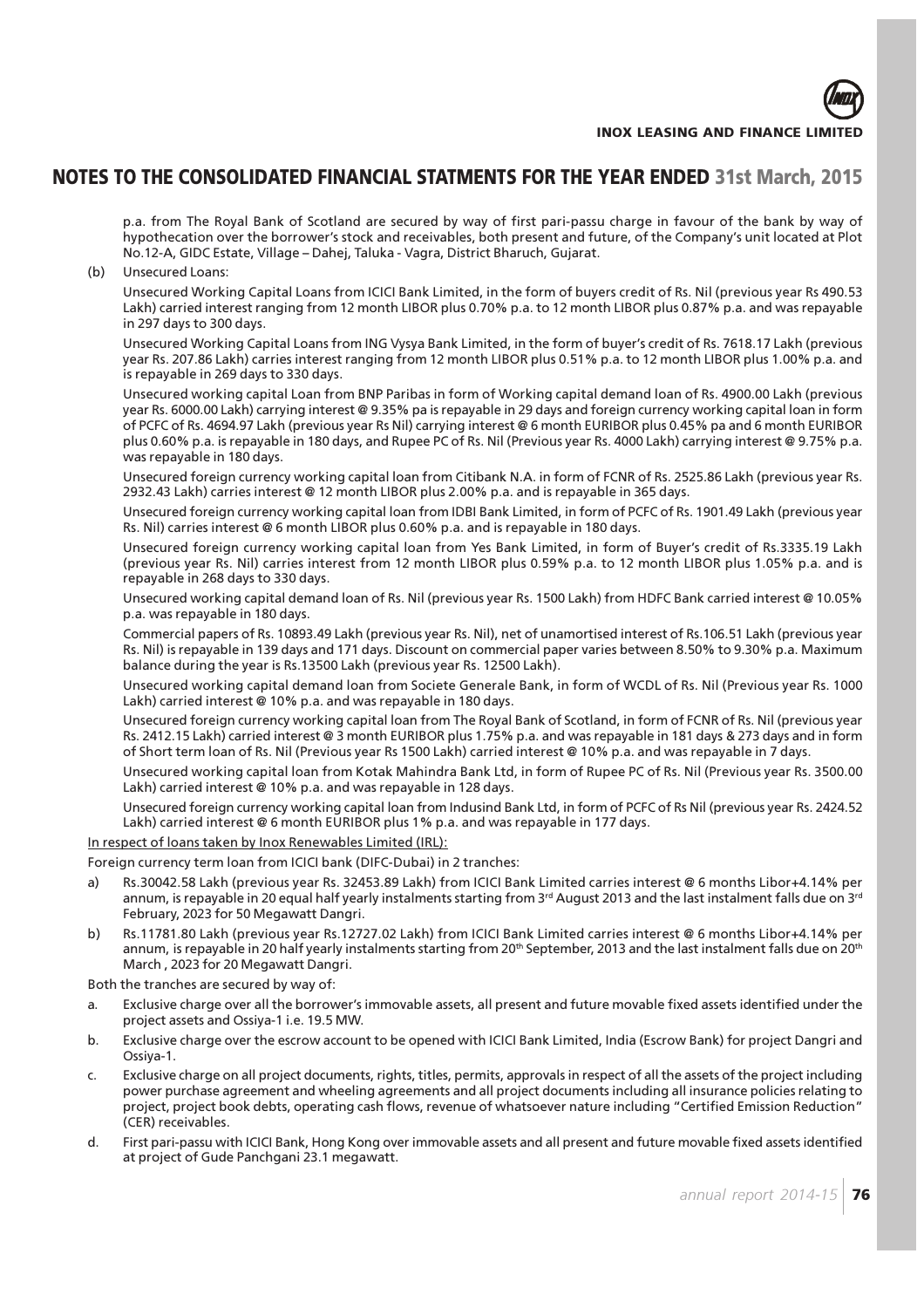e. First pari-passu charge over the escrow account w.r.t Gude Panchgani 23.1 megawatt.

Foreign currency term loan from ICICI bank (Bahrain):

Foreign currency term loan of Rs. 3386.49 Lakh (previous year Rs. 4877.57 Lakh) from ICICI Bank Limited carries interest @ 5.86 % p.a. and is repayable in 38 equal quarterly instalments starting from 20th December, 2007 and the last instalment falls due in March 2017. This loan is secured by way of:

- a. First mortgage/charge/security interest on all of the company's present and future assets pertaining to the Gude Panchgani project including all movable properties.
- b. ICICI bank have a charge/lien over the escrow account (to be opened with ICICI), where the cash flows out of the project (sale proceeds from the power sold to Maharashtra State Electricity Board) are to be deposited by the company.

Rupee Term Loan from Yes Bank Limited:

Rupee term loan of Rs. 13200.00 Lakh (previous year Rs.13750.00 Lakh) from Yes Bank Limited carries interest @ 12.35 % p.a. and is repayable in quarterly instalments starting from 31<sup>st</sup> December, 2014 and the last instalment falls due on 30<sup>th</sup> June 2028. This loan is secured by way of:

- a. First Charge on all the present and future tangible/intangible moveable assets, current assets including receivables, others reserves and bank accounts pertaining to project.
- b. First Charge on all the present and future immovable assets both freehold and leasehold pertaining to the project.
- c. First charge on all the rights, title, interest, benefits, claims and demands whatsoever of the Borrower in project agreements, clearances etc. pertaining to the project.

Rupee term loan from Aditya Birla Finance Limited

Rupee term loan of Rs. 4549.50 Lakh (previous year Rs. 4875.00 Lakh) from Aditya Birla Finance Limited carries interest @ 12.40 % p.a and is repayable in quarterly instalments starting from 31<sup>st</sup> December, 2013 and the last instalment falls due on 30<sup>th</sup> June 2023. This loan is secured by way of:

- a) First charge on all the present and future tangible/intangible movables assets, current assets including receivables (pertaining to 22.5 MW Rajasthan project (Sadiya & Ossiya II)).
- b) First charge on all the present and future immovable assets both freehold and leasehold pertaining to the 22.5 MW Rajasthan project (Sadiya and Ossiya II).
- c) First charge on all the projects bank accounts including but not limited to escrow account and any other reserves and other bank accounts of the borrower pertaining to the 22.5 MW Rajasthan project (Sadiya and Ossiya II).

In respect of loans taken by Inox Renewables (Jaisalmer) Limited (IRLJ):

Foreign currency term loan of Rs.22261.50 Lakh (previous year Rs. 23518.62 Lakh) from International Finance Corporation is secured by hypothecation of all movable and immovable fixed assets including cash flow and receivables of project assets of its Dangri (64MW) wind farm. Further, the loan is secured by corporate guarantee of Inox Renewables Limited.

The term loan is repayable in 28 instalments starting from 14<sup>th</sup> October 2013 and carries interest @ six months LIBOR and relevant spread of 4.25 % i.e. 11.44% per annum for the current year.

In respect of loans taken by Inox Wind Limited (IWL):

(a) Secured Loans:

Term loan amounting to Rs. 5500 Lakh (previous year Rs. 7500 Lakh) carries interest @ 11.85% p.a repayable in 20 quarterly instalments starting from 1st February 2013 and Term Loan amounting to Rs. 2125 Lakh (previous year Rs. Nil) carries interest @ 11.30% p.a. repayable in 20 quarterly instalments starting from 30<sup>th</sup> September 2014. These loans are secured by first exclusive charge on existing & future movable & immovable fixed assets of Una and Rohika Plants.

Term Loan amounting to Rs. 3000 Lakh (previous year Rs. Nil) secured by first Pari-Passu charges by way of hypothecation on the entire fixed assets of Madhya Pradesh Plant and carries interest @ 10.25% The loan is repayable in 18 quarterly instalments starting from 30th October 2015.

Tern loan amounting to Rs. Nil (previous year Rs. 5625 Lakh) was secured by first pari- passu charge on entire current assets of the company, both present and future & carried interest @ 12.25% p.a. The loan was repayable in four quarterly instalments starting from 2<sup>nd</sup> March 2014.

Term Loan amounting to Rs. 100 Lakh (previous year Nil) is secured by first pari-passu charge on the current assets, receivables, moveable fixed assets of IWISL and carries interest @ 12.75% p.a. payable monthly. The loan is repayable in five years, starting from December 2015, with annual repayment of 12%, 20%, 32% & 36% respectively for each year, with quarterly rest, computed on the basis of sanctioned limit of Rs. 5000 Lakh.

WCDL of Rs. 2000 Lakh (previous year Rs. 2700 Lakh) carries interest rate in the range of 11.75% - 12% p.a and WCDL of Rs. 4000 Lakh (previous year Rs. Nil) carries interest rate @ 11.65% p.a. These loans are secured by first pari-passu charge on the current assets of the Company.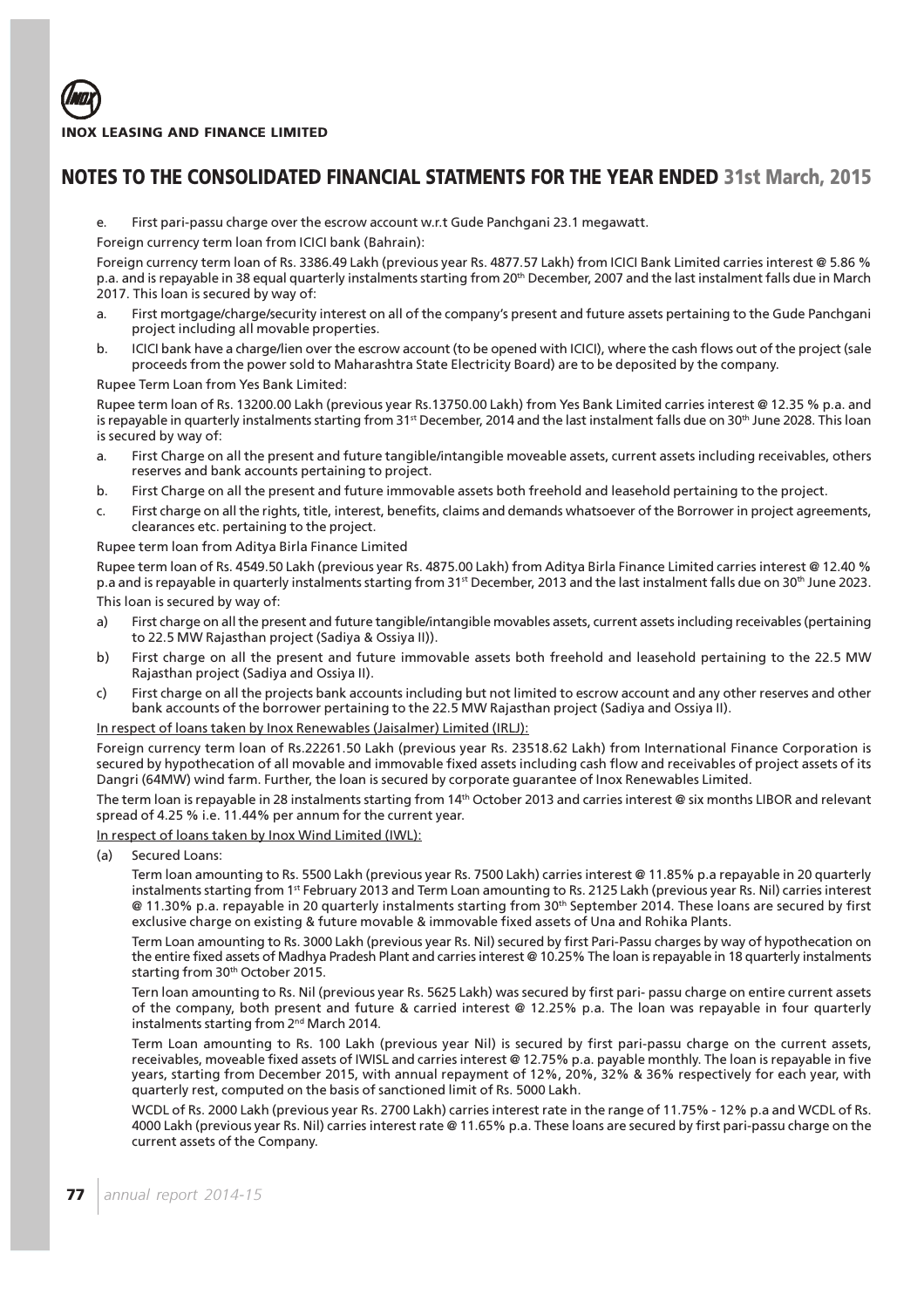

WCDL of Rs. Nil (previous year Rs. 4000 Lakh, was secured by hypothecation of investment of Rs. 4500 Lakh in Fixed maturity plan (FMP) & carried interest @ 12% p.a.

Cash credit facilities from banks amounting to Rs. 12116.78 Lakh (previous year Rs. 4734.74 Lakh) are secured by current assets of IWL and carry interest in the range of 11.50 to 13.35% p.a.

Foreign currency short term loans (buyer's credit) from banks amounting to Rs 48667.80 Lakh (previous Rs.31105.37 Lakh) are secured by current assets of IWL and carry interest rate of applicable LIBOR plus bank's spread which is generally in the range of 0.5% to 2% p.a.

Short Term Working Capital Demand loan of Rs. 5000 Lakh (previous year Rs Nil) and carries interest at the rate of 12.25 % p.a. and the loan is repayable on demand.

(b) Unsecured loans:

Commercial Papers from other parties of Rs.4921.35 Lakh, net of unamortised interest of Rs.78.65 Lakh (previous year Rs. Nil) and carries interest rate @ 10.10% p.a. and the loan is repayable on 29<sup>th</sup> May 2015. Maximum balance during the year - Rs. 4,921.35 Lakh (previous year Rs. Nil).

In respect of loans taken by Inox Leisure Limited (ILL):

a) Term loans from Axis Bank amounting to Rs. 6400.11 Lakh (previous year Rs. 5980.67 Lakh) carries interest @ bank base rate + 1.25 % p.a. which presently is 11.40%. The loans are secured by mortgage of immovable property situated at Vadodara and Anand and first exclusive charge on all movable fixed assets and current assets of the new multiplexes/property financed by the said term loans and escrow of entire cash flows relating to such multiplexes. The repayment schedules are as under:

| <b>Particulars</b> | Outstanding<br>Amount<br>(in Rs. Lakh) | Repayment terms                                                                                       |
|--------------------|----------------------------------------|-------------------------------------------------------------------------------------------------------|
| Term Loan 1        | 2997.11                                | Repayable in 16 equal quarterly instalments of Rs.374.64 Lakh each<br>beginning from 30th June 2013   |
| Term Loan 2        | 100.00                                 | Repayable in 10 equal quarterly instalments of Rs.50.00 Lakh each<br>beginning from 1st April 2013    |
| Term Loan 3        | 3303.00                                | Repayable in 16 equal quarterly instalments of Rs.250.00 Lakh each<br>beginning from 1st October 2014 |

- b) Bank overdraft of Rs.1410.06 Lakh (previous year Rs. 887.69 Lakh) is secured against first charge on the entire current assets of the ILL, both present and future; and extension of first charge by way of mortgage of property at Vadodara and Anand, Gujarat.
- c) During the year, ILL had raised short term funds by issue of Commercial Papers (CP). Discount on CP varied between 9.30% to 10.25% and maximum balance outstanding during the year was Rs. 32000 Lakh (previous year Rs. Nil).
- d) Inter-corporate deposit of Rs. Nil (previous year Rs. 1100 Lakh) was repayable in 5 years from the date of the deposit and carried interest rate of 11%. Inter-corporate deposits of Rs. 59.85 Lakhs (previous year Rs. Nil) are repayable on demand and carry interest @ 12%.

In respect of loan taken by GFL GM Fluorspar SA:

Foreign Currency Term Loan is secured by way of exclusive charge on movable fixed assets of the proposed project upto value of USD 7.95 million, book debts, operating cashflows, receivables, commission, present & future revenues. The term loan is repayable in the 10 structured half yearly instalments commencing after a moratorium of 12 months from the date of Scheduled Commercial operations date and carries interest @ 6 months LIBOR plus 4% per annum

37. Exceptional Items:

|                                                      |           | (Rs. in Lakh) |
|------------------------------------------------------|-----------|---------------|
| <b>Particulars</b>                                   | 2014-2015 | 2013-2014     |
| Income                                               |           |               |
| Profit from sale of Inox Wind Limited Shares         | 26859.08  |               |
| Total                                                | 26859.08  |               |
| <b>Expenses</b>                                      |           |               |
| Donation to Electoral Trust                          | 200.00    |               |
| Donation to concerns affiliated to political parties | 10.00     |               |
| <b>Project Abandonment expenses</b>                  | 429.48    |               |
| Loss on Sale of Captive Gas based Power Plants       | 1787.10   |               |
| Total                                                | 2426.58   |               |
| <b>Net Exceptional items</b>                         | 24432.50  |               |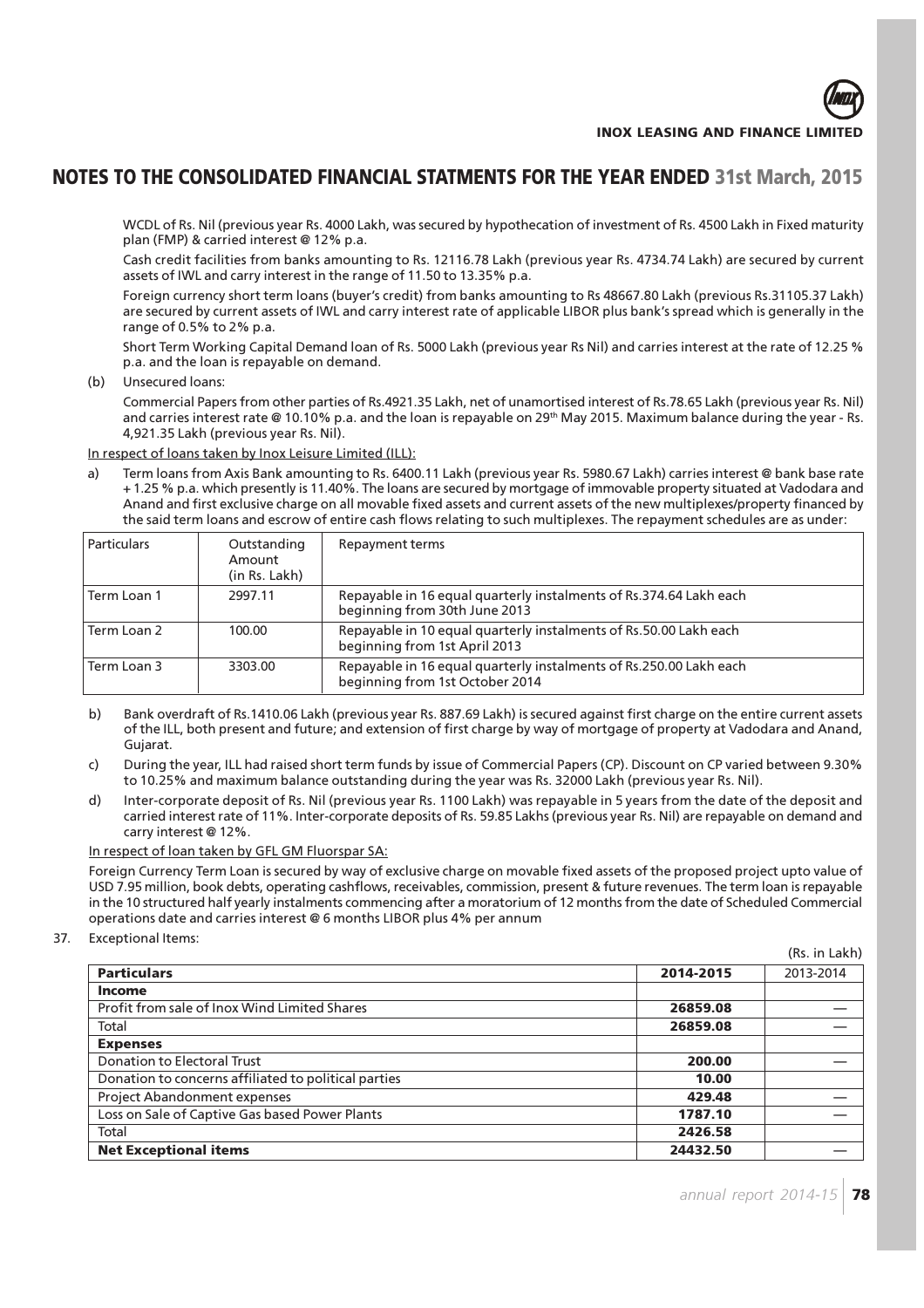

- 38. Treasury shares in case of Inox Leisure Limited (ILL):
	- (a) Pursuant to the Composite Scheme of Amalgamation ("Scheme") of ILL's subsidiary Fame India Limited ("Fame") and subsidiaries of Fame with ILL, which was operative from 1st April 2012, ILL had allotted 3,45,62,206 equity shares to the shareholders of the transferor companies on 10<sup>th</sup> July 2013, including 2,44,31,570 equity shares to Inox Benefit Trust ("Trust") towards shares held by ILL in Fame. These shares ("Treasury Shares") are held by the Trust exclusively for the benefit of ILL.

In terms of AS 31 'Financial Instruments' (which is not yet mandatory), internationally generally accepted accounting practices and for more appropriate presentation of the financial statements, ILL's interest in the Trust (at cost), being akin to Treasury Shares, in accordance with their substance and economic reality, is deducted from Shareholders' Fund. Any profit or loss arising from sale of Treasury Shares by the Trust is being recorded separately as 'Reserve on sale of Treasury Shares' under Reserves and surplus, being transactions relating to the capital of ILL. Accordingly, the profit of Rs. 7698.42 Lakh, after excluding minority share, on sale of 1,55,81,478 Treasury Shares during the year ended 31<sup>st</sup> March 2015 is directly recognised in 'Reserve on sale of Treasury Shares' under Reserves and surplus.

- (b) On allotment of above 3,45,62,206 equity shares of the Company, Gujarat Fluorochemicals Limited (GFL) ceased to be the holding company on 10th July 2013. Subsequently, the shareholders of ILL have passed a resolution at the Annual General Meeting held on 23rd August 2013 amending the Articles of Association of ILL entitling GFL to appoint majority of directors on the Board of ILL if GFL holds not less than 40% of the paid-up equity capital of ILL. Accordingly, ILL has again become a subsidiary of GFL with effect from this date.
- 39. In March 2014 a fire broke out in the Inox Wind Limited (IWL)'s factory at Rohika, Gujarat. IWL had lodged a claim with the insurance company towards the loss on account of fire. The claim lodged with the insurance company includes, inter-alia, claim towards loss of materials and fixed assets, expenditure on carrying out repairs and loss of profit. During the year ended 31st March 2014, the cost of materials and written down value of fixed assets destroyed in fire was estimated at Rs. 2,023.01 Lakh by the management. Pending the settlement of claim, amount of Rs. 83.68 Lakh, being estimated amount of reduction in the claim, was charged to the Statement of Profit and Loss as "loss by fire" and the balance amount of Rs. 1,939.33 Lakh was carried as 'Insurance claims lodged' in Other current assets. During the current year, after considering the expenditure incurred on repairs of plant & equipment & buildings, net of realization from sale of scrap, the amount on account of fire loss stood at Rs. 3,021.76 Lakh. IWL has received final settlement claim amount of Rs. 2,987.09 Lakh, excluding the claim on account of loss of profit. The loss of Rs. 34.67 Lakh on final settlement of the claim is charged to the Statement of Profit and Loss.
- 40. Employees' Stock Option Plan by Inox Leisure Limited (ILL):

During the year ended 31<sup>st</sup> March 2006, ILL had issued 500,000 equity shares of Rs. 10 each at a premium of Rs. 5 per share to Inox Leisure Limited – Employees' Welfare Trust ("Trust") to be transferred to the employees of ILL under the scheme of ESOP framed by the ILL in this regard. ILL has provided finance of Rs. 75 Lakh to the Trust for subscription of these shares at the beginning of the plan.

As per the Guidance Note on Accounting for Employee Share-based Payments issued by the Institute of Chartered Accountants of India, shares allotted to the Trust but not transferred to employees is required to be reduced from Share Capital and Reserves. Out of the 500,000 equity shares allotted to the Trust, 188,420 shares have been transferred to employees up to 31<sup>st</sup> March 2014. Accordingly, for the balance number of shares, ILL has reduced the Share Capital by the amount of face value of equity shares and Share Premium Account by the amount of share premium on such shares.

Following equity settled stock options have been granted to the employees:

| On 29 <sup>th</sup> January 2007 (First Grant)  | 244,120 shares |
|-------------------------------------------------|----------------|
| On 27 <sup>th</sup> October 2009 (Second Grant) | 33,332 shares  |
| On 12 <sup>th</sup> August 2013 (Third Grant)   | 33,156 shares  |

The vesting period for options granted under 1<sup>st</sup> & 2<sup>nd</sup> lot was between one to four years from the date of the grant. Option granted under 3<sup>rd</sup> lot is as per the terms of the Scheme of Amalgamation (referred to in note no. 38a). As per the Scheme, the stock options granted by erstwhile Fame India Limited ("Fame") to its employees automatically stood cancelled. The ILL has issued stock options to the eligible employees of Fame under the existing ESOP Scheme of the ILL. These stock options were granted in the ratio of 5 options (each option being equal to one share) of ILL for every 8 options (each option being equal to one share) held under ESOP of Fame. All options were exercisable within one year from the date of vesting. The compensation costs of stock options granted to employees were accounted by the ILL using the intrinsic value method.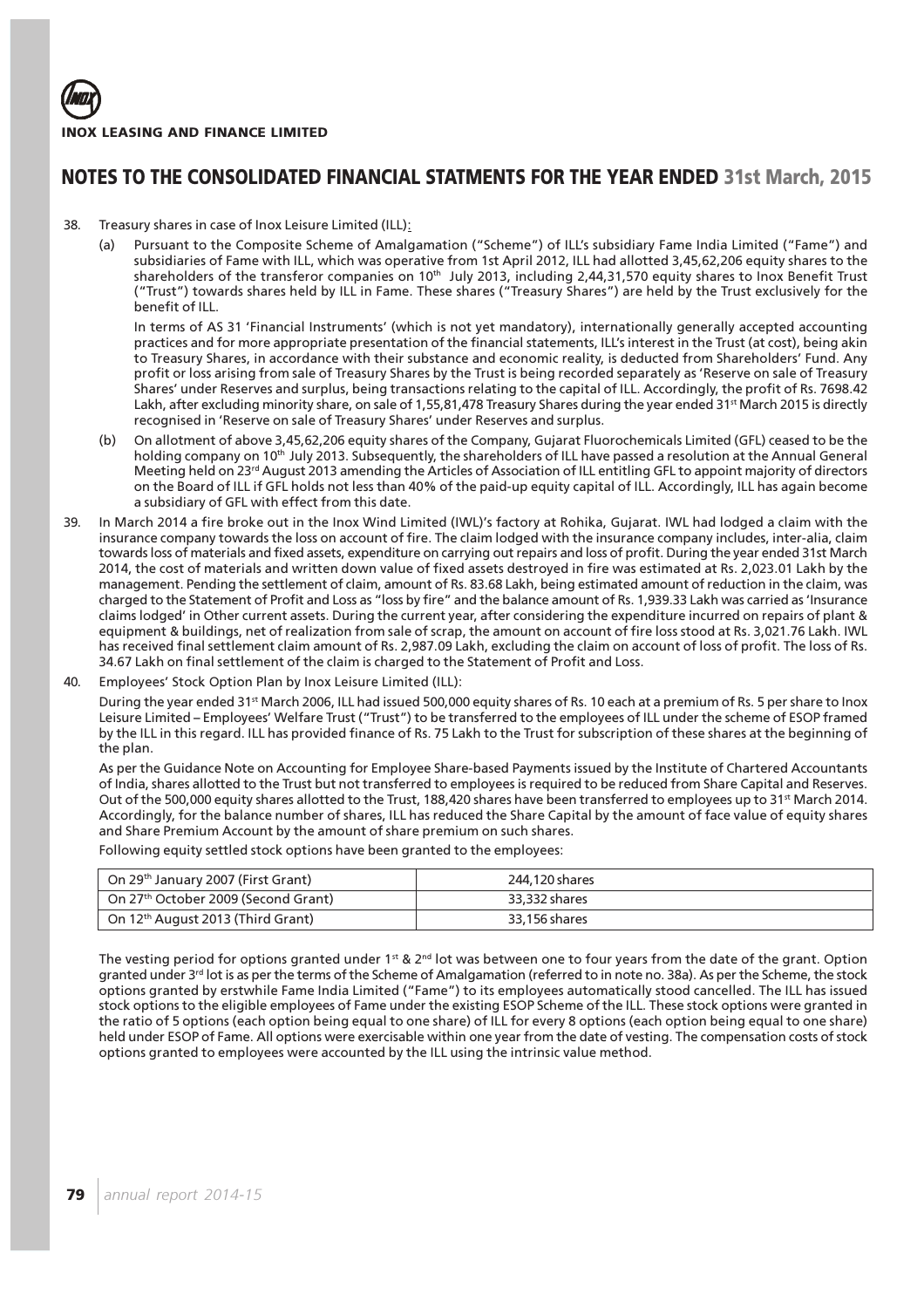The summary of stock options is as under:

| Outstanding on 1st April 2014                        | 16,579 |  |
|------------------------------------------------------|--------|--|
| Granted during the year                              | Nil    |  |
| Lapsed during the year                               | Nil    |  |
| Exercised during the year                            | 16,579 |  |
| Outstanding as on 31 <sup>st</sup> March 2015        | Nil    |  |
| Exercisable as on 31 <sup>st</sup> March 2014        | Nil    |  |
| Weighted average exercise price of all stock options | Rs. 15 |  |

All stock options are exercised during the year at the exercise price of Rs. 15 per option.

In respect of the options granted under the Employees' Stock Option Plan, in accordance with the Guidance Note on Accounting for Employee Share-based Payments issued by the Institute of Chartered Accountants of India, the accounting value of options is amortized over the vesting period. Consequently, 'Employee benefits expense' in note no 29 includes Rs. 1.36 Lakh (previous year Rs. 9.94 Lakh) being the amortization of employee compensation.

#### 41. In respect of income-tax matters of Inox Leisure Limited (ILL):

ILL's contention that the amount of entertainment tax exemption availed for some of its multiplexes is a capital receipt has been accepted by various appellate authorities and also in the proceedings before the appellate authorities and Hon'ble High Court of Judicature at Gujarat. The matter is presently pending before the Hon'ble Supreme Court. Provision for current tax is made on this basis to the extent the entertainment tax exemption is held as capital receipt for such multiplexes.

In view of the appellate orders in respect of ILL's own cases and other judicial pronouncements received during the year, the tax liability for earlier years is recomputed and consequential reduction in tax liability and increase in MAT credit entitlement, aggregating to Rs. 852.51 Lakh, is recognized in the statement of Profit and Loss for the year ended 31<sup>st</sup> March 2015.

#### 42. Contingent liabilities :-

- (a) Claims against the company not acknowledged as debt Rs. 8679.95 Lakh (previous year Rs. 7941.17). This includes:
	- i. In respect of Inox Leisure Limited:
		- a) The company has issued termination notice for one of its proposed multiplexes seeking refund of security deposit of Rs. 60.07 Lakh and reimbursement of the cost of fit-outs of Rs. 823.27 Lakh incurred by the company and carried forward as capital work-in-progress. The party has made a counter claim of Rs. 6943.44 Lakh towards rent for lock in period and other costs which is included in the amount above. At present the matter is pending before the Arbitrator.
		- b) In the arbitration proceedings in respect of termination notice of MOU for another proposed multiplex, the arbitrator has awarded the matter against the company and directed the company to pay Rs 116.36 Lakh towards rent for the lock in period, which is included in the amount above. Further, the arbitrator has also directed the company to pay the amount of difference between the rent payable by the company as per the MOU and the amount of actual rent received by the other party from their new tenant. The differential amount is presently not determinable. The company has challenged the arbitration award before the Hon'ble High Court of judicature at Delhi and the same is pending.
	- ii. In respect of Inox Renewables Limited Claim of Rs 870.00 Lakh (previous year Rs 870.00 Lakh) in respect of losses suffered by Rajasthan Rajya Vidyut Prasaran Nigam Limited due to under injections of energy by Inox Renewables Limited
	- iii. Other claims are in respect of claims made by suppliers, contractors and by owners of the multiplex premises which are under negotiations with the respective parties. Advance paid against these matters is Rs. 52.26 Lakh (previous year Rs. Nil)
- (b) In respect of Income tax matters Rs. 8118.41 Lakh (previous year Rs. 8227.38 Lakh). This includes
	- i. In respect of Gujarat Fluorochemicals Limited

Demand of Rs. 8093.33 Lakh (previous year Rs. 8216.06 Lakh) for the Assessment Year 2008-09 and for the A.Y 2009- 10 for which the Company has received CIT(A) order confirming the action of the Assessing Officer in respect of (a) treatment of investment in shares as a business activity and (b) re-computation of the amount of deduction u/s 80IA by applying the regulatory prices in respect of power generated at its captive power units.

The Company has not accepted the orders of the CIT(A) and has preferred appeal before ITAT, Ahmedabad. The said issues were decided in favour of the Company by CIT(A) in earlier years. Consequently, the amount of demands in respect of the above are included in the amount of contingent liabilities including for subsequent years where assessment orders are received. Amount of Rs.8093.33 Lakh (previous year Rs.8093.33 Lakh) has been paid in respect of above Income Tax demands and not charged to the Statement of Profit and Loss.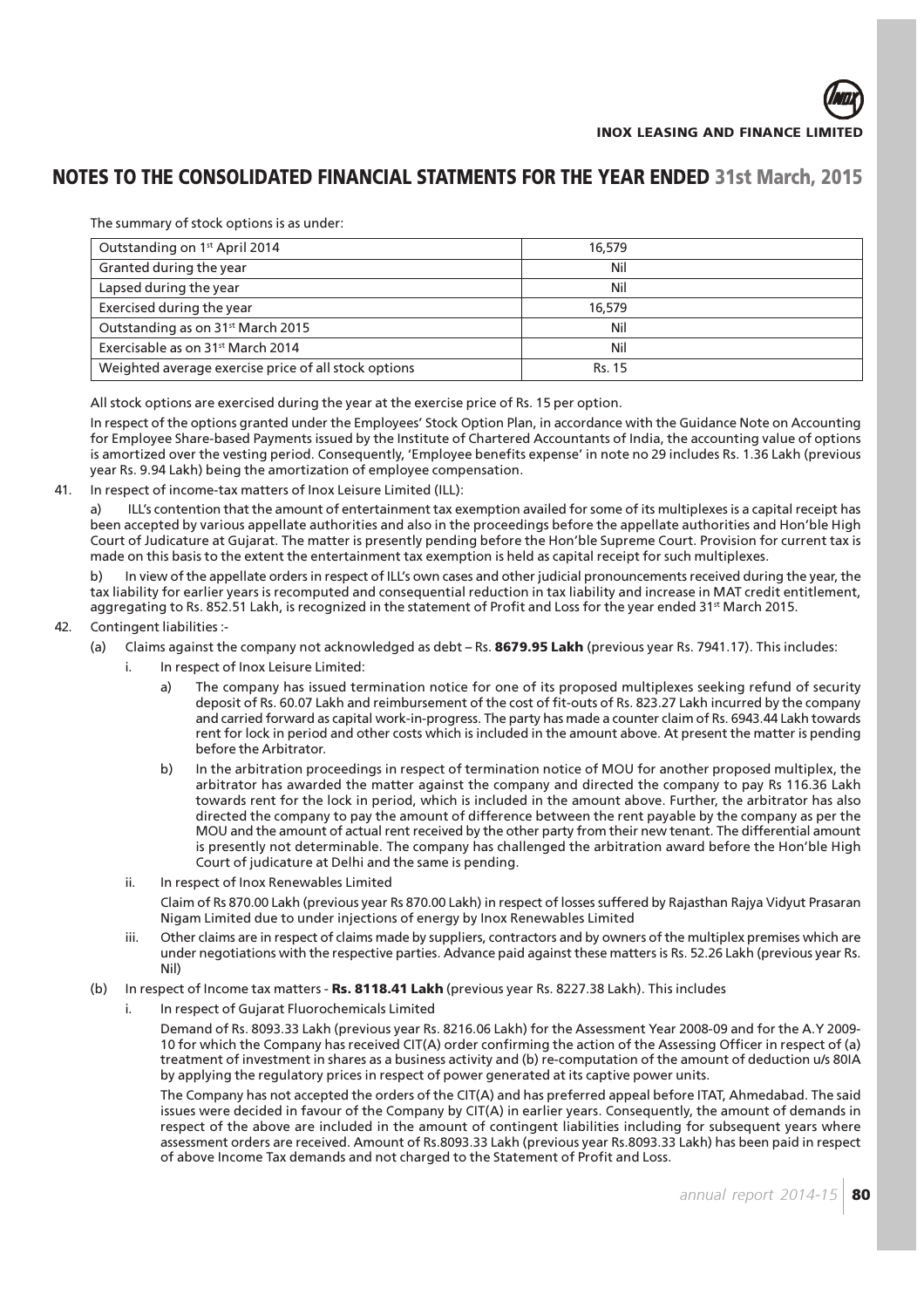- ii. Group's share in the contingent liability of Joint Venture Rs 5.60 Lakh (previous year Rs 5.60 Lakh)
- (c) In respect of excise duty & service tax matters Rs. 10404.41 Lakh (previous year Rs. 2664.53 Lakh). This includes
	- i. In respect of Gujarat Fluorochemicals Limited
		- a) Amount of Rs. 2189.12 Lakh (previous year Rs. 1716.90 Lakh) for which the Company has received various show cause notices regarding service tax input credit on certain items and inter-unit transfers. The Company has filed the replies or is in the process of filing replies.
		- b) Amount of Rs. 627.53 Lakh (previous year Rs. 569.81 Lakh) in respect of demand on account of cenvat credit availed on certain items and levy of excise duty on freight recovered from customers. The Company has filed appeal before CESAT and the matters are pending.
		- c) Amount of Rs. 410.83 Lakh (previous year Rs. 273.66 Lakh) for which the Company has received various show cause notices regarding levy of service tax on certain items. The Company has filed the replies or is in the process of filing replies.
		- ii. In respect of Inox Leisure Limited
			- a) Amount of Rs. 5577.97 Lakh (previous year Rs. Nil) for which the company has received notices from Commissionerate of Service tax regarding levy of service tax on film distributor's' share paid by the company. The company is in the process of filing replies to these show cause notices.
			- b) Amount of Rs. 1502.00 Lakh (previous year Rs. Nil) for which the company has received a show cause notice regarding levy of service tax on sale of food and beverages in multiplex premises. The company is in the process of filing replies to these show cause notices.
			- c) Amount of Rs. 90.13 Lakh (previous year Rs. 90.13 Lakh) in respect of service tax on payment of architect fee to foreign architects by the company and receipt of pouring and signing fee. Out of a total demand of 104.33 Lakh, the company has already paid a sum of 14.20 Lakh and stayed the recovery of the balance demand. The company has filed an appeal before Customs Excise and Service Tax Appellate Tribunal ("CESTAT") and the matter is pending.
- (d) In respect of customs duty  $\text{Rs } 977.93$  Lakh (previous year Rs 991.87 Lakh). This includes:
	- i. In respect of Gujarat Fluorochemicals Limited

Custom duty demands of Rs. 973.57 Lakh (previous year Rs. 987.51 Lakh) on account of differential custom duty on imported material on high seas basis. The Company has filed appeal before CESAT and the matters are pending. Amount of Rs. 40.17 Lakh (previous year Rs. Nil) has been paid in respect of above Custom duty demand and not charged to the Statement of Profit and Loss.

- (e) In respect of VAT matters Rs 320.96 Lakh (previous year Rs. 135.66 Lakh). This includes
	- i. In respect of Inox Leisure Limited

Demand of Rs. 237.06 Lakh (previous year Rs. 135.66 Lakh) pursuant to reassessment order for the year 2008-09. The Company is in the process of filing an appeal against the said reassessment order.

ii. In respect of Inox Wind Limited

The company had received Himachal Pradesh VAT orders for the financial years 2012-13 and 2013-14 levying penalty for delayed payment of VAT aggregating to Rs. 112.87 Lakh. The company had filed appeals before the first appellate authority. During the current year, the company has received appellate order for the year 2013-14 confirming the levy of penalty and the company is in the process of filing further appeal against the said order. However, the company has estimated the amount of penalty which may be ultimately sustained at Rs. 53.78 and provision is made for the same.

(f) In respect of electricity duty matters  $\text{Rs.}$  Nil (previous year Rs. 1204.86 Lakh)

Demand on account of electricity duty on cancellation of exemption certificate of Gujarat Fluorochemicals Limited. During the year, the Company has received favourable order on this matter.

- (g) In respect of property tax matters Rs 596.72 Lakh (previous year Rs 757.34 Lakh). This includes
	- i. In respect of Inox Leisure Limited

The company has disputed the quantum of property tax levied in case of one multiplex and the matter is pending before Court of Small Causes and Hon'ble High Court of judicature at Bombay. The company has received revised demands during the year which also is contested by the company. Estimated provision for the same is made by the company. The amount of demand not provided for is Rs. 569.72 Lakh (previous year Rs 757.34 Lakh).

- (h) In respect of Entertainment tax demands Rs. 2448.10 Lakh (previous year Rs. 1977.52 Lakh). This includes
	- i. In respect of Inox Leisure Limited
		- a) Demand of Rs. 1941.22 Lakh (previous year Rs. 1583.83 Lakh)in respect of some multiplexes pertaining to exemption period and the Company is contesting the matter by way of appeal before appropriate authorities.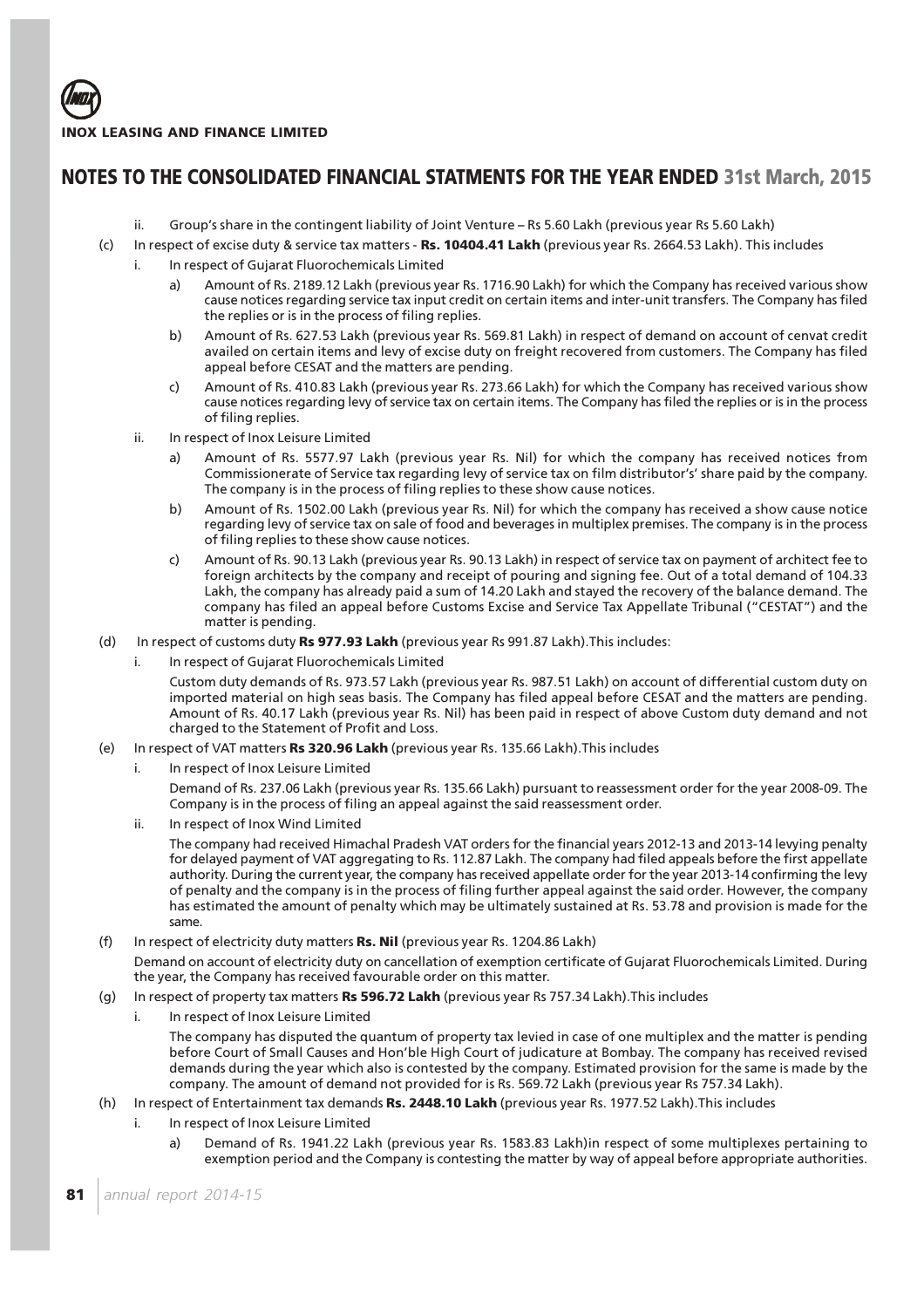

- b) Demand of Rs. 477.34 (previous year Rs. 391.47 Lakh)in respect of one multiplex where the eligibility for exemption from payment of entertainment tax is rejected and the company is contesting the matter by way of appeal before appropriate authorities.
- (i) In respect of stamp duty matters Rs. 263.81 Lakh (previous year Rs. 263.81 Lakh).
	- In respect of Inox Leisure Limited
		- Authority has raised the demand for non-payment of stamp duty in respect of Leave & License Agreement in respect of one multiplex holding the same as lease transaction. Stay has been granted and the matter is pending before the Board of Revenue.
- (j) Other matters:
	- i) Inox Leisure Limited may be required to charge additional cost of Rs. 389.83 lakh (previous year Rs. 389.83 Lakh)towards electricity from 1<sup>st</sup> June 2007 to 31<sup>st</sup> March 2010 pursuant to the increase in the tariff in case the appeal made with Maharashtra Electricity Regulatory Commission 'MERC' by the Company through the Multiplex Association of India is rejected and the case filed in the Supreme Court by one of the electricity supplier against the order of the Appellate Tribunal for Electricity, dated 19 January 2009, for change in category, in favour of the appeal made by the Multiplex Association of India is passed in favour of the electricity supplier. ILL has paid the whole amount to the respective authorities under protest (which is included in 'long term loans and advances')
	- ii) Claims in respect of labour matters in respect of Gujarat Fluorochemicals Limited amount is not ascertainable
	- iii) Corporate guarantee gives to bank by Inox Leasing and Finance Limited in respect of loan taken by a company U.S.D. 18.50 million (previous year NIL)

In respect of above matters, no provision is considered necessary as the Group expects favourable outcome. Further, it is not possible for the Group to estimate the timing of further cash outflows, if any, in respect of these matters.

- 43. During the previous year, the Income-tax authorities have carried out survey proceedings u/s 133A of the Income-tax Act, 1961 at the corporate office of the Parent Company and the corporate office and factory premises of one of the subsidiaries. Both companies have made detailed submissions on various issues raised during the course of survey proceedings and do not expect any material demand in this connection.
- 44. In respect of ILL, the arbitration award in the matter of disputed recoveries pertaining to one of the multiplex of the company has been received in favour of ILL and the arbitrator has further granted interest claimed on the unpaid amount at the rate of 15% p.a. The company has accordingly accounted interest of Rs. 18.24 Lakh (Previous Year Rs. 18.24 Lakh) Total amount of interest receivable upto 31st March, 2015 is Rs. 166.30 Lakh (Previous Year Rs. 148.06 Lakh). The said award has been challenged before the District Court and the matter is pending.
- 45. Commitments:
	- (a) Estimated amount of contract remaining to be executed on capital account and not provided for, net of advances, is Rs. 32802.08 Lakh (previous year Rs. 32323.77 Lakh).
	- (b) Amount of customs duty exemption availed by the Inox Wind Limited ('IWL') under EPCG Scheme for which export obligations are required to be fulfilled within stipulated period - Rs. 1997.83 Lakh (previous year Rs. 1212.64 Lakh).
	- (c) The exemption from payment of Entertainment Tax in respect of multiplexes of Inox Leisure Limited, which are eligible for such exemption, is subject to fulfilment of the terms and conditions of the respective State Government policies issued in this regard. The amount of Entertainment Tax exemption availed so far, which is liable to be paid if the relevant multiplex ceases operations prior to completing the minimum period of operations in terms of the respective policies of the States – Rs. 15889.77 Lakh (previous year Rs. 17197.99 Lakh)
	- (d) The Company has agreed to provide Equity Shares of Gujarat Fluorochemicals Limited held by it, for an amount equal to Rs. 107.50 crores (previous year Rs. 140 crores) to Standard Chartered Private Equity (Mauritius) II Limited (SC) in terms of an Amendment Agreement dated 19th December, 2013 executed between Inox India Ltd. (IIL), Promoters of IIL, the Company and (SC), in case IIL fails to fulfil its obligations under the referred Agreement.
- 46. In respect of Entertainment Tax liability of Inox Leisure Limited ('ILL') and its treatment in these accounts:
	- a. The Entertainment Tax exemption in respect of some of the Multiplexes of ILL has been accounted on the basis of eligibility criteria as laid down in the respective Schemes but is subject to final Orders yet to be received from respective authorities. Accordingly the amount of Rs 923.57 Lakh (previous year Rs. 520.25 Lakh) being Entertainment Tax in respect of such Multiplexes has not been charged to the Statement of Profit and Loss. Cumulative amount as on 31st March 2015 is Rs. 4575.19 Lakh (previous year Rs. 3909.42 Lakh).
	- b. In respect of the Multiplex Cinema Theatre at Vadodara, the issues in respect of the eligibility for exemption from payment of entertainment tax and the method of computing the exemption availed, have been decided in favour of the company by the Honourable High Court of judicature at Gujarat vide its order dated 26th June, 2009. The matter regarding method of computation of eligibility amount is challenged by the Government Department before the Honourable Supreme Court. Pending receipt of final eligibility certificate the figures indicated in (a) above include the figures pertaining to the said Multiplex.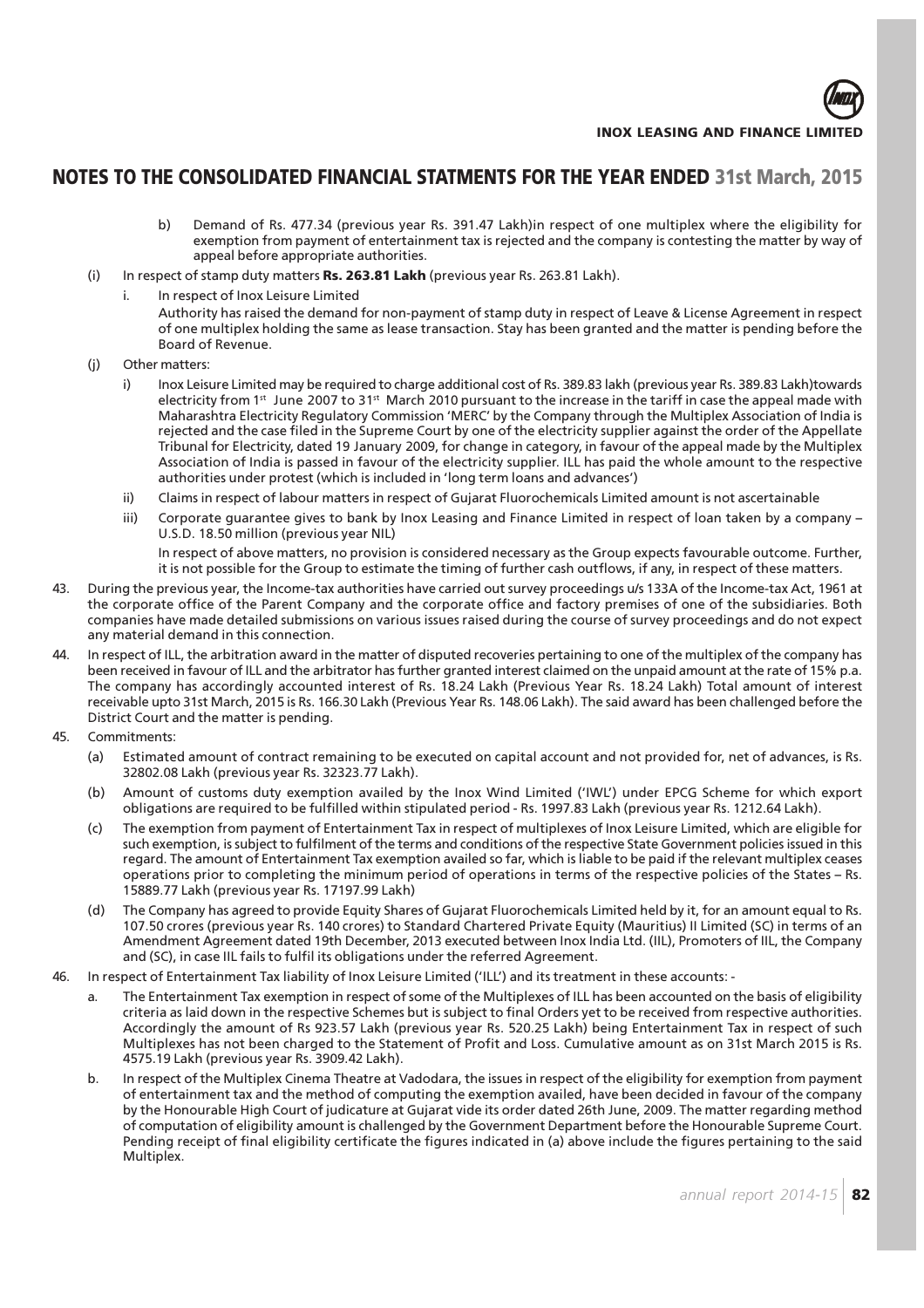

- c. In respect of two multiplexes being operated by the company in Uttar Pradesh: In view of the revised eligibility norms notified during the year, these multiplexes have now become eligible for exemption from payment of entertainment tax, w.e.f. the date of commencement of commercial operations. Accordingly, the amount of Rs. 616.74 Lakh, being entertainment tax paid in respect of these two multiplexes in earlier years, is credited to the Statement of Profit and Loss.
- 47. The major components of the net deferred tax assets and liability are as under :
	- i. Deferred Tax Liabilities (Net):

|       |                                                                                                            |           | (Rs. In Lakh) |
|-------|------------------------------------------------------------------------------------------------------------|-----------|---------------|
| S.No. | <b>Particulars</b>                                                                                         | 2014-15   | 2013-14       |
| (A)   | <b>Deferred Tax Liabilities</b>                                                                            |           |               |
|       | (i)<br>On account of difference between tax depreciation and<br>depreciation/amortisation charged in books | 32886.39  | 26425.14      |
|       | <b>Total</b>                                                                                               | 32886.39  | 26425.14      |
| (B)   | <b>Deferred Tax Assets</b>                                                                                 |           |               |
|       | Expenditure allowable on payment basis<br>(i)                                                              | 1282.72   | 1095.15       |
|       | (ii)<br><b>Others</b>                                                                                      | 81.32     | 92.61         |
|       | <b>Total</b>                                                                                               | 1364.04   | 1187.76       |
|       | <b>Net Deferred Tax Liabilities (A-B)</b>                                                                  | 31522.35  | 25237.38      |
| ii.   | Deferred Tax Assets (Net):                                                                                 |           |               |
|       |                                                                                                            |           | (Rs. In Lakh) |
| S.No. | <b>Particulars</b>                                                                                         | 2014-2015 | 2013-2014     |
| (i)   | Expenditure allowable on payment basis                                                                     | 45.91     | 22.44         |
| (ii)  | Unabsorbed losses                                                                                          | 2211.49   | 1606.48       |
| (ii)  | <b>Others</b>                                                                                              | 0.00      | 12.89         |
|       | Total                                                                                                      | 2257.40   | 1641.81       |

#### Notes:

- i. Inox Renewables Limited and Inox Renewables (Jaisalmer) Limited have entered into power purchase agreements with the distribution companies for 19 years for sale of power generation and will have certain revenues and sufficient taxable profit after the tax holiday period against which the deferred tax assets shall be adjusted. Provision of deferred tax asset in compliance of the notified AS 22 'Accounting for Taxes on Income' has been made as these companies have unabsorbed depreciation which can be carried forward infinitely.
- ii. Inox Wind Infrastructure Services Limited ('IWISL') has recognized deferred tax asset of Rs.2211.49 Lakh (previous year Rs.593.64 Lakh) in respect of business loss and unabsorbed depreciation for the year ended 31st March 2015. In view of the confirmed orders in hand and the revenue from the work to be completed in the next year, in the opinion of the management there is virtual certainty that IWISL will have sufficient future taxable income available against which such deferred tax asset can be realized and hence IWISL has recognized such deferred tax asset.

48. Disclosure as required by AS 19 on 'Leases' :

(a) In respect of Assets given on Operating Lease:

Assets given on operating lease are Office Premises. The non-cancellable initial lease tenure is for five to nine years, which can be further extended at the mutual option of both the parties.

The details of carrying amount of assets given on lease and the future minimum lease payments are as under:

|       |                                                                                                         |           | (Rs. in Lakh) |
|-------|---------------------------------------------------------------------------------------------------------|-----------|---------------|
| Sr.   | <b>Particulars</b>                                                                                      | 2014-2015 | 2013-2014     |
| (i)   | Gross carrying amount of asset given on operating lease included in<br>Buildings block of fixed assets. | 929.38    | 929.38        |
| (ii)  | Accumulated Depreciation as at the end of the year                                                      | 147.38    | 147.38        |
| (iii) | Depreciation for the year                                                                               | 15.08     | 15.09         |
| (iv)  | Future minimum lease payments -                                                                         |           |               |
|       | Not later than one year<br>(a)                                                                          | 648.14    | 677.94        |
|       | Later than one year and not later than five years<br>(b)                                                | 516.47    | 1341.12       |
|       | Later than five years<br>(c)                                                                            | 0.00      | 0.00          |
|       |                                                                                                         |           |               |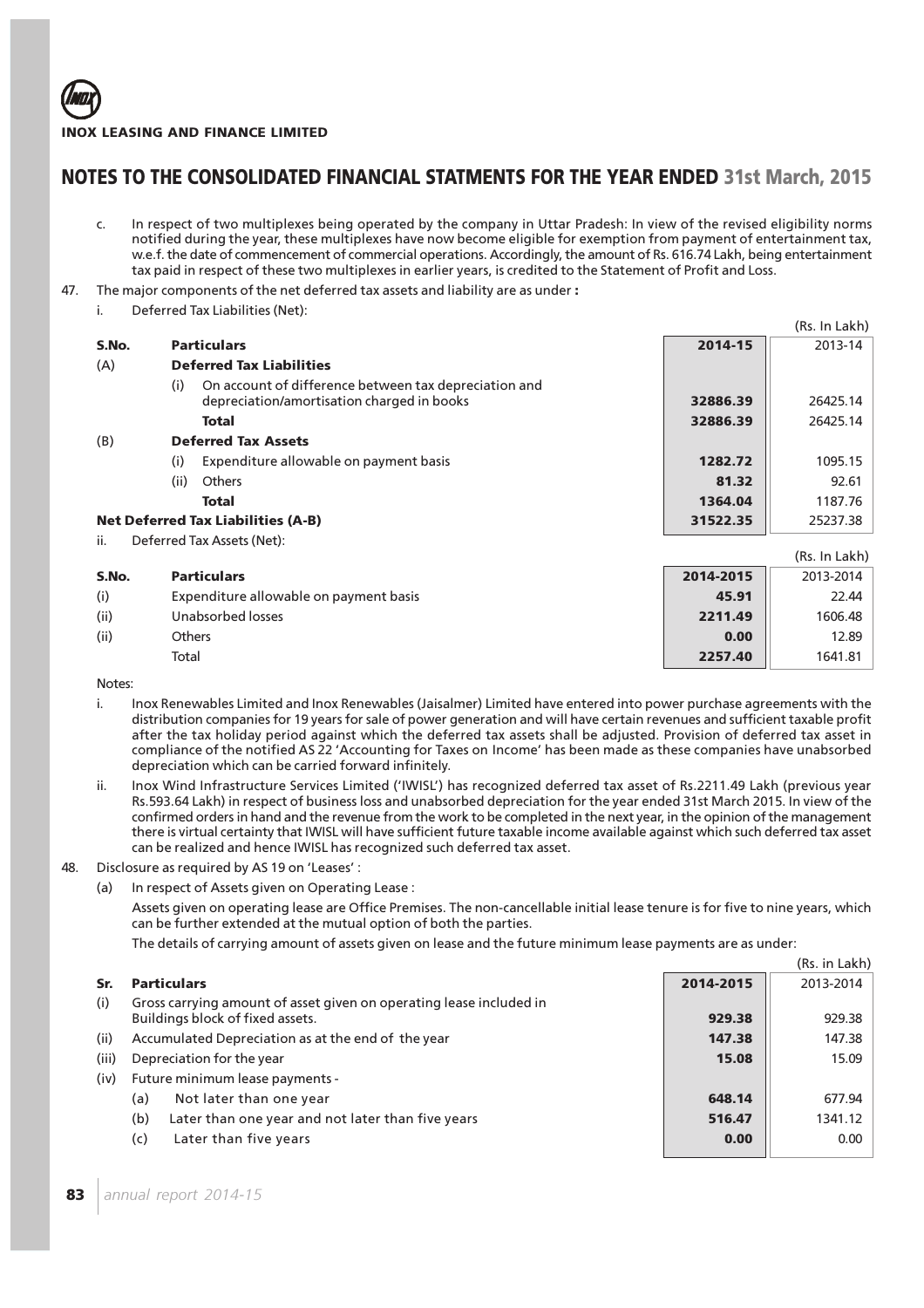

- (v) Assets given on operating lease are Office Premises. The non-cancellable initial lease tenure is for five to nine years, which can be further extended at the mutual option of both the parties.
- (b) In respect of Assets taken on Operating Lease The plants taken on operating lease are for an initial non-cancellable period of ten years, which can be further extended at the mutual option of both the parties. The future minimum lease payments under these lease arrangements are as under:

| Sr. | <b>Particulars</b>                                | 2014-2015 | 2013-2014 |
|-----|---------------------------------------------------|-----------|-----------|
| a)  | Not later than one year                           | 92.28     | 92.28     |
| b)  | Later than one year and not later than five years | 206.46    | 241.74    |
|     | Later than five years                             | 71.25     | 116.25    |

(c) Operating leases for some of the multiplexes of Inox Leisure Limited and its subsidiaries ("ILL Group")

ILL is operating some of the multiplexes under Operating Lease / Business Conducting Arrangement. These arrangements are for a period of 9-25 years with a minimum lock-in period of 3-10 years and the agreement provides for escalation in rentals after pre-determined periods. Property Rent and Conducting Fees of Rs.13415.64 Lakh (previous year Rs. 10761.54) are included in 'Property Rent and Conducting Fees' charged in the Statement of Profit and Loss.

The future minimum lease / conducting fees payments under these arrangements are as under:

|    | <b>Sr.</b> Particulars                            | 2014-2015 | 2013-14   |
|----|---------------------------------------------------|-----------|-----------|
|    | Not later than one year                           | 13300.18  | 10494.89  |
| b) | Later than one year and not later than five years | 46059.49  | 42023.43  |
|    | Later than five years                             | 115983.71 | 106575.07 |

(d) In respect of other operating leases for premises (offices and residential accommodations for employees) - generally, these lease arrangements range between 11 months to 60 months and are usually renewable by mutual consent on mutually agreeable terms. Lease rentals are included in "Rent" charged in the Statement of Profit and Loss.

49. The Group has recognised following provision towards expenses:

|    |                                                                  |            | (RS. III LAKII) |
|----|------------------------------------------------------------------|------------|-----------------|
|    | Particulars                                                      | 2014-2015  | 2013-2014       |
| a) | In respect of municipal taxes payable for one of the multiplexes |            |                 |
|    | Opening Balance                                                  | 200.20     | 207.40          |
|    | Provided during the year                                         | 52.80      | 52.80           |
|    | Paid during the year                                             | 70.00      | 60.00           |
|    | Closing balance                                                  | 183.00     | 200.20          |
| b) | In respect of amalgamation expenses                              |            |                 |
|    | Opening Balance                                                  | <b>Nil</b> | 500.00          |
|    | Provided during the year                                         | <b>Nil</b> | Nil             |
|    | Paid during the year                                             | <b>Nil</b> | 272.56          |
|    | Reversed during the year                                         | <b>Nil</b> | 227.44          |
|    | Closing balance                                                  | <b>Nil</b> | Nil             |
| c) | <b>Towards MVAT/Sales tax</b>                                    |            |                 |
|    | <b>Opening Balance</b>                                           | 39.61      | 39.61           |
|    | Provided during the year                                         | 30.43      | Nil             |
|    | Paid during the year                                             | 0.23       | Nil             |
|    | Closing balance                                                  | 69.81      | 39.61           |
| d) | For service tax on renting of immovable properties               |            |                 |
|    | Opening Balance                                                  | 1042.44    | 1033.14         |
|    | Provided during the year                                         | <b>Nil</b> | 25.37           |
|    | Paid/adjusted during the year                                    | <b>Nil</b> | 16.07           |
|    | Closing balance                                                  | 1042.44    | 1042.44         |
|    |                                                                  |            |                 |

 $(D_6 \text{ in } L_6 | A)$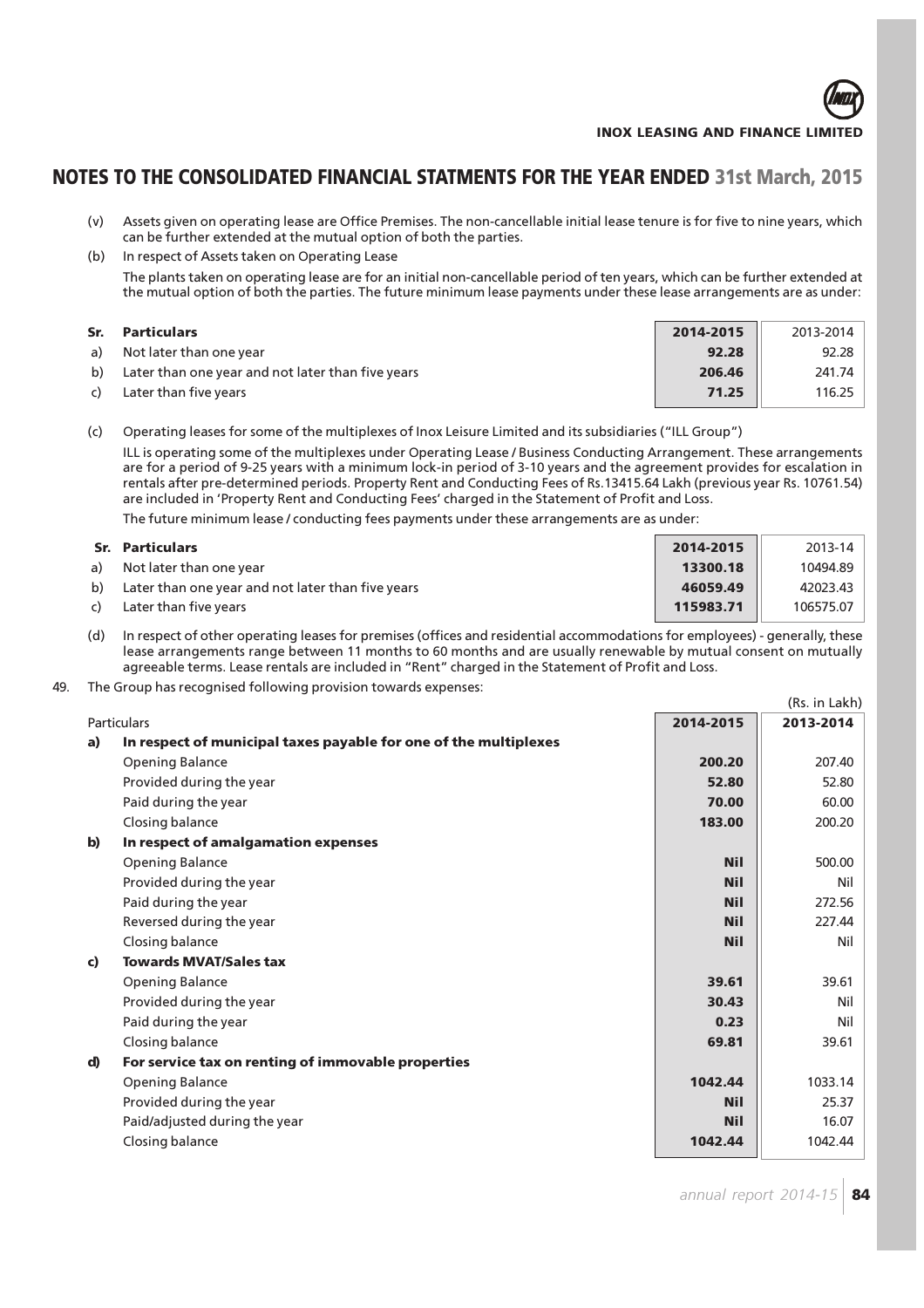

| 50. | Inox Leisure Limited (ILL) has, in May 2015, detected a fraud perpetrated by one of its employees, in respect of travel bills from<br>travel agencies who were otherwise booking air tickets for bona-fide travel undertaken by employees and other persons for and<br>on behalf of ILL. Following a confession statement given by the employee concerned, ILL has filed a First Information Report (FIR)<br>with the Police Station on 5 May 2015 and terminated the services of the employee with immediate effect. At present the matter<br>is under further investigation by ILL as well as Police. Pending completion of such investigation, it is not possible to assess the<br>quantum of the fraud, the period thereof, as well as its impact, if any, on the accounts of ILL. Necessary entries in the books of<br>accounts in this regard will be made on completion of the investigation and after assessing the impact, if any, of the same on the<br>accounts of ILL.<br>Related Party Disclosures: |                                                                                                                 |                                                                                                                                 |  |  |  |  |  |
|-----|------------------------------------------------------------------------------------------------------------------------------------------------------------------------------------------------------------------------------------------------------------------------------------------------------------------------------------------------------------------------------------------------------------------------------------------------------------------------------------------------------------------------------------------------------------------------------------------------------------------------------------------------------------------------------------------------------------------------------------------------------------------------------------------------------------------------------------------------------------------------------------------------------------------------------------------------------------------------------------------------------------------|-----------------------------------------------------------------------------------------------------------------|---------------------------------------------------------------------------------------------------------------------------------|--|--|--|--|--|
| 51. |                                                                                                                                                                                                                                                                                                                                                                                                                                                                                                                                                                                                                                                                                                                                                                                                                                                                                                                                                                                                                  |                                                                                                                 |                                                                                                                                 |  |  |  |  |  |
|     | (i)                                                                                                                                                                                                                                                                                                                                                                                                                                                                                                                                                                                                                                                                                                                                                                                                                                                                                                                                                                                                              | Names of Related Parties                                                                                        |                                                                                                                                 |  |  |  |  |  |
|     |                                                                                                                                                                                                                                                                                                                                                                                                                                                                                                                                                                                                                                                                                                                                                                                                                                                                                                                                                                                                                  | (A) Where control exists:                                                                                       |                                                                                                                                 |  |  |  |  |  |
|     |                                                                                                                                                                                                                                                                                                                                                                                                                                                                                                                                                                                                                                                                                                                                                                                                                                                                                                                                                                                                                  | <b>Subsidiary Company-</b> Gujarat Fluorochemicals Limited                                                      |                                                                                                                                 |  |  |  |  |  |
|     | (B)                                                                                                                                                                                                                                                                                                                                                                                                                                                                                                                                                                                                                                                                                                                                                                                                                                                                                                                                                                                                              | Other related parties with whom there are transactions during the year:                                         |                                                                                                                                 |  |  |  |  |  |
|     |                                                                                                                                                                                                                                                                                                                                                                                                                                                                                                                                                                                                                                                                                                                                                                                                                                                                                                                                                                                                                  | <b>Joint Ventures-</b>                                                                                          |                                                                                                                                 |  |  |  |  |  |
|     |                                                                                                                                                                                                                                                                                                                                                                                                                                                                                                                                                                                                                                                                                                                                                                                                                                                                                                                                                                                                                  | Xuancheng Hengyuan Chemical Technology Co. Ltd. (XHCT Co. Ltd)                                                  |                                                                                                                                 |  |  |  |  |  |
|     |                                                                                                                                                                                                                                                                                                                                                                                                                                                                                                                                                                                                                                                                                                                                                                                                                                                                                                                                                                                                                  | Swanston Multiplex Cinema Private Limited (SMCPL) - joint venture of a subsidiary                               |                                                                                                                                 |  |  |  |  |  |
|     |                                                                                                                                                                                                                                                                                                                                                                                                                                                                                                                                                                                                                                                                                                                                                                                                                                                                                                                                                                                                                  | Swarnim Gujarat Fluorspar Private Limited                                                                       |                                                                                                                                 |  |  |  |  |  |
|     |                                                                                                                                                                                                                                                                                                                                                                                                                                                                                                                                                                                                                                                                                                                                                                                                                                                                                                                                                                                                                  | <b>Associate of a subsidiary</b>                                                                                |                                                                                                                                 |  |  |  |  |  |
|     |                                                                                                                                                                                                                                                                                                                                                                                                                                                                                                                                                                                                                                                                                                                                                                                                                                                                                                                                                                                                                  | Megnasolace City Private Limited                                                                                |                                                                                                                                 |  |  |  |  |  |
|     |                                                                                                                                                                                                                                                                                                                                                                                                                                                                                                                                                                                                                                                                                                                                                                                                                                                                                                                                                                                                                  | <b>Key Management Personnel (KMP)</b>                                                                           |                                                                                                                                 |  |  |  |  |  |
|     |                                                                                                                                                                                                                                                                                                                                                                                                                                                                                                                                                                                                                                                                                                                                                                                                                                                                                                                                                                                                                  | Mr. P K Jain (Managing Director)                                                                                |                                                                                                                                 |  |  |  |  |  |
|     |                                                                                                                                                                                                                                                                                                                                                                                                                                                                                                                                                                                                                                                                                                                                                                                                                                                                                                                                                                                                                  | Mr. V K Jain (Managing Director of GFL)                                                                         |                                                                                                                                 |  |  |  |  |  |
|     |                                                                                                                                                                                                                                                                                                                                                                                                                                                                                                                                                                                                                                                                                                                                                                                                                                                                                                                                                                                                                  | Mr. D K Sachdeva (Whole Time Director of GFL)                                                                   |                                                                                                                                 |  |  |  |  |  |
|     |                                                                                                                                                                                                                                                                                                                                                                                                                                                                                                                                                                                                                                                                                                                                                                                                                                                                                                                                                                                                                  | Mr. J S Bedi (Whole Time Director of GFL)                                                                       |                                                                                                                                 |  |  |  |  |  |
|     |                                                                                                                                                                                                                                                                                                                                                                                                                                                                                                                                                                                                                                                                                                                                                                                                                                                                                                                                                                                                                  | Mr. Alok Tandon - Manager of Inox Leisure Limited                                                               |                                                                                                                                 |  |  |  |  |  |
|     |                                                                                                                                                                                                                                                                                                                                                                                                                                                                                                                                                                                                                                                                                                                                                                                                                                                                                                                                                                                                                  | Mr. Rajiv Patni – Manager of Erstwhile Fame India Ltd upto 25 <sup>th</sup> May, 2013                           |                                                                                                                                 |  |  |  |  |  |
|     |                                                                                                                                                                                                                                                                                                                                                                                                                                                                                                                                                                                                                                                                                                                                                                                                                                                                                                                                                                                                                  | Mr. David Kaufmann – Manager of GFL Americas LLC, U.S.A upto March, 2014                                        |                                                                                                                                 |  |  |  |  |  |
|     |                                                                                                                                                                                                                                                                                                                                                                                                                                                                                                                                                                                                                                                                                                                                                                                                                                                                                                                                                                                                                  | Mr. Devansh Jain-(Whole Time Director) in Inox Wind Limited                                                     |                                                                                                                                 |  |  |  |  |  |
|     |                                                                                                                                                                                                                                                                                                                                                                                                                                                                                                                                                                                                                                                                                                                                                                                                                                                                                                                                                                                                                  | Mr. Rajeev Gupta (Whole Time Director) in Inox Wind Limited                                                     |                                                                                                                                 |  |  |  |  |  |
|     |                                                                                                                                                                                                                                                                                                                                                                                                                                                                                                                                                                                                                                                                                                                                                                                                                                                                                                                                                                                                                  | Mr. Paresh Trivedi (Whole Time Director) w.e.f. 22 <sup>nd</sup> October, 2013 upto 27 <sup>th</sup> June 2014. |                                                                                                                                 |  |  |  |  |  |
|     |                                                                                                                                                                                                                                                                                                                                                                                                                                                                                                                                                                                                                                                                                                                                                                                                                                                                                                                                                                                                                  |                                                                                                                 | Mr. Vineet Davis (Whole Time Director) in Inox Wind Infrastructure Services Limited (IWISL) w.e.f. 08th October, 2013           |  |  |  |  |  |
|     |                                                                                                                                                                                                                                                                                                                                                                                                                                                                                                                                                                                                                                                                                                                                                                                                                                                                                                                                                                                                                  | Mr. Manoj Dixit (Whole Time Director) in IWISL w.e.f. 08th October, 2013                                        |                                                                                                                                 |  |  |  |  |  |
|     |                                                                                                                                                                                                                                                                                                                                                                                                                                                                                                                                                                                                                                                                                                                                                                                                                                                                                                                                                                                                                  | <b>Relatives of Key Management Personnel</b>                                                                    |                                                                                                                                 |  |  |  |  |  |
|     |                                                                                                                                                                                                                                                                                                                                                                                                                                                                                                                                                                                                                                                                                                                                                                                                                                                                                                                                                                                                                  | Mr. D K Jain (Father of Mr. V K Jain)                                                                           |                                                                                                                                 |  |  |  |  |  |
|     |                                                                                                                                                                                                                                                                                                                                                                                                                                                                                                                                                                                                                                                                                                                                                                                                                                                                                                                                                                                                                  | Mr. Siddharth Jain (Son of Mr. .P K Jain)                                                                       |                                                                                                                                 |  |  |  |  |  |
|     |                                                                                                                                                                                                                                                                                                                                                                                                                                                                                                                                                                                                                                                                                                                                                                                                                                                                                                                                                                                                                  | Devansh Gases Private Limited                                                                                   | Enterprises over which Key Management Personnel, or their relatives, have significant influence<br><b>Refron Valves Limited</b> |  |  |  |  |  |
|     |                                                                                                                                                                                                                                                                                                                                                                                                                                                                                                                                                                                                                                                                                                                                                                                                                                                                                                                                                                                                                  |                                                                                                                 |                                                                                                                                 |  |  |  |  |  |
|     |                                                                                                                                                                                                                                                                                                                                                                                                                                                                                                                                                                                                                                                                                                                                                                                                                                                                                                                                                                                                                  | Devansh Trading and Finance Private Limited                                                                     | Rajni Farms Private Limited                                                                                                     |  |  |  |  |  |
|     |                                                                                                                                                                                                                                                                                                                                                                                                                                                                                                                                                                                                                                                                                                                                                                                                                                                                                                                                                                                                                  | Inox India Limited<br><b>Inox Air Products Limited</b>                                                          | Sidhapavan Trading and Finance Private Limited<br>Siddho Mal Investments Private Limited                                        |  |  |  |  |  |
|     |                                                                                                                                                                                                                                                                                                                                                                                                                                                                                                                                                                                                                                                                                                                                                                                                                                                                                                                                                                                                                  | <b>Inox Chemicals Private Limited</b>                                                                           |                                                                                                                                 |  |  |  |  |  |
|     |                                                                                                                                                                                                                                                                                                                                                                                                                                                                                                                                                                                                                                                                                                                                                                                                                                                                                                                                                                                                                  |                                                                                                                 |                                                                                                                                 |  |  |  |  |  |
|     |                                                                                                                                                                                                                                                                                                                                                                                                                                                                                                                                                                                                                                                                                                                                                                                                                                                                                                                                                                                                                  |                                                                                                                 |                                                                                                                                 |  |  |  |  |  |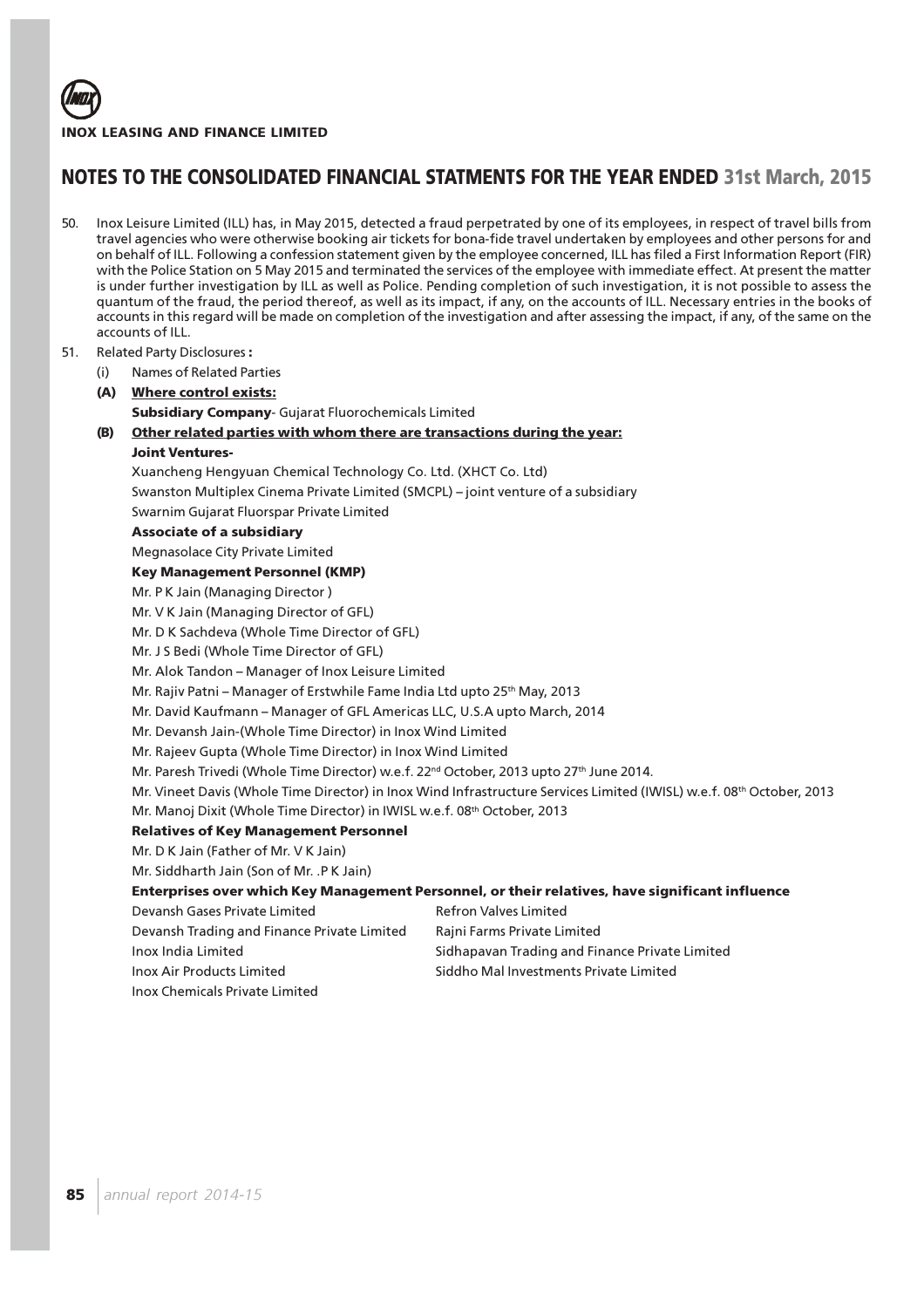

| Particulars of transactions<br>(ii)                                                                                                                              |                                               |         |                          |              |                                                |             |                                                              |           |                                                                                         |                      | <b>Amount Rs. in Lacs</b>    |                              |
|------------------------------------------------------------------------------------------------------------------------------------------------------------------|-----------------------------------------------|---------|--------------------------|--------------|------------------------------------------------|-------------|--------------------------------------------------------------|-----------|-----------------------------------------------------------------------------------------|----------------------|------------------------------|------------------------------|
| <b>Particulars</b>                                                                                                                                               | Subsidiary and<br>Step-down<br>Sub-subsidiary |         | Joint<br><b>Ventures</b> |              | Key<br>Management<br>Personnel<br>(KMP)        |             | <b>Relatives</b><br>of key<br><b>Management</b><br>Personnel |           | <b>Enterprises</b><br>over which KMP<br>or his relative<br>has significant<br>influence |                      | Total                        |                              |
|                                                                                                                                                                  | 2014-15                                       | 2013-14 | 2014-15                  | 2013-14      | 2014-15                                        | 2013-14     | 2014-15                                                      | 2013-14   | 2014-15                                                                                 | 2013-14              | 2014-15                      | 2013-14                      |
| A) Transactions during the year<br><b>Sales of Goods</b><br>Inox Air Products Limited<br><b>Inox India Limited</b><br>Others                                     |                                               |         |                          |              |                                                |             |                                                              |           | 2.22<br>2.58<br>0.03                                                                    | 1.36<br>2.12<br>0.05 | 2.22<br>2.58<br>0.03         | 1.36<br>2.12<br>0.05         |
| Total                                                                                                                                                            |                                               |         |                          |              |                                                |             |                                                              |           | 4.83                                                                                    | 3.53                 | 4.83                         | 3.53                         |
| <b>Purchase of Goods</b><br>Inox Air Products Limited<br>Inox India Limited<br>XHCT Co. Ltd                                                                      |                                               |         | 210.05                   | 207.08       |                                                |             |                                                              |           | 488.29<br>2445.48                                                                       | 310.16<br>549.43     | 488.29<br>2445.48<br>210.05  | 310.16<br>549.43<br>207.08   |
| Total                                                                                                                                                            |                                               |         | 210.05                   | 207.08       |                                                |             |                                                              |           | 2933.77                                                                                 | 859.59               | 3143.82                      | 1066.67                      |
| <b>Purchase of Asset</b><br><b>Inox India Limited</b>                                                                                                            |                                               |         |                          |              |                                                |             |                                                              |           | 0.00                                                                                    | 525.00               | 0.00                         | 525.00                       |
| Total                                                                                                                                                            |                                               |         |                          |              |                                                |             |                                                              |           | 0.00                                                                                    | 525.00               | 0.00                         | 525.00                       |
| Inter-corporate deposits received back<br>Inox Leisure Limited                                                                                                   | 1100.00                                       | 0.00    |                          |              |                                                |             |                                                              |           |                                                                                         |                      | 1100.00                      | 0.00                         |
| Total                                                                                                                                                            | 1100.00                                       | 0.00    |                          |              |                                                |             |                                                              |           |                                                                                         |                      | 1100.00                      | 0.00                         |
|                                                                                                                                                                  |                                               |         |                          |              |                                                |             |                                                              | Relatives |                                                                                         |                      | <b>Total</b>                 |                              |
| <b>Particulars</b>                                                                                                                                               | <b>Holding Company</b>                        |         | Joint<br><b>Ventures</b> |              | Key<br><b>Management</b><br>Personnel<br>(KMP) |             | of key<br><b>Management</b><br>Personnel                     |           | <b>Enterprises</b><br>over which KMP<br>or his relative<br>has significant<br>influence |                      |                              |                              |
|                                                                                                                                                                  | 2014-15                                       | 2013-14 | 2014-15                  | 2013-14      | 2014-15                                        | $2013 - 14$ | 2014-15                                                      | 2013-14   | 2014-15                                                                                 | 2013-14              | 2014-15                      | 2013-14                      |
| <b>Share Application Money Paid</b><br>Swarnim Gujarat Fluorspar Pvt.Ltd                                                                                         |                                               |         | 0.00                     | 32.00        |                                                |             |                                                              |           |                                                                                         |                      | 0.00                         | 32.00                        |
| Total                                                                                                                                                            |                                               |         | 0.00                     | 32.00        |                                                |             |                                                              |           |                                                                                         |                      | 0.00                         | 32.00                        |
| <b>Interest rceived</b>                                                                                                                                          |                                               |         |                          |              |                                                |             |                                                              |           |                                                                                         |                      |                              |                              |
| Inox Leisure Limited                                                                                                                                             | 108.58                                        | 121.00  |                          |              |                                                |             |                                                              |           |                                                                                         |                      | 108.58                       | 121.00                       |
| Total                                                                                                                                                            | 108.58                                        | 121.00  |                          |              |                                                |             |                                                              |           |                                                                                         |                      | 108.58                       | 121.00                       |
| <b>Purchase of Investments</b>                                                                                                                                   |                                               |         |                          |              |                                                |             |                                                              |           |                                                                                         |                      |                              |                              |
| Mr. V K Jain<br>Mr. D K Jain                                                                                                                                     |                                               |         |                          |              | 0.00                                           | 0.01        | 0.00                                                         | 0.01      |                                                                                         |                      | 0.00<br>0.00                 | 0.01<br>0.01                 |
| Mr. P K Jain                                                                                                                                                     |                                               |         |                          |              | 0.00                                           | 0.01        |                                                              |           |                                                                                         |                      | 0.00                         | 0.01                         |
| Mr. Devansh Jain                                                                                                                                                 |                                               |         |                          |              | 0.00                                           | 0.01        |                                                              |           |                                                                                         |                      | 0.00                         | 0.01                         |
| Total                                                                                                                                                            |                                               |         |                          |              | 0.00                                           | 0.03        | 0.00                                                         | 0.01      |                                                                                         |                      | 0.00                         | 0.04                         |
| <b>Expenses (Repairs)</b><br><b>Refron Valves Limited</b><br><b>Inox Air Products Limited</b>                                                                    |                                               |         |                          |              |                                                |             |                                                              |           | 9.81<br>0.00                                                                            | 1.79<br>0.40         | 9.81<br>0.00                 | 1.79<br>0.40                 |
| Total                                                                                                                                                            |                                               |         |                          |              |                                                |             |                                                              |           | 9.81                                                                                    | 2.19                 | 9.81                         | 2.19                         |
| <b>Reimbursement of expenses (paid)</b><br>Inox Air Products Limited<br>Inox India Limited<br>Gujarat Fluorochemicals Limited<br>Devansh Gases Private Limited   | 0.05                                          | 0.58    |                          |              |                                                |             |                                                              |           | 0.76<br>6.46<br>7.32                                                                    | 4.05<br>0.00<br>7.32 | 0.76<br>6.46<br>0.05<br>7.32 | 4.05<br>0.00<br>0.58<br>7.32 |
| Total                                                                                                                                                            | 0.05                                          | 0.58    |                          |              |                                                |             |                                                              |           | 14.54                                                                                   | 11.37                | 14.59                        | 11.95                        |
| <b>Reimbursement of expenses (received)</b><br><b>Inox India Limited</b><br>Gujarat Fluorochemicals Limited<br><b>SMCPL</b><br>Swarnim Gujarat Fluorspar Pvt.Ltd | 0.37                                          | 4.11    | 0.00<br>4.21             | 0.04<br>0.61 |                                                |             |                                                              |           | 0.00                                                                                    | 5.08                 | 0.00<br>0.37<br>0.00<br>4.21 | 5.08<br>4.11<br>0.04<br>0.61 |
| Total                                                                                                                                                            | 0.37                                          | 4.11    | 4.21                     | 0.65         |                                                |             |                                                              |           | 0.00                                                                                    | 5.08                 | 4.58                         | 9.84                         |
| <b>Rent Received</b><br>Inox Air Products Limited<br>Gujarat Fluorochemicals Limited                                                                             | 64.50                                         | 60.00   |                          |              |                                                |             |                                                              |           | 144.90                                                                                  | 144.90               | 144.90<br>64.50              | 144.90<br>60.00              |
| Others                                                                                                                                                           |                                               |         |                          |              |                                                |             |                                                              |           | 0.72                                                                                    | 0.72                 | 0.72                         | 0.72                         |
| Total                                                                                                                                                            |                                               |         |                          |              |                                                |             |                                                              |           | 145.62                                                                                  | 145.62               | 210.12                       | 204.72                       |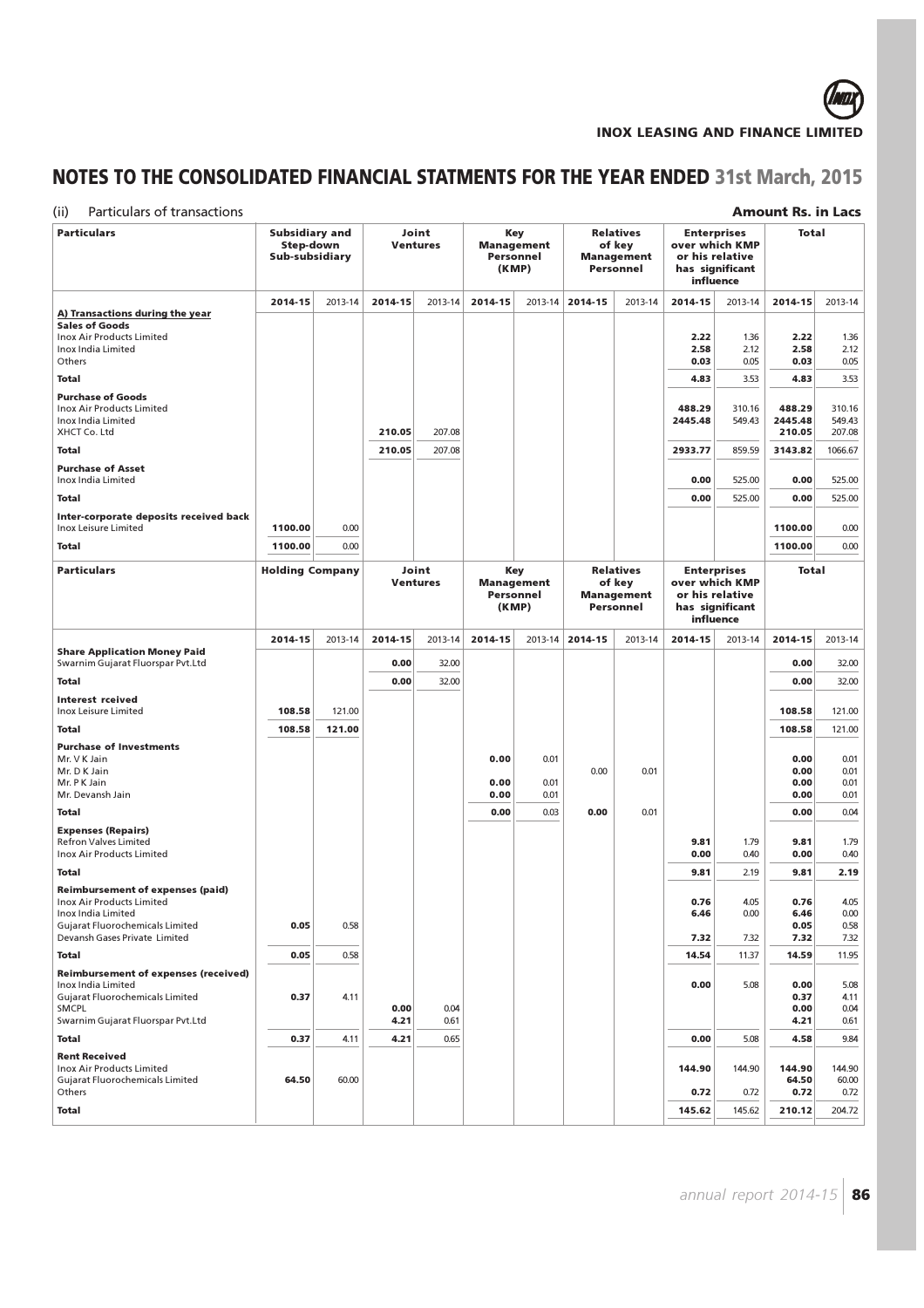| Particulars                                                                                                                                 | <b>Holding Company</b> |         | Joint<br><b>Ventures</b> |         | Key<br><b>Management</b><br>Personnel<br>(KMP) |                            | <b>Relatives</b><br>of key<br><b>Management</b><br>Personnel |               | <b>Enterprises</b><br>over which KMP<br>or his relative<br>has significant<br>influence |                 | Total                                        |                                              |
|---------------------------------------------------------------------------------------------------------------------------------------------|------------------------|---------|--------------------------|---------|------------------------------------------------|----------------------------|--------------------------------------------------------------|---------------|-----------------------------------------------------------------------------------------|-----------------|----------------------------------------------|----------------------------------------------|
|                                                                                                                                             | 2014-15                | 2013-14 | 2014-15                  | 2013-14 | 2014-15                                        | 2013-14                    | 2014-15                                                      | 2013-14       | 2014-15                                                                                 | 2013-14         | 2014-15                                      | 2013-14                                      |
| <b>Rent paid</b><br>Inox Air Products Limited<br>Devansh Gases Private Limited<br>Others                                                    |                        |         |                          |         | 1.20                                           | 1.20                       |                                                              |               | 2.40<br>24.00                                                                           | 1.65<br>24.00   | 2.40<br>24.00<br>1.20                        | 1.65<br>24.00<br>1.20                        |
| <b>Total</b>                                                                                                                                | 64.50                  | 60.00   |                          |         | 1.20                                           | 1.20                       |                                                              |               | 26.40                                                                                   | 25.65           | 27.60                                        | 26.85                                        |
| <b>O&amp;M Charges &amp; Lease Rents paid</b><br>Inox Air Products Limited                                                                  |                        |         |                          |         |                                                |                            |                                                              |               | 212.82                                                                                  | 208.76          | 212.82                                       | 208.76                                       |
| Total                                                                                                                                       |                        |         |                          |         |                                                |                            |                                                              |               | 212.82                                                                                  | 208.76          | 212.82                                       | 208.76                                       |
| <b>Remuneration paid</b><br>Mr. V K Jain<br>Mr.Devansh Jain<br>Others                                                                       |                        |         |                          |         | 600.66<br>120.64<br>348.98                     | 478.46<br>120.64<br>302.09 |                                                              |               |                                                                                         |                 | 600.66<br>120.64<br>348.98                   | 478.46<br>120.64<br>302.09                   |
| Total                                                                                                                                       |                        |         |                          |         | 1070.28                                        | 901.19                     |                                                              |               |                                                                                         |                 | 1070.28                                      | 901.19                                       |
| <b>Commission to Director/Manager</b><br>Mr. D K Jain<br>Mr. David Kaufmann-Manager                                                         |                        |         |                          |         | 0.00                                           | 5.66                       | 130.39<br>0.00                                               | 96.92<br>0.00 |                                                                                         |                 | 130.39<br>0.00                               | 96.92<br>5.66                                |
| Total                                                                                                                                       |                        |         |                          |         | 0.00                                           | 5.66                       | 130.39                                                       | 96.92         |                                                                                         |                 | 130.39                                       | 102.58                                       |
| <b>Sitting Fees paid</b><br>Mr. D K Jain<br>Mr. PK Jain<br>Mr. V K Jain<br>Mr. Siddharth Jain                                               |                        |         |                          |         | 1.60<br>1.80                                   | 1.25<br>0.70               | 1.80<br>1.60                                                 | 1.60<br>0.50  |                                                                                         |                 | 1.80<br>1.60<br>1.80<br>1.60                 | 1.60<br>1.25<br>0.70<br>0.50                 |
| Total                                                                                                                                       |                        |         |                          |         | 3.40                                           | 1.95                       | 3.40                                                         | 2.10          |                                                                                         |                 | 6.80                                         | 4.05                                         |
| <b>Professional fees</b><br>Mr. David Kaufmann-Manager                                                                                      |                        |         |                          |         | 0.00<br>0.00                                   | 57.89<br>57.89             |                                                              |               |                                                                                         |                 | 0.00<br>0.00                                 | 57.89<br>57.89                               |
| <b>B) Amounts outstanding</b><br><b>Amounts payable</b><br>Mr. V K Jain<br>Mr. D K Jain<br>Inox India Limited<br>Mr. Devansh Jain<br>Others |                        |         | 11.43                    | 59.17   | 334.53<br>72.03<br>18.14                       | 272.93<br>71.72<br>27.43   | 86.07                                                        | 66.97         | 265.98<br>79.71                                                                         | 149.75<br>75.17 | 334.53<br>86.07<br>265.98<br>72.03<br>109.28 | 272.93<br>66.97<br>149.75<br>71.72<br>161.77 |
| Sub-total                                                                                                                                   |                        |         | 11.43                    | 59.17   | 424.70                                         | 372.08                     | 86.07                                                        | 66.97         | 345.69                                                                                  | 224.92          | 867.89                                       | 723.14                                       |
| Inter corporate deposit<br>Inox Leisure Limited                                                                                             | 0.00                   | 1100.00 |                          |         |                                                |                            |                                                              |               |                                                                                         |                 | 0.00                                         | 1100.00                                      |
| Total                                                                                                                                       | 0.00                   | 1100.00 |                          |         |                                                |                            |                                                              |               |                                                                                         |                 | 0.00                                         | 1100.00                                      |
| <b>Amounts receivable</b><br><b>Trade Receivables</b><br>Others                                                                             |                        |         |                          |         |                                                |                            |                                                              |               | 0.37                                                                                    | 0.02            | 0.37                                         | 0.02                                         |
| Total                                                                                                                                       |                        |         |                          |         |                                                |                            |                                                              |               | 0.37                                                                                    | 0.02            | 0.37                                         | 0.02                                         |
| <b>Loans &amp; Advances</b><br>Swarnim Gujarat Fluorspar Pvt.Ltd<br>Others                                                                  | 0.00                   | 0.09    | 0.00                     | 51.62   |                                                |                            |                                                              |               |                                                                                         |                 | 0.00<br>0.00                                 | 51.62<br>0.09                                |
| Total                                                                                                                                       | 0.00                   | 0.09    | 0.00                     | 51.62   |                                                |                            |                                                              |               |                                                                                         |                 | 0.00                                         | 51.71                                        |
| <b>Share Application Money Paid</b><br>Swarnim Gujarat Fluorspar Pvt.Ltd                                                                    |                        |         | 0.00                     | 32.00   |                                                |                            |                                                              |               |                                                                                         |                 | 0.00                                         | 32.00                                        |
| Total                                                                                                                                       |                        |         | 0.00                     | 32.00   |                                                |                            |                                                              |               |                                                                                         |                 | 0.00                                         | 32.00                                        |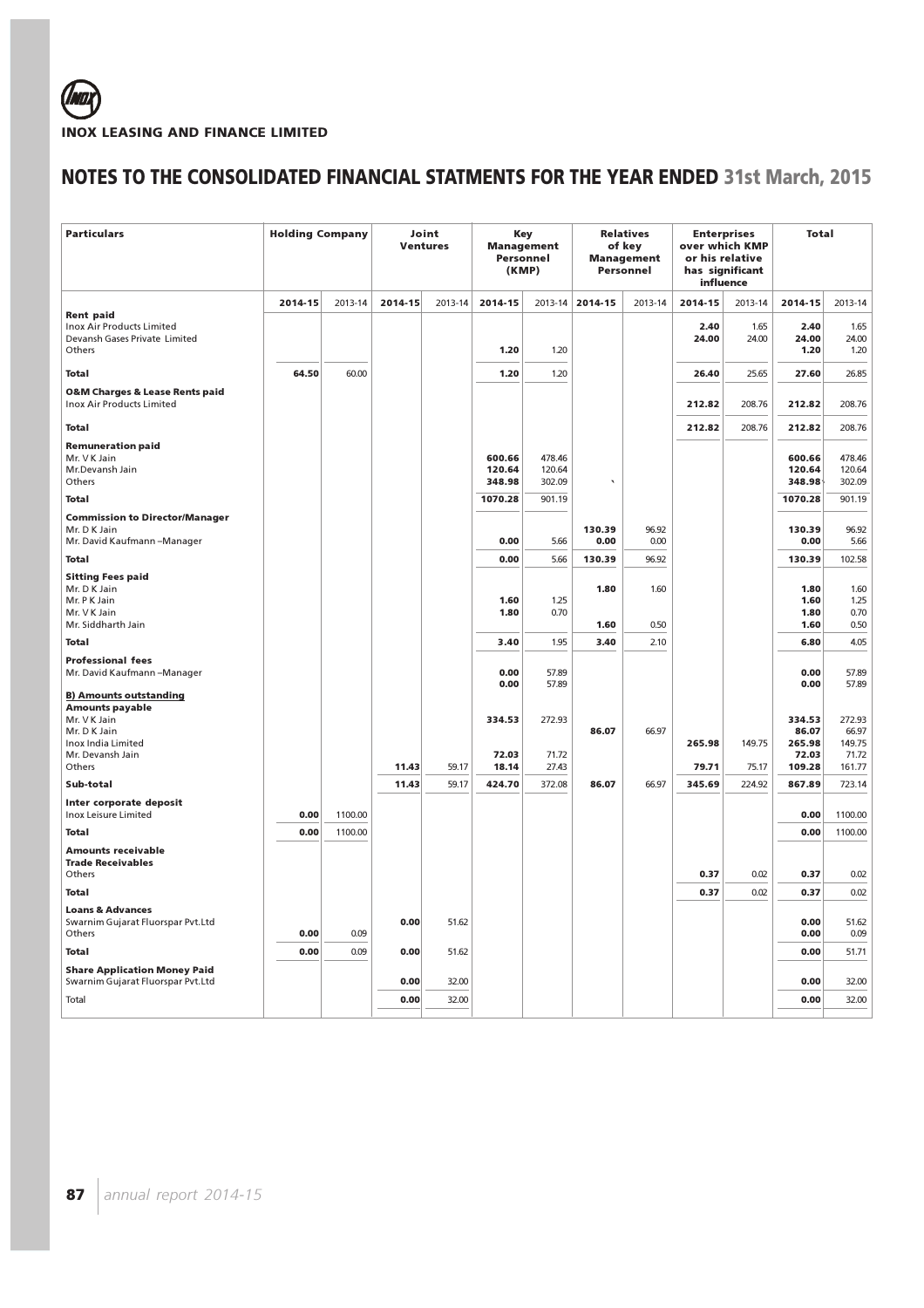

52. Outstanding derivatives and unhedged foreign currency exposure as at Balance Sheet date: a) Outstanding derivatives as at Balance Sheet date:

#### (Foreign currencies in Lakh)

| S.No | Nature of Contract              | Foreign<br>Currency | Buy/Sell | 2014-15 | 2013-14 | Purpose                                      |
|------|---------------------------------|---------------------|----------|---------|---------|----------------------------------------------|
| a)   | <b>Forward Contracts</b>        | <b>USD</b>          | Buy      | 55.56   | 0.00    | Hedging of Loan and<br>Interest Rate of Loan |
| b)   | Currency and Interest Rate Swap | <b>USD</b>          | Buy      | 951.15  | 937.21  | Hedging of Loan and<br>Interest Rate of Loan |
| c)   | <b>Forward Contracts</b>        | <b>USD</b>          | Buy      | 212.02  | 145.05  | Hedging of Loan                              |
| d)   | <b>Forward Contracts</b>        | <b>EURO</b>         | Buy      | 73.66   | 43.09   | Hedging of Loan                              |
| e)   | <b>Forward Contracts</b>        | <b>USD</b>          | Buy      | 0.00    | 3.63    | Hedging of trade payables                    |
| f)   | <b>Forward Contracts</b>        | <b>EURO</b>         | Buy      | 0.00    | 26.69   | Hedging of trade payables                    |

b) Unhedged foreign currency exposure as at Balance Sheet date:

(Foreign currencies in Lakh)

(Rs. in Lakh)

| <b>Particulars</b>   |            |             | 2014-2015      |            |             |            | 2013-2014  |             |                          |                          |                          |                          |  |  |
|----------------------|------------|-------------|----------------|------------|-------------|------------|------------|-------------|--------------------------|--------------------------|--------------------------|--------------------------|--|--|
|                      | <b>USD</b> | <b>EURO</b> | <b>GBP</b>     | <b>CHF</b> | <b>YUAN</b> | <b>SGD</b> | <b>USD</b> | <b>EURO</b> | GBP                      | <b>CHF</b>               | <b>YUAN</b>              | SGD                      |  |  |
| Receivables          | 194.56     | 131.41      |                | ۰          | ٠           |            | 134.52     | 119.65      | 0.28                     | $\overline{\phantom{a}}$ | $\overline{\phantom{a}}$ |                          |  |  |
| Payables             | 357.40     | 123.51      | 1.35           | 0.09       | ٠           | 0.20       | 252.61     | 65.73       | 0.63                     | ٠                        | $\overline{\phantom{a}}$ | $\sim$                   |  |  |
| <b>ECB/FCNRB</b>     | 301.02     | 37.62       |                | ۰          | ٠           |            | 605.92     | 64.81       | -                        | $\overline{\phantom{a}}$ | $\overline{\phantom{a}}$ | $\sim$                   |  |  |
| <b>PCFC</b>          | ۰          | 98.23       | ۰              | ۰          | ۰           |            | ۰          | 29.40       | $\overline{\phantom{0}}$ | ۰                        | $\overline{\phantom{a}}$ | -                        |  |  |
| <b>Buyers Credit</b> | 515.51     | 131.31      | $\blacksquare$ | ۰          | ۰           |            | 359.58     | 125.45      | $\overline{\phantom{0}}$ | -                        | $\overline{\phantom{a}}$ |                          |  |  |
| Interest Payable     | 1.35       | 0.09        | ۰              | ۰          | ۰           |            | 1.18       | 0.09        | $\overline{\phantom{0}}$ | $\overline{\phantom{0}}$ | $\overline{\phantom{a}}$ | $\sim$                   |  |  |
| Investments          | 48.72      | 0.25        | ۰              | ٠          | 225.91      | ۰          | 48.37      | 0.25        | ۰                        | ۰                        | 225.91                   | $\overline{\phantom{0}}$ |  |  |

#### 53. Segment Information :

A) Information about Primary (Business) Segments.

#### Particulars 2014-2015 2013-2014

#### [I] Segment Revenue

- i. Chemicals 135892.99 118518.36
- ii. Wind Energy Business 279557.61 279557.61 156818.93
- iii. Power 17324.15 18432.25 2014 18432.25 2014 18432.25 2014 18432.25 2014 18432.25 2014 18432.25 2014 17324.
- iv. Theatrical Exhibition 101851.20 76257.66
- v. Others, Un-allocable and Corporate 2853.19 4175.73

#### **Total Segment Revenue 62.6 States 12.6 States 12.6 States 12.6 States 12.6 States 12.6 States 12.6 States 12.6 States 12.6 States 12.6 States 12.6 States 12.6 States 12.6 States 12.6 States 12.6 States 12.6 States 12.6 St**

Less : Inter Segment Revenue

- Wind Energy Business 22707.81

#### Total External Revenue 539688.08 350387.02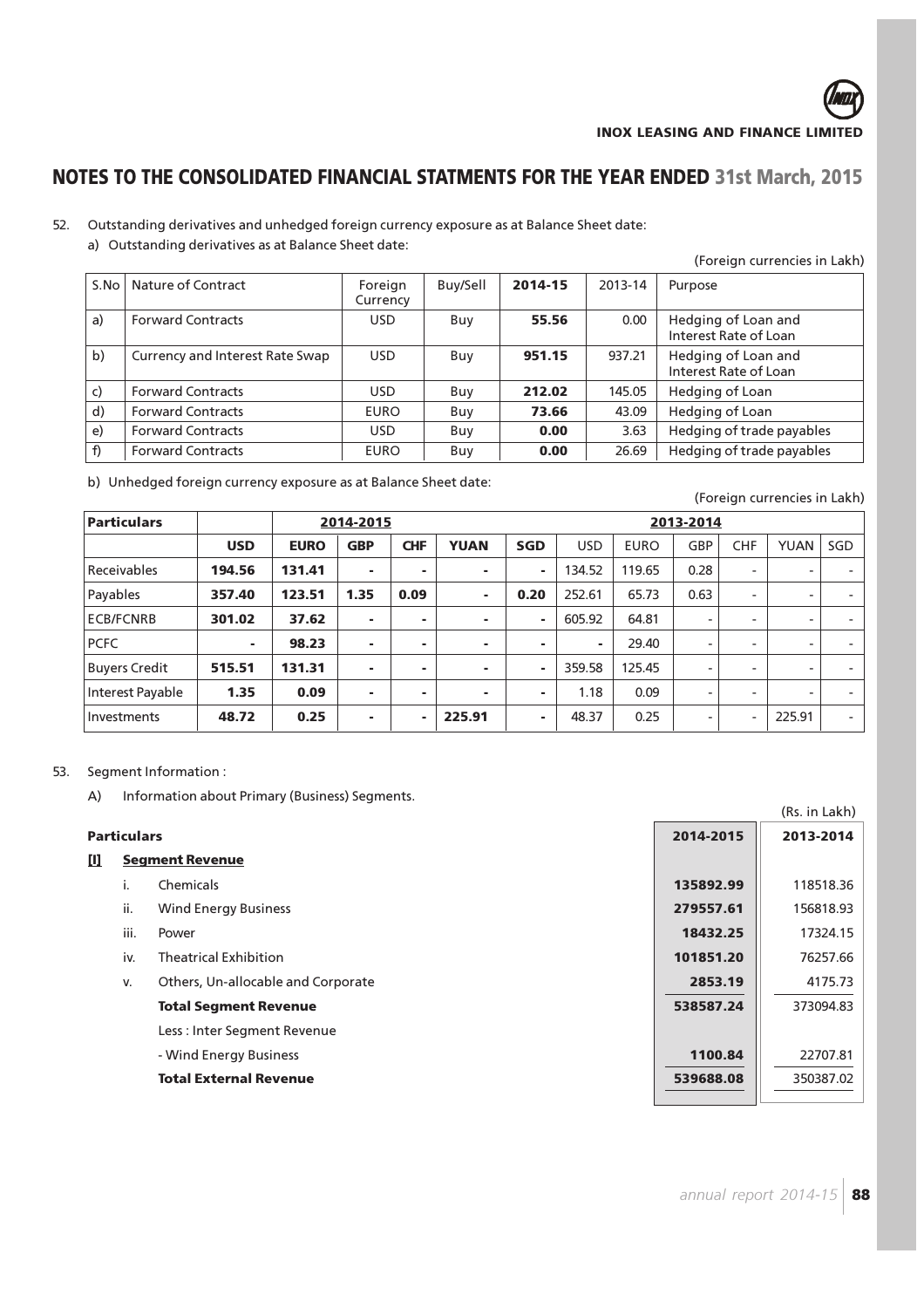|   |      |       |                                                         | 2014-2015 | 2013-2014 |
|---|------|-------|---------------------------------------------------------|-----------|-----------|
| Ш |      |       | <b>Segment Result</b>                                   |           |           |
|   | i.   |       | Chemicals                                               | 15746.20  | 11483.74  |
|   | ii.  |       | Wind Energy Business                                    | 41897.93  | 13127.74  |
|   | iii. | Power |                                                         | 11143.47  | 11652.46  |
|   | iv.  |       | <b>Theatrical Exhibition</b>                            | 4829.74   | 6468.99   |
|   |      |       | <b>Total Segment Result</b>                             | 73617.34  | 42732.93  |
|   |      |       | Add/(Less): Un-allocable Income /(Expenses)(net)        | 31277.13  | 2135.47   |
|   |      |       | <b>Less: Finance Costs</b>                              | 21768.44  | 17770.96  |
|   |      |       | <b>Total Profit Before Tax</b>                          | 83126.03  | 27097.44  |
|   |      |       | Less: Taxation (net)                                    | 16030.36  | 3864.55   |
|   |      |       | <b>Net Profit After Tax</b>                             | 67095.67  | 23232.89  |
|   |      |       |                                                         |           |           |
|   |      |       | [III] Other Information                                 |           |           |
|   | a]   |       | <b>Segment Assets</b>                                   |           |           |
|   |      | i.    | Chemicals                                               | 297954.63 | 280594.83 |
|   |      | ii.   | <b>Wind Energy Business</b>                             | 225902.64 | 116697.66 |
|   |      | iii.  | Power                                                   | 146394.05 | 155947.71 |
|   |      | iv.   | <b>Theatrical Exhibition</b>                            | 107039.80 | 81747.45  |
|   |      | v.    | Others, Un-allocable and Corporate                      | 174512.85 | 86113.53  |
|   |      |       | <b>Total</b>                                            | 951803.97 | 721101.18 |
|   |      |       |                                                         |           |           |
|   | b]   |       | <b>Segment Liabilities</b>                              |           |           |
|   |      | i.    | Chemicals                                               | 19687.38  | 22016.11  |
|   |      | ii.   | <b>Wind Energy Business</b>                             | 89938.87  | 49852.34  |
|   |      | iii.  | Power                                                   | 1674.18   | 1905.65   |
|   |      | iv.   | <b>Theatrical Exhibition</b>                            | 17337.18  | 18516.76  |
|   |      | v.    | Others, Un-allocable and Corporate                      | 300884.07 | 259235.64 |
|   |      |       | Total                                                   | 429521.68 | 351526.50 |
|   | c]   |       | <b>Capital Expenditure (Including Capital Advances)</b> |           |           |
|   |      | i.    | Chemicals                                               | 19003.98  | 15228.42  |
|   |      | ii.   | <b>Wind Energy Business</b>                             | 10391.34  | 4401.51   |
|   |      | iii.  | Power                                                   | 3973.38   | 12778.45  |
|   |      | iv.   | <b>Theatrical Exhibition</b>                            | 9503.59   | 9979.60   |
|   |      | v.    | Others, Un-allocable and Corporate                      | 0.00      | 0.00      |
|   |      |       | <b>Total</b>                                            | 42872.29  | 42387.98  |
|   |      |       |                                                         |           |           |
|   |      |       |                                                         |           |           |
|   |      |       |                                                         |           |           |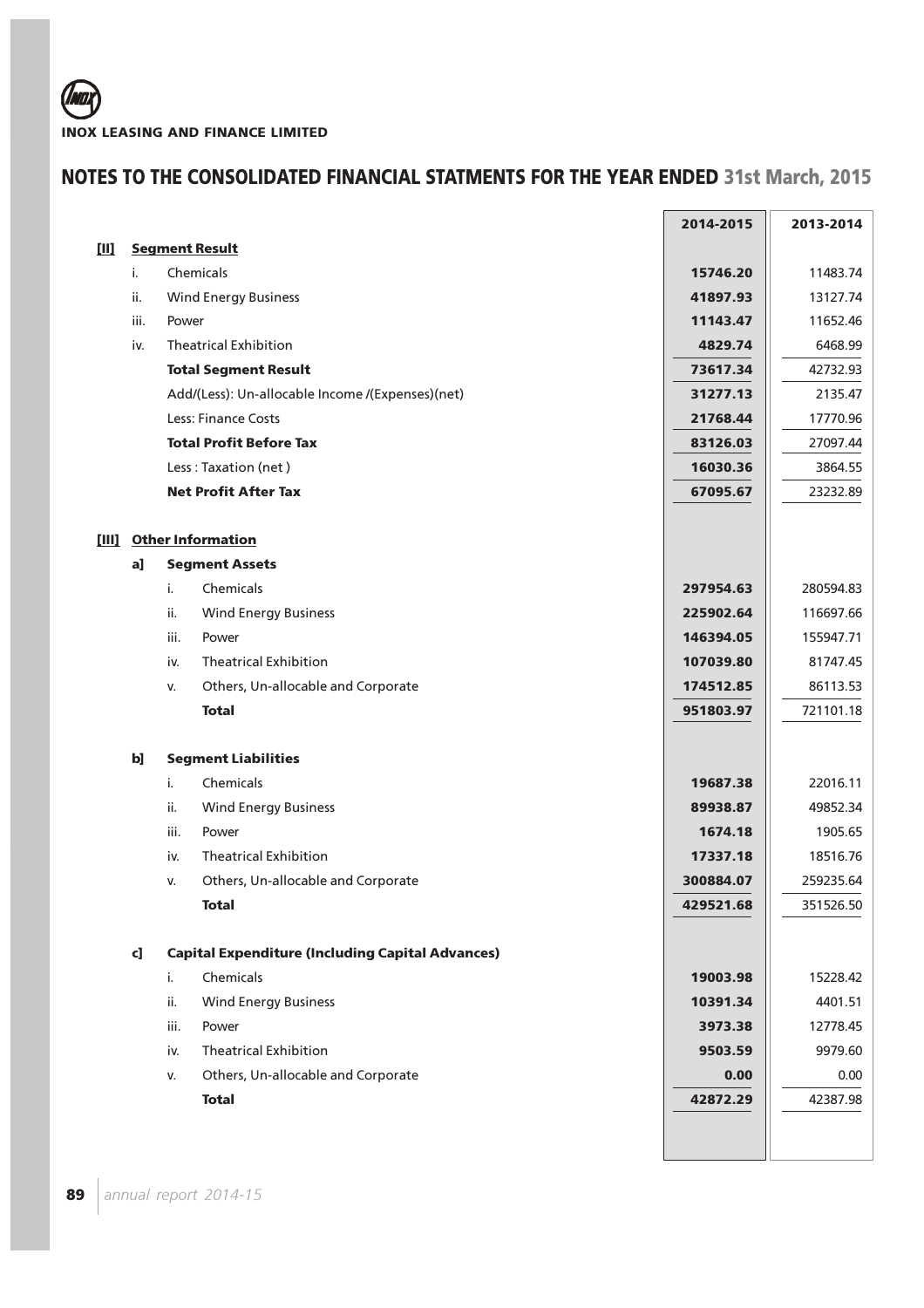|       |      |                                             | 2014-2015 | 2013-2014 |
|-------|------|---------------------------------------------|-----------|-----------|
| ď     |      | <b>Depreciation &amp; Amortization</b>      |           |           |
|       | i.   | Chemicals                                   | 12195.08  | 10328.71  |
|       | ii.  | <b>Wind Energy Business</b>                 | 2286.48   | 1436.91   |
|       | iii. | Power                                       | 6391.10   | 3806.19   |
|       | iv.  | <b>Theatrical Exhibition</b>                | 7583.64   | 4454.99   |
|       | V.   | Others, Un-allocable and Corporate          | 72.04     | 64.83     |
|       |      | <b>Total</b>                                | 28528.34  | 20091.63  |
| $e$ ] |      | Non-cash expenses (other than depreciation) |           |           |
|       | i.   | Chemicals                                   | 21.85     | 21.85     |
|       | ii.  | <b>Wind Energy Business</b>                 | 0.00      | 0.00      |
|       | iii. | Power                                       | 0.00      | 0.00      |
|       | iv.  | <b>Theatrical Exhibition</b>                | 0.00      | 0.00      |
|       | V.   | Others, Un-allocable and Corporate          | (11.28)   | 393.72    |
|       |      | <b>Total</b>                                | 10.57     | 415.57    |
|       |      |                                             |           |           |

B) Information about Secondary (Geographical) Segments:

|                    |           | (Rs. In Lakh) |
|--------------------|-----------|---------------|
| <b>Particulars</b> | 2014-2015 | 2013-2014     |
| Domestic           | 470870.70 | 291064.58     |
| Overseas           | 72541.15  | 54781.35      |
| Total              | 543411.85 | 345845.93     |
|                    |           |               |

#### C) Notes

- 1) The Group operates in following business segments:
	- a. Financial services, investment in shares, bonds and units of mutual funds, brokerage on investment in mutual funds etc.
	- b. Chemicals Comprising of Refrigerant gases, Anhydrous Hydrochloric acid, Caustic-Chlorine, Chloromethane, PTFE, PT-PTFE and revenue from Carbon Credits.
	- c. Power Comprising of Power Generation.
	- d. Theatrical Exhibition Operating & managing multiplexes and cinema theatres.
	- e. Wind Energy Business Manufacture of Wind Turbine Generators (WTG), Erection Procurement & Commissioning services (EPC), Operations & Maintenance services (O&M), Common Infrastructure Facility Services and Site/ Project Development for WTGs.
- 2) Inter-segment revenue comprises of:
	- a. Wind Turbine Generators manufactured by Wind Energy business segment (including Erection and Commissioning services), capitalized as fixed assets in other segments and is priced at estimated market value.
	- b. Operations & Maintenance services provided by Wind Energy business segment to other segments and is priced at estimated market value.
- 3) Chemicals business is operated in two geographical markets viz. domestic and overseas markets. The main manufacturing facilities of chemicals business in India are common for India and overseas market and hence it is not possible to directly attribute or allocate on a reasonable basis the expenses, assets and liabilities to these geographical segments. In respect of power segment, the entire production is indigenously sold. All multiplexes/theatres are located in India. The entire revenue of WTG segment in from domestic market. The disclosures regarding geographical segments are made accordingly.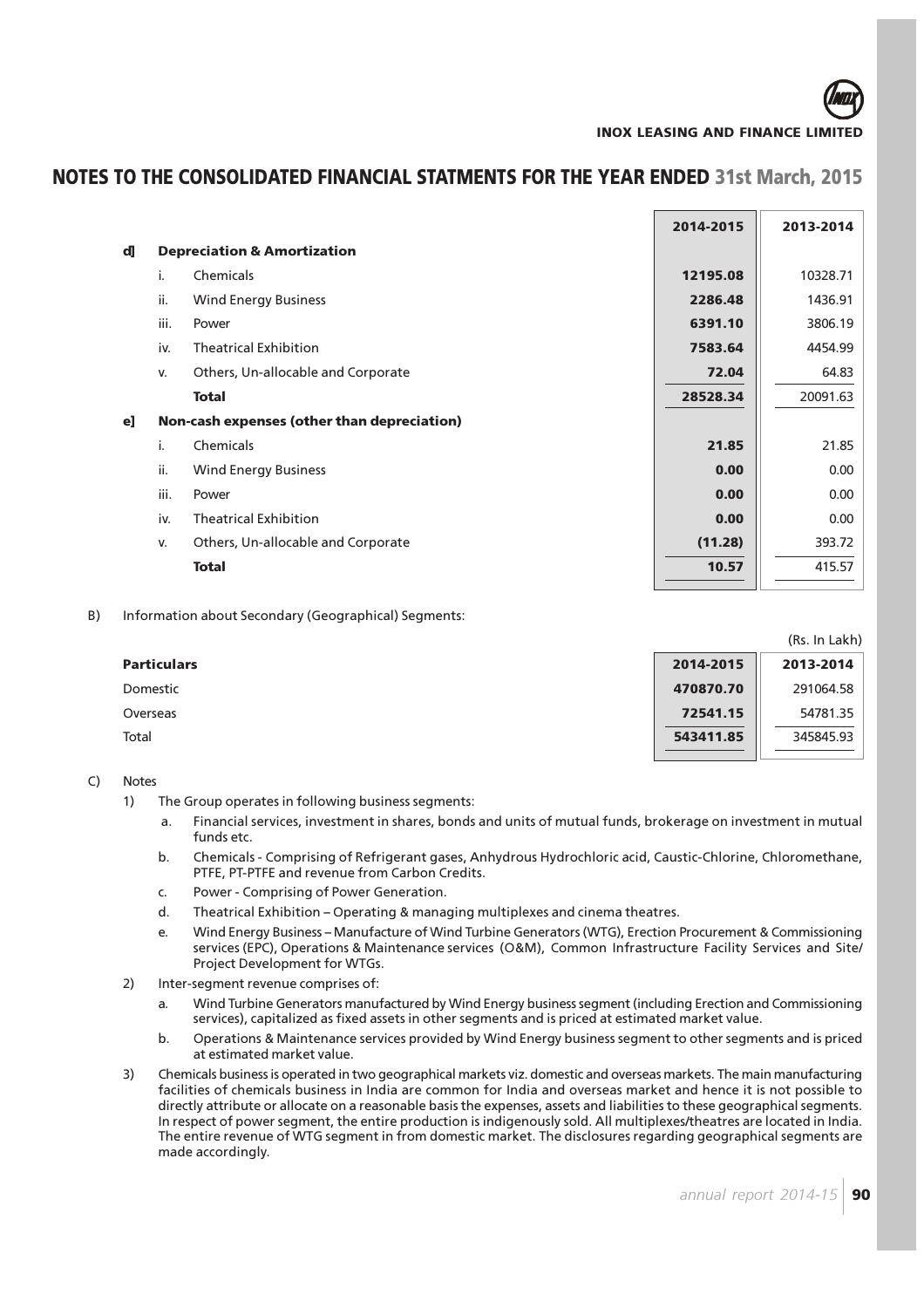- 4) The above segment information includes the respective amounts identifiable in case of each of the segments and amounts are allocated on a reasonable basis.
- 54. The Particulars of dues to Micro, Small and Medium Enterprises under Micro, Small and Medium Enterprises Development Act, 2006

|                                                                                           |           | (Rs. in Lakh) |
|-------------------------------------------------------------------------------------------|-----------|---------------|
| <b>Particulars</b>                                                                        | 2014-2015 | 2013-2014     |
| Principal amount due to suppliers under MSMED Act, 2006 at the year end.                  | 4.18      | 6.80          |
| Interest accrued and due to suppliers under MSMED Act, 2006 on the above amount,          |           |               |
| unpaid at the year end.                                                                   | 0.24      | 0.02          |
| Payment made to suppliers (other than interest) beyond the appointed date during the year | 27.06     | 28.88         |
| Interest paid to suppliers under MSMED Act, 2006 (Sec 16) during the year                 | 0.00      | 0.01          |
| Interest due and payable to suppliers under MSMED Act for payments already made.          | 0.53      | 0.71          |
| Interest accrued and not paid to suppliers under MSMED Act, 2006 up to the year end.      | 4.84      | 4.07          |

The above information has been determined to the extent such parties have been identified on the basis of the information available with the Group.

- 55. Employee Benefits:
	- a) Defined Contribution Plans: Contribution to Provident Fund of Rs. 936.41 Lakh (Previous Year Rs. 757.67 Lakh) is recognized as an expense and included in 'Contribution to Provident & Other Funds' in the Statement of Profit and Loss and Rs.17.35 Lakh (Previous year Rs. 16.06 Lakh) is included in pre-operative expenses.
	- b) Defined Benefit Plans: In respect of Gratuity and Leave Encashment as per Actuarial valuation.

|    |                                                                |                                         |          |                         | (Rs. in Lakh) |  |  |
|----|----------------------------------------------------------------|-----------------------------------------|----------|-------------------------|---------------|--|--|
|    | <b>Particulars</b>                                             | Gratuity                                |          | <b>Leave Encashment</b> |               |  |  |
|    |                                                                | 2014-15                                 | 2013-14  | 2014-15                 | 2013-14       |  |  |
| 1. | <b>Change in Benefit Obligation</b>                            |                                         |          |                         |               |  |  |
|    | Liability at the beginning of the year                         | 1156.05                                 | 1016.09  | 519.18                  | 475.01        |  |  |
|    | <b>Addition on Amalgamation</b>                                | 45.21                                   | 0.00     | 21.89                   | 0.00          |  |  |
|    | Interest Cost                                                  | 102.42                                  | 78.37    | 41.91                   | 34.09         |  |  |
|    | <b>Current Service Cost</b>                                    | 406.39                                  | 289.68   | 376.69                  | 276.82        |  |  |
|    | <b>Recognised Past Service Cost</b>                            | 0.00                                    | 0.00     | 0.00                    | 0.00          |  |  |
|    | Benefit paid                                                   | (136.83)                                | (86.33)  | (139.07)                | (94.73)       |  |  |
|    | <b>Actuarial (Gain)/Loss</b>                                   | 24.38                                   | (141.78) | (155.24)                | (172.00)      |  |  |
|    | Sub total                                                      | 1597.62                                 | 1156.04  | 659.33                  | 519.19        |  |  |
|    | Add : Short term leave liability                               |                                         |          | 353.10                  | 344.07        |  |  |
|    | Liability at the end of the year                               | 1597.62                                 | 1156.04  | 1012.43                 | 863.26        |  |  |
| 2. | <b>Expenses recognized in the Statement of Profit and Loss</b> |                                         |          |                         |               |  |  |
|    | <b>Current Service Cost</b>                                    | 406.39                                  | 289.68   | 378.52                  | 276.82        |  |  |
|    | <b>Interest Cost</b>                                           | 102.42                                  | 78.37    | 41.91                   | 34.09         |  |  |
|    | <b>Recognised Past Service Cost</b>                            | 0.00                                    | 0.00     | 0.00                    | 0.00          |  |  |
|    | <b>Actuarial (Gain)/Loss</b>                                   | 24.38                                   | (141.78) | (161.27)                | (172.00)      |  |  |
|    | Expenses recognized in the Statement of Profit and Loss        | 533.19                                  | 226.28   | 259.16                  | 138.91        |  |  |
| 3. | <b>Actuarial Assumptions</b>                                   |                                         |          |                         |               |  |  |
|    | Discount Rate                                                  | 7.77%                                   | 9.19%    | 7.77%                   | 9.19%         |  |  |
|    | <b>Salary Escalation Rate</b>                                  | 8.00%                                   | 8.00%    | 8.00%                   | 8.00%         |  |  |
|    | <b>Retirement Age</b>                                          | 58 to 60 years                          |          |                         |               |  |  |
|    | <b>Withdrawal Rates</b>                                        |                                         | 5%       |                         |               |  |  |
|    | Mortality                                                      | IALM (2006-08) Ultimate Mortality table |          |                         |               |  |  |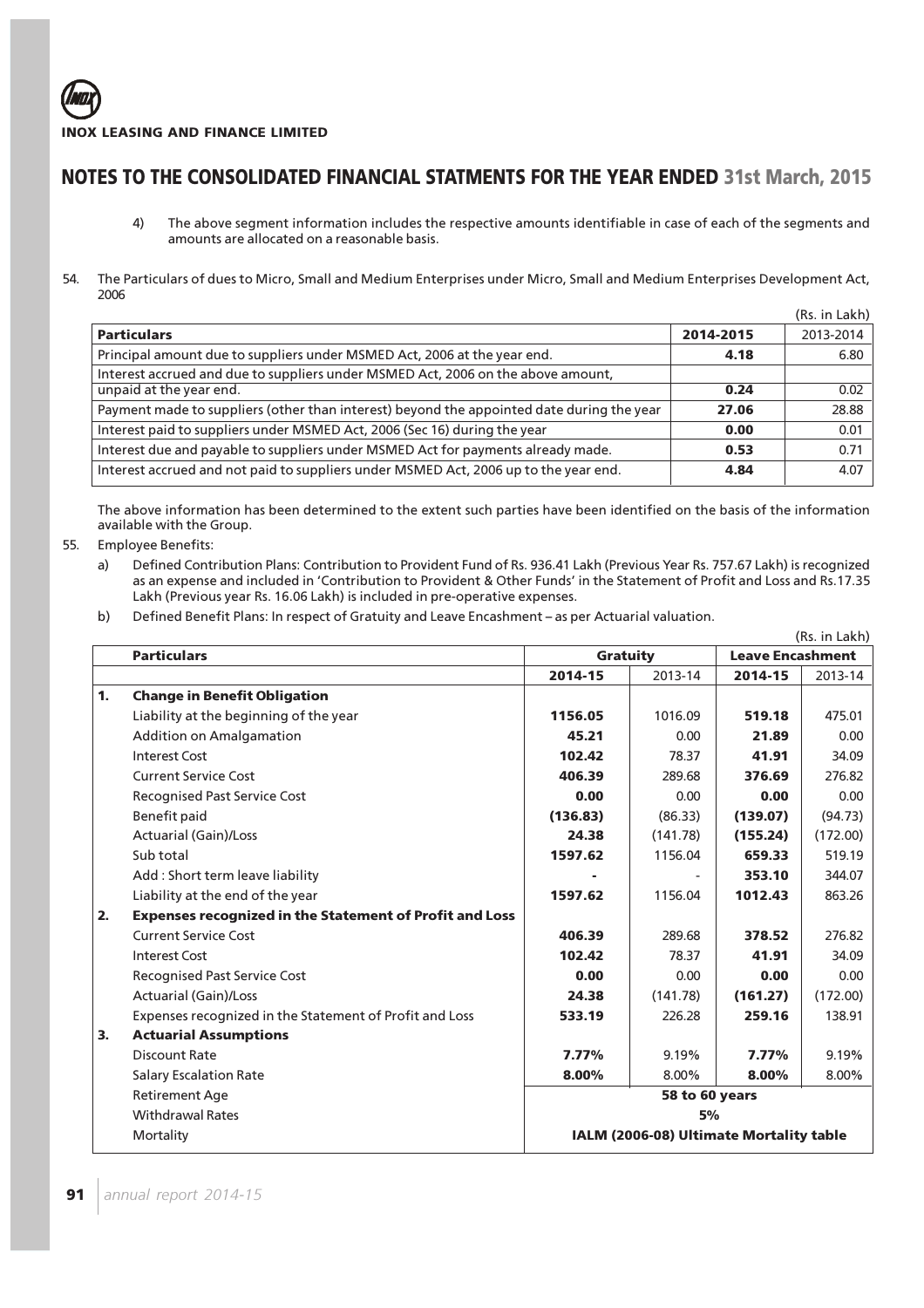| 4. |      | <b>Other disclosures: Experience Adjustment</b> | 2014-15 | 2013-14  | 2012-13  | 2011-12 | 2010-11 |
|----|------|-------------------------------------------------|---------|----------|----------|---------|---------|
|    | (i)  | Gratuity                                        |         |          |          |         |         |
|    |      | Present value of Defined benefit obligations    | 1578.42 | 1141.10  | 916.31   | 701.18  | 559.30  |
|    |      | Experience (Gain)/Loss on obligation            | 9.82    | (36.63)  | (86.59)  | (33.06) | (42.58) |
|    | (ii) | <b>Leave Encashment</b>                         |         |          |          |         |         |
|    |      | Present value of Defined benefit obligations    | 654.45  | 515.34   | 419.75   | 306.36  | 243.98  |
|    |      | Experience (Gain)/Loss on obligation            | (41.35) | (124.95) | (102.98) | (51.72) | 8.02    |

The above defined benefit plans are unfunded. The estimate of future salary increase, considered in actuarial valuation, take account of inflation, seniority, promotion and other relevant factors such as supply and demand in the employment market.

56. Corporate Social Responsibility (CSR)

- (a) The gross amount required to be spent by the Group during the year towards Corporate Social Responsibility (CSR) is Rs. 1289.88 lakh.
- (b) Amount spent during the year on:

|      |                                              |         |              | (Rs. in lakh) |
|------|----------------------------------------------|---------|--------------|---------------|
| Sr.  | <b>Particulars</b>                           | In cash | Yet to be    | Total         |
|      |                                              |         | paid in cash |               |
| (i)  | Construction/acquisition of any fixed assets | Nil     | Nil          | Nil           |
| (ii) | On purposes other than (i) aboveDonations    | 45.31   | Nil          | 45.31         |
|      |                                              |         |              |               |

#### 57. Calculation of Earnings Per Share (EPS):-

|    | <b>Particulars</b>                                                    | 2014-15  | 2013-14  |
|----|-----------------------------------------------------------------------|----------|----------|
| a) | Amount used as the numerator - Profit after taxation (Rs. in Lakh)    | 27151.36 | 8411.69  |
| b) | Equity shares outstanding at the beginning & end of the year - (Nos.) | 10618467 | 10618467 |
| C) | Nominal value of each share – (Re)                                    | 10       | 10       |
| d) | Basic and Diluted Earnings per share (Rs.)                            | 255.70   | 79.22    |

#### 58. Previous year's figures have been regrouped/reclassified wherever necessary.

As per our report of even date attached On behalf of the Board of Directors for S.C. BANDI & CO. Chartered Accountants

S.C.BANDI Company Secretary Company Secretary Proprietor

Place: Mumbai Date: 13<sup>th</sup> August, 2015

**VIJAY SAXENA D. K. JAIN**<br>
ompany Secretary **D. K. JAIN** 

Membership No. 16932 **B.D. MAHESHWARI P.K. JAIN** P.K. JAIN P.K. JAIN P.K. JAIN P.K. JAIN

**Managing Director**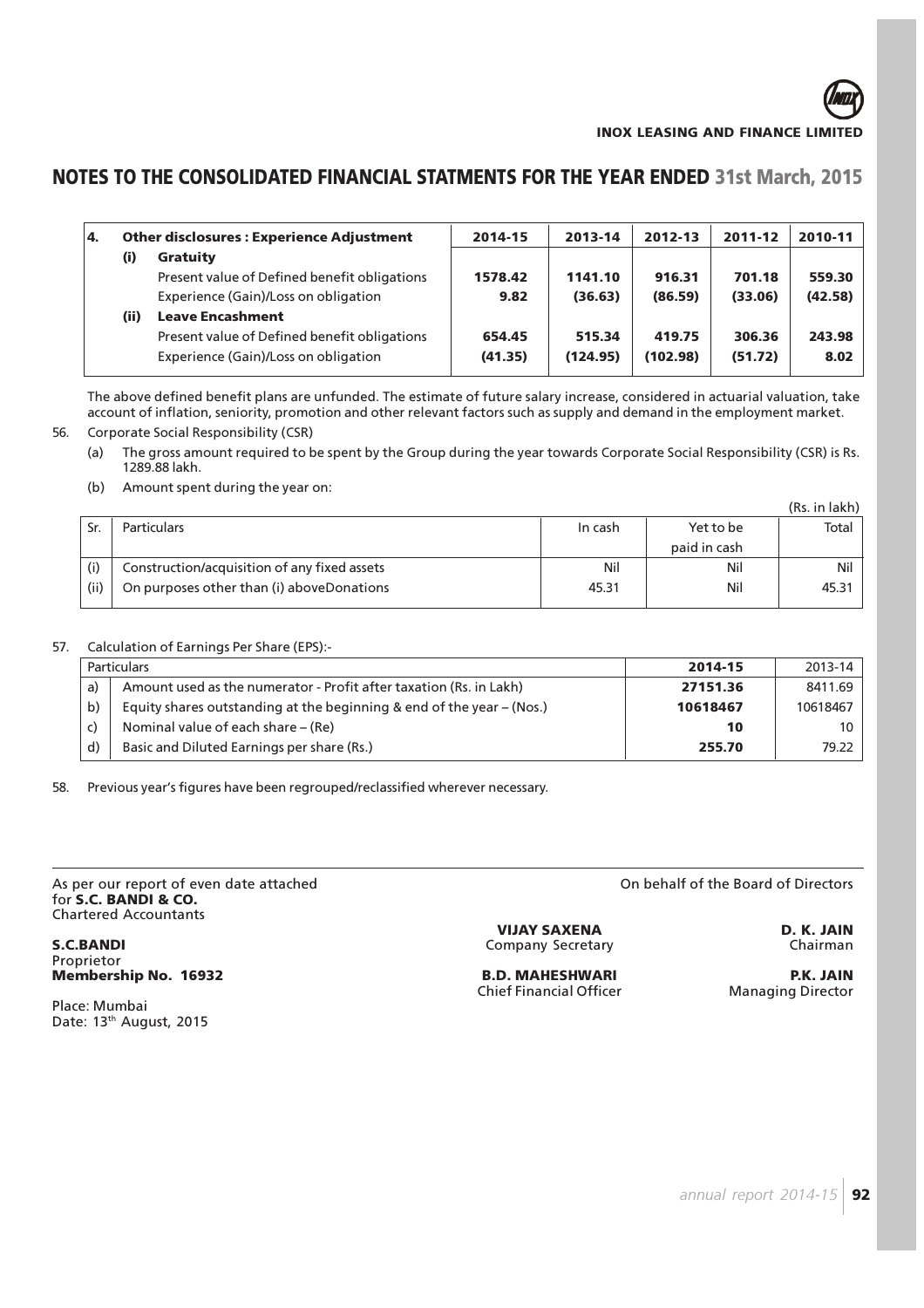INOX LEASING AND FINANCE LIMITED

#### PROXY FORM

[Pursuant to Section 105(6) of the Companies Act, 2013 and Rule 19(3) of the Companies (Management and Administration) Rules, 2014]

## INOX LEASING AND FINANCE LIMITED

(CIN: U65910MH1995PLC085703)

Registered office: 69, Jolly Maker Chambers 2, Nariman Point, Mumbai-400021. Website: www.ilfl.co.in, Email id: contact@ilfl.co.in

## 20<sup>th</sup> Annual General Meeting - 28<sup>th</sup> September, 2015

| <b>Name of the Member(s):</b>                                                                                                                                                                                                                                                                                  |    |  | and the control of the control of the control of the control of the control of the control of the control of the |  |  |  |  |  |  |
|----------------------------------------------------------------------------------------------------------------------------------------------------------------------------------------------------------------------------------------------------------------------------------------------------------------|----|--|------------------------------------------------------------------------------------------------------------------|--|--|--|--|--|--|
| <b>Registered Address</b>                                                                                                                                                                                                                                                                                      | ÷. |  | and the control of the control of the control of the control of the control of the control of the control of the |  |  |  |  |  |  |
| <b>E-mail ID</b>                                                                                                                                                                                                                                                                                               | t  |  |                                                                                                                  |  |  |  |  |  |  |
| <b>Folio No./ Client ID</b>                                                                                                                                                                                                                                                                                    |    |  |                                                                                                                  |  |  |  |  |  |  |
| <b>DPID</b>                                                                                                                                                                                                                                                                                                    | ÷  |  |                                                                                                                  |  |  |  |  |  |  |
|                                                                                                                                                                                                                                                                                                                |    |  |                                                                                                                  |  |  |  |  |  |  |
|                                                                                                                                                                                                                                                                                                                |    |  |                                                                                                                  |  |  |  |  |  |  |
|                                                                                                                                                                                                                                                                                                                |    |  |                                                                                                                  |  |  |  |  |  |  |
|                                                                                                                                                                                                                                                                                                                |    |  |                                                                                                                  |  |  |  |  |  |  |
| Or failing him/ her                                                                                                                                                                                                                                                                                            |    |  |                                                                                                                  |  |  |  |  |  |  |
|                                                                                                                                                                                                                                                                                                                |    |  |                                                                                                                  |  |  |  |  |  |  |
|                                                                                                                                                                                                                                                                                                                |    |  |                                                                                                                  |  |  |  |  |  |  |
|                                                                                                                                                                                                                                                                                                                |    |  |                                                                                                                  |  |  |  |  |  |  |
| Or failing him/ her                                                                                                                                                                                                                                                                                            |    |  |                                                                                                                  |  |  |  |  |  |  |
|                                                                                                                                                                                                                                                                                                                |    |  |                                                                                                                  |  |  |  |  |  |  |
|                                                                                                                                                                                                                                                                                                                |    |  |                                                                                                                  |  |  |  |  |  |  |
|                                                                                                                                                                                                                                                                                                                |    |  |                                                                                                                  |  |  |  |  |  |  |
| as my / our proxy to attend and vote (on a poll) for me / us and on my / our behalf at the 20 <sup>th</sup> Annual General<br>Meeting of the Company, to be held on the 28 <sup>th</sup> day, September 2015, at 10:00 a.m. at Ceejay House, 7 <sup>th</sup> Floor,<br>$\mathsf{Q2}$   annual roport $2014.15$ |    |  |                                                                                                                  |  |  |  |  |  |  |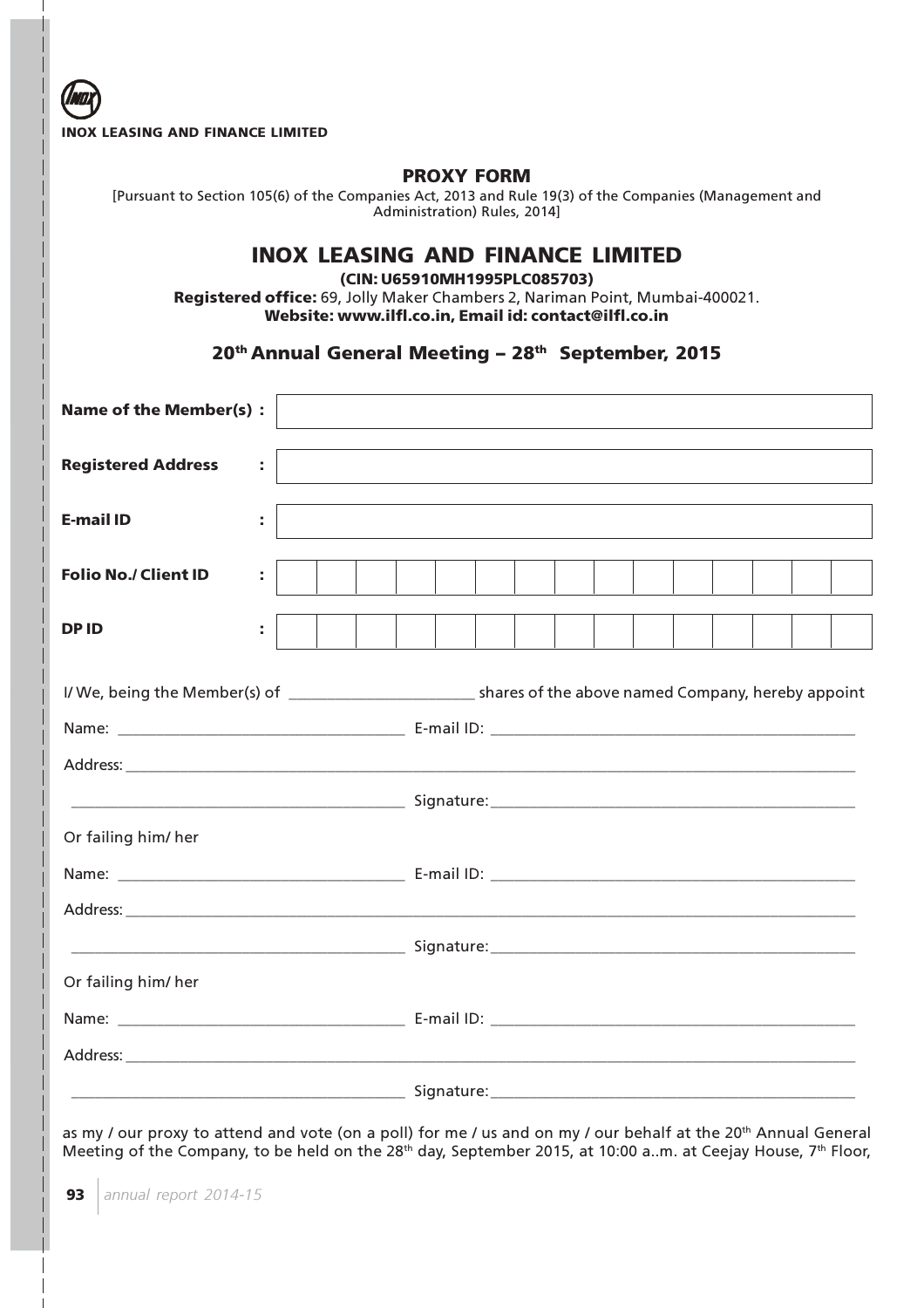

Dr. Annie Besant Road, Worli, Mumbai-400018 and at any adjournment thereof in respect of such resolutions as are indicated below.

| <b>Resolution</b><br><b>Number</b> | Resolution                                                                                                                                                                                                                                                                                                                                                                                                     | Vote (Optional see Note 2)<br>(Please mention no. of<br>shares) |         |         |  |  |  |  |
|------------------------------------|----------------------------------------------------------------------------------------------------------------------------------------------------------------------------------------------------------------------------------------------------------------------------------------------------------------------------------------------------------------------------------------------------------------|-----------------------------------------------------------------|---------|---------|--|--|--|--|
|                                    |                                                                                                                                                                                                                                                                                                                                                                                                                | For                                                             | Against | Abstain |  |  |  |  |
| <b>Ordinary Business</b>           |                                                                                                                                                                                                                                                                                                                                                                                                                |                                                                 |         |         |  |  |  |  |
| $\mathbf{1}$ .                     | Adoption of the Audited Standalone Financial Statements of the<br>Company for the Financial Year ended 31 <sup>st</sup> March, 2015, the report<br>of Auditors thereon and the report of the Board of Directors for<br>the said year; and the Audited Consolidated Financial Statements<br>of the Company for the Financial Year ended 31 <sup>st</sup> March, 2015<br>and the report of the Auditors thereon. |                                                                 |         |         |  |  |  |  |
| $\overline{2}$ .                   | To note the payment of interim dividend of Rs. 10/- per equity<br>share and declaration of final dividend of Rs. 9/- per equity share<br>for the year ended 31st March, 2015.                                                                                                                                                                                                                                  |                                                                 |         |         |  |  |  |  |
| 3.                                 | Appointment of Director in place of Shri Devendra Kumar Jain,<br>who retires by rotation and, being eligible, seeks re-appointment.                                                                                                                                                                                                                                                                            |                                                                 |         |         |  |  |  |  |
| 4.                                 | Appointment of Statutory Auditors of the Company.                                                                                                                                                                                                                                                                                                                                                              |                                                                 |         |         |  |  |  |  |
| <b>Special Business</b>            |                                                                                                                                                                                                                                                                                                                                                                                                                |                                                                 |         |         |  |  |  |  |
| 5.                                 | Amending the Articles of Association of the company by inserting<br>Clause 16A for Buyback of Securities.                                                                                                                                                                                                                                                                                                      |                                                                 |         |         |  |  |  |  |

Signed this day of 2015.

Affix Re 1/- Revenue Stamp

Signature of Shareholder Signature of Proxy Holder(s)

#### Notes:

- 1. This form of proxy, in order to be effective, should be duly completed and deposited at the Registered Office of the Company, not less than 48 hours before the commencement of the Meeting.
- 2. It is optional to indicate your preference. If you leave the 'For', 'Against' or 'Abstain' column blank against any or all of the resolutions, your proxy will be entitled to vote in the manner as he/she may deem appropriate.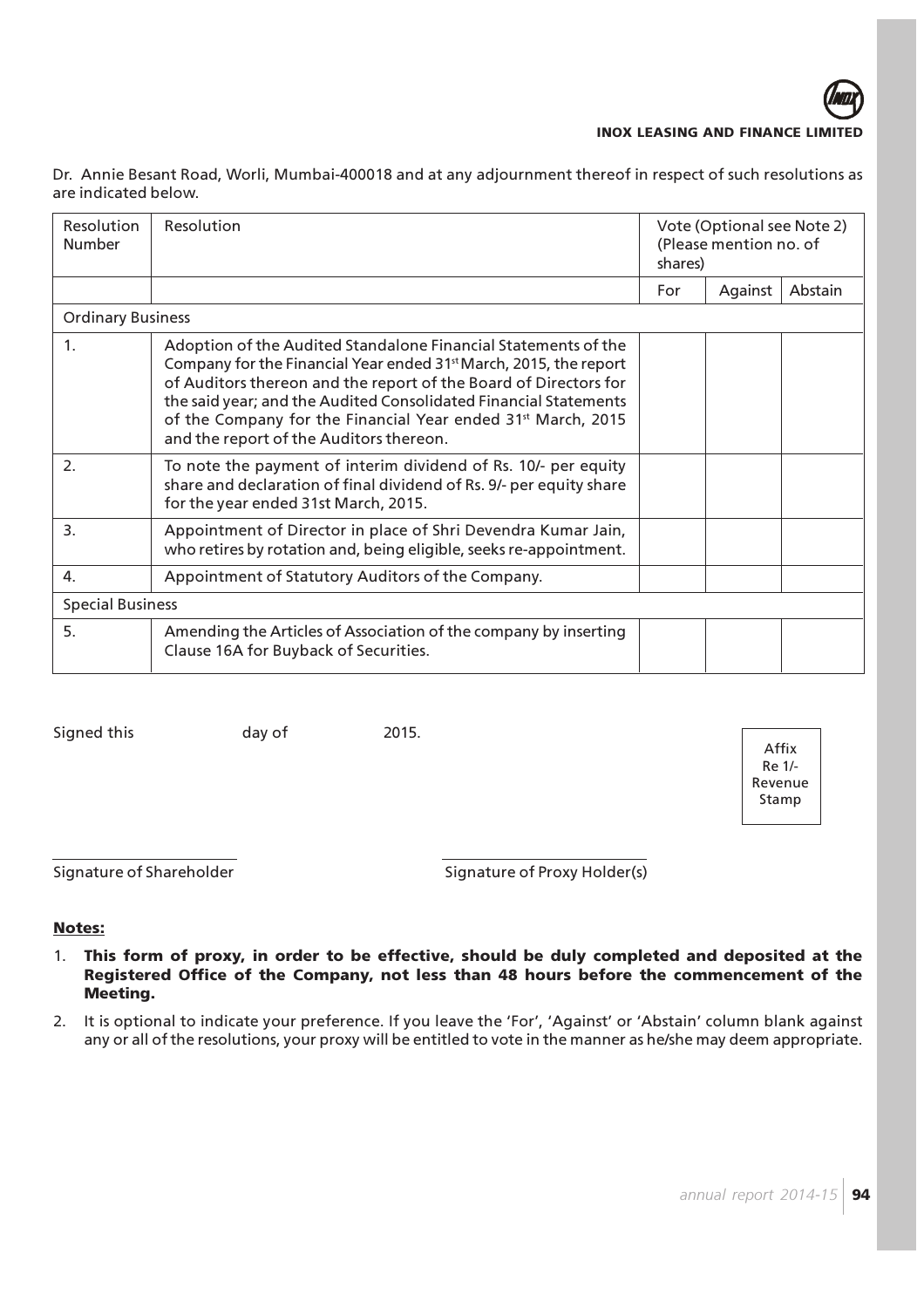INOX LEASING AND FINANCE LIMITED

## INOX LEASING AND FINANCE LIMITED

(CIN: U65910MH1995PLC085703)

Registered Office: 69, Jolly Maker Chambers 2, Nariman Point, Mumbai 400021 20<sup>th</sup> Annual General Meeting - 28<sup>th</sup> September, 2015

### FORM MGT-12

#### ATTENDANCE FORM/BALLOT FORM

[Pursuant to Section 109(5) of the Companies Act, 2013 and rule 21(1)(c) of the Companies (Management and Administration) Rules, 2014]

(TO BE USED BY SHAREHOLDERS PERSONALLY PRESENT/ THROUGH PROXY AT THE MEETING AND HAVE NOT OPTED FOR E-VOTING)

|                | Name and address of the Sole/First named Shareholder                                                             |  |
|----------------|------------------------------------------------------------------------------------------------------------------|--|
| 2 <sub>1</sub> | Name (s) of the Joint Holder(s) (if any)                                                                         |  |
| 3.             | Registered Folio No./DPID-Client ID                                                                              |  |
| 4.             | Number of Shares held                                                                                            |  |
| Б.             | $1/Ma$ bereby evercise my/our attendance/vote(s) in respect of the resolutions set out below by recording my/our |  |

5. I/We hereby exercise my/our attendance/vote(s) in respect of the resolutions set out below by recording my/our assent or dissent to the said Resolutions by placing the tick  $(\boxtimes)$  mark at the appropriate box below:

| <b>Resolution</b><br>No. | <b>Resolutions</b>                                                                                                                                                                                                                                                                                                                                                                                             | No. of shares | For | Against |
|--------------------------|----------------------------------------------------------------------------------------------------------------------------------------------------------------------------------------------------------------------------------------------------------------------------------------------------------------------------------------------------------------------------------------------------------------|---------------|-----|---------|
|                          | <b>Ordinary Business</b>                                                                                                                                                                                                                                                                                                                                                                                       |               |     |         |
| $\mathbf{1}$ .           | Adoption of the Audited Standalone Financial Statements of the<br>Company for the Financial Year ended 31 <sup>st</sup> March, 2015, the report<br>of Auditors thereon and the report of the Board of Directors for the<br>said year; and the Audited Consolidated Financial Statements of<br>the Company for the Financial Year ended 31 <sup>st</sup> March, 2015 and the<br>report of the Auditors thereon. |               |     |         |
| 2.                       | To note the payment of interim dividend of Rs. 10/- per equity share<br>and declaration of final dividend of Rs. 9/- per equity share for the<br>year ended 31st March, 2015.                                                                                                                                                                                                                                  |               |     |         |
| 3.                       | Appointment of Director in place of Shri Devendra Kumar Jain, who<br>retires by rotation and, being eligible, seeks re-appointment.                                                                                                                                                                                                                                                                            |               |     |         |
| 4.                       | Appointment of Statutory Auditors of the Company.                                                                                                                                                                                                                                                                                                                                                              |               |     |         |
|                          | <b>Special Business</b>                                                                                                                                                                                                                                                                                                                                                                                        |               |     |         |
| 5.                       | Amending the Articles of Association of the company by inserting<br>Clause 16A for Buyback of Securities.                                                                                                                                                                                                                                                                                                      |               |     |         |

Place:

Date: Signature of Shareholder/Proxy

Notes: This form is to be used for exercising attendance/voting at the time of 20<sup>th</sup> Annual General Meeting to be held on Monday, the 28 September 2015 by shareholders/Proxy. Duly filled in and signed ballot form should be dropped in the Ballot box kept at the venue of AGM.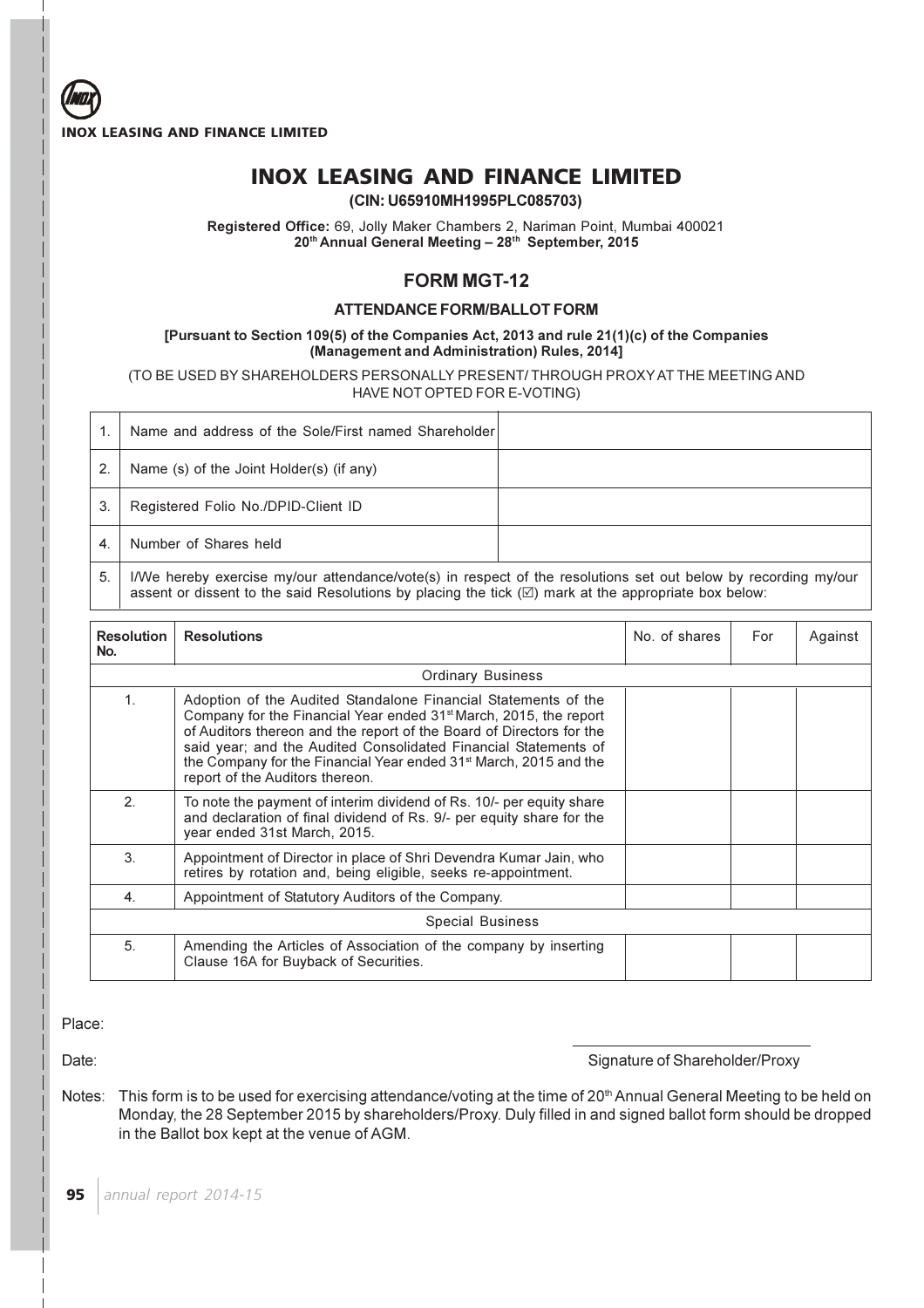

THIS PAGE MITENIONALLY LEFT BLANK INTENTIONALLY